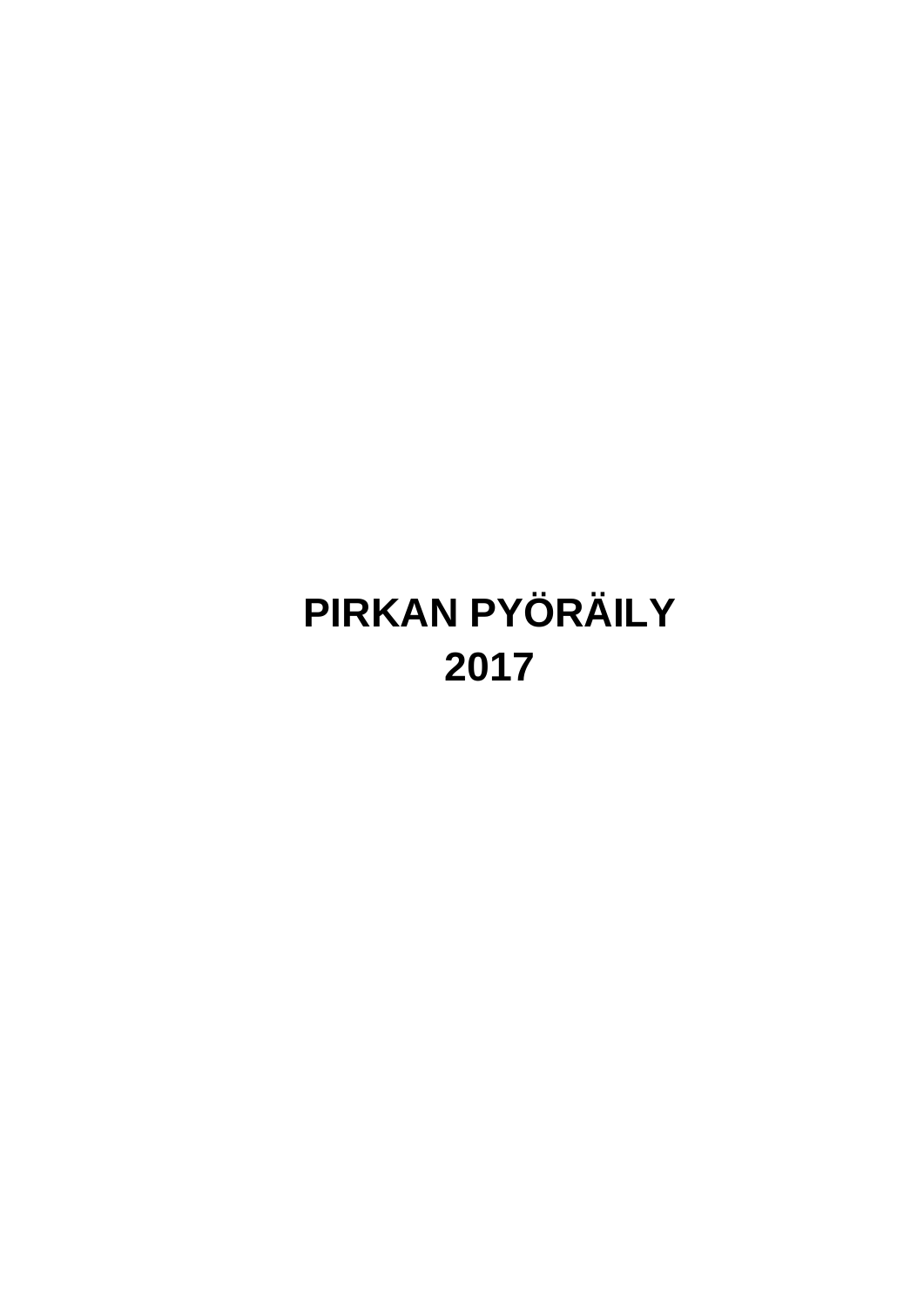# **PIRKAN PYÖRÄILY – PIRKAN LENKKI 217 KM**

| <b>NRO</b>   | <b>NIMI</b><br>AALI TUIJA<br>AALTO MATTI<br>TITA MATTI                                                                           | <b>SEURA PYKANUUMATER PYKANUS PYKANUS TEAM RYNKEBY J-KYLÄ<br/>KAUPIN KANUUNAT<br/>TEAM RYNKEBY J-KYLÄ<br/>KANGASALA<br/>TEAM RYNKEBY HKI<br/>TEAM RYNKEBY HKI<br/>TEAM RYNKEBY HKI<br/>TRIATHLON VANTAA<br/>PURSO OY<br/>TEAM RYNKEBY HKI<br/>NERAVA<br/>KERAVA PURSO OY<br/>TEA</b> | <b>PY-KERTA</b>                               |
|--------------|----------------------------------------------------------------------------------------------------------------------------------|--------------------------------------------------------------------------------------------------------------------------------------------------------------------------------------------------------------------------------------------------------------------------------------|-----------------------------------------------|
| 1377         |                                                                                                                                  |                                                                                                                                                                                                                                                                                      | 11                                            |
| 1328         |                                                                                                                                  |                                                                                                                                                                                                                                                                                      | 17                                            |
| 1327         | AALTO MIKKO<br>AALTO TOUKO                                                                                                       |                                                                                                                                                                                                                                                                                      | 10                                            |
| 1634         |                                                                                                                                  |                                                                                                                                                                                                                                                                                      | $\mathbf{1}$                                  |
| 1352         | AALTONEN OTTO                                                                                                                    |                                                                                                                                                                                                                                                                                      | 3                                             |
| 1568         | ÄÄRYNEN TUOMAS                                                                                                                   |                                                                                                                                                                                                                                                                                      | $\mathbf{1}$                                  |
| 1545<br>1317 | AAVIKKO KALLE<br>AHO ANTERO                                                                                                      |                                                                                                                                                                                                                                                                                      | 1<br>$\overline{4}$                           |
| 1304         |                                                                                                                                  |                                                                                                                                                                                                                                                                                      | 3                                             |
| 1059         |                                                                                                                                  |                                                                                                                                                                                                                                                                                      | $\mathbf{1}$                                  |
| 1260         |                                                                                                                                  |                                                                                                                                                                                                                                                                                      | $\overline{2}$                                |
| 1116         |                                                                                                                                  |                                                                                                                                                                                                                                                                                      | 10                                            |
| 1308         |                                                                                                                                  |                                                                                                                                                                                                                                                                                      | 2                                             |
| 1288         | AHO AIX<br>AHO MAARIT<br>AHO TAPIO<br>AHOKAS SAMI<br>AHONEN AKI<br>AHONEN JANNE<br>^ HONEN JARMO<br>AHONEN JARMO<br>AHONEN JENNA | KERAVA<br>TEAM RYNKEBY HKI                                                                                                                                                                                                                                                           | $\overline{4}$<br>$\mathbf{1}$                |
| 1540<br>1003 |                                                                                                                                  |                                                                                                                                                                                                                                                                                      | 3                                             |
| 1139         | AHONEN SAMI<br>AHTIAINEN AKI                                                                                                     | LRPY<br>WAPICE                                                                                                                                                                                                                                                                       | 13                                            |
| 1379         | AIRAKSINEN JUHA                                                                                                                  |                                                                                                                                                                                                                                                                                      | 8                                             |
| 1515         | AIRAKSINEN KATJA                                                                                                                 |                                                                                                                                                                                                                                                                                      | $\mathbf{1}$                                  |
| 1803         | AIRO JUKKA                                                                                                                       |                                                                                                                                                                                                                                                                                      | 6                                             |
| 1836<br>1535 | AIRO VILLE                                                                                                                       |                                                                                                                                                                                                                                                                                      | 5<br>$\mathbf{1}$                             |
| 1241         | <b>ALHONEN ELINA</b><br>ANJALA RAIMO                                                                                             |                                                                                                                                                                                                                                                                                      | $\,6$                                         |
| 1662         | ANTILA-LÅNGSJÖ RIITTA                                                                                                            |                                                                                                                                                                                                                                                                                      | $\overline{2}$                                |
| 1622         | ANTINMAA JENNA                                                                                                                   |                                                                                                                                                                                                                                                                                      | $\mathbf{1}$                                  |
| 1268         | <b>ANTTILA MATTI</b>                                                                                                             |                                                                                                                                                                                                                                                                                      | 8                                             |
| 1802         | ANTTILA MIIKKA                                                                                                                   |                                                                                                                                                                                                                                                                                      | $\mathbf{1}$                                  |
| 1159         | ANTTILA SAMI                                                                                                                     |                                                                                                                                                                                                                                                                                      | $\mathbf{1}$                                  |
| 1884<br>1686 | AROSARKA PETRI<br>ASELL MARKO                                                                                                    |                                                                                                                                                                                                                                                                                      | 3<br>1                                        |
| 1605         |                                                                                                                                  |                                                                                                                                                                                                                                                                                      | 1                                             |
| 1061         | ASPI JOUNI<br>AUTIO TOMMI                                                                                                        |                                                                                                                                                                                                                                                                                      | 1                                             |
| 1258         | BAYER KLAUS                                                                                                                      |                                                                                                                                                                                                                                                                                      | 3                                             |
| 1375         | BERGSTRÖM TERO<br>BJÖRS ERNO                                                                                                     | PIEKSÄMAKI<br>KAUPIN KANUUNAT                                                                                                                                                                                                                                                        | $\overline{7}$                                |
| 1890         |                                                                                                                                  | VANTAA<br>VECHELDE                                                                                                                                                                                                                                                                   | $\mathbf{1}$                                  |
| 1717<br>1657 | BÖCKER-MEYER BRITTA<br>BOLTZ-PAANANEN SONJA                                                                                      |                                                                                                                                                                                                                                                                                      | 1<br>1                                        |
| 1006         | <b>BROFELDT PANU</b>                                                                                                             |                                                                                                                                                                                                                                                                                      | 1                                             |
| 1749         | <b>CLASING ULRICH</b>                                                                                                            |                                                                                                                                                                                                                                                                                      | 1                                             |
| 1266         |                                                                                                                                  |                                                                                                                                                                                                                                                                                      | 1                                             |
| 1654         | DAHL JARNO<br>DOAGU SHAHIN<br>EK-HIETANEN RIINA<br>ENGELHARDT MARTIN                                                             |                                                                                                                                                                                                                                                                                      | 1                                             |
| 1601         |                                                                                                                                  |                                                                                                                                                                                                                                                                                      | $\mathbf{1}$                                  |
| 1752<br>1710 |                                                                                                                                  |                                                                                                                                                                                                                                                                                      | 1<br>15                                       |
| 1315         | <b>ENO JARI</b><br>ERÄNEN IA<br>ERÄNEN JANNE                                                                                     | <b>ESPOO</b>                                                                                                                                                                                                                                                                         | 1                                             |
| 1229         | ESKELINEN JUKKA                                                                                                                  | <b>KOKA</b>                                                                                                                                                                                                                                                                          | 8                                             |
| 1842         | <b>ESKO ANTTI</b>                                                                                                                | <b>AVANT TECNO OY</b>                                                                                                                                                                                                                                                                | 3                                             |
| 1012         | <b>ESKOLA ALTTI</b>                                                                                                              | KAUPIN KANUUNAT                                                                                                                                                                                                                                                                      | 4                                             |
| 1366         | ESKOLA SUVI                                                                                                                      | <b>PIHLA</b>                                                                                                                                                                                                                                                                         | 3                                             |
| 1861         | FREESE ESKO                                                                                                                      | <b>STOCKHOLM</b>                                                                                                                                                                                                                                                                     | 3<br>$\overline{\mathbf{2}}$                  |
| 1779<br>1556 | FRILANDER VILLE<br>GAWDZINSKI PETRI                                                                                              | <b>TAMPERE</b><br>TEAM RYNKEBY HKI                                                                                                                                                                                                                                                   | $\mathbf{1}$                                  |
| 1709         | <b>GOODE MATTHEW</b>                                                                                                             | <b>HELSINKI</b>                                                                                                                                                                                                                                                                      | $\mathbf 2$                                   |
| 1333         | <b>GRÖNLUND OSSI</b>                                                                                                             | <b>SANDVIK</b>                                                                                                                                                                                                                                                                       | $\mathbf 5$                                   |
| 1273         | HAANPÄÄ JUSSI                                                                                                                    | KAUPIN KANUUNAT                                                                                                                                                                                                                                                                      | $\overline{2}$                                |
| 1590         | HÄÄRÄ JARMO                                                                                                                      | TEAM RYNKEBY ESPOO                                                                                                                                                                                                                                                                   | 1                                             |
| 1305<br>1905 | HAARA JOUNI<br>HAATAJA PIIA                                                                                                      | TRIATHLON VANTAA<br>TEAM RYNKEBY HKI                                                                                                                                                                                                                                                 | $\overline{\mathbf{4}}$<br>$\boldsymbol{2}$   |
| 1207         | HAAVISTO REIMA                                                                                                                   | <b>LAHEN LUISTO</b>                                                                                                                                                                                                                                                                  | $\mathbf{1}$                                  |
| 1233         | <b>HAKARI MIIKKA</b>                                                                                                             | KAUPIN KANUUNAT                                                                                                                                                                                                                                                                      | 5                                             |
| 1282         | HAKAVUORI HARRI                                                                                                                  | KAUPIN KANUUNAT                                                                                                                                                                                                                                                                      | 10                                            |
| 1789         | HAKKARAINEN KIMMO                                                                                                                | KILOSOFT                                                                                                                                                                                                                                                                             | 11                                            |
| 1171         | HAKULI TERO                                                                                                                      | KAUPIN KANUUNAT                                                                                                                                                                                                                                                                      | 8                                             |
| 1646<br>1215 | <b>HALINEN JANI</b><br>HALLIKAINEN HANNU                                                                                         | TEAM RYNKEBY J-KYLA<br><b>HELSINKI</b>                                                                                                                                                                                                                                               | $\ensuremath{\mathsf{3}}$<br>$\boldsymbol{7}$ |
| 1220         | <b>HALME HARRI</b>                                                                                                               | <b>JULKUJÄRVI</b>                                                                                                                                                                                                                                                                    | 5                                             |
| 1338         | <b>HALONEN JARNO</b>                                                                                                             | TAMPERE                                                                                                                                                                                                                                                                              | $\mathbf{1}$                                  |
| 1596         | <b>HALTIA OLLI</b>                                                                                                               | TEAM RYNKEBY ESPOO                                                                                                                                                                                                                                                                   | $\mathbf{1}$                                  |
| 1798         | HANHILAMMI TAPIO                                                                                                                 | <b>MAASTOON POLJE</b>                                                                                                                                                                                                                                                                | 3                                             |
| 1913         | HANKALA TEEMU                                                                                                                    | HELTVI                                                                                                                                                                                                                                                                               | $\mathbf{1}$                                  |
| 1762<br>1520 | <b>HANNE KARI</b><br>HANNINEN JAANA                                                                                              | JOHN DEERE FORESTRY<br>TEAM RYNKEBY TURKU                                                                                                                                                                                                                                            | 4<br>$\mathbf{1}$                             |
| 1149         | HANNULA MARKKU                                                                                                                   | TAMPERE                                                                                                                                                                                                                                                                              | $\mathbf{1}$                                  |
| 1090         | <b>HAPULI HEIKKI</b>                                                                                                             | <b>HELSINKI</b>                                                                                                                                                                                                                                                                      | 6                                             |
| 1228         | <b>HARJU KARI</b>                                                                                                                | TAMPEREEN YRITYS                                                                                                                                                                                                                                                                     | 9                                             |
| 1773         | <b>HARJUNIEMI MIKKO</b>                                                                                                          | TAMPERE                                                                                                                                                                                                                                                                              | 8                                             |
| 1053         | <b>HARKKI JUKKA</b>                                                                                                              | JOINEX OY                                                                                                                                                                                                                                                                            | 10                                            |
| 1880<br>1127 | HATAKKA MIKKO<br>HAUTAMÄKI JARKKO                                                                                                | HIKI-HAKA<br>VAHVAT JUOKSIJAT RY                                                                                                                                                                                                                                                     | 5<br>4                                        |
|              |                                                                                                                                  |                                                                                                                                                                                                                                                                                      |                                               |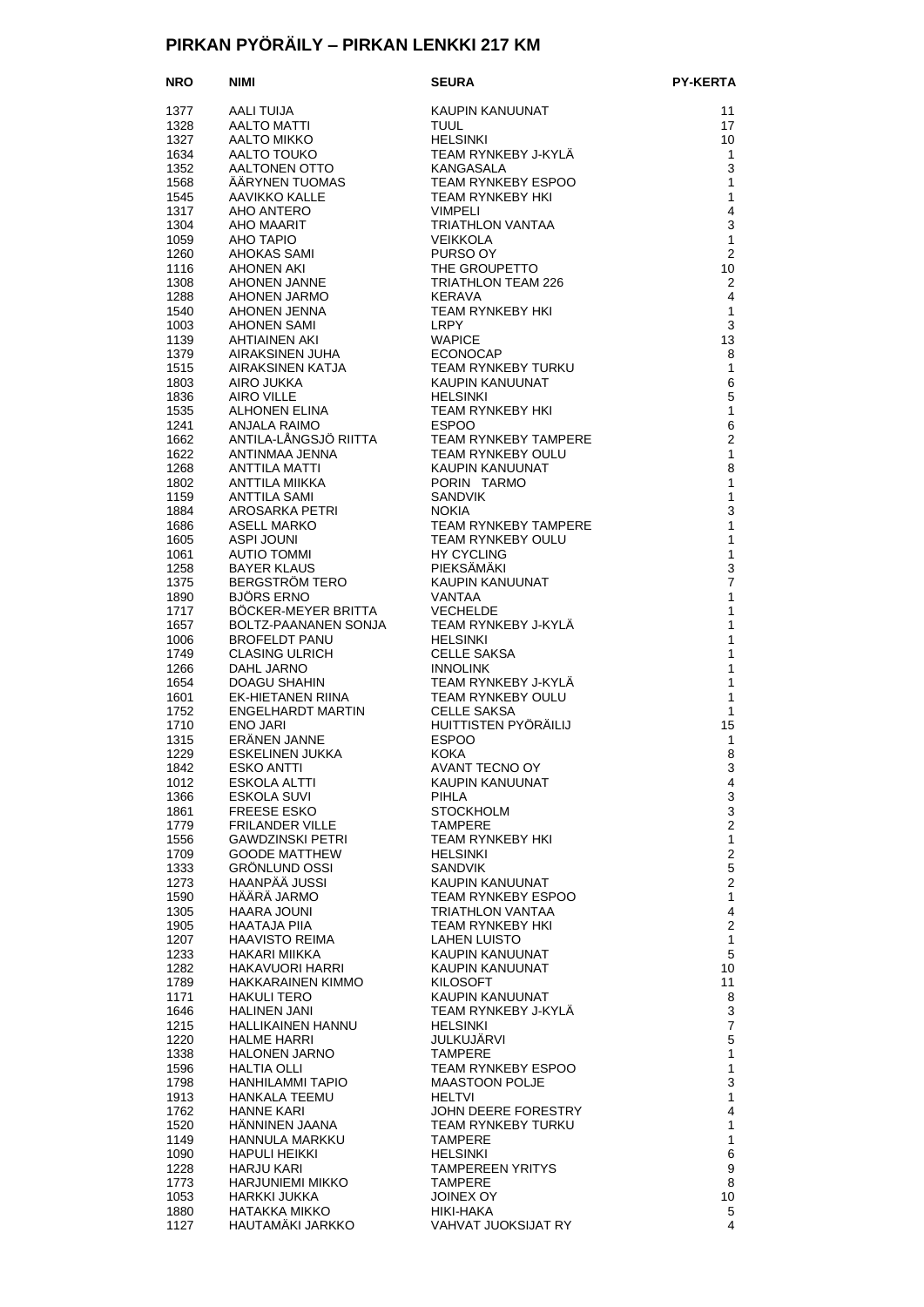| HEIKKILÄ ESA<br>1756<br><b>NOKIA</b><br>1<br>HEIKKILÄ ULLA<br>1584<br><b>TEAM RYNKEBY ESPOO</b><br>1<br>1543<br><b>HEIKKINEN JUHA</b><br><b>TEAM RYNKEBY HKI</b><br>$\overline{2}$<br>1262<br><b>HEIKKINEN OULA</b><br>6<br>PUOLUSTUSVOIMAT<br>1787<br>HEINÄAHO ESKO<br>6<br><b>KEURUUN LATU</b><br>1591<br><b>HEINONEN CHRISTA</b><br><b>TEAM RYNKEBY ESPOO</b><br>1<br>1031<br><b>CARGOTEC FINLAND</b><br>6<br><b>HEINONEN HARRI</b><br>1750<br><b>HEINRICH KAY</b><br><b>CELLE SAKSA</b><br>1<br>$\mathbf{1}$<br>1751<br><b>HEINRICH RÜDIGER</b><br><b>CELLE SAKSA</b><br>6<br>1180<br><b>HELIN KAJ</b><br>KAUPIN KANUUNAT<br>$\mathbf{1}$<br><b>HELLE JOEL</b><br><b>TEAM RYNKEBY TAMPERE</b><br>1682<br>1<br>1023<br><b>HELOVUO ARTO</b><br><b>TUUSULA</b><br>$\overline{7}$<br>1218<br><b>HELPPOLAINEN SATU</b><br><b>ESPOO</b><br>HENDRY KATHLEEN<br><b>TAKON SOUTAJAT</b><br>8<br>1878<br><b>HENRIKSSON HANNU</b><br>KAUPIN KANUUNAT<br>8<br>1178<br><b>HERRANEN TIMO</b><br><b>CC PICARO</b><br>1015<br>6<br>HIEDANPÄÄ SAMI<br>$\overline{2}$<br>1115<br><b>HELTRI</b><br><b>HIENONEN JUSSI</b><br>4<br>1841<br>KiVk Ry<br>$\overline{2}$<br>1848<br>HIETAMÄKI JUHA<br><b>HELSINKI TRIATHLON</b><br>1623<br>HIETANEN JANNE<br><b>TEAM RYNKEBY OULU</b><br>$\mathbf{1}$<br><b>HILTUNEN SAMPO</b><br>1616<br>TEAM RYNKEBY OULU<br>1<br>5<br>1899<br><b>HIMANKA TUOMAS</b><br>MJR-TRIATHLON<br>HIRVELÄ STEFAN<br>$\overline{2}$<br>1703<br><b>RUOVESI</b><br>10<br>1168<br>HIRVIKOSKI JARNO<br><b>SANDVIK</b><br>5<br>1820<br><b>HIRVONEN EETU</b><br><b>TAMPERE</b><br><b>HIRVONEN MIKKO</b><br><b>TEAM RYNKEBY HKI</b><br>$\mathbf{1}$<br>1553<br>$\overline{7}$<br>1758<br>HOKKA JUHA<br>ULJAS39<br>32<br>144<br><b>HONKASALO MARKKU</b><br>SIEGWERK FINLAND OY<br>1722<br><b>HOTTINEN TOMMI</b><br>LÄNSIMÄEN LÄÄNSSI<br>3<br>HUHDANPERÄ JOUNI<br>1339<br>KAUPIN KANUUNAT<br>6<br>1332<br><b>HUIKKOLA MIIKA</b><br>4<br><b>SANDVIK</b><br>JÄPY<br><b>HURENIUS MIIKA</b><br>1<br>1892<br><b>HURSTI JANI</b><br><b>HELSINKI</b><br>$\mathbf{1}$<br>1026<br><b>HYTTINEN HARRI</b><br>$\overline{2}$<br>1821<br><b>SANDVIK</b><br>1639<br>HYYRYLÄINEN SOLJA<br>TEAM RYNKEBY J-KYLÄ<br>$\mathbf{1}$<br>HYYTIÄINEN JARKKO<br>1337<br><b>TAMPERE</b><br>3<br><b>IHAMÄKI RISTO</b><br>187<br>29<br><b>KIILTO</b><br>1712<br>IKÄHEIMO JORMA<br><b>DOWNTOWN 65</b><br>4<br>$\overline{7}$<br>NIEMIKYLÄ SUVEN SOUT<br>1840<br><b>IKONEN MARTTI</b><br><b>IKONEN RIITTA</b><br>TEAM RYNKEBY J-KYLA<br>1<br>1648<br>11<br>1177<br><b>IKONEN TIMO</b><br>KAUPIN KANUUNAT<br>5<br>1891<br>IMMONEN ILKKA<br>KAUPIN KANUUNAT<br><b>IMMONEN MATTI</b><br>1852<br>HML<br>1<br>TEAM RYNKEBY OULU<br>1628<br><b>IMMONEN TAPIO J.</b><br>1<br>KAUPIN KANUUNAT<br>3<br>1080<br><b>ISOHAKA JANNE</b><br>5<br><b>ISOKANGAS AKI</b><br>KAUPIN KANUUNAT<br>1285<br>ALAVIESKAN VIRI<br>14<br>1800<br>JAAKOLA LAURI<br><b>JAARTE JONI</b><br><b>TEAM RYNKEBY ESPOO</b><br>$\mathbf{1}$<br>1575<br><b>JAARTE ULLA</b><br>$\overline{\mathbf{c}}$<br>1576<br>TEAM RYNKEBY ESPOO<br>JÄÄSKELÄINEN ANNE<br>1887<br>TEAM RYNKEBY ESPOO<br>$\mathbf{1}$<br>JÄÄSKELÄINEN MIKA<br>4<br>1118<br><b>VAICYCLE</b><br><b>JAATINEN JANI</b><br><b>HEPO</b><br>3<br>1007<br><b>TAMPERE</b><br>6<br>1318<br>JAHI MARKUS<br>$\overline{2}$<br>1013<br>JAKKILA JUHO<br><b>HEPO</b><br>8<br>1242<br>JALONEN JOUKO<br>TUUL<br>5<br>JÄMSÄ KIMMO<br>1254<br>ECONOCAP<br>6<br>1029<br>JANTTI JAAKKO<br>POPACTIVE OY<br>1356<br>OMЯAL ITTAÄL<br>1<br>VAASA<br>$\overline{2}$<br>1239<br>JÄRKKÄLÄ HARRI<br>KEMI<br>$\overline{2}$<br><b>JARTTI PETTERI</b><br>HÄMEENLINNA<br>1363<br>JÄRVELÄINEN HANNA<br>1644<br>TEAM RYNKEBY J-KYLÄ<br>$\mathbf{1}$<br>$\mathsf 3$<br>JÄRVENPÄÄ JUSSI<br>1870<br><b>CONSTIN RAKETIT</b><br>JÄRVENPÄÄ TIIA<br>2<br>1826<br><b>TAMPERE</b><br>JÄRVENPERÄ JOUKO<br>24<br>220<br>PARKANO<br>1114<br>JÄRVI VILLE<br><b>SANDVIK</b><br>7<br>JÄRVINEN EEVA<br>TEAM RYNKEBY J-KYLÄ<br>1645<br>1<br>1507<br>JÄRVIÖ HELENA<br>TEAM RYNKEBY TURKU<br>$\mathbf{1}$<br>JÄRVIÖ PENTTI<br>$\mathbf{1}$<br>1503<br>TEAM RYNKEBY TURKU<br>$\overline{4}$<br>1825<br>JOKELA JARKKO<br><b>TEAM RAHOLA</b><br>6<br>1261<br>JUNTTILA PIETARI<br>KAUPIN KANUUNAT<br>1126<br><b>JUUTI RISTO</b><br>JYVASKYLA<br>11<br><b>JUVELA MATTI</b><br>$\overline{2}$<br>1815<br>TAMPERE<br>JYLÄNKI JARI<br>5<br>1699<br><b>FUJITSU</b><br>JYLHÄ NIKO<br>INSTA GROUP OY<br>$\overline{4}$<br>1912<br>1287<br>JYLHÄKORPI MIKA<br>KAUPIN KANUUNAT<br>6<br>3<br>KÄHKÖNEN OLLI<br><b>FINSKA KOMPANIET</b><br>1901<br>1865<br>KAHRA MIKKO<br><b>PV LOGLE</b><br>$\mathbf{1}$<br>KAIPOLA JUHA<br>SANDVIK<br>1272<br>14<br>1119<br>KAIRIKKO HEIKKI<br>NURMIJARVI<br>2<br>1597<br><b>KALLIO MARI</b><br>TEAM RYNKEBY ESPOO<br>$\mathbf{1}$<br>12<br>1320<br>KALTTILA VESA<br>KAUPIN KANUUNAT<br>KANKAANPÄÄ ANSSI<br>SAARELAN VOITTO<br>1873<br>3<br>KANKAANPÄÄ HEIDI<br>5<br>1074<br>KAUPIN KANUUNAT | <b>NRO</b> | <b>NIMI</b> | <b>SEURA</b> | <b>PY-KERTA</b> |
|--------------------------------------------------------------------------------------------------------------------------------------------------------------------------------------------------------------------------------------------------------------------------------------------------------------------------------------------------------------------------------------------------------------------------------------------------------------------------------------------------------------------------------------------------------------------------------------------------------------------------------------------------------------------------------------------------------------------------------------------------------------------------------------------------------------------------------------------------------------------------------------------------------------------------------------------------------------------------------------------------------------------------------------------------------------------------------------------------------------------------------------------------------------------------------------------------------------------------------------------------------------------------------------------------------------------------------------------------------------------------------------------------------------------------------------------------------------------------------------------------------------------------------------------------------------------------------------------------------------------------------------------------------------------------------------------------------------------------------------------------------------------------------------------------------------------------------------------------------------------------------------------------------------------------------------------------------------------------------------------------------------------------------------------------------------------------------------------------------------------------------------------------------------------------------------------------------------------------------------------------------------------------------------------------------------------------------------------------------------------------------------------------------------------------------------------------------------------------------------------------------------------------------------------------------------------------------------------------------------------------------------------------------------------------------------------------------------------------------------------------------------------------------------------------------------------------------------------------------------------------------------------------------------------------------------------------------------------------------------------------------------------------------------------------------------------------------------------------------------------------------------------------------------------------------------------------------------------------------------------------------------------------------------------------------------------------------------------------------------------------------------------------------------------------------------------------------------------------------------------------------------------------------------------------------------------------------------------------------------------------------------------------------------------------------------------------------------------------------------------------------------------------------------------------------------------------------------------------------------------------------------------------------------------------------------------------------------------------------------------------------------------------------------------------------------------------------------------------------------------------------------------------------------------------------------------------------------------------------------------------------------------------------------------------------------------------------------------------------------------------------------------------------------------------------------------------------------------------------------------------------------------------------------------------------------------------------------------------------------------------------------------------------------------------------------------------------------------------------------------------------------------------------------------------------------------------------------------------------------------------------------------------------------------------------------------------|------------|-------------|--------------|-----------------|
|                                                                                                                                                                                                                                                                                                                                                                                                                                                                                                                                                                                                                                                                                                                                                                                                                                                                                                                                                                                                                                                                                                                                                                                                                                                                                                                                                                                                                                                                                                                                                                                                                                                                                                                                                                                                                                                                                                                                                                                                                                                                                                                                                                                                                                                                                                                                                                                                                                                                                                                                                                                                                                                                                                                                                                                                                                                                                                                                                                                                                                                                                                                                                                                                                                                                                                                                                                                                                                                                                                                                                                                                                                                                                                                                                                                                                                                                                                                                                                                                                                                                                                                                                                                                                                                                                                                                                                                                                                                                                                                                                                                                                                                                                                                                                                                                                                                                                                                                                  |            |             |              |                 |
|                                                                                                                                                                                                                                                                                                                                                                                                                                                                                                                                                                                                                                                                                                                                                                                                                                                                                                                                                                                                                                                                                                                                                                                                                                                                                                                                                                                                                                                                                                                                                                                                                                                                                                                                                                                                                                                                                                                                                                                                                                                                                                                                                                                                                                                                                                                                                                                                                                                                                                                                                                                                                                                                                                                                                                                                                                                                                                                                                                                                                                                                                                                                                                                                                                                                                                                                                                                                                                                                                                                                                                                                                                                                                                                                                                                                                                                                                                                                                                                                                                                                                                                                                                                                                                                                                                                                                                                                                                                                                                                                                                                                                                                                                                                                                                                                                                                                                                                                                  |            |             |              |                 |
|                                                                                                                                                                                                                                                                                                                                                                                                                                                                                                                                                                                                                                                                                                                                                                                                                                                                                                                                                                                                                                                                                                                                                                                                                                                                                                                                                                                                                                                                                                                                                                                                                                                                                                                                                                                                                                                                                                                                                                                                                                                                                                                                                                                                                                                                                                                                                                                                                                                                                                                                                                                                                                                                                                                                                                                                                                                                                                                                                                                                                                                                                                                                                                                                                                                                                                                                                                                                                                                                                                                                                                                                                                                                                                                                                                                                                                                                                                                                                                                                                                                                                                                                                                                                                                                                                                                                                                                                                                                                                                                                                                                                                                                                                                                                                                                                                                                                                                                                                  |            |             |              |                 |
|                                                                                                                                                                                                                                                                                                                                                                                                                                                                                                                                                                                                                                                                                                                                                                                                                                                                                                                                                                                                                                                                                                                                                                                                                                                                                                                                                                                                                                                                                                                                                                                                                                                                                                                                                                                                                                                                                                                                                                                                                                                                                                                                                                                                                                                                                                                                                                                                                                                                                                                                                                                                                                                                                                                                                                                                                                                                                                                                                                                                                                                                                                                                                                                                                                                                                                                                                                                                                                                                                                                                                                                                                                                                                                                                                                                                                                                                                                                                                                                                                                                                                                                                                                                                                                                                                                                                                                                                                                                                                                                                                                                                                                                                                                                                                                                                                                                                                                                                                  |            |             |              |                 |
|                                                                                                                                                                                                                                                                                                                                                                                                                                                                                                                                                                                                                                                                                                                                                                                                                                                                                                                                                                                                                                                                                                                                                                                                                                                                                                                                                                                                                                                                                                                                                                                                                                                                                                                                                                                                                                                                                                                                                                                                                                                                                                                                                                                                                                                                                                                                                                                                                                                                                                                                                                                                                                                                                                                                                                                                                                                                                                                                                                                                                                                                                                                                                                                                                                                                                                                                                                                                                                                                                                                                                                                                                                                                                                                                                                                                                                                                                                                                                                                                                                                                                                                                                                                                                                                                                                                                                                                                                                                                                                                                                                                                                                                                                                                                                                                                                                                                                                                                                  |            |             |              |                 |
|                                                                                                                                                                                                                                                                                                                                                                                                                                                                                                                                                                                                                                                                                                                                                                                                                                                                                                                                                                                                                                                                                                                                                                                                                                                                                                                                                                                                                                                                                                                                                                                                                                                                                                                                                                                                                                                                                                                                                                                                                                                                                                                                                                                                                                                                                                                                                                                                                                                                                                                                                                                                                                                                                                                                                                                                                                                                                                                                                                                                                                                                                                                                                                                                                                                                                                                                                                                                                                                                                                                                                                                                                                                                                                                                                                                                                                                                                                                                                                                                                                                                                                                                                                                                                                                                                                                                                                                                                                                                                                                                                                                                                                                                                                                                                                                                                                                                                                                                                  |            |             |              |                 |
|                                                                                                                                                                                                                                                                                                                                                                                                                                                                                                                                                                                                                                                                                                                                                                                                                                                                                                                                                                                                                                                                                                                                                                                                                                                                                                                                                                                                                                                                                                                                                                                                                                                                                                                                                                                                                                                                                                                                                                                                                                                                                                                                                                                                                                                                                                                                                                                                                                                                                                                                                                                                                                                                                                                                                                                                                                                                                                                                                                                                                                                                                                                                                                                                                                                                                                                                                                                                                                                                                                                                                                                                                                                                                                                                                                                                                                                                                                                                                                                                                                                                                                                                                                                                                                                                                                                                                                                                                                                                                                                                                                                                                                                                                                                                                                                                                                                                                                                                                  |            |             |              |                 |
|                                                                                                                                                                                                                                                                                                                                                                                                                                                                                                                                                                                                                                                                                                                                                                                                                                                                                                                                                                                                                                                                                                                                                                                                                                                                                                                                                                                                                                                                                                                                                                                                                                                                                                                                                                                                                                                                                                                                                                                                                                                                                                                                                                                                                                                                                                                                                                                                                                                                                                                                                                                                                                                                                                                                                                                                                                                                                                                                                                                                                                                                                                                                                                                                                                                                                                                                                                                                                                                                                                                                                                                                                                                                                                                                                                                                                                                                                                                                                                                                                                                                                                                                                                                                                                                                                                                                                                                                                                                                                                                                                                                                                                                                                                                                                                                                                                                                                                                                                  |            |             |              |                 |
|                                                                                                                                                                                                                                                                                                                                                                                                                                                                                                                                                                                                                                                                                                                                                                                                                                                                                                                                                                                                                                                                                                                                                                                                                                                                                                                                                                                                                                                                                                                                                                                                                                                                                                                                                                                                                                                                                                                                                                                                                                                                                                                                                                                                                                                                                                                                                                                                                                                                                                                                                                                                                                                                                                                                                                                                                                                                                                                                                                                                                                                                                                                                                                                                                                                                                                                                                                                                                                                                                                                                                                                                                                                                                                                                                                                                                                                                                                                                                                                                                                                                                                                                                                                                                                                                                                                                                                                                                                                                                                                                                                                                                                                                                                                                                                                                                                                                                                                                                  |            |             |              |                 |
|                                                                                                                                                                                                                                                                                                                                                                                                                                                                                                                                                                                                                                                                                                                                                                                                                                                                                                                                                                                                                                                                                                                                                                                                                                                                                                                                                                                                                                                                                                                                                                                                                                                                                                                                                                                                                                                                                                                                                                                                                                                                                                                                                                                                                                                                                                                                                                                                                                                                                                                                                                                                                                                                                                                                                                                                                                                                                                                                                                                                                                                                                                                                                                                                                                                                                                                                                                                                                                                                                                                                                                                                                                                                                                                                                                                                                                                                                                                                                                                                                                                                                                                                                                                                                                                                                                                                                                                                                                                                                                                                                                                                                                                                                                                                                                                                                                                                                                                                                  |            |             |              |                 |
|                                                                                                                                                                                                                                                                                                                                                                                                                                                                                                                                                                                                                                                                                                                                                                                                                                                                                                                                                                                                                                                                                                                                                                                                                                                                                                                                                                                                                                                                                                                                                                                                                                                                                                                                                                                                                                                                                                                                                                                                                                                                                                                                                                                                                                                                                                                                                                                                                                                                                                                                                                                                                                                                                                                                                                                                                                                                                                                                                                                                                                                                                                                                                                                                                                                                                                                                                                                                                                                                                                                                                                                                                                                                                                                                                                                                                                                                                                                                                                                                                                                                                                                                                                                                                                                                                                                                                                                                                                                                                                                                                                                                                                                                                                                                                                                                                                                                                                                                                  |            |             |              |                 |
|                                                                                                                                                                                                                                                                                                                                                                                                                                                                                                                                                                                                                                                                                                                                                                                                                                                                                                                                                                                                                                                                                                                                                                                                                                                                                                                                                                                                                                                                                                                                                                                                                                                                                                                                                                                                                                                                                                                                                                                                                                                                                                                                                                                                                                                                                                                                                                                                                                                                                                                                                                                                                                                                                                                                                                                                                                                                                                                                                                                                                                                                                                                                                                                                                                                                                                                                                                                                                                                                                                                                                                                                                                                                                                                                                                                                                                                                                                                                                                                                                                                                                                                                                                                                                                                                                                                                                                                                                                                                                                                                                                                                                                                                                                                                                                                                                                                                                                                                                  |            |             |              |                 |
|                                                                                                                                                                                                                                                                                                                                                                                                                                                                                                                                                                                                                                                                                                                                                                                                                                                                                                                                                                                                                                                                                                                                                                                                                                                                                                                                                                                                                                                                                                                                                                                                                                                                                                                                                                                                                                                                                                                                                                                                                                                                                                                                                                                                                                                                                                                                                                                                                                                                                                                                                                                                                                                                                                                                                                                                                                                                                                                                                                                                                                                                                                                                                                                                                                                                                                                                                                                                                                                                                                                                                                                                                                                                                                                                                                                                                                                                                                                                                                                                                                                                                                                                                                                                                                                                                                                                                                                                                                                                                                                                                                                                                                                                                                                                                                                                                                                                                                                                                  |            |             |              |                 |
|                                                                                                                                                                                                                                                                                                                                                                                                                                                                                                                                                                                                                                                                                                                                                                                                                                                                                                                                                                                                                                                                                                                                                                                                                                                                                                                                                                                                                                                                                                                                                                                                                                                                                                                                                                                                                                                                                                                                                                                                                                                                                                                                                                                                                                                                                                                                                                                                                                                                                                                                                                                                                                                                                                                                                                                                                                                                                                                                                                                                                                                                                                                                                                                                                                                                                                                                                                                                                                                                                                                                                                                                                                                                                                                                                                                                                                                                                                                                                                                                                                                                                                                                                                                                                                                                                                                                                                                                                                                                                                                                                                                                                                                                                                                                                                                                                                                                                                                                                  |            |             |              |                 |
|                                                                                                                                                                                                                                                                                                                                                                                                                                                                                                                                                                                                                                                                                                                                                                                                                                                                                                                                                                                                                                                                                                                                                                                                                                                                                                                                                                                                                                                                                                                                                                                                                                                                                                                                                                                                                                                                                                                                                                                                                                                                                                                                                                                                                                                                                                                                                                                                                                                                                                                                                                                                                                                                                                                                                                                                                                                                                                                                                                                                                                                                                                                                                                                                                                                                                                                                                                                                                                                                                                                                                                                                                                                                                                                                                                                                                                                                                                                                                                                                                                                                                                                                                                                                                                                                                                                                                                                                                                                                                                                                                                                                                                                                                                                                                                                                                                                                                                                                                  |            |             |              |                 |
|                                                                                                                                                                                                                                                                                                                                                                                                                                                                                                                                                                                                                                                                                                                                                                                                                                                                                                                                                                                                                                                                                                                                                                                                                                                                                                                                                                                                                                                                                                                                                                                                                                                                                                                                                                                                                                                                                                                                                                                                                                                                                                                                                                                                                                                                                                                                                                                                                                                                                                                                                                                                                                                                                                                                                                                                                                                                                                                                                                                                                                                                                                                                                                                                                                                                                                                                                                                                                                                                                                                                                                                                                                                                                                                                                                                                                                                                                                                                                                                                                                                                                                                                                                                                                                                                                                                                                                                                                                                                                                                                                                                                                                                                                                                                                                                                                                                                                                                                                  |            |             |              |                 |
|                                                                                                                                                                                                                                                                                                                                                                                                                                                                                                                                                                                                                                                                                                                                                                                                                                                                                                                                                                                                                                                                                                                                                                                                                                                                                                                                                                                                                                                                                                                                                                                                                                                                                                                                                                                                                                                                                                                                                                                                                                                                                                                                                                                                                                                                                                                                                                                                                                                                                                                                                                                                                                                                                                                                                                                                                                                                                                                                                                                                                                                                                                                                                                                                                                                                                                                                                                                                                                                                                                                                                                                                                                                                                                                                                                                                                                                                                                                                                                                                                                                                                                                                                                                                                                                                                                                                                                                                                                                                                                                                                                                                                                                                                                                                                                                                                                                                                                                                                  |            |             |              |                 |
|                                                                                                                                                                                                                                                                                                                                                                                                                                                                                                                                                                                                                                                                                                                                                                                                                                                                                                                                                                                                                                                                                                                                                                                                                                                                                                                                                                                                                                                                                                                                                                                                                                                                                                                                                                                                                                                                                                                                                                                                                                                                                                                                                                                                                                                                                                                                                                                                                                                                                                                                                                                                                                                                                                                                                                                                                                                                                                                                                                                                                                                                                                                                                                                                                                                                                                                                                                                                                                                                                                                                                                                                                                                                                                                                                                                                                                                                                                                                                                                                                                                                                                                                                                                                                                                                                                                                                                                                                                                                                                                                                                                                                                                                                                                                                                                                                                                                                                                                                  |            |             |              |                 |
|                                                                                                                                                                                                                                                                                                                                                                                                                                                                                                                                                                                                                                                                                                                                                                                                                                                                                                                                                                                                                                                                                                                                                                                                                                                                                                                                                                                                                                                                                                                                                                                                                                                                                                                                                                                                                                                                                                                                                                                                                                                                                                                                                                                                                                                                                                                                                                                                                                                                                                                                                                                                                                                                                                                                                                                                                                                                                                                                                                                                                                                                                                                                                                                                                                                                                                                                                                                                                                                                                                                                                                                                                                                                                                                                                                                                                                                                                                                                                                                                                                                                                                                                                                                                                                                                                                                                                                                                                                                                                                                                                                                                                                                                                                                                                                                                                                                                                                                                                  |            |             |              |                 |
|                                                                                                                                                                                                                                                                                                                                                                                                                                                                                                                                                                                                                                                                                                                                                                                                                                                                                                                                                                                                                                                                                                                                                                                                                                                                                                                                                                                                                                                                                                                                                                                                                                                                                                                                                                                                                                                                                                                                                                                                                                                                                                                                                                                                                                                                                                                                                                                                                                                                                                                                                                                                                                                                                                                                                                                                                                                                                                                                                                                                                                                                                                                                                                                                                                                                                                                                                                                                                                                                                                                                                                                                                                                                                                                                                                                                                                                                                                                                                                                                                                                                                                                                                                                                                                                                                                                                                                                                                                                                                                                                                                                                                                                                                                                                                                                                                                                                                                                                                  |            |             |              |                 |
|                                                                                                                                                                                                                                                                                                                                                                                                                                                                                                                                                                                                                                                                                                                                                                                                                                                                                                                                                                                                                                                                                                                                                                                                                                                                                                                                                                                                                                                                                                                                                                                                                                                                                                                                                                                                                                                                                                                                                                                                                                                                                                                                                                                                                                                                                                                                                                                                                                                                                                                                                                                                                                                                                                                                                                                                                                                                                                                                                                                                                                                                                                                                                                                                                                                                                                                                                                                                                                                                                                                                                                                                                                                                                                                                                                                                                                                                                                                                                                                                                                                                                                                                                                                                                                                                                                                                                                                                                                                                                                                                                                                                                                                                                                                                                                                                                                                                                                                                                  |            |             |              |                 |
|                                                                                                                                                                                                                                                                                                                                                                                                                                                                                                                                                                                                                                                                                                                                                                                                                                                                                                                                                                                                                                                                                                                                                                                                                                                                                                                                                                                                                                                                                                                                                                                                                                                                                                                                                                                                                                                                                                                                                                                                                                                                                                                                                                                                                                                                                                                                                                                                                                                                                                                                                                                                                                                                                                                                                                                                                                                                                                                                                                                                                                                                                                                                                                                                                                                                                                                                                                                                                                                                                                                                                                                                                                                                                                                                                                                                                                                                                                                                                                                                                                                                                                                                                                                                                                                                                                                                                                                                                                                                                                                                                                                                                                                                                                                                                                                                                                                                                                                                                  |            |             |              |                 |
|                                                                                                                                                                                                                                                                                                                                                                                                                                                                                                                                                                                                                                                                                                                                                                                                                                                                                                                                                                                                                                                                                                                                                                                                                                                                                                                                                                                                                                                                                                                                                                                                                                                                                                                                                                                                                                                                                                                                                                                                                                                                                                                                                                                                                                                                                                                                                                                                                                                                                                                                                                                                                                                                                                                                                                                                                                                                                                                                                                                                                                                                                                                                                                                                                                                                                                                                                                                                                                                                                                                                                                                                                                                                                                                                                                                                                                                                                                                                                                                                                                                                                                                                                                                                                                                                                                                                                                                                                                                                                                                                                                                                                                                                                                                                                                                                                                                                                                                                                  |            |             |              |                 |
|                                                                                                                                                                                                                                                                                                                                                                                                                                                                                                                                                                                                                                                                                                                                                                                                                                                                                                                                                                                                                                                                                                                                                                                                                                                                                                                                                                                                                                                                                                                                                                                                                                                                                                                                                                                                                                                                                                                                                                                                                                                                                                                                                                                                                                                                                                                                                                                                                                                                                                                                                                                                                                                                                                                                                                                                                                                                                                                                                                                                                                                                                                                                                                                                                                                                                                                                                                                                                                                                                                                                                                                                                                                                                                                                                                                                                                                                                                                                                                                                                                                                                                                                                                                                                                                                                                                                                                                                                                                                                                                                                                                                                                                                                                                                                                                                                                                                                                                                                  |            |             |              |                 |
|                                                                                                                                                                                                                                                                                                                                                                                                                                                                                                                                                                                                                                                                                                                                                                                                                                                                                                                                                                                                                                                                                                                                                                                                                                                                                                                                                                                                                                                                                                                                                                                                                                                                                                                                                                                                                                                                                                                                                                                                                                                                                                                                                                                                                                                                                                                                                                                                                                                                                                                                                                                                                                                                                                                                                                                                                                                                                                                                                                                                                                                                                                                                                                                                                                                                                                                                                                                                                                                                                                                                                                                                                                                                                                                                                                                                                                                                                                                                                                                                                                                                                                                                                                                                                                                                                                                                                                                                                                                                                                                                                                                                                                                                                                                                                                                                                                                                                                                                                  |            |             |              |                 |
|                                                                                                                                                                                                                                                                                                                                                                                                                                                                                                                                                                                                                                                                                                                                                                                                                                                                                                                                                                                                                                                                                                                                                                                                                                                                                                                                                                                                                                                                                                                                                                                                                                                                                                                                                                                                                                                                                                                                                                                                                                                                                                                                                                                                                                                                                                                                                                                                                                                                                                                                                                                                                                                                                                                                                                                                                                                                                                                                                                                                                                                                                                                                                                                                                                                                                                                                                                                                                                                                                                                                                                                                                                                                                                                                                                                                                                                                                                                                                                                                                                                                                                                                                                                                                                                                                                                                                                                                                                                                                                                                                                                                                                                                                                                                                                                                                                                                                                                                                  |            |             |              |                 |
|                                                                                                                                                                                                                                                                                                                                                                                                                                                                                                                                                                                                                                                                                                                                                                                                                                                                                                                                                                                                                                                                                                                                                                                                                                                                                                                                                                                                                                                                                                                                                                                                                                                                                                                                                                                                                                                                                                                                                                                                                                                                                                                                                                                                                                                                                                                                                                                                                                                                                                                                                                                                                                                                                                                                                                                                                                                                                                                                                                                                                                                                                                                                                                                                                                                                                                                                                                                                                                                                                                                                                                                                                                                                                                                                                                                                                                                                                                                                                                                                                                                                                                                                                                                                                                                                                                                                                                                                                                                                                                                                                                                                                                                                                                                                                                                                                                                                                                                                                  |            |             |              |                 |
|                                                                                                                                                                                                                                                                                                                                                                                                                                                                                                                                                                                                                                                                                                                                                                                                                                                                                                                                                                                                                                                                                                                                                                                                                                                                                                                                                                                                                                                                                                                                                                                                                                                                                                                                                                                                                                                                                                                                                                                                                                                                                                                                                                                                                                                                                                                                                                                                                                                                                                                                                                                                                                                                                                                                                                                                                                                                                                                                                                                                                                                                                                                                                                                                                                                                                                                                                                                                                                                                                                                                                                                                                                                                                                                                                                                                                                                                                                                                                                                                                                                                                                                                                                                                                                                                                                                                                                                                                                                                                                                                                                                                                                                                                                                                                                                                                                                                                                                                                  |            |             |              |                 |
|                                                                                                                                                                                                                                                                                                                                                                                                                                                                                                                                                                                                                                                                                                                                                                                                                                                                                                                                                                                                                                                                                                                                                                                                                                                                                                                                                                                                                                                                                                                                                                                                                                                                                                                                                                                                                                                                                                                                                                                                                                                                                                                                                                                                                                                                                                                                                                                                                                                                                                                                                                                                                                                                                                                                                                                                                                                                                                                                                                                                                                                                                                                                                                                                                                                                                                                                                                                                                                                                                                                                                                                                                                                                                                                                                                                                                                                                                                                                                                                                                                                                                                                                                                                                                                                                                                                                                                                                                                                                                                                                                                                                                                                                                                                                                                                                                                                                                                                                                  |            |             |              |                 |
|                                                                                                                                                                                                                                                                                                                                                                                                                                                                                                                                                                                                                                                                                                                                                                                                                                                                                                                                                                                                                                                                                                                                                                                                                                                                                                                                                                                                                                                                                                                                                                                                                                                                                                                                                                                                                                                                                                                                                                                                                                                                                                                                                                                                                                                                                                                                                                                                                                                                                                                                                                                                                                                                                                                                                                                                                                                                                                                                                                                                                                                                                                                                                                                                                                                                                                                                                                                                                                                                                                                                                                                                                                                                                                                                                                                                                                                                                                                                                                                                                                                                                                                                                                                                                                                                                                                                                                                                                                                                                                                                                                                                                                                                                                                                                                                                                                                                                                                                                  |            |             |              |                 |
|                                                                                                                                                                                                                                                                                                                                                                                                                                                                                                                                                                                                                                                                                                                                                                                                                                                                                                                                                                                                                                                                                                                                                                                                                                                                                                                                                                                                                                                                                                                                                                                                                                                                                                                                                                                                                                                                                                                                                                                                                                                                                                                                                                                                                                                                                                                                                                                                                                                                                                                                                                                                                                                                                                                                                                                                                                                                                                                                                                                                                                                                                                                                                                                                                                                                                                                                                                                                                                                                                                                                                                                                                                                                                                                                                                                                                                                                                                                                                                                                                                                                                                                                                                                                                                                                                                                                                                                                                                                                                                                                                                                                                                                                                                                                                                                                                                                                                                                                                  |            |             |              |                 |
|                                                                                                                                                                                                                                                                                                                                                                                                                                                                                                                                                                                                                                                                                                                                                                                                                                                                                                                                                                                                                                                                                                                                                                                                                                                                                                                                                                                                                                                                                                                                                                                                                                                                                                                                                                                                                                                                                                                                                                                                                                                                                                                                                                                                                                                                                                                                                                                                                                                                                                                                                                                                                                                                                                                                                                                                                                                                                                                                                                                                                                                                                                                                                                                                                                                                                                                                                                                                                                                                                                                                                                                                                                                                                                                                                                                                                                                                                                                                                                                                                                                                                                                                                                                                                                                                                                                                                                                                                                                                                                                                                                                                                                                                                                                                                                                                                                                                                                                                                  |            |             |              |                 |
|                                                                                                                                                                                                                                                                                                                                                                                                                                                                                                                                                                                                                                                                                                                                                                                                                                                                                                                                                                                                                                                                                                                                                                                                                                                                                                                                                                                                                                                                                                                                                                                                                                                                                                                                                                                                                                                                                                                                                                                                                                                                                                                                                                                                                                                                                                                                                                                                                                                                                                                                                                                                                                                                                                                                                                                                                                                                                                                                                                                                                                                                                                                                                                                                                                                                                                                                                                                                                                                                                                                                                                                                                                                                                                                                                                                                                                                                                                                                                                                                                                                                                                                                                                                                                                                                                                                                                                                                                                                                                                                                                                                                                                                                                                                                                                                                                                                                                                                                                  |            |             |              |                 |
|                                                                                                                                                                                                                                                                                                                                                                                                                                                                                                                                                                                                                                                                                                                                                                                                                                                                                                                                                                                                                                                                                                                                                                                                                                                                                                                                                                                                                                                                                                                                                                                                                                                                                                                                                                                                                                                                                                                                                                                                                                                                                                                                                                                                                                                                                                                                                                                                                                                                                                                                                                                                                                                                                                                                                                                                                                                                                                                                                                                                                                                                                                                                                                                                                                                                                                                                                                                                                                                                                                                                                                                                                                                                                                                                                                                                                                                                                                                                                                                                                                                                                                                                                                                                                                                                                                                                                                                                                                                                                                                                                                                                                                                                                                                                                                                                                                                                                                                                                  |            |             |              |                 |
|                                                                                                                                                                                                                                                                                                                                                                                                                                                                                                                                                                                                                                                                                                                                                                                                                                                                                                                                                                                                                                                                                                                                                                                                                                                                                                                                                                                                                                                                                                                                                                                                                                                                                                                                                                                                                                                                                                                                                                                                                                                                                                                                                                                                                                                                                                                                                                                                                                                                                                                                                                                                                                                                                                                                                                                                                                                                                                                                                                                                                                                                                                                                                                                                                                                                                                                                                                                                                                                                                                                                                                                                                                                                                                                                                                                                                                                                                                                                                                                                                                                                                                                                                                                                                                                                                                                                                                                                                                                                                                                                                                                                                                                                                                                                                                                                                                                                                                                                                  |            |             |              |                 |
|                                                                                                                                                                                                                                                                                                                                                                                                                                                                                                                                                                                                                                                                                                                                                                                                                                                                                                                                                                                                                                                                                                                                                                                                                                                                                                                                                                                                                                                                                                                                                                                                                                                                                                                                                                                                                                                                                                                                                                                                                                                                                                                                                                                                                                                                                                                                                                                                                                                                                                                                                                                                                                                                                                                                                                                                                                                                                                                                                                                                                                                                                                                                                                                                                                                                                                                                                                                                                                                                                                                                                                                                                                                                                                                                                                                                                                                                                                                                                                                                                                                                                                                                                                                                                                                                                                                                                                                                                                                                                                                                                                                                                                                                                                                                                                                                                                                                                                                                                  |            |             |              |                 |
|                                                                                                                                                                                                                                                                                                                                                                                                                                                                                                                                                                                                                                                                                                                                                                                                                                                                                                                                                                                                                                                                                                                                                                                                                                                                                                                                                                                                                                                                                                                                                                                                                                                                                                                                                                                                                                                                                                                                                                                                                                                                                                                                                                                                                                                                                                                                                                                                                                                                                                                                                                                                                                                                                                                                                                                                                                                                                                                                                                                                                                                                                                                                                                                                                                                                                                                                                                                                                                                                                                                                                                                                                                                                                                                                                                                                                                                                                                                                                                                                                                                                                                                                                                                                                                                                                                                                                                                                                                                                                                                                                                                                                                                                                                                                                                                                                                                                                                                                                  |            |             |              |                 |
|                                                                                                                                                                                                                                                                                                                                                                                                                                                                                                                                                                                                                                                                                                                                                                                                                                                                                                                                                                                                                                                                                                                                                                                                                                                                                                                                                                                                                                                                                                                                                                                                                                                                                                                                                                                                                                                                                                                                                                                                                                                                                                                                                                                                                                                                                                                                                                                                                                                                                                                                                                                                                                                                                                                                                                                                                                                                                                                                                                                                                                                                                                                                                                                                                                                                                                                                                                                                                                                                                                                                                                                                                                                                                                                                                                                                                                                                                                                                                                                                                                                                                                                                                                                                                                                                                                                                                                                                                                                                                                                                                                                                                                                                                                                                                                                                                                                                                                                                                  |            |             |              |                 |
|                                                                                                                                                                                                                                                                                                                                                                                                                                                                                                                                                                                                                                                                                                                                                                                                                                                                                                                                                                                                                                                                                                                                                                                                                                                                                                                                                                                                                                                                                                                                                                                                                                                                                                                                                                                                                                                                                                                                                                                                                                                                                                                                                                                                                                                                                                                                                                                                                                                                                                                                                                                                                                                                                                                                                                                                                                                                                                                                                                                                                                                                                                                                                                                                                                                                                                                                                                                                                                                                                                                                                                                                                                                                                                                                                                                                                                                                                                                                                                                                                                                                                                                                                                                                                                                                                                                                                                                                                                                                                                                                                                                                                                                                                                                                                                                                                                                                                                                                                  |            |             |              |                 |
|                                                                                                                                                                                                                                                                                                                                                                                                                                                                                                                                                                                                                                                                                                                                                                                                                                                                                                                                                                                                                                                                                                                                                                                                                                                                                                                                                                                                                                                                                                                                                                                                                                                                                                                                                                                                                                                                                                                                                                                                                                                                                                                                                                                                                                                                                                                                                                                                                                                                                                                                                                                                                                                                                                                                                                                                                                                                                                                                                                                                                                                                                                                                                                                                                                                                                                                                                                                                                                                                                                                                                                                                                                                                                                                                                                                                                                                                                                                                                                                                                                                                                                                                                                                                                                                                                                                                                                                                                                                                                                                                                                                                                                                                                                                                                                                                                                                                                                                                                  |            |             |              |                 |
|                                                                                                                                                                                                                                                                                                                                                                                                                                                                                                                                                                                                                                                                                                                                                                                                                                                                                                                                                                                                                                                                                                                                                                                                                                                                                                                                                                                                                                                                                                                                                                                                                                                                                                                                                                                                                                                                                                                                                                                                                                                                                                                                                                                                                                                                                                                                                                                                                                                                                                                                                                                                                                                                                                                                                                                                                                                                                                                                                                                                                                                                                                                                                                                                                                                                                                                                                                                                                                                                                                                                                                                                                                                                                                                                                                                                                                                                                                                                                                                                                                                                                                                                                                                                                                                                                                                                                                                                                                                                                                                                                                                                                                                                                                                                                                                                                                                                                                                                                  |            |             |              |                 |
|                                                                                                                                                                                                                                                                                                                                                                                                                                                                                                                                                                                                                                                                                                                                                                                                                                                                                                                                                                                                                                                                                                                                                                                                                                                                                                                                                                                                                                                                                                                                                                                                                                                                                                                                                                                                                                                                                                                                                                                                                                                                                                                                                                                                                                                                                                                                                                                                                                                                                                                                                                                                                                                                                                                                                                                                                                                                                                                                                                                                                                                                                                                                                                                                                                                                                                                                                                                                                                                                                                                                                                                                                                                                                                                                                                                                                                                                                                                                                                                                                                                                                                                                                                                                                                                                                                                                                                                                                                                                                                                                                                                                                                                                                                                                                                                                                                                                                                                                                  |            |             |              |                 |
|                                                                                                                                                                                                                                                                                                                                                                                                                                                                                                                                                                                                                                                                                                                                                                                                                                                                                                                                                                                                                                                                                                                                                                                                                                                                                                                                                                                                                                                                                                                                                                                                                                                                                                                                                                                                                                                                                                                                                                                                                                                                                                                                                                                                                                                                                                                                                                                                                                                                                                                                                                                                                                                                                                                                                                                                                                                                                                                                                                                                                                                                                                                                                                                                                                                                                                                                                                                                                                                                                                                                                                                                                                                                                                                                                                                                                                                                                                                                                                                                                                                                                                                                                                                                                                                                                                                                                                                                                                                                                                                                                                                                                                                                                                                                                                                                                                                                                                                                                  |            |             |              |                 |
|                                                                                                                                                                                                                                                                                                                                                                                                                                                                                                                                                                                                                                                                                                                                                                                                                                                                                                                                                                                                                                                                                                                                                                                                                                                                                                                                                                                                                                                                                                                                                                                                                                                                                                                                                                                                                                                                                                                                                                                                                                                                                                                                                                                                                                                                                                                                                                                                                                                                                                                                                                                                                                                                                                                                                                                                                                                                                                                                                                                                                                                                                                                                                                                                                                                                                                                                                                                                                                                                                                                                                                                                                                                                                                                                                                                                                                                                                                                                                                                                                                                                                                                                                                                                                                                                                                                                                                                                                                                                                                                                                                                                                                                                                                                                                                                                                                                                                                                                                  |            |             |              |                 |
|                                                                                                                                                                                                                                                                                                                                                                                                                                                                                                                                                                                                                                                                                                                                                                                                                                                                                                                                                                                                                                                                                                                                                                                                                                                                                                                                                                                                                                                                                                                                                                                                                                                                                                                                                                                                                                                                                                                                                                                                                                                                                                                                                                                                                                                                                                                                                                                                                                                                                                                                                                                                                                                                                                                                                                                                                                                                                                                                                                                                                                                                                                                                                                                                                                                                                                                                                                                                                                                                                                                                                                                                                                                                                                                                                                                                                                                                                                                                                                                                                                                                                                                                                                                                                                                                                                                                                                                                                                                                                                                                                                                                                                                                                                                                                                                                                                                                                                                                                  |            |             |              |                 |
|                                                                                                                                                                                                                                                                                                                                                                                                                                                                                                                                                                                                                                                                                                                                                                                                                                                                                                                                                                                                                                                                                                                                                                                                                                                                                                                                                                                                                                                                                                                                                                                                                                                                                                                                                                                                                                                                                                                                                                                                                                                                                                                                                                                                                                                                                                                                                                                                                                                                                                                                                                                                                                                                                                                                                                                                                                                                                                                                                                                                                                                                                                                                                                                                                                                                                                                                                                                                                                                                                                                                                                                                                                                                                                                                                                                                                                                                                                                                                                                                                                                                                                                                                                                                                                                                                                                                                                                                                                                                                                                                                                                                                                                                                                                                                                                                                                                                                                                                                  |            |             |              |                 |
|                                                                                                                                                                                                                                                                                                                                                                                                                                                                                                                                                                                                                                                                                                                                                                                                                                                                                                                                                                                                                                                                                                                                                                                                                                                                                                                                                                                                                                                                                                                                                                                                                                                                                                                                                                                                                                                                                                                                                                                                                                                                                                                                                                                                                                                                                                                                                                                                                                                                                                                                                                                                                                                                                                                                                                                                                                                                                                                                                                                                                                                                                                                                                                                                                                                                                                                                                                                                                                                                                                                                                                                                                                                                                                                                                                                                                                                                                                                                                                                                                                                                                                                                                                                                                                                                                                                                                                                                                                                                                                                                                                                                                                                                                                                                                                                                                                                                                                                                                  |            |             |              |                 |
|                                                                                                                                                                                                                                                                                                                                                                                                                                                                                                                                                                                                                                                                                                                                                                                                                                                                                                                                                                                                                                                                                                                                                                                                                                                                                                                                                                                                                                                                                                                                                                                                                                                                                                                                                                                                                                                                                                                                                                                                                                                                                                                                                                                                                                                                                                                                                                                                                                                                                                                                                                                                                                                                                                                                                                                                                                                                                                                                                                                                                                                                                                                                                                                                                                                                                                                                                                                                                                                                                                                                                                                                                                                                                                                                                                                                                                                                                                                                                                                                                                                                                                                                                                                                                                                                                                                                                                                                                                                                                                                                                                                                                                                                                                                                                                                                                                                                                                                                                  |            |             |              |                 |
|                                                                                                                                                                                                                                                                                                                                                                                                                                                                                                                                                                                                                                                                                                                                                                                                                                                                                                                                                                                                                                                                                                                                                                                                                                                                                                                                                                                                                                                                                                                                                                                                                                                                                                                                                                                                                                                                                                                                                                                                                                                                                                                                                                                                                                                                                                                                                                                                                                                                                                                                                                                                                                                                                                                                                                                                                                                                                                                                                                                                                                                                                                                                                                                                                                                                                                                                                                                                                                                                                                                                                                                                                                                                                                                                                                                                                                                                                                                                                                                                                                                                                                                                                                                                                                                                                                                                                                                                                                                                                                                                                                                                                                                                                                                                                                                                                                                                                                                                                  |            |             |              |                 |
|                                                                                                                                                                                                                                                                                                                                                                                                                                                                                                                                                                                                                                                                                                                                                                                                                                                                                                                                                                                                                                                                                                                                                                                                                                                                                                                                                                                                                                                                                                                                                                                                                                                                                                                                                                                                                                                                                                                                                                                                                                                                                                                                                                                                                                                                                                                                                                                                                                                                                                                                                                                                                                                                                                                                                                                                                                                                                                                                                                                                                                                                                                                                                                                                                                                                                                                                                                                                                                                                                                                                                                                                                                                                                                                                                                                                                                                                                                                                                                                                                                                                                                                                                                                                                                                                                                                                                                                                                                                                                                                                                                                                                                                                                                                                                                                                                                                                                                                                                  |            |             |              |                 |
|                                                                                                                                                                                                                                                                                                                                                                                                                                                                                                                                                                                                                                                                                                                                                                                                                                                                                                                                                                                                                                                                                                                                                                                                                                                                                                                                                                                                                                                                                                                                                                                                                                                                                                                                                                                                                                                                                                                                                                                                                                                                                                                                                                                                                                                                                                                                                                                                                                                                                                                                                                                                                                                                                                                                                                                                                                                                                                                                                                                                                                                                                                                                                                                                                                                                                                                                                                                                                                                                                                                                                                                                                                                                                                                                                                                                                                                                                                                                                                                                                                                                                                                                                                                                                                                                                                                                                                                                                                                                                                                                                                                                                                                                                                                                                                                                                                                                                                                                                  |            |             |              |                 |
|                                                                                                                                                                                                                                                                                                                                                                                                                                                                                                                                                                                                                                                                                                                                                                                                                                                                                                                                                                                                                                                                                                                                                                                                                                                                                                                                                                                                                                                                                                                                                                                                                                                                                                                                                                                                                                                                                                                                                                                                                                                                                                                                                                                                                                                                                                                                                                                                                                                                                                                                                                                                                                                                                                                                                                                                                                                                                                                                                                                                                                                                                                                                                                                                                                                                                                                                                                                                                                                                                                                                                                                                                                                                                                                                                                                                                                                                                                                                                                                                                                                                                                                                                                                                                                                                                                                                                                                                                                                                                                                                                                                                                                                                                                                                                                                                                                                                                                                                                  |            |             |              |                 |
|                                                                                                                                                                                                                                                                                                                                                                                                                                                                                                                                                                                                                                                                                                                                                                                                                                                                                                                                                                                                                                                                                                                                                                                                                                                                                                                                                                                                                                                                                                                                                                                                                                                                                                                                                                                                                                                                                                                                                                                                                                                                                                                                                                                                                                                                                                                                                                                                                                                                                                                                                                                                                                                                                                                                                                                                                                                                                                                                                                                                                                                                                                                                                                                                                                                                                                                                                                                                                                                                                                                                                                                                                                                                                                                                                                                                                                                                                                                                                                                                                                                                                                                                                                                                                                                                                                                                                                                                                                                                                                                                                                                                                                                                                                                                                                                                                                                                                                                                                  |            |             |              |                 |
|                                                                                                                                                                                                                                                                                                                                                                                                                                                                                                                                                                                                                                                                                                                                                                                                                                                                                                                                                                                                                                                                                                                                                                                                                                                                                                                                                                                                                                                                                                                                                                                                                                                                                                                                                                                                                                                                                                                                                                                                                                                                                                                                                                                                                                                                                                                                                                                                                                                                                                                                                                                                                                                                                                                                                                                                                                                                                                                                                                                                                                                                                                                                                                                                                                                                                                                                                                                                                                                                                                                                                                                                                                                                                                                                                                                                                                                                                                                                                                                                                                                                                                                                                                                                                                                                                                                                                                                                                                                                                                                                                                                                                                                                                                                                                                                                                                                                                                                                                  |            |             |              |                 |
|                                                                                                                                                                                                                                                                                                                                                                                                                                                                                                                                                                                                                                                                                                                                                                                                                                                                                                                                                                                                                                                                                                                                                                                                                                                                                                                                                                                                                                                                                                                                                                                                                                                                                                                                                                                                                                                                                                                                                                                                                                                                                                                                                                                                                                                                                                                                                                                                                                                                                                                                                                                                                                                                                                                                                                                                                                                                                                                                                                                                                                                                                                                                                                                                                                                                                                                                                                                                                                                                                                                                                                                                                                                                                                                                                                                                                                                                                                                                                                                                                                                                                                                                                                                                                                                                                                                                                                                                                                                                                                                                                                                                                                                                                                                                                                                                                                                                                                                                                  |            |             |              |                 |
|                                                                                                                                                                                                                                                                                                                                                                                                                                                                                                                                                                                                                                                                                                                                                                                                                                                                                                                                                                                                                                                                                                                                                                                                                                                                                                                                                                                                                                                                                                                                                                                                                                                                                                                                                                                                                                                                                                                                                                                                                                                                                                                                                                                                                                                                                                                                                                                                                                                                                                                                                                                                                                                                                                                                                                                                                                                                                                                                                                                                                                                                                                                                                                                                                                                                                                                                                                                                                                                                                                                                                                                                                                                                                                                                                                                                                                                                                                                                                                                                                                                                                                                                                                                                                                                                                                                                                                                                                                                                                                                                                                                                                                                                                                                                                                                                                                                                                                                                                  |            |             |              |                 |
|                                                                                                                                                                                                                                                                                                                                                                                                                                                                                                                                                                                                                                                                                                                                                                                                                                                                                                                                                                                                                                                                                                                                                                                                                                                                                                                                                                                                                                                                                                                                                                                                                                                                                                                                                                                                                                                                                                                                                                                                                                                                                                                                                                                                                                                                                                                                                                                                                                                                                                                                                                                                                                                                                                                                                                                                                                                                                                                                                                                                                                                                                                                                                                                                                                                                                                                                                                                                                                                                                                                                                                                                                                                                                                                                                                                                                                                                                                                                                                                                                                                                                                                                                                                                                                                                                                                                                                                                                                                                                                                                                                                                                                                                                                                                                                                                                                                                                                                                                  |            |             |              |                 |
|                                                                                                                                                                                                                                                                                                                                                                                                                                                                                                                                                                                                                                                                                                                                                                                                                                                                                                                                                                                                                                                                                                                                                                                                                                                                                                                                                                                                                                                                                                                                                                                                                                                                                                                                                                                                                                                                                                                                                                                                                                                                                                                                                                                                                                                                                                                                                                                                                                                                                                                                                                                                                                                                                                                                                                                                                                                                                                                                                                                                                                                                                                                                                                                                                                                                                                                                                                                                                                                                                                                                                                                                                                                                                                                                                                                                                                                                                                                                                                                                                                                                                                                                                                                                                                                                                                                                                                                                                                                                                                                                                                                                                                                                                                                                                                                                                                                                                                                                                  |            |             |              |                 |
|                                                                                                                                                                                                                                                                                                                                                                                                                                                                                                                                                                                                                                                                                                                                                                                                                                                                                                                                                                                                                                                                                                                                                                                                                                                                                                                                                                                                                                                                                                                                                                                                                                                                                                                                                                                                                                                                                                                                                                                                                                                                                                                                                                                                                                                                                                                                                                                                                                                                                                                                                                                                                                                                                                                                                                                                                                                                                                                                                                                                                                                                                                                                                                                                                                                                                                                                                                                                                                                                                                                                                                                                                                                                                                                                                                                                                                                                                                                                                                                                                                                                                                                                                                                                                                                                                                                                                                                                                                                                                                                                                                                                                                                                                                                                                                                                                                                                                                                                                  |            |             |              |                 |
|                                                                                                                                                                                                                                                                                                                                                                                                                                                                                                                                                                                                                                                                                                                                                                                                                                                                                                                                                                                                                                                                                                                                                                                                                                                                                                                                                                                                                                                                                                                                                                                                                                                                                                                                                                                                                                                                                                                                                                                                                                                                                                                                                                                                                                                                                                                                                                                                                                                                                                                                                                                                                                                                                                                                                                                                                                                                                                                                                                                                                                                                                                                                                                                                                                                                                                                                                                                                                                                                                                                                                                                                                                                                                                                                                                                                                                                                                                                                                                                                                                                                                                                                                                                                                                                                                                                                                                                                                                                                                                                                                                                                                                                                                                                                                                                                                                                                                                                                                  |            |             |              |                 |
|                                                                                                                                                                                                                                                                                                                                                                                                                                                                                                                                                                                                                                                                                                                                                                                                                                                                                                                                                                                                                                                                                                                                                                                                                                                                                                                                                                                                                                                                                                                                                                                                                                                                                                                                                                                                                                                                                                                                                                                                                                                                                                                                                                                                                                                                                                                                                                                                                                                                                                                                                                                                                                                                                                                                                                                                                                                                                                                                                                                                                                                                                                                                                                                                                                                                                                                                                                                                                                                                                                                                                                                                                                                                                                                                                                                                                                                                                                                                                                                                                                                                                                                                                                                                                                                                                                                                                                                                                                                                                                                                                                                                                                                                                                                                                                                                                                                                                                                                                  |            |             |              |                 |
|                                                                                                                                                                                                                                                                                                                                                                                                                                                                                                                                                                                                                                                                                                                                                                                                                                                                                                                                                                                                                                                                                                                                                                                                                                                                                                                                                                                                                                                                                                                                                                                                                                                                                                                                                                                                                                                                                                                                                                                                                                                                                                                                                                                                                                                                                                                                                                                                                                                                                                                                                                                                                                                                                                                                                                                                                                                                                                                                                                                                                                                                                                                                                                                                                                                                                                                                                                                                                                                                                                                                                                                                                                                                                                                                                                                                                                                                                                                                                                                                                                                                                                                                                                                                                                                                                                                                                                                                                                                                                                                                                                                                                                                                                                                                                                                                                                                                                                                                                  |            |             |              |                 |
|                                                                                                                                                                                                                                                                                                                                                                                                                                                                                                                                                                                                                                                                                                                                                                                                                                                                                                                                                                                                                                                                                                                                                                                                                                                                                                                                                                                                                                                                                                                                                                                                                                                                                                                                                                                                                                                                                                                                                                                                                                                                                                                                                                                                                                                                                                                                                                                                                                                                                                                                                                                                                                                                                                                                                                                                                                                                                                                                                                                                                                                                                                                                                                                                                                                                                                                                                                                                                                                                                                                                                                                                                                                                                                                                                                                                                                                                                                                                                                                                                                                                                                                                                                                                                                                                                                                                                                                                                                                                                                                                                                                                                                                                                                                                                                                                                                                                                                                                                  |            |             |              |                 |
|                                                                                                                                                                                                                                                                                                                                                                                                                                                                                                                                                                                                                                                                                                                                                                                                                                                                                                                                                                                                                                                                                                                                                                                                                                                                                                                                                                                                                                                                                                                                                                                                                                                                                                                                                                                                                                                                                                                                                                                                                                                                                                                                                                                                                                                                                                                                                                                                                                                                                                                                                                                                                                                                                                                                                                                                                                                                                                                                                                                                                                                                                                                                                                                                                                                                                                                                                                                                                                                                                                                                                                                                                                                                                                                                                                                                                                                                                                                                                                                                                                                                                                                                                                                                                                                                                                                                                                                                                                                                                                                                                                                                                                                                                                                                                                                                                                                                                                                                                  |            |             |              |                 |
|                                                                                                                                                                                                                                                                                                                                                                                                                                                                                                                                                                                                                                                                                                                                                                                                                                                                                                                                                                                                                                                                                                                                                                                                                                                                                                                                                                                                                                                                                                                                                                                                                                                                                                                                                                                                                                                                                                                                                                                                                                                                                                                                                                                                                                                                                                                                                                                                                                                                                                                                                                                                                                                                                                                                                                                                                                                                                                                                                                                                                                                                                                                                                                                                                                                                                                                                                                                                                                                                                                                                                                                                                                                                                                                                                                                                                                                                                                                                                                                                                                                                                                                                                                                                                                                                                                                                                                                                                                                                                                                                                                                                                                                                                                                                                                                                                                                                                                                                                  |            |             |              |                 |
|                                                                                                                                                                                                                                                                                                                                                                                                                                                                                                                                                                                                                                                                                                                                                                                                                                                                                                                                                                                                                                                                                                                                                                                                                                                                                                                                                                                                                                                                                                                                                                                                                                                                                                                                                                                                                                                                                                                                                                                                                                                                                                                                                                                                                                                                                                                                                                                                                                                                                                                                                                                                                                                                                                                                                                                                                                                                                                                                                                                                                                                                                                                                                                                                                                                                                                                                                                                                                                                                                                                                                                                                                                                                                                                                                                                                                                                                                                                                                                                                                                                                                                                                                                                                                                                                                                                                                                                                                                                                                                                                                                                                                                                                                                                                                                                                                                                                                                                                                  |            |             |              |                 |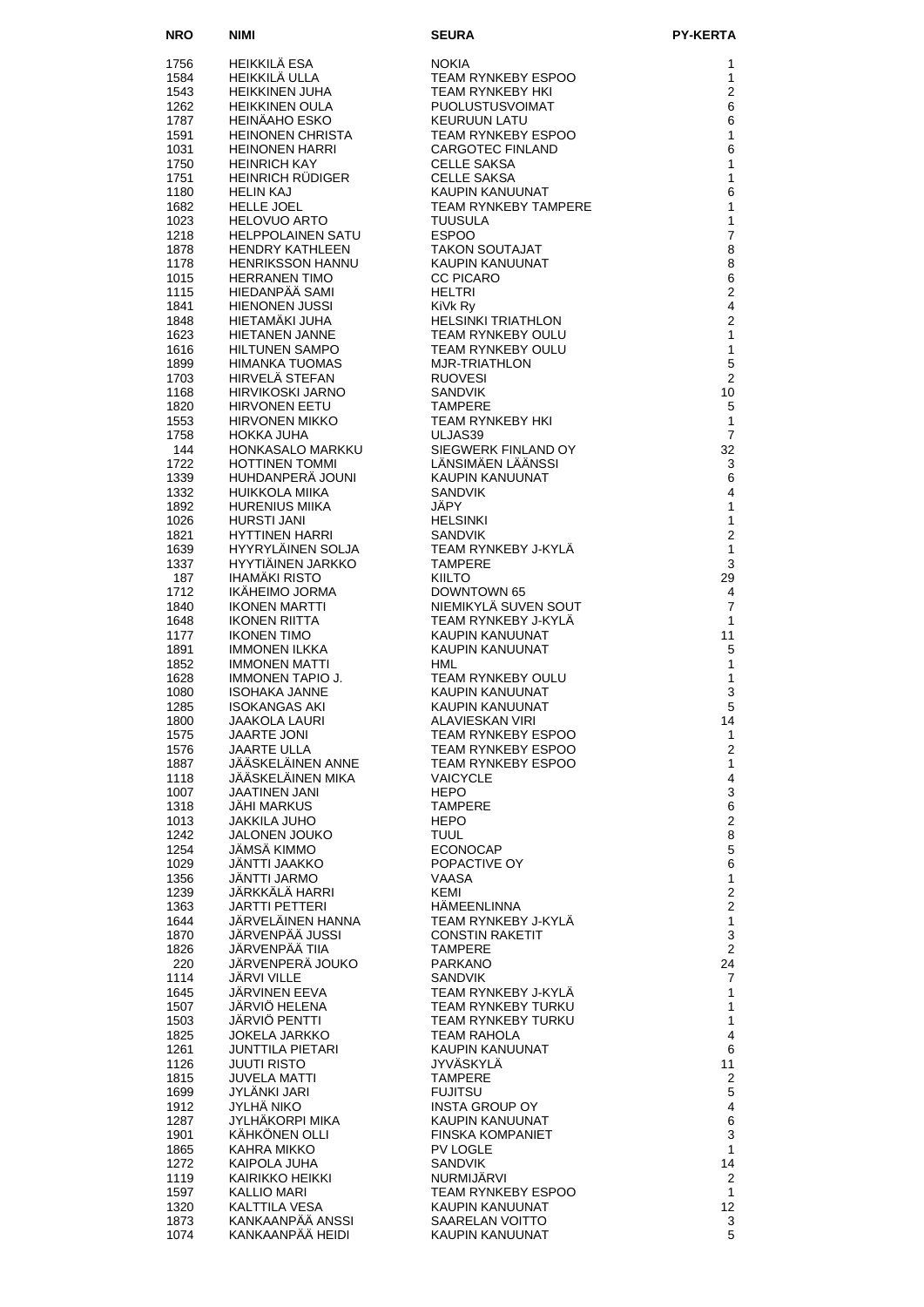| <b>NRO</b>   | NIMI                                  | <b>SEURA</b>                                         | <b>PY-KERTA</b>                  |
|--------------|---------------------------------------|------------------------------------------------------|----------------------------------|
| 1365         | KANKAINEN JARI                        | <b>PORVOO</b>                                        | 1                                |
| 1706         | KANNIAINEN TATU                       | <b>HELSINKI</b>                                      | 3                                |
| 1583         | KANTOLA HEIDI                         | TEAM RYNKEBY ESPOO                                   | 1                                |
| 1788         | KARHU JOUNI                           | HÄRSKIT KARHUT                                       | 8                                |
| 1696<br>1234 | KARHUMAA KYÖSTI<br>KARI MIKA          | VALMET / KEKE<br><b>HELSINKI</b>                     | 4<br>$\overline{2}$              |
| 1082         | KARPPINEN ANNE                        | KAUPIN KANUUNAT                                      | 6                                |
| 1364         | KARTTUNEN JUHO                        | <b>TAMPERE</b>                                       | 9                                |
| 1853         | KARVINEN JUKKA                        | YLÖJÄRVI                                             | 8                                |
| 1157         | KARVONEN JOUNI                        | <b>SIPOO</b>                                         | 1                                |
| 1148<br>1897 | KARVONEN MIKA<br>KASKINEN HANNU       | <b>VAMMALA</b><br>KAUPIN KANUUNAT                    | $\overline{4}$<br>6              |
| 1200         | KASVINEN HENRI                        | CARGOTEC FINLAND                                     | $\mathsf 3$                      |
| 1847         | <b>KAUPPINEN ARI</b>                  | MR.                                                  | $\overline{2}$                   |
| 1843         | KAURIINMÄKI TERO                      | KAUPIN KANUUNAT                                      | $\overline{2}$                   |
| 1705         | <b>KEJONEN SAMI-PETTERI</b>           | <b>HELTRI</b>                                        | 6                                |
| 1162<br>1741 | <b>KEMI MARKUS</b><br>KEMPPAINEN PASI | KANGASALA<br><b>TAMPERE</b>                          | 2<br>17                          |
| 1742         | <b>KEMPPAINEN SUVI</b>                | <b>TAMPERE</b>                                       | 16                               |
| 1604         | KERAVUO RITVA                         | TEAM RYNKEBY OULU                                    | 2                                |
| 1152         | <b>KERO PAAVO</b>                     | KAUPIN KANUUNAT                                      | 9                                |
| 1837<br>1131 | KESKIKUKKO MARKO<br>KETOLA SEPPO      | <b>HELSINKI TRIATHLON</b><br><b>TAMPERE</b>          | $\overline{2}$<br>8              |
| 1721         | KILJUNEN PASI                         | OULU                                                 | 1                                |
| 1718         | KILJUNEN PEKKA                        | NURMIJÄRVI                                           | 3                                |
| 1720         | KILPINEN JARKKO                       | STARSERVICE OY                                       | 1                                |
| 1508         | KINNUNEN TOM                          | TEAM RYNKEBY TURKU                                   | 1                                |
| 1761<br>1823 | KINNUNEN VILLE<br>KIPINOINEN MIKKO    | JOHN DEERE FORESTRY<br><b>SANDVIK</b>                | 15<br>3                          |
| 1592         | KIURU HEINI                           | TEAM RYNKEBY ESPOO                                   | $\mathbf{1}$                     |
| 1355         | KIVELÄ JYRKI                          | ALKO OY                                              | 3                                |
| 1146         | KIVELÄ TERO                           | <b>HYPY</b>                                          | 1                                |
| 1606         | KIVIAHDE HEIKKI                       | TEAM RYNKEBY OULU                                    | 1                                |
| 1629<br>1593 | KIVIAHDE MARITA<br>KIVIALHO INARI     | <b>TEAM RYNKEBY OULU</b><br>TEAM RYNKEBY ESPOO       | 1<br>1                           |
| 1671         | KIVIKOSKI ELJA                        | <b>TEAM RYNKEBY TAMPERE</b>                          | $\,6$                            |
| 1814         | KIVINIEMI TOMMI                       | <b>SANDVIK</b>                                       | $\overline{2}$                   |
| 1708         | KIVINUMMI ILKKA                       | <b>HELSINKI</b>                                      | 4                                |
| 1024         | KIVISALO SAMUEL                       | $IK-32$                                              | $\mathbf{1}$                     |
| 1598<br>1264 | KNEPPERS RONALD<br>KOIVULAHTI KATJA   | TEAM RYNKEBY ESPOO<br><b>HÄMEENLINNA</b>             | 1<br>$\boldsymbol{9}$            |
| 1813         | KOIVULEHTO LASSE                      | <b>TREMK</b>                                         | 5                                |
| 1674         | KOIVUMAA SATU                         | TEAM RYNKEBY TAMPERE                                 | $\mathbf{1}$                     |
| 1174         | KOIVUNIEMI JUSSI                      | KAUPIN KANUUNAT                                      | 12                               |
| 1163<br>1276 | KOIVUNIEMI SEPPO<br>KOIVURINNE MIIKA  | <b>MAANRAK, KOIVUNIEMI</b><br><b>KAUPIN KANUUNAT</b> | 1<br>$\overline{7}$              |
| 1670         | KOKKALA HEIKKI                        | <b>TEAM RYNKEBY TAMPERE</b>                          | 1                                |
| 1075         | KOMULAINEN VESA                       | AKILLES ROAD ACADEMY                                 | 2                                |
| 1500         | KONTULA ANTTI                         | TEAM RYNKEBY TURKU                                   | $\overline{2}$                   |
| 1121         | KOPPELOMÄKI ARI                       | <b>MULTIA</b><br><b>TAMPERE</b>                      | 17                               |
| 1856<br>1340 | KORHONEN AKU<br>KORHONEN VILLE        | <b>PKK</b>                                           | $\overline{2}$<br>4              |
| 1516         | KORPELA TONI                          | TEAM RYNKEBY TURKU                                   | 1                                |
| 1785         | KORPIOJA JUHA                         | <b>PORI</b>                                          | 3                                |
| 1027         | KOSKENLAAKSO MIKA                     | FILLARI-LEHTI                                        | 3                                |
| 1781<br>1855 | KOSONEN PETTERI<br>KOTILAHTI JUSSI    | <b>TAMPERE</b><br><b>TAMPERE</b>                     | $\overline{4}$<br>$\overline{2}$ |
| 1864         | KOUHIA KIMMO                          | PV LOGLE                                             | 4                                |
| 1032         | KOVANEN TIMO                          | <b>OTC</b>                                           | 1                                |
| 1113         | <b>KUISMA MARKO</b>                   | HYVINKÄÄ                                             | $\overline{2}$                   |
| 1512         | KUJALA JUHA<br>KUJANPÄÄ JOONAS        | TEAM RYNKEBY TURKU                                   | 1                                |
| 1882<br>1501 | KUKKONEN JARMO                        | <b>HELSINKI</b><br><b>PV LOGLE</b>                   | 1<br>2                           |
| 240          | KUKKONEN PEKKA                        | KAUPIN KANUUNAT                                      | 22                               |
| 1649         | KUKKONEN TIIA-MARIA                   | TEAM RYNKEBY J-KYLÄ                                  | $\mathbf{1}$                     |
| 1725         | KUKOLA AARNE                          | SASTAMALA                                            | 3                                |
| 1867<br>1907 | KULMALA MIKKO<br>KULTALA ARTO         | <b>CONSTIN RAKETIT</b><br><b>HARSKIT KARHUT</b>      | $\overline{7}$<br>6              |
| 1617         | KUNNARI SARI                          | TEAM RYNKEBY OULU                                    | 1                                |
| 1862         | KUOPPAMÄKI MIKKO                      | <b>TURKU</b>                                         | $\mathbf{2}$                     |
| 1372         | KUPIAINEN REIJO                       | KAUPIN KANUUNAT                                      | 6                                |
| 1067         | <b>KUPILA EERO</b>                    | FOH.                                                 | $\overline{2}$                   |
| 1547<br>1804 | KURKIJÄRVI LASSI<br>KUUSELA MATTI     | TEAM RYNKEBY HKI<br><b>TAMPERE</b>                   | 1<br>5                           |
| 1062         | KUVAJA JUKKA                          | TCC                                                  | 4                                |
| 1225         | KYTOLA ARTO                           | JAPOYHTIÖT ALAJÄRVI                                  | 1                                |
| 1783         | <b>LAAKSO HARRI</b>                   | TEAM KOUSSIKKA                                       | 1                                |
| 1796<br>1133 | LAGERSTEDT ALEX<br>LÄHDE MARKO        | ROAD TO ILOSAARI<br>JÄPY                             | 1<br>1                           |
| 1910         | LÄHTEENMÄKI ANTTI                     | <b>KOUVOLA</b>                                       | $\mathbf{2}$                     |
| 1917         | LÄHTEENMÄKI VELI-PEKKA                | <b>FORSSA</b>                                        | $\overline{2}$                   |
| 1582         | LAHTINEN OSSI-MATTI                   | TEAM RYNKEBY ESPOO                                   | 1                                |
| 1688         | LAIKKO KARI                           | TEAM RYNKEBY TAMPERE                                 | 1                                |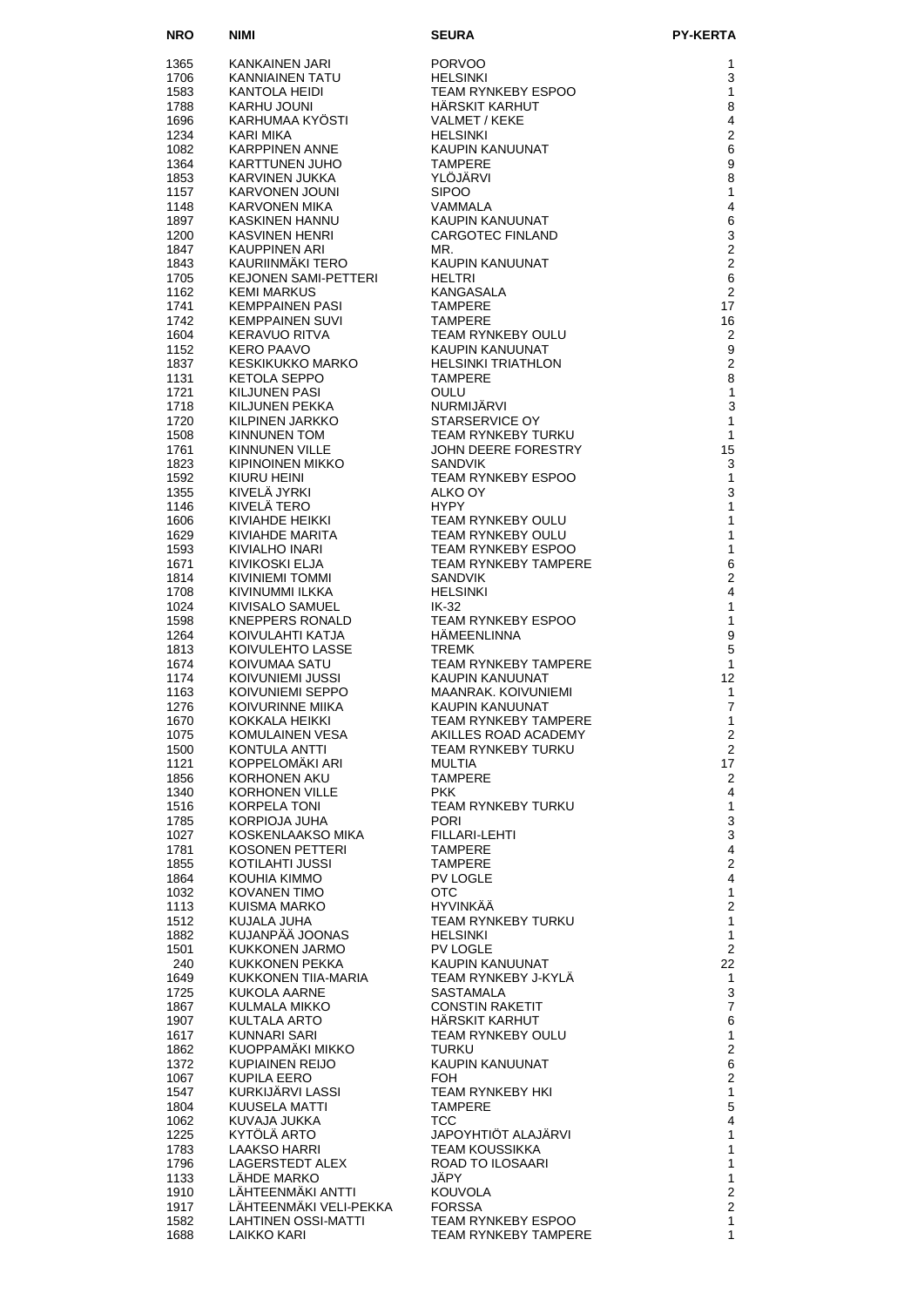| <b>NRO</b>   |                                          |                                                                                                                                                                                                                                  | <b>PY-KERTA</b>                |
|--------------|------------------------------------------|----------------------------------------------------------------------------------------------------------------------------------------------------------------------------------------------------------------------------------|--------------------------------|
| 1154         |                                          |                                                                                                                                                                                                                                  | 3                              |
| 1784         |                                          |                                                                                                                                                                                                                                  | 12                             |
| 1212         |                                          |                                                                                                                                                                                                                                  | 4                              |
| 1164         |                                          |                                                                                                                                                                                                                                  | 9                              |
| 1064<br>1562 |                                          |                                                                                                                                                                                                                                  | $\overline{2}$<br>$\mathbf{3}$ |
| 1019         |                                          |                                                                                                                                                                                                                                  | $\overline{2}$                 |
| 1155         |                                          |                                                                                                                                                                                                                                  | $\overline{2}$                 |
| 1835         |                                          |                                                                                                                                                                                                                                  | 2                              |
| 1626         |                                          |                                                                                                                                                                                                                                  | $\mathbf{1}$<br>2              |
| 1801<br>1755 |                                          |                                                                                                                                                                                                                                  | $\overline{4}$                 |
| 1213         |                                          |                                                                                                                                                                                                                                  | $\mathbf{1}$                   |
| ⊥∠⊤3<br>1277 |                                          |                                                                                                                                                                                                                                  | 3                              |
| 1274<br>1322 |                                          |                                                                                                                                                                                                                                  | 17<br>$\mathbf{1}$             |
| 1669         |                                          |                                                                                                                                                                                                                                  | $\mathbf{1}$                   |
| 1668         |                                          |                                                                                                                                                                                                                                  | $\mathbf{1}$                   |
| 1881         |                                          |                                                                                                                                                                                                                                  | $\overline{2}$                 |
| 1550         |                                          |                                                                                                                                                                                                                                  | $\overline{2}$<br>5            |
| 1137<br>1738 |                                          |                                                                                                                                                                                                                                  | $\overline{2}$                 |
| 1521         |                                          |                                                                                                                                                                                                                                  | $\mathbf{1}$                   |
| 1885         |                                          |                                                                                                                                                                                                                                  | $\overline{2}$                 |
| 1517         |                                          |                                                                                                                                                                                                                                  | $\mathbf{1}$<br>$\mathbf{3}$   |
| 1230<br>1326 |                                          |                                                                                                                                                                                                                                  | $\sqrt{3}$                     |
| 1208         |                                          |                                                                                                                                                                                                                                  | $\mathbf{1}$                   |
| ⊥∠∪o<br>1136 |                                          |                                                                                                                                                                                                                                  | $\overline{2}$                 |
| 1532<br>1224 |                                          |                                                                                                                                                                                                                                  | $\mathbf{1}$                   |
| 1680         |                                          |                                                                                                                                                                                                                                  | 8<br>$\mathbf{3}$              |
| 1600         |                                          |                                                                                                                                                                                                                                  | $\mathbf{1}$                   |
| 1370         |                                          |                                                                                                                                                                                                                                  | $\overline{7}$                 |
| 1145<br>1087 |                                          |                                                                                                                                                                                                                                  | 3<br>$\mathbf{1}$              |
| 1279         |                                          |                                                                                                                                                                                                                                  | 8                              |
| 1615         |                                          |                                                                                                                                                                                                                                  | $\mathbf{1}$                   |
| 1369         |                                          |                                                                                                                                                                                                                                  | $\boldsymbol{9}$               |
| 1794<br>1729 |                                          |                                                                                                                                                                                                                                  | $\overline{2}$<br>$\mathbf{1}$ |
| 1300         |                                          | NIMI<br>LAINE ANTITUSE AND MANUSCRIP COMPANY AND CONNECTIVE AND MANUSCRIP CONDINING CONDUCT AND CONDUCT CONDUCT AND CONDUCT AND THE MANUSCRIPT CONDUCT CONDUCT CONDUCT CONDUCT CONDUCT CONDUCT CONDUCT CONDUCT CONDUCT CONDUCT C | 9                              |
| 1166         |                                          |                                                                                                                                                                                                                                  | $\overline{7}$                 |
| 1571<br>1108 |                                          |                                                                                                                                                                                                                                  | $\mathbf{1}$<br>$\mathbf{1}$   |
| 1819         |                                          |                                                                                                                                                                                                                                  | 15                             |
| 1818         |                                          |                                                                                                                                                                                                                                  | 15                             |
| 1895         | LÖNNQVIST TONI                           | <b>HELSINKI</b>                                                                                                                                                                                                                  | 1<br>$\overline{2}$            |
| 1637<br>1816 | LOPEZ-LEHTO PEDRO<br>LOUHIMO KALLE       | TEAM RYNKEBY J-KYLA<br><b>TAMPERE</b>                                                                                                                                                                                            | 6                              |
| 1797         | LUKKARI KIMMO                            | <b>TEAM RYNKEBY OULU</b>                                                                                                                                                                                                         | 3                              |
| 1627         | LUMIAHO TATJA                            | TEAM RYNKEBY OULU                                                                                                                                                                                                                | 1                              |
| 1774<br>1551 | LUOJUS ANTON<br><b>MAARANEN MARITA</b>   | TAMPERE<br>TEAM RYNKEBY HKI                                                                                                                                                                                                      | $\overline{2}$<br>1            |
| 1689         | MÄÄTTÄ ILKKA                             | TEAM RYNKEBY TAMPERE                                                                                                                                                                                                             | 1                              |
| 1132         | MÄÄTTÄ JANNE                             | <b>TAMPERE</b>                                                                                                                                                                                                                   | $\mathbf{3}$                   |
| 1579         | MÄÄTTÄ JOHANNA<br>MÄÄTTÄ OLLI            | TEAM RYNKEBY ESPOO<br><b>TEAM RYNKEBY OULU</b>                                                                                                                                                                                   | 2<br>$\mathbf{1}$              |
| 1618<br>1217 | MÄÄTTÄ TONI                              | <b>ESPOO</b>                                                                                                                                                                                                                     | 17                             |
| 1693         | MÄENPÄÄ HENRI                            | <b>CARGOTEC FINLAND</b>                                                                                                                                                                                                          | 3                              |
| 1252         | <b>MAHILAINEN TONI</b>                   | <b>FORSSA</b>                                                                                                                                                                                                                    | 2                              |
| 1256<br>1780 | <b>MAIDELL JOUNI</b><br><b>MAJA JANI</b> | <b>SITO</b><br>LEMPÄÄLÄ                                                                                                                                                                                                          | $\mathbf{1}$<br>$\overline{7}$ |
| 1227         | MÄKELÄ JANNE                             | MUSTASAARI                                                                                                                                                                                                                       | 1                              |
| 1076         | MÄKELÄ JULIUS                            | METSO MINERALS OY                                                                                                                                                                                                                | $\boldsymbol{9}$               |
| 1247<br>1004 | MAKELA TONI<br>MÄKI JUSSI-MATTI          | KAUPIN KANUUNAT<br>VANTAA                                                                                                                                                                                                        | 3<br>6                         |
| 1684         | MÄKINEN SANELMA                          | TEAM RYNKEBY TAMPERE                                                                                                                                                                                                             | 1                              |
| 1621         | <b>MALINEN KAROLIINA</b>                 | TEAM RYNKEBY OULU                                                                                                                                                                                                                | $\mathbf{1}$                   |
| 1201         | MALKASILTA PEKKA                         | K-RAUTA LIELAHTI                                                                                                                                                                                                                 | 10                             |
| 1730<br>1069 | <b>MALMI LAURI</b><br>MALMIVAARA JOUNI   | <b>TAMPERE</b><br>VANTAA                                                                                                                                                                                                         | 4<br>$\overline{7}$            |
| 1257         | MÄNNIKKÖ TERO                            | <b>HELSINKI</b>                                                                                                                                                                                                                  | $\mathbf{1}$                   |
| 1226         | <b>MANNINEN MATTI</b>                    | <b>TUUL</b>                                                                                                                                                                                                                      | 14                             |
| 1361         | MÄNNISTÖ PEKKA<br>MÄNTYHARJU JAN         | <b>TUUSULA</b>                                                                                                                                                                                                                   | 1<br>2                         |
| 1866<br>1128 | MANTITIONS                               | <b>CONSTIN RAKETIT</b><br><b>TAMPERE</b>                                                                                                                                                                                         | $\mathbf{2}$                   |
| 1281         | <b>MARTTILA PETRI</b>                    |                                                                                                                                                                                                                                  | $\overline{7}$                 |
| 1839         | MÄTÄSJÄRVI KALLE-MARKUS                  |                                                                                                                                                                                                                                  | $\overline{4}$                 |
| 1810<br>1676 | MÄTÄSJÄRVI TIINA<br><b>MATILA ELINA</b>  | TAMPERE<br>KAUPIN KANUUNAT<br>JUPO<br>OPTIMA COACHING<br>TEAM RYNKEBY TAMPERE                                                                                                                                                    | $\overline{7}$<br>4            |
| 1808         | <b>MERI JANI</b>                         | JYVÄSKYLÄ                                                                                                                                                                                                                        | 4                              |
| 1849         | METSÄPURO PASI                           | YLÖJÄRVI                                                                                                                                                                                                                         | 3                              |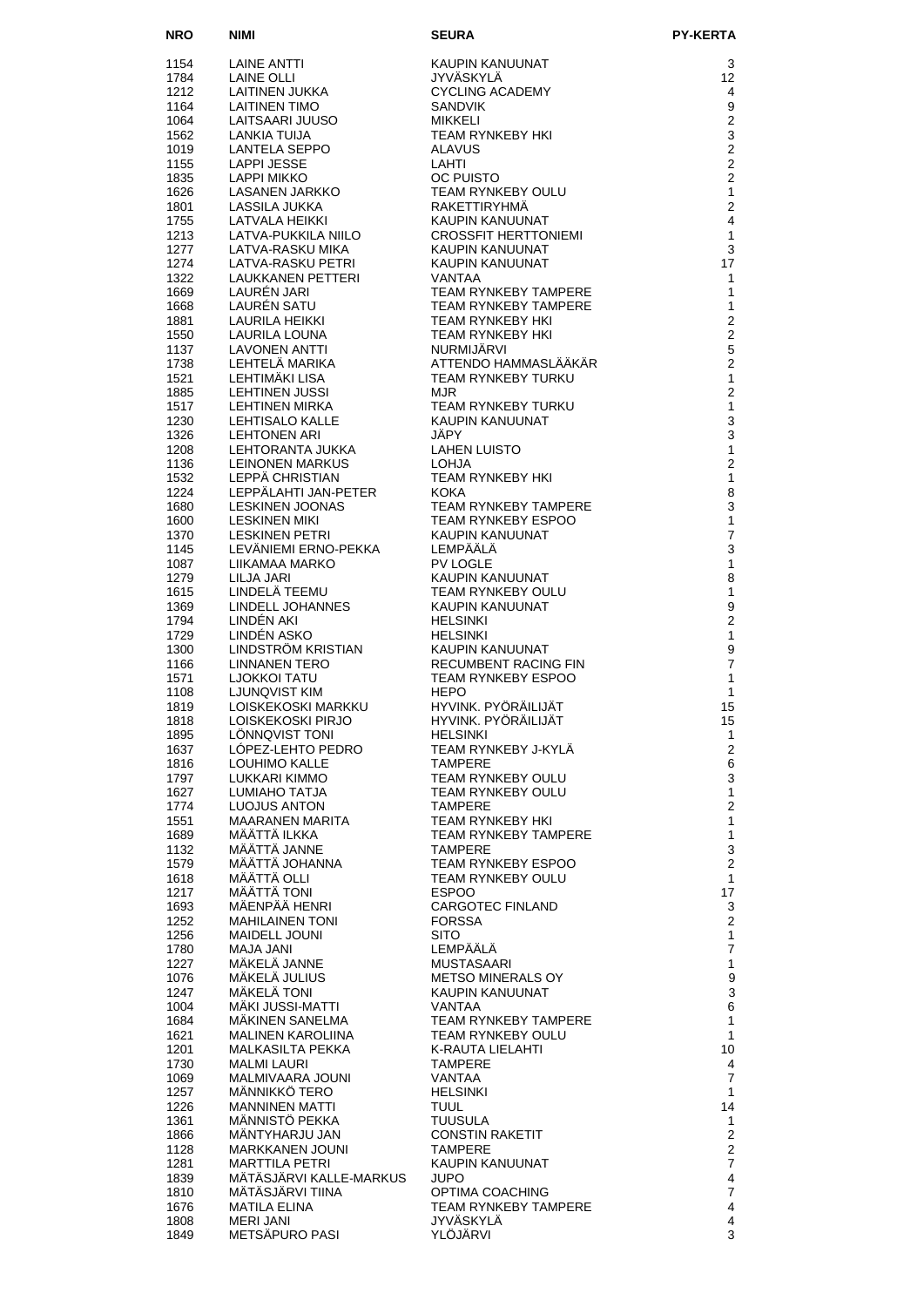| <b>NRO</b>   | <b>NIMI</b>                             | <b>SEURA</b>                            | <b>PY-KERTA</b>                |
|--------------|-----------------------------------------|-----------------------------------------|--------------------------------|
| 1341         | METSÄRANTA KAARLO                       | <b>TAMPERE</b>                          | 4                              |
| 1343         | <b>METSOVUORI LAURI</b>                 | <b>KORPO</b>                            | 4                              |
| 1716         | MEYER ANDREAS                           | <b>VECHELDE</b>                         | 1                              |
| 1009         | <b>MIELONEN TONI</b>                    | <b>FRANTIC</b>                          | 3                              |
| 1650         | <b>MIETTINEN ARMI</b>                   | TEAM RYNKEBY J-KYLÄ                     | 1                              |
| 1651<br>1347 | <b>MIETTINEN HARRI</b><br>MIETTUNEN ARI | TEAM RYNKEBY J-KYLÄ<br>JYVÄSKYLÄ        | $\mathbf{1}$<br>3              |
| 1775         | MIIKKULAINEN TATU                       | <b>TAMPERE</b>                          | $\mathbf{1}$                   |
| 1151         | <b>MIKKOLA NIKO</b>                     | <b>TAMPERE</b>                          | 13                             |
| 1371         | <b>MIKKONEN SEPPO</b>                   | KAUPIN KANUUNAT                         | 19                             |
| 1903         | <b>MOISIO MATTI</b>                     | <b>MJR TRIATHLON</b>                    | $\mathbf{1}$                   |
| 1511<br>1054 | <b>MUROLE MIKA</b><br>MUSTONEN RAIMO    | TEAM RYNKEBY TURKU<br><b>JYPS</b>       | 2<br>20                        |
| 1357         | <b>MYLLYKOSKI TANELI</b>                | LEHMIRANTA LIVERPOOL                    | $\overline{2}$                 |
| 103          | MYLLYNPÄÄ ARTO                          | KANKAANTAAN KISA                        | 36                             |
| 1766         | MYLLYOJA JANNE                          | CYBERCOM FINLAND OY                     | 4                              |
| 1625         | NAAMANKA OUTI                           | <b>TEAM RYNKEBY OULU</b>                | $\mathbf{1}$                   |
| 1731<br>1348 | NASKALI JARNO<br>NAUKKARINEN JARI       | LEMPÄÄLÄ<br><b>HEPO</b>                 | 3<br>$\overline{2}$            |
| 1222         | <b>NEVALA HANNU</b>                     | <b>KANGASALA</b>                        | $\sqrt{5}$                     |
| 1908         | NEVALAINEN PETRI                        | TEAM TAMMINEN                           | 3                              |
| 1611         | NIEMI HILKKA                            | TEAM RYNKEBY OULU                       | $\mathbf{1}$                   |
| 1522         | NIEMI JANI                              | TEAM RYNKEBY TURKU                      | 1<br>3                         |
| 1073<br>1202 | NIEMI MATTI<br>NIEMI RIKU               | <b>HELSINKI</b><br>MMM PYÖRÄILIJÄT      | 5                              |
| 1329         | NIEMI TIMO                              | PELOTON HELSINKI                        | 5                              |
| 1786         | NIEMINEN ANTTI                          | <b>TAMPERE</b>                          | $\overline{2}$                 |
| 1176         | <b>NIEMINEN KAI</b>                     | KAUPIN KANUUNAT                         | 12                             |
| 1567         | NIEMINEN VEIKKO                         | TEAM RYNKEBY ESPOO<br>SELEKÄMAAN SONNIT | 8                              |
| 1301<br>1321 | NIKKINEN JYRKI<br>NIKULA VILLE          | KAUPIN KANUUNAT                         | $\mathbf{1}$<br>6              |
| 1764         | NIROMAA SAMI                            | CYBERCOM FINLAND OY                     | 3                              |
| 1904         | NISKALA VESA                            | RYNKEBY TURKU                           | 1                              |
| 1360         | NISKANEN MIKA                           | <b>ESPOO</b>                            | 1                              |
| 1694<br>1280 | NISSINEN ANTTI<br>NOPPARI SEPPO         | VALMET / KEKE<br>KAUPIN KANUUNAT        | 4<br>14                        |
| 1271         | NOPSANEN PETTERI                        | <b>MC KRAMPPI</b>                       | 3                              |
| 1587         | NORPPA-RAHKOLA JONNA                    | TEAM RYNKEBY ESPOO                      | 1                              |
| 1641         | NOUSIAINEN HEIDI                        | TEAM RYNKEBY J-KYLÄ                     | 1                              |
| 1846         | NUMMI MARKO                             | JÄRVENPÄÄ                               | 1                              |
| 1142<br>1144 | NUMMILA TOMMI<br><b>NURMI JAAKKO</b>    | <b>TAIVASSALO</b><br><b>HEPO</b>        | 4<br>$\mathbf{1}$              |
| 1744         | NURMI JERE                              | <b>INSTA GROUP OY</b>                   | $\overline{2}$                 |
| 1643         | NURMINEN PEKKA                          | TEAM RYNKEBY J-KYLA                     | $\overline{2}$                 |
| 1896         | NYKOPP ISMO                             | KAUPIN KANUUNAT                         | 14                             |
| 1893         | <b>NYLUND JUSSI</b>                     | <b>HATTULA</b>                          | $\overline{4}$                 |
| 1877<br>1915 | NYMAN ESA<br><b>NYMAN KATI</b>          | KANUUNAT<br>KAUPIN KANUUNAT             | $\overline{4}$<br>4            |
| 1638         | NYRHILÄ OLLI                            | TEAM RYNKEBY J-KYLA                     | 1                              |
| 1079         | <b>OINAS JARI</b>                       | <b>HELSINKI</b>                         | 8                              |
| 1860         | OINONEN LASSE                           | <b>MEDAFFCON OY</b>                     | $\boldsymbol{2}$               |
| 1539         | OJAKANGAS ISTO                          | TEAM RYNKEBY HKI                        | $\mathbf{1}$                   |
| 1250<br>1175 | <b>OJALA ELINA</b><br>OJALA JUKKA       | <b>HELSINKI</b><br>KAUPIN KANUUNAT      | $\mathbf{1}$<br>$\overline{7}$ |
| 1240         | <b>OJALA OLLI</b>                       | <b>HELSINKI</b>                         | 3                              |
| 1122         | <b>OJANEN REIJO</b>                     | <b>KEURUUN LATU</b>                     | $\mathbf{1}$                   |
| 1659         | OKSANEN ANSSI                           | TEAM RYNKEBY J-KYLÄ                     | $\mathbf{1}$                   |
| 1632         | OKSANEN KEIJO                           | TEAM RYNKEBY J.KYLÄ<br>KANGASALA        | $\overline{c}$<br>11           |
| 1221<br>1833 | OKSANEN MATTI<br><b>OLSSON TOMMI</b>    | <b>HELSINKI</b>                         | 1                              |
| 1911         | ÖSTERBERG HARRI                         | VANTAA                                  | $\overline{7}$                 |
| 1270         | OSTERLUND JAN                           | SOSI                                    | $\mathbf{1}$                   |
| 1223         | PAAJASTE MIKA                           | SOININ SISU                             | $\mathbf{1}$                   |
| 1663         | PAAVOLA JUKKA<br>PAAVOLA TOMI           | TEAM RYNKEBY TRE<br>FILLARI-LEHTI       | $\mathbf 2$<br>3               |
| 1028<br>1531 | PACKALEN ANNA-KAISA                     | TEAM RYNKEBY HKI                        | $\mathbf{1}$                   |
| 1070         | PAJANEN ESA-ANTERO                      | KAUPIN KANUUNAT                         | $\overline{7}$                 |
| 1909         | PAKARINEN KAUKO                         | KAUPIN KANUUNAT                         | 18                             |
| 1147         | PALOPOSKI KOSTI                         | RUNNING GANG OLARI                      | $\,$ 5 $\,$                    |
| 1782         | PALSINAJÄRVI SAMI                       | <b>ORIVESI</b><br>UUDENMAAN PYÖRÄILIJÄ  | 6                              |
| 1309<br>1871 | PARVIAINEN RIITTA<br>PÄTIÄLÄ HANNA      | <b>TAMPERE</b>                          | 6<br>6                         |
| 1263         | PATRIKAINEN MARKKU                      | IK-32                                   | 3                              |
| 1613         | PEKKALA SOILE                           | TEAM RYNKEBY OULU                       | $\mathbf{1}$                   |
| 1172         | PEKKANEN PASI                           | KAUPIN KANUUNAT                         | $\overline{\mathbf{4}}$        |
| 1599<br>1030 | PELLIKKA JANNE<br>PELTOLA JUHA          | TEAM RYNKEBY ESPOO<br><b>ZZE SUOMI</b>  | $\mathbf{1}$<br>$\mathbf 2$    |
| 1633         | PELTOLA SIIRI                           | TEAM RYNKEBY J.KYLÄ                     | $\boldsymbol{2}$               |
| 1822         | PELTOMAA TONI                           | SANDVIK                                 | $\mathsf 3$                    |
| 1863         | PELTONEN HANNU                          | <b>TAMPERE</b>                          | $\overline{\mathbf{4}}$        |
| 1104         | PELTONEN TANELI                         | IK-32                                   | 3<br>$\overline{5}$            |
| 1022<br>1754 | PELTONIEMI JUHA<br>PERÄLÄ MARKO         | <b>MJR TRIATHLON</b><br><b>PORI</b>     | 3                              |
|              |                                         |                                         |                                |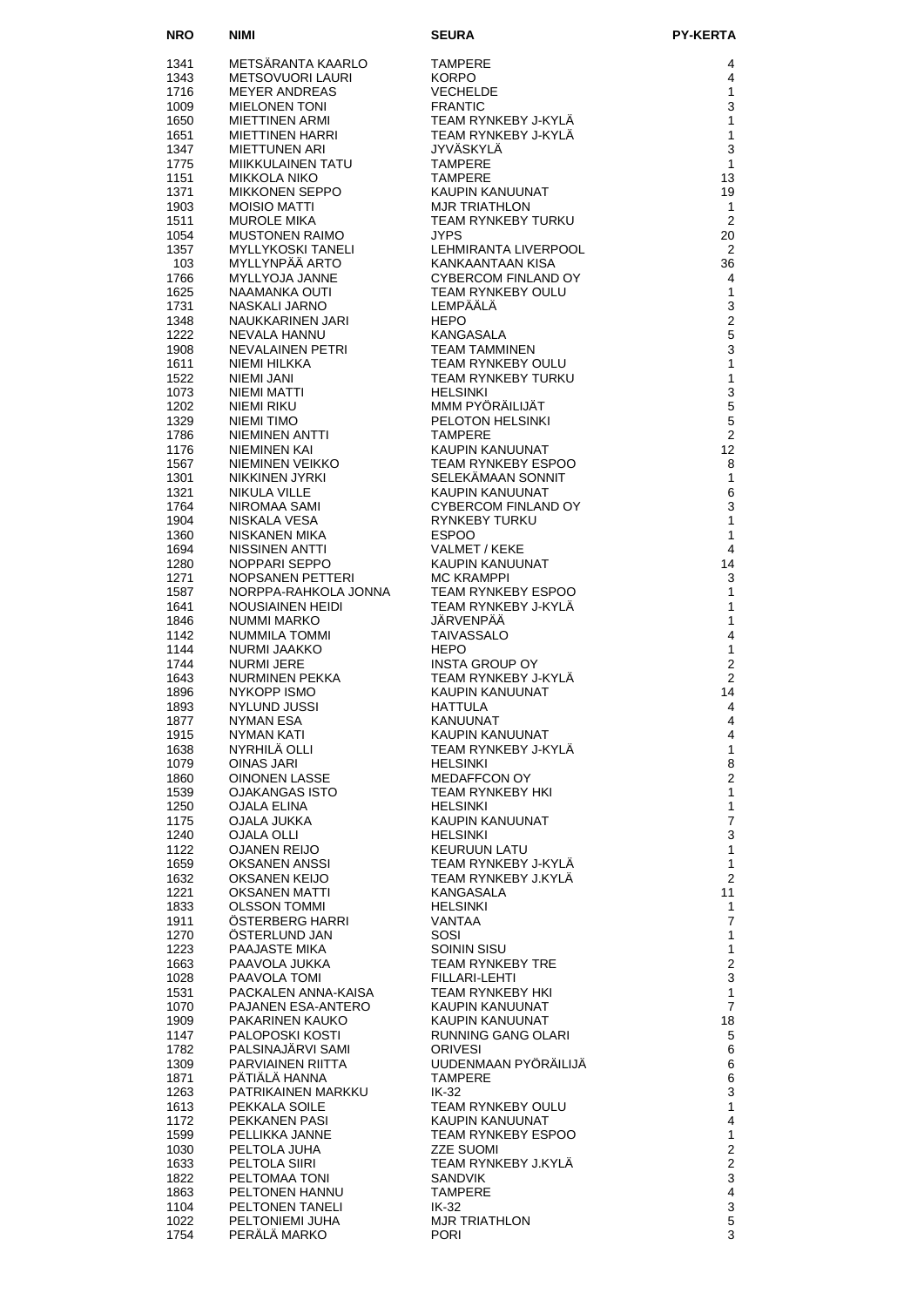| <b>NRO</b>   | NIMI                                                                       | SEURA                                                                                                                                                                                                                                                                          | <b>PY-KERTA</b>              |
|--------------|----------------------------------------------------------------------------|--------------------------------------------------------------------------------------------------------------------------------------------------------------------------------------------------------------------------------------------------------------------------------|------------------------------|
| 1777         | PERÄLÄ TIINA<br>PETÄJÄ TIMO<br>PETÄNEN TIMO<br>PETERI MATTI<br>PFTRI PALVE | TURUN URHEILULIITTO                                                                                                                                                                                                                                                            | 1                            |
| 1165         |                                                                            | KAUPIN KANUUNAT                                                                                                                                                                                                                                                                | $\overline{2}$               |
| 1020         |                                                                            | <b>HELSINKI</b>                                                                                                                                                                                                                                                                | 3                            |
| 1246<br>1653 |                                                                            | <b>ROVANIEMI</b><br>TEAM RYNKEBY J-KYLÄ                                                                                                                                                                                                                                        | 4<br>$\mathbf{1}$            |
| 1630         |                                                                            | TEAM RYNKEBY J.KYLÄ                                                                                                                                                                                                                                                            | $\overline{2}$               |
| 1647         | PIETILÄ JOHANNA<br>PIETILÄINEN JOHANNA                                     | TEAM RYNKEBY J-KYLÄ                                                                                                                                                                                                                                                            | 1                            |
| 1025         | PIHAMAA SAULI                                                              | LAHDEN PYÖRÄILIJÄT                                                                                                                                                                                                                                                             | 1                            |
| 1513<br>1021 | PIIROINEN HELENA<br>PIIROINEN JUHO                                         | TEAM RYNKEBY TURKU<br><b>HELSINKI</b>                                                                                                                                                                                                                                          | 1<br>$\mathbf{1}$            |
| 1101         | PIIRONEN VESA                                                              | <b>INWIDO FINLAND</b>                                                                                                                                                                                                                                                          | 3                            |
| 1158         | PIISPA MIKKO                                                               | TRE LIIKUNTAPALVELUT                                                                                                                                                                                                                                                           | 6                            |
| 1859         | PINTA PETRI<br>PIPPOLA SATU                                                | <b>TAMPERE</b>                                                                                                                                                                                                                                                                 | 3<br>$\mathbf{1}$            |
| 1267<br>1314 |                                                                            | TUUL TRIATHLON<br>VANTAA                                                                                                                                                                                                                                                       | $\overline{7}$               |
| 1216         | PITKÄNEN JUHA<br>PITKÄNEN MIKA                                             | AKAA                                                                                                                                                                                                                                                                           | 20                           |
| 1140         | PITKÄNIITTY PERTTU                                                         | <b>SANDVIK</b>                                                                                                                                                                                                                                                                 | 13                           |
| 1771<br>1156 | POHJALAINEN HENRI<br>POIKOLAINEN ANTTI                                     | ROAD TO ILOSAARI<br><b>TAMPERE</b>                                                                                                                                                                                                                                             | $\mathbf{1}$<br>2            |
| 1830         | POKKINEN MATTI                                                             | KAUPIN KANUUNAT                                                                                                                                                                                                                                                                | $\overline{2}$               |
| 1792         | PÖLKKI PASI                                                                | AAC HAURALA                                                                                                                                                                                                                                                                    | 5                            |
| 1100         | POSTI ANTTI                                                                | ALATORNION AHJO RY                                                                                                                                                                                                                                                             | $\mathbf{1}$                 |
| 1868<br>1105 | PÖYKKÖ PEKKA<br>PULKKINEN OTTO                                             | <b>CONSTIN RAKETIT</b><br><b>HEPO</b>                                                                                                                                                                                                                                          | $\mathbf{1}$<br>3            |
| 1084         | <b>PURSIAINEN TOMI</b>                                                     | <b>PORVOO</b>                                                                                                                                                                                                                                                                  | 3                            |
| 1072         | PUSKA ARI                                                                  | HÄMEENKYRÖ                                                                                                                                                                                                                                                                     | $\overline{4}$               |
| 1335         | PYRHÖNEN HANNU<br>PYRRÖ PETTERI                                            |                                                                                                                                                                                                                                                                                | 1                            |
| 1170<br>1211 | PYYKKÖ JORMA                                                               |                                                                                                                                                                                                                                                                                | 10<br>1                      |
| 1502         |                                                                            |                                                                                                                                                                                                                                                                                | $\mathbf{1}$                 |
| 1071         | . JUSSI<br>RABB PATRIK<br>RAF SANNIT                                       |                                                                                                                                                                                                                                                                                | 5                            |
| 1685         | RAE SANNA                                                                  |                                                                                                                                                                                                                                                                                | $\mathbf{1}$<br>1            |
| 1530<br>1275 | RAHIKAINEN ANNA-ELINA<br>RAHIKKA JUHA                                      |                                                                                                                                                                                                                                                                                | $\overline{\mathbf{4}}$      |
| 1811         | RÄISÄNEN SAMULI                                                            |                                                                                                                                                                                                                                                                                | 6                            |
| 1898         | RAJALA REKO                                                                |                                                                                                                                                                                                                                                                                | 3                            |
| 1016         |                                                                            |                                                                                                                                                                                                                                                                                | $\overline{7}$               |
| 1504<br>1236 |                                                                            |                                                                                                                                                                                                                                                                                | 1<br>11                      |
| 1138         |                                                                            |                                                                                                                                                                                                                                                                                | $\overline{4}$               |
| 1376         |                                                                            | HÄMEENKYRÖ<br>HÄMEENKYRÖ<br>ESPOO<br>KAUPIN KANUUNAT<br>HEPO<br>TEAM RYNKEBY TURKU<br>ABB / VÄHÄKYRÖ<br>TEAM RYNKEBY TAMPERE<br>TEAM RYNKEBY HKI<br>KAUPIN KANUUNAT<br>VANTAA<br>PIRKKALA<br>HELSINKI<br>TEAM RYNKEBY TURKU<br>FYS-IKAALINEN<br>DANFOSS DRIVES<br>KAUPIN KANUU | 4                            |
| 1088         | RANTANEN ANTTI<br><b>RANTANEN EIJA</b>                                     |                                                                                                                                                                                                                                                                                | 6                            |
| 1664<br>1537 | RANTANEN ESA                                                               | TEAM RYNKEBY HKI                                                                                                                                                                                                                                                               | 11<br>$\overline{2}$         |
| 1010         | RANTANEN JUSSI-PEKKA                                                       | VANTAA                                                                                                                                                                                                                                                                         | 3                            |
| 1055         | <b>RANTANEN RAMI</b>                                                       | <b>HELSINKI</b>                                                                                                                                                                                                                                                                | $\overline{c}$               |
| 1334<br>1052 | RANTANEN VELI-MATTI<br>RÄSÄNEN PETRI                                       | HÄMEENKYRÖ<br>KAUPIN KANUUNAT                                                                                                                                                                                                                                                  | 4<br>3                       |
| 1660         | RASINMÄKI TOMI                                                             | TEAM RYNKEBY J.KYLA                                                                                                                                                                                                                                                            | $\mathbf{1}$                 |
| 1858         | RAUHAMÄKI JUHA-PEKKA                                                       | HIKI-HAKA                                                                                                                                                                                                                                                                      | 5                            |
| 1642         | RAURAMAA TUOMAS                                                            | TEAM RYNKEBY J-KYLÄ                                                                                                                                                                                                                                                            | $\mathbf{1}$                 |
| 1697<br>1265 | RINNE TOMI<br>RINTALA MIKKO                                                | VALMET / KEKE<br>KAUPIN KANUUNAT                                                                                                                                                                                                                                               | $\overline{\mathbf{7}}$<br>5 |
| 1063         | RINTAMAKI JUHA                                                             | <b>WVC</b>                                                                                                                                                                                                                                                                     | $\overline{\mathbf{4}}$      |
| 1838         | RISSA VELI-MATTI                                                           | KANGASALA                                                                                                                                                                                                                                                                      | $\overline{c}$               |
| 1528         | RISSANEN EERO                                                              | TEAM RYNKEBY TURKU                                                                                                                                                                                                                                                             | $\mathbf{1}$                 |
| 1763<br>1312 | RISTAMÄKI JUHA<br>RISTELL MERJA                                            | JOHN DEERE FORESTRY<br><b>JOKIVARREN JOPOILIJA</b>                                                                                                                                                                                                                             | $\overline{c}$<br>9          |
| 1311         | RISTELL REIJO                                                              | <b>JOKIVARREN JOPOILIJA</b>                                                                                                                                                                                                                                                    | $\boldsymbol{9}$             |
| 1373         | <b>RITONIEMI PASI</b>                                                      | KAUPIN KANUUNAT                                                                                                                                                                                                                                                                | $\overline{7}$               |
| 1719         | ROIMOLA KAISA                                                              | LAHTI                                                                                                                                                                                                                                                                          | 1                            |
| 1302<br>1204 | RONKAINEN ERKKI<br>ROPPONEN MATTI                                          | VANTAA<br>HSY.                                                                                                                                                                                                                                                                 | $\mathbf{1}$<br>9            |
| 1692         | ROSENSTROM JUSSI                                                           | CARGOTEC FINLAND                                                                                                                                                                                                                                                               | 12                           |
| 1129         | RÖYSKÖ TIMO                                                                | <b>HELSINKI</b>                                                                                                                                                                                                                                                                | 3                            |
| 1614         | RUOKOKOSKI MARKO                                                           | <b>TEAM RYNKEBY OULU</b>                                                                                                                                                                                                                                                       | $\mathbf{1}$<br>$\,6$        |
| 1173<br>1902 | RUOKONEN RAIMO<br>RUOPPA SAMU                                              | <b>INSTA GROUP OY</b><br>TEAM RYNKEBY HKI                                                                                                                                                                                                                                      | $\mathbf{1}$                 |
| 1620         | RUOTSALAINEN MIRJAMI                                                       | TEAM RYNKEBY OULU                                                                                                                                                                                                                                                              | $\mathbf{1}$                 |
| 1733         | RUUTI MARKO                                                                | AAC HAURALA                                                                                                                                                                                                                                                                    | 5                            |
| 1806<br>1850 | RUUTIKAINEN MAUNO<br><b>SAARELA TOMMI</b>                                  | TEAM RYNKEBY TRE<br>KANKAANPÄÄN VOITTO                                                                                                                                                                                                                                         | 13<br>$\mathbf{1}$           |
| 178          | SAARI PEKKA                                                                | SWECO                                                                                                                                                                                                                                                                          | 29                           |
| 1790         | SAARI TURO                                                                 | <b>PARAINEN</b>                                                                                                                                                                                                                                                                | 1                            |
| 1661         | SAARIAHO SANNA                                                             | TEAM RYNKEBY TAMPERE                                                                                                                                                                                                                                                           | $\overline{2}$               |
| 1770<br>1086 | SAARIKOSKI MARKO<br>SAARINEN ANTTI                                         | <b>SEINÄJOKI</b><br><b>HÄMEENLINNA</b>                                                                                                                                                                                                                                         | 8<br>$\mathbf{1}$            |
| 1065         | SAARINEN JANNE                                                             | LAHDEN PYÖRÄILIJÄT                                                                                                                                                                                                                                                             | $\mathbf{1}$                 |
| 1346         | SAARINEN VESA                                                              | JAPY                                                                                                                                                                                                                                                                           | 3                            |
| 1743         | SAINIO ESA                                                                 | NSP-SÄHKÖPALVELU OY                                                                                                                                                                                                                                                            | $\,6$                        |
| 1248<br>1324 | SAJAVUORI MIKKO<br>SAKSALA PETRI                                           | VANTAA<br><b>SANDVIK</b>                                                                                                                                                                                                                                                       | $\mathbf 5$<br>15            |
| 1765         | <b>SALMINEN HARRI</b>                                                      | <b>CYBERCOM FINLAND OY</b>                                                                                                                                                                                                                                                     | 4                            |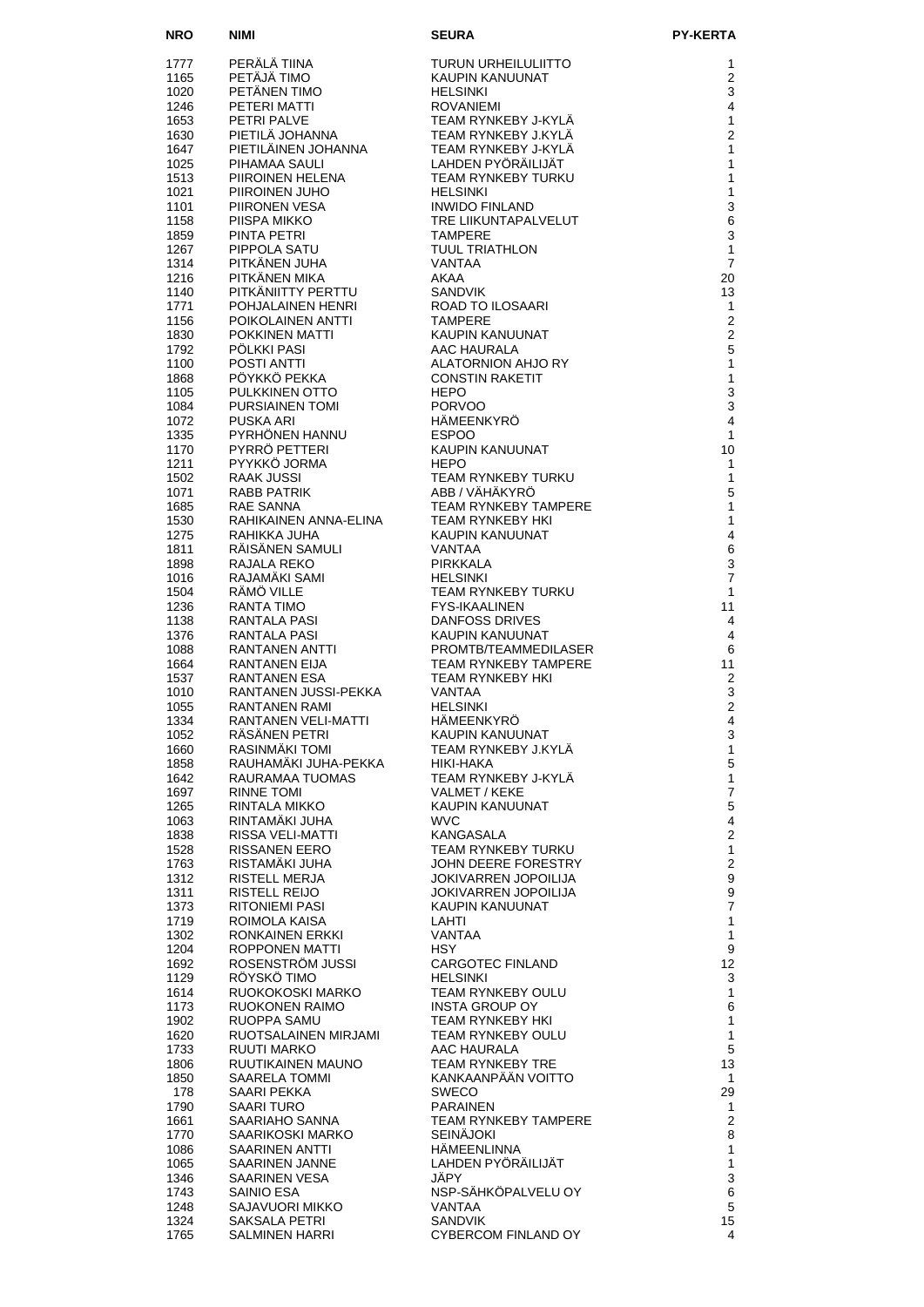| <b>NRO</b>   | <b>NIMI</b>                                    | <b>SEURA</b>                                        | <b>PY-KERTA</b>                |
|--------------|------------------------------------------------|-----------------------------------------------------|--------------------------------|
| 1588         | SALMINEN MAIJA                                 | <b>TEAM RYNKEBY ESPOO</b>                           | 1                              |
| 1534         | <b>SALONEN EERO</b>                            | <b>TEAM RYNKEBY HKI</b>                             | 1                              |
| 1050         | <b>SALONEN ESA</b>                             | KAUPIN KANUUNAT                                     | 18                             |
| 1368         | <b>SALONEN JANI</b>                            | <b>PV LOGLE</b>                                     | 2                              |
| 1141<br>1799 | SALONEN JUKKA<br>SALO-SAARI SIRPA              | <b>SANDVIK</b><br><b>VALKEAKOSKEN HAKA</b>          | 1<br>7                         |
| 1586         | SANI MARKKU                                    | <b>TEAM RYNKEBY ESPOO</b>                           | 1                              |
| 1585         | <b>SANKARI MINNA</b>                           | <b>TEAM RYNKEBY ESPOO</b>                           | 1                              |
| 1914         | SARPAKUNNAS TOPI                               | <b>HELSINKI TRIATHLON</b>                           | 1                              |
| 1557         | <b>SATAMO PETRI</b>                            | TEAM RYNKEBY HKI                                    | 1                              |
| 1793<br>1089 | SAUKKONEN OLLI<br>SAUVALA HANNU                | <b>HELSINKI</b><br>ABB                              | 1<br>4                         |
| 1231         | <b>SAVOLAINEN MARKKU</b>                       | <b>KUOPYS</b>                                       | 1                              |
| 1655         | <b>SAVOLAINEN TERHI</b>                        | TEAM RYNKEBY J-KYLÄ                                 | 1                              |
| 1554         | SÄYNÄVÄJÄRVI MIKKO                             | <b>TEAM RYNKEBY HKI</b>                             | 1                              |
| 1161<br>1666 | SCHÄRER OLIVER<br><b>SCHULTZ MERVI</b>         | <b>FASTEMS OY AB</b><br><b>TEAM RYNKEBY TAMPERE</b> | 4<br>$\overline{\mathbf{c}}$   |
| 1701         | SEPPÄLÄ TOMI                                   | <b>KIRKKONUMMI</b>                                  | 1                              |
| 1640         | SEPPÄNEN JOUNI                                 | TEAM RYNKEBY J-KYLÄ                                 | 1                              |
| 1518         | SIBAKOV TUOMO                                  | <b>TEAM RYNKEBY TURKU</b>                           | 1                              |
| 1505         | SIBELIUS TAPANI                                | TEAM RYNKEBY TURKU                                  | 2                              |
| 1745<br>1051 | SIEKMANN HEINZ<br>SIEVÄNEN MATTI               | <b>CELLE SAKSA</b><br>KAUPIN KANUUNAT               | 1<br>17                        |
| 1609         | <b>SIIRA MIKKO</b>                             | <b>TEAM RYNKEBY OULU</b>                            | 1                              |
| 1018         | SIIRIÄINEN PEKKA                               | <b>CCH</b>                                          | 2                              |
| 1827         | SIIVOLA TEA                                    | TRIATHLONTEAM 226                                   | $\overline{7}$                 |
| 1570<br>1078 | <b>SIIVONEN SARI</b><br>SILANDER AKI           | <b>TEAM RYNKEBY ESPOO</b><br><b>FORTIS-UEF</b>      | $\overline{2}$<br>1            |
| 1014         | SILTAKORPI JARKKO                              | JOENSUUN PYÖRÄILIJÄT                                | 6                              |
| 1757         | <b>SILVAN MARKUS</b>                           | <b>WAPICE</b>                                       | 6                              |
| 1167         | SINIJÄRVI VILLE                                | <b>JYVÄSKYLÄ</b>                                    | $\mathbf 5$                    |
| 1889         | SIPILÄINEN PETTERI                             | <b>VANTAA</b>                                       | $\mathbf{1}$                   |
| 1359<br>1251 | SIPPOLA HÄKAN<br><b>SIPPONEN JANI</b>          | <b>KELLOKOSKI</b><br><b>CYCLOHOLIC</b>              | $\overline{2}$<br>18           |
| 1245         | SIREN SEPPO                                    | MÄNTTÄ-VILPPULA                                     | 1                              |
| 1110         | <b>SIUKKOLA VILLE</b>                          | <b>TAMPERE</b>                                      | 1                              |
| 1767         | SIURO JUSSI                                    | <b>CYBERCOM FINLAND</b>                             | 4                              |
| 247          | SJÖBLOM MIKKO                                  | <b>KOUVOLA</b>                                      | 21                             |
| 1523<br>1636 | SJÖGREN HELENA<br>SNELLMAN HENRIK              | TEAM RYNKEBY TURKU<br>TEAM RYNKEBY J-KYLÄ           | 1<br>1                         |
| 1153         | SNICKER JUHA-MATTI                             | <b>HÄMEENLINNA</b>                                  | 4                              |
| 1707         | SODEN-GILES ROLAND                             | <b>KIRKKONUMMI</b>                                  | 2                              |
| 1011         | <b>SOHN VILLE</b>                              | <b>HELSINKI</b>                                     | 6                              |
| 1631<br>1759 | SOLMULA JOUKO<br>SORONEN JAAKKO                | TEAM RYNKEBY J.KYLA<br><b>MJR TRIATHLON</b>         | 3<br>$\overline{2}$            |
| 1724         | SORSIMO JAAKKO                                 | <b>ROAD TO ILOSAARI</b>                             | $\mathbf{1}$                   |
| 1244         | SORVOJA ARTO                                   | <b>ESPOO</b>                                        | $\overline{2}$                 |
| 1253         | SORVOJA JUKKA                                  | JYVÄSKYLÄ                                           | 1                              |
| 1001         | STENVALL JAN-PETER                             | KAUPIN KANUUNAT                                     | 5                              |
| 1563<br>1739 | STENVALL TUIJA<br>SUOMINEN JOUKO               | TEAM RYNKEBY HKI<br><b>HUITTINEN</b>                | $\mathbf{1}$<br>3              |
| 1548         | SUOMINEN LAURA                                 | TEAM RYNKEBY HKI                                    | $\overline{\mathbf{c}}$        |
| 1740         | SUOSALMI HANNU                                 | <b>LEINEPERI</b>                                    | 4                              |
| 1828         | <b>SUURONEN TEIJA</b>                          | <b>TAJUT</b>                                        | 7                              |
| 1900<br>1106 | SYRJÄLÄ PERTTI<br>SYRJÄNEN JUHA                | SIKAKORVEN SISU<br><b>VANTAA</b>                    | 1<br>$\boldsymbol{7}$          |
| 1057         | SYRJANEN MARKUS                                | <b>HELSINKI</b>                                     | 3                              |
| 1058         | SYRJÄNEN MIIKA                                 | <b>HELSINKI</b>                                     | 4                              |
| 1107         | SYRJANEN SATU                                  | <b>VAICYCLE</b>                                     | 7                              |
| 1672<br>1635 | <b>TAIVALAHO TIMO</b><br><b>TAKKINEN TIMO</b>  | TEAM RYNKEBY TAMPERE<br>TEAM RYNKEBY J-KYLÄ         | 4                              |
| 1060         | TANTTU KIMMO                                   | HUKKAKETJU                                          | $\mathbf{1}$<br>3              |
| 1351         | TARIKKA KASPERI                                | <b>TEISKON VPK</b>                                  | 3                              |
| 1135         | TASKINEN MARKKU                                | <b>HYPY</b>                                         | 1                              |
| 1374         | TEINILÄ ILKKA                                  | KAUPIN KANUUNAT                                     | 14                             |
| 1875<br>1066 | <b>TENHONEN MIKA</b><br>TERÄVÄINEN SATU        | AKAA<br>LAHDEN PYÖRÄILIJÄT                          | 3<br>1                         |
| 1358         | <b>TERVONEN PERTTU</b>                         | <b>TUKILLV</b>                                      | $\mathbf{2}$                   |
| 1747         | THUSS JÜRGEN                                   | <b>CELLE SAKSA</b>                                  | 1                              |
| 1005         | <b>TIKKANEN TUOMAS</b>                         | <b>HELSINKI TRIATHLON</b>                           | $\overline{c}$                 |
| 1102<br>1342 | TOIJALA HENRI<br><b>TOIVONEN EERO</b>          | ELENIA OY<br>KAUPIN KANUUNAT                        | 5<br>13                        |
| 206          | <b>TOIVONEN MIKA</b>                           | <b>HEINOLA</b>                                      | 26                             |
| 1353         | <b>TOIVONEN MIKKO</b>                          | <b>EURA</b>                                         | $\overline{2}$                 |
| 1081         | <b>TOIVONEN SIMO</b>                           | KIISTA-VEIKOT                                       | 2                              |
| 1160         | TÖRMÄ MIKA                                     | KAUPIN KANUUNAT                                     | 4                              |
| 1524<br>1203 | <b>TORNIAINEN EEVA</b><br><b>TORTTILA JUHO</b> | TEAM RYNKEBY TURKU<br><b>HYPY</b>                   | $\mathbf{1}$<br>$\overline{2}$ |
| 1319         | TÖYRYLÄ TUOMAS                                 | <b>TRIO BETONIREIDET</b>                            | 1                              |
| 1824         | TRÄSKILÄ JUSSI                                 | <b>TAMPERE</b>                                      | 5                              |
| 1237         | <b>INUOL IHOUT</b>                             | <b>TAMPERE</b>                                      | 1                              |
| 1673<br>1306 | TUOMINEN HANNA-REETTA<br>TUOVILA JARI          | TEAM RYNKEBY TAMPERE<br>ALAJÄRVI                    | 8<br>1                         |
|              |                                                |                                                     |                                |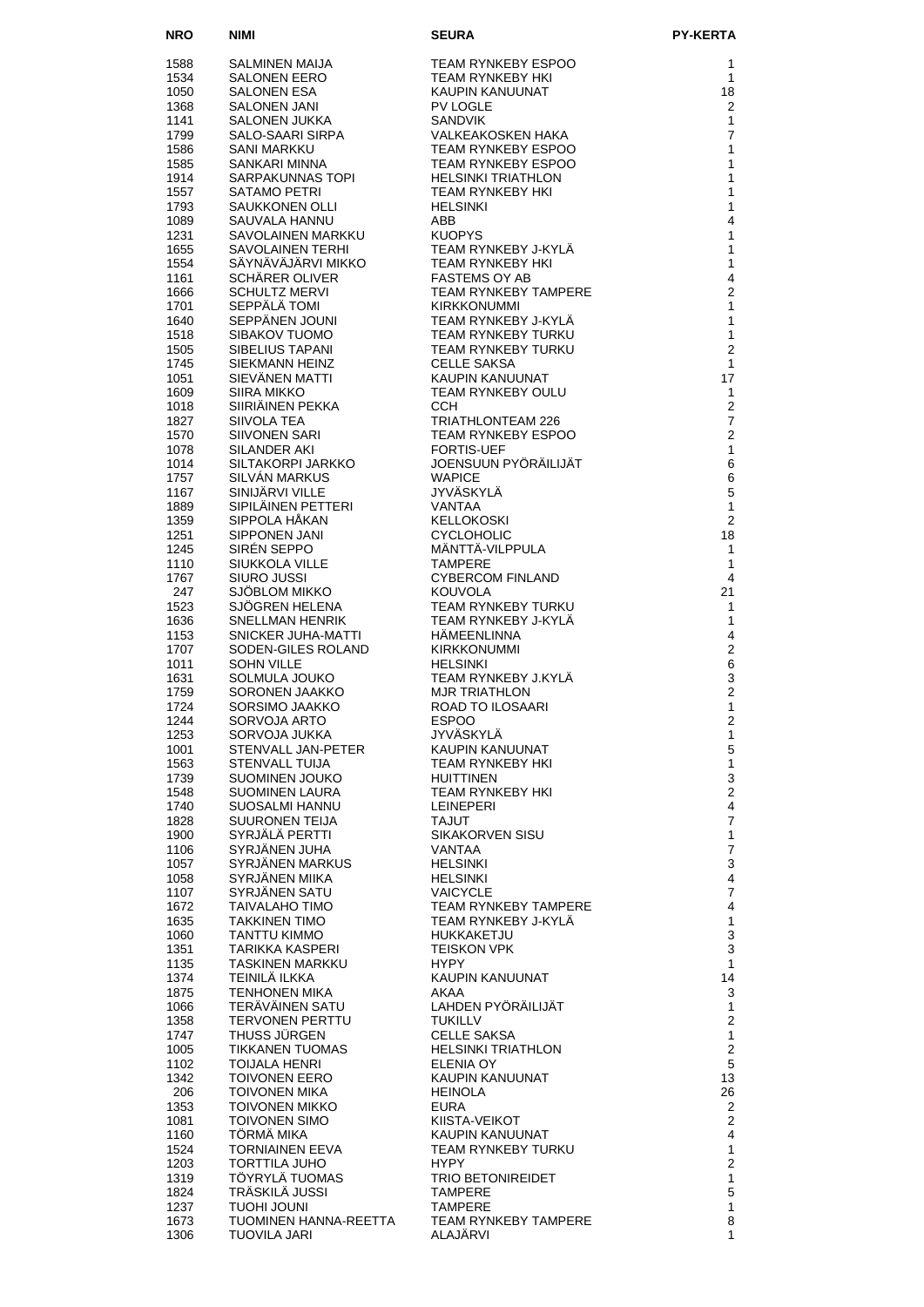| <b>NRO</b>   | <b>NIMI</b>                                | <b>SEURA</b>                                                                                                                                                                                                                                                                | <b>PY-KERTA</b>         |
|--------------|--------------------------------------------|-----------------------------------------------------------------------------------------------------------------------------------------------------------------------------------------------------------------------------------------------------------------------------|-------------------------|
| 1307         | TUOVILA JENNI                              | ALAJÄRVI                                                                                                                                                                                                                                                                    | 1                       |
| 1536         | TUOVINEN ELJAS                             | TEAM RYNKEBY HKI                                                                                                                                                                                                                                                            | $\mathbf{1}$            |
| 1249         | TYKKA PEKKA                                | HELSINKI                                                                                                                                                                                                                                                                    | $\overline{2}$          |
| 1874         | UKKONEN AKI                                | <b>EURA</b>                                                                                                                                                                                                                                                                 | $\overline{4}$          |
| 1702         | UKKONEN ANTTI                              | <b>RUOVESI</b>                                                                                                                                                                                                                                                              | $\boldsymbol{2}$        |
| 1807         | UNG SEPPO                                  | <b>LOPPI</b>                                                                                                                                                                                                                                                                | $\overline{c}$          |
| 1214         | USKI JARI                                  | LAPPEENRANTA                                                                                                                                                                                                                                                                | $\mathsf 3$             |
| 1310         | UTTULA RAINE                               | UUDENMAAN PYÖRÄILIJÄ                                                                                                                                                                                                                                                        | $\overline{7}$          |
| 1325         | UUSITALO TEUVO                             |                                                                                                                                                                                                                                                                             | 8                       |
| 1829         | VAALAMA PENTTI                             |                                                                                                                                                                                                                                                                             | 3                       |
| 1879         |                                            |                                                                                                                                                                                                                                                                             | $6\phantom{a}$          |
| 1235         | VÄHÄTALO JUHANI                            |                                                                                                                                                                                                                                                                             | 8                       |
| 1737         | VÄHÄVIHU ANTTI                             |                                                                                                                                                                                                                                                                             | $\overline{7}$          |
| 1169         | VAHTER TIMO                                |                                                                                                                                                                                                                                                                             | 8                       |
| 1569         | <b>VAINIO PETRI</b>                        |                                                                                                                                                                                                                                                                             | $\overline{4}$          |
| 1795         | VAINIONPÄÄ MIKKO                           |                                                                                                                                                                                                                                                                             | 12                      |
| 1619         | VÄISÄNEN JONI                              |                                                                                                                                                                                                                                                                             | 1                       |
| 1723         | VANHANEN ARTO                              |                                                                                                                                                                                                                                                                             | $\overline{2}$          |
| 1143         | VAPPULA PEKKA                              | PYÖRÄILY-F<br>TEAM RYNK<br>LEANWARE                                                                                                                                                                                                                                         | 3                       |
| 1652         | <b>VARIS MIRKA</b>                         |                                                                                                                                                                                                                                                                             | $\mathbf{1}$            |
| 1259         | VARTIAINEN ANTTI                           |                                                                                                                                                                                                                                                                             | 5                       |
| 1506         | VARTIAINEN MARKKU                          |                                                                                                                                                                                                                                                                             | $\mathbf{1}$            |
| 1219         | <b>VARTIAINEN MIKA</b>                     |                                                                                                                                                                                                                                                                             | 5                       |
| 1713         | VÄSTILÄ LAILA                              | TEAM שׁרוֹא.<br>VANTAA<br>HYVINKÄÄN PYÖRÄILIJÄ<br>— ^^^ RYNKEBY TAMPER                                                                                                                                                                                                      | 10                      |
| 1683         | VIDQVIST KRISTA-LIISA                      |                                                                                                                                                                                                                                                                             | 3                       |
| 1552         | VIHTILÄ MARKKU                             |                                                                                                                                                                                                                                                                             | $\mathbf{1}$            |
| 1380         | VIITA JUHA                                 | UUDENMAAN PYÖRÄILIJÄ<br>KAUPIN KANUUNAT<br>JYPS<br>VERTIKAALI<br>VANTJÄA<br>JÄMIJÄRVI<br>KAUPIN KANUUNAT<br>TEAM RYNKEBY ESPOO<br>TAMPERE<br>TEAM RYNKEBY OULU<br>PORNAINEN<br>PYÖRÄILY-PEKAT RY<br>TEAM RYNKEBY TURKU<br>LEAMTAA<br>TEAM RYNKEBY TURKU<br>TEAM RYNKEBY TAM | 3                       |
| 1150         | <b>VIITA VILLE</b>                         | HELSIIM<br>LEMPÄÄLÄ                                                                                                                                                                                                                                                         | $\mathbf{1}$            |
| 1077         | VIITA-AHO HEIKKI                           |                                                                                                                                                                                                                                                                             | 18                      |
| 1544         | VIITALA JUHO                               | I EAIN INTERNATIONAL                                                                                                                                                                                                                                                        | $\overline{1}$          |
| 1772         | <b>VIITAMÄKI JOUNI</b>                     |                                                                                                                                                                                                                                                                             | 11                      |
| 1681         | <b>VIITANEN RISTO</b>                      |                                                                                                                                                                                                                                                                             | 19                      |
| 1594         | <b>VIITASALO SANNA</b>                     | TEAM RYNKEBY ESPOO                                                                                                                                                                                                                                                          | $\mathbf{1}$            |
| 1572         | VILLAVERDE ERICK INCIARTE                  | TEAM RYNKEBY ESPOO                                                                                                                                                                                                                                                          | $\boldsymbol{2}$        |
| 1876         | VILSKA JUUSO                               | <b>SAIRION KAJAUS</b>                                                                                                                                                                                                                                                       | $\sqrt{5}$              |
| 1316         | VINKKI MIKKO                               | HÄMEENLINNA                                                                                                                                                                                                                                                                 | 2                       |
| 1206         | <b>VIRJO PETRI</b>                         | TAWAST CYCLING CLUB                                                                                                                                                                                                                                                         | 12                      |
| 1581         | <b>VIRTA ESA</b><br><b>VIRTANEN JAAKKO</b> | TEAM RYNKEBY ESPOO                                                                                                                                                                                                                                                          | $\mathbf{1}$            |
| 1378         |                                            | KAUPIN KANUUNAT<br><b>IISÄ</b>                                                                                                                                                                                                                                              | 16                      |
| 1736<br>1894 | VIRTANEN JUSSI<br><b>VIRTANEN TONI</b>     | MJR TRIATHLON TEAM                                                                                                                                                                                                                                                          | 5<br>8                  |
| 1303         | VITIKKALA JARI                             | KAUPIN KANUUNAT                                                                                                                                                                                                                                                             | 5                       |
| 1580         | VON WEHRT MIKE                             | TEAM RYNKEBY ESPOO                                                                                                                                                                                                                                                          | 2                       |
| 1278         | <b>VULLI MIKKO</b>                         | <b>QUALCOMM ATHEROS FI</b>                                                                                                                                                                                                                                                  | 19                      |
| 1690         | <b>VUOLLE TUOMO</b>                        | <b>RRFC</b>                                                                                                                                                                                                                                                                 | 4                       |
| 1232         | <b>VUORELA PERTTI</b>                      | <b>TUOVILA RACING</b>                                                                                                                                                                                                                                                       | $\overline{\mathbf{4}}$ |
| 1872         | VUORENPÄÄ ARI                              | TM-TERÄS OY                                                                                                                                                                                                                                                                 | 5                       |
| 1574         | <b>VUORI VESA</b>                          | TEAM RYNKEBY ESPOO                                                                                                                                                                                                                                                          | 2                       |
| 1255         | VUORIMAA HARRI                             | <b>ECONOCAP</b>                                                                                                                                                                                                                                                             | 3                       |
| 1566         | WAHLBERG WILLE                             | TEAM RYNKEBY HKI                                                                                                                                                                                                                                                            | $\mathbf{1}$            |
| 1283         | WALLENIUS TOMMI                            | KAUPIN KANUUNAT                                                                                                                                                                                                                                                             | 5                       |
| 1603         | <b>WALLENIUS VILLE</b>                     | <b>TEAM RYNKEBY OULU</b>                                                                                                                                                                                                                                                    | $\overline{c}$          |
| 1746         | WELKER CHRISTOPH                           | <b>CELLE SAKSA</b>                                                                                                                                                                                                                                                          | $\mathbf{1}$            |
| 1510         | WENNING EMMALEENA                          | TEAM RYNKEBY TURKU                                                                                                                                                                                                                                                          | $\mathbf{1}$            |
| 1916         | <b>WESTBERG LASSE</b>                      | <b>ESPOO</b>                                                                                                                                                                                                                                                                | $\mathbf{1}$            |
| 1578         | WESTERLUND LEENA                           | TEAM RYNKEBY ESPOO                                                                                                                                                                                                                                                          | $\boldsymbol{2}$        |
| 1607         | <b>WICKSTROM KAISA</b>                     | TEAM RYNKEBY OULU                                                                                                                                                                                                                                                           | 1                       |
| 1509         | WIHERVUORI ERIK                            | TEAM RYNKEBY TURKU                                                                                                                                                                                                                                                          | $\mathbf{1}$            |
| 1665         | YLINEN ALEKSI                              | <b>TEAM RYNKEBY TAMPERE</b>                                                                                                                                                                                                                                                 | $\boldsymbol{2}$        |
| 1336         | YLINEN PERTTU                              | KAUPIN KANUUNAT                                                                                                                                                                                                                                                             | 9                       |
| 1667         | YLINEN PETTERI                             | TEAM RYNKEBY TAMPERE                                                                                                                                                                                                                                                        | 4                       |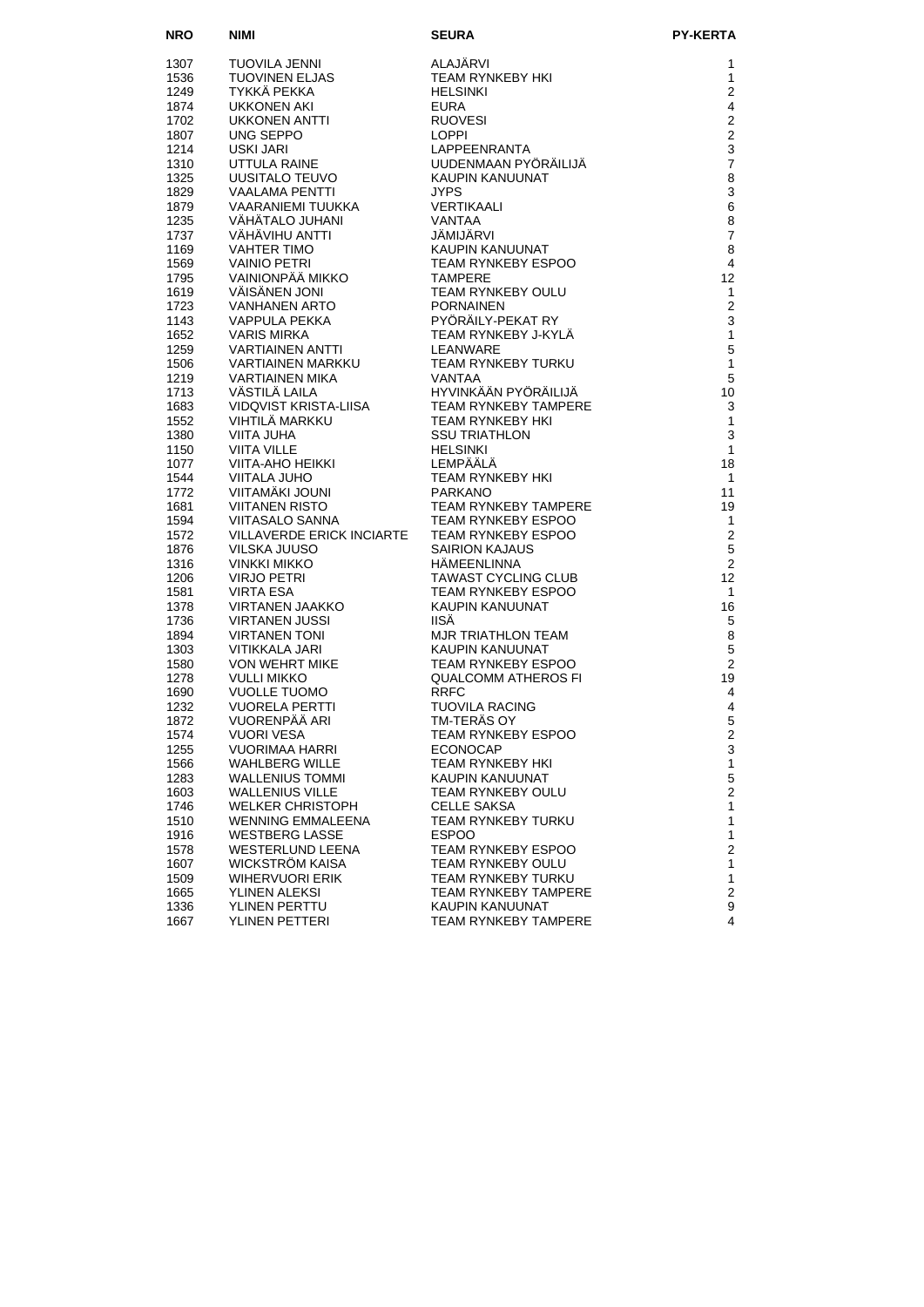#### **PIRKAN PYÖRÄILY – KLASSIKKO 134 KM**

| <b>NRO</b>   | NIMI                                       | <b>SEURA</b>                              | <b>PY-KERTA</b>                  |
|--------------|--------------------------------------------|-------------------------------------------|----------------------------------|
| 2196         | AAKKULA IMMO                               | TUT-EIK                                   | 1                                |
| 3347         | AALTO KARRI                                | <b>LÄHITAPIOLA</b>                        | 4                                |
| 3124         | AALTO MARKUS                               | <b>TAMPERE</b>                            | 1                                |
| 4369<br>2138 | AALTO TERO<br>AALTONEN ANTTI               | URS LAKU<br>RAMBOLL FINLAND OY            | 3<br>5                           |
| 2063         | AALTONEN JUHA                              | <b>JYPS</b>                               | 9                                |
| 5642         | AALTONEN PEKKA                             | 500KG LIHAA                               | 8                                |
| 5134         | AALTONEN RAUNO                             | LUVIA                                     | $\overline{7}$                   |
| 5736         | AHLBÄCK BÖRJE                              | <b>BÖLE CK</b>                            | 3                                |
| 2180<br>5240 | AHLGREN JANI<br>AHLQVIST MIKA              | SALO<br>JOHN DEERE FORESTRY               | $\mathbf{1}$<br>9                |
| 3059         | AHLROTH PENTTI                             | JÄMSÄ                                     | 8                                |
| 3288         | AHLSTEDT SANNA                             | <b>TAMPERE</b>                            | 2                                |
| 5508         | AHO AIMO                                   | <b>NOKIA</b>                              | 18                               |
| 93<br>2354   | AHO HARRI<br>AHO HEIKKI                    | SÄTEILYTURVAKESKUS<br><b>TAMPERE</b>      | 37<br>2                          |
| 3272         | AHO PASI                                   | <b>TAMPERE</b>                            | $\overline{2}$                   |
| 3117         | AHO PAULI                                  | <b>BITWISE OY</b>                         | 3                                |
| 5737         | AHO TIMO                                   | <b>ECONOCAP</b>                           | 1                                |
| 5607         | AHO VILLE                                  | <b>ORIVESI</b>                            | 1<br>$\mathbf{1}$                |
| 5703<br>4155 | AHOKAS TEEMU-VILLE<br>AHOLA JUHA           | <b>TAMPEREEN VIHURI</b><br><b>TAMPERE</b> | $\overline{2}$                   |
| 177          | AHOLA JUHANI                               | HÄMEENKYRÖN RES.AU                        | 29                               |
| 3300         | AHOLA KIMMO                                | <b>TAMPERE</b>                            | 3                                |
| 5133         | AHOLA NIINA                                | MAASTOONPOLJE.FI                          | $\overline{2}$                   |
| 5132<br>3017 | AHOLA PASI<br>AHOLAINEN TARJA              | MAASTOONPOLJE.FI<br><b>MTBCF</b>          | $\overline{4}$<br>$\overline{7}$ |
| 4222         | AHOLAITA-PYLVÄS LINDA                      | <b>TREEN HIIHTOKLUBI</b>                  | $\mathbf{3}$                     |
| 3389         | <b>AHONEN AULI</b>                         | NOKIAN NAISSOUTAJAT                       | 10                               |
| 222          | <b>AHONEN PERTTI</b>                       | HIPPOKSEN MARATONK.                       | 23                               |
| 4265<br>3019 | AHOPELTO PANU<br>AHTEE JARI                | PIRKKALA<br>VANTAA                        | $\mathbf{1}$<br>2                |
| 5716         | AHTIAINEN JARMO                            | PIRKANMAAN PELASTUSL                      | $12 \overline{ }$                |
| 2318         | <b>AHTIAINEN TIMO</b>                      | KAUPIN KANUUNAT                           | 12                               |
| 5228         | AHTIALA PÄIVI                              | KAUPIN KANUUNAT                           | $\mathbf{1}$                     |
| 2293<br>5049 | AHVENJÄRVI JUSSI<br>ALA-AJOS MOONA         | <b>VEHU</b><br>METSÄLEIMU                 | $\mathbf{1}$<br>11               |
| 217          | ALA-AJOS TERO                              | <b>LIIKE OY</b>                           | 24                               |
| 5443         | ALA-HYNNILA RAIMO                          | JYVÄSKYLÄ                                 | 10                               |
| 5442         | ALA-HYNNILÄ TEEMU                          | KAUPIN KANUUNAT                           | 5                                |
| 5609         | ALA-KAPEE HANNU                            | KAUPIN KANUUNAT<br>METSÄLEIMUN            | 11<br>1                          |
| 5690<br>5753 | ALA-KOTILA HARRI<br>ALA-KURKI ANNIKA       | HÄMEENPUISTON KANUUN                      | $\overline{2}$                   |
| 5540         | ALANAMPA ANSSI                             | <b>PYHTÄÄ</b>                             | 4                                |
| 2137         | ALANEN JUUSO                               | PURSO OY                                  | $\overline{2}$                   |
| 3386         | <b>ALANEN KIRSI</b>                        | <b>NOVATRON</b><br><b>HYVINKÄÄ</b>        | 6<br>$\overline{2}$              |
| 4186<br>5656 | ALA-ORVOLA MINNA<br>ALA-TALA AADA          | KERKKÄ NY                                 | $\mathbf{1}$                     |
| 3193         | ALATALKKARI SANNA                          | <b>TAMPERE</b>                            | $\overline{2}$                   |
| 5552         | ALHORINNE KARI                             | VALKEAKOSKI                               | 11                               |
| 4045         | ALI-LEKKALA AKI                            | INSTA GROUP OY                            | 2                                |
| 5034<br>5580 | ALPPI ANNE<br><b>ALTONEN JANNE</b>         | ELENIA OY<br><b>SIIVIKKALA</b>            | $\mathbf{1}$<br>10               |
| 5249         | <b>ANDERSON KLAUS</b>                      | <b>VINCIT</b>                             | 3                                |
| 5717         | ANNALA MATTI                               | TAMPEREEN PYRINTÖ                         | 4                                |
| 2164         | ANNALA RAINO                               | CIELO CHINARELLO                          | $\overline{2}$                   |
| 7066<br>4071 | ANTIKAINEN JUHA<br><b>ANTIKAINEN JYRKI</b> | <b>TAMPERE</b><br><b>ESPOO</b>            | 1<br>11                          |
| 5337         | ANTIKAINEN MARKKU                          | RIIHIMAKI                                 | 11                               |
| 4130         | <b>ANTIKAINEN TAPIO</b>                    | U-BLOX                                    | 4                                |
| 2047         | <b>ANTTILA HARRI</b>                       | <b>CYCLING ACADEMY</b>                    | 6                                |
| 5726<br>3076 | ANTTILA MARKKU<br>ANTTILA PEKKA            | <b>NOKIA</b><br><b>TAMPEREEN INFRA</b>    | 3<br>8                           |
| 5727         | <b>ANTTILA RONI</b>                        | <b>PIRKKALA</b>                           | $\overline{c}$                   |
| 3081         | ANTTILA TEEMU                              | RAMBOLL FINLAND OY                        | $\overline{c}$                   |
| 5626         | ANTTILA TIIA                               | TAMPERE                                   | 3                                |
| 5755<br>5595 | ANTTINEN TEEMU<br>ANTTI-ROIKO ANITA        | <b>TAMPERE</b><br>TRIVA                   | $\overline{c}$<br>3              |
| 2345         | ARTAMA HENRI                               | <b>KBSC</b>                               | $\overline{7}$                   |
| 3057         | ARVAJA BEEDA                               | <b>TAMPERE</b>                            | $\overline{2}$                   |
| 4278         | ARVAJA JUSSI                               | HARDCORE MC                               | 1                                |
| 2167<br>4001 | ASIKAINEN JAANA<br>ASIKAINEN KARI          | KAUPIN KANUUNAT<br>M-FILES                | 8<br>1                           |
| 5428         | ASPLUND RAUNO                              | PIRKKALA                                  | 4                                |
| 2003         | AUKEE HARRI                                | <b>LCC TAMPERE</b>                        | 12 <sup>°</sup>                  |
| 2017         | <b>AURA SAMI</b>                           | <b>FINSKA KOMPANIET</b>                   | 3                                |
| 2321         | AURAMAA ILKKA                              | <b>TURKU</b>                              | $\overline{2}$                   |
| 3173<br>11   | AURANEN OTTO<br>AUROLA TAISTO              | TAMPERE<br>TAMPERE                        | 3<br>39                          |
| 4115         | AUTERO JANNE                               | ARTELLI KEITTIÖT OY                       | 8                                |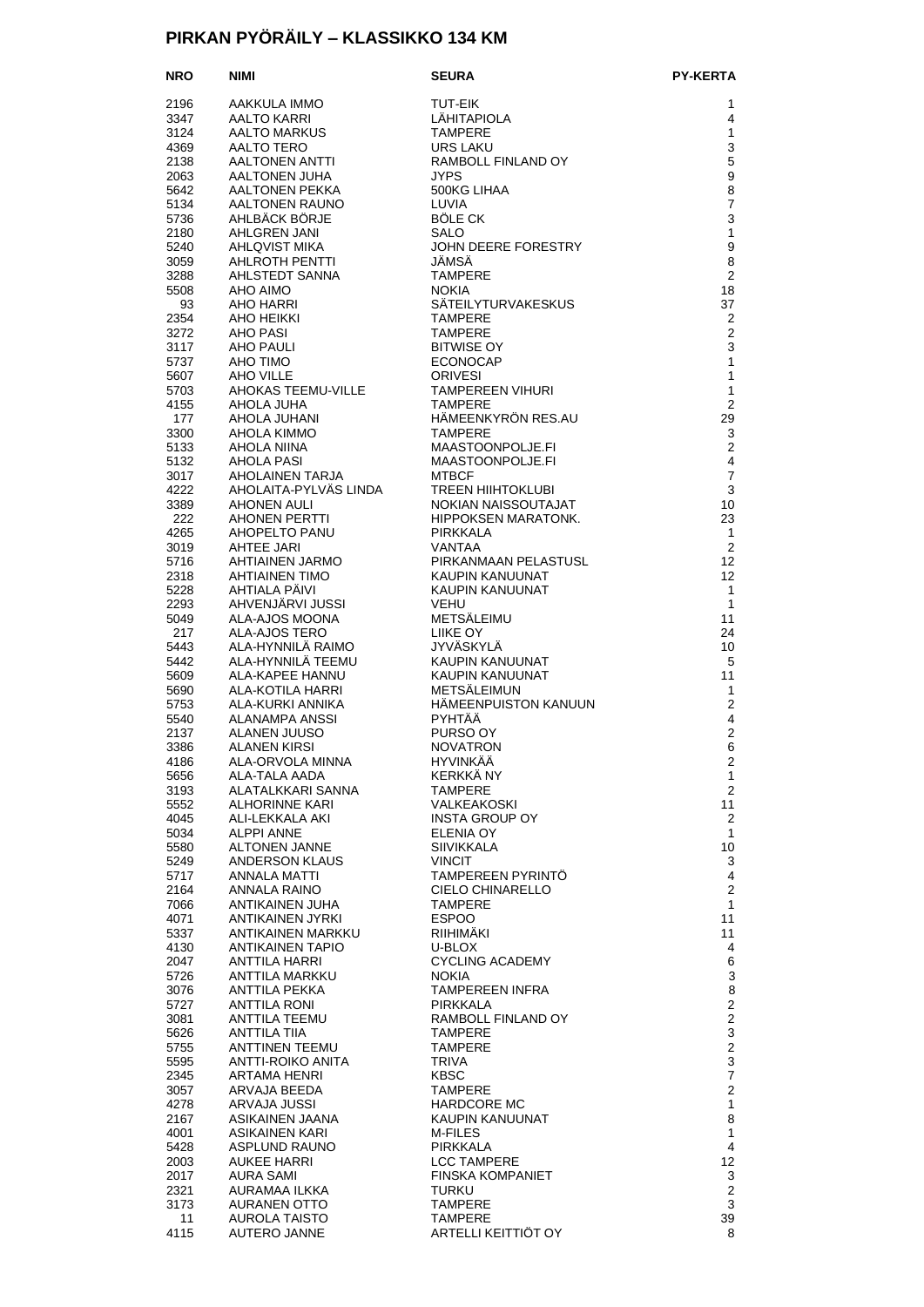| <b>NRO</b>   | <b>NIMI</b>                                    | <b>SEURA</b>                                    | <b>PY-KERTA</b>                  |
|--------------|------------------------------------------------|-------------------------------------------------|----------------------------------|
| 4114         | <b>AUTERO MAISE</b>                            | TRIATHLONTEAM 226                               | 6                                |
| 2225         | AUTIO-SARASMO SARI                             | <b>TAMPERE</b>                                  | $\overline{2}$                   |
| 136          | AVELLAN JARI                                   | LINTUVIIDAN LIVERTAJ                            | 34                               |
| 5632<br>5300 | AVELLAN MINNA<br><b>AVELLAN TOMI</b>           | LINTUVIIDAN LIVERTAJ<br><b>MYRSKYNSILMÄ</b>     | 4<br>8                           |
| 2163         | AZIMIRAD ARASH                                 | <b>TAMPERE</b>                                  | $\mathbf{1}$                     |
| 2260         | BÄCKSTRÖM RALF                                 | <b>VIS</b>                                      | $\overline{2}$                   |
| 5633         | <b>BALLESTER LEENA</b>                         | <b>VIROLAHTI</b>                                | $\overline{2}$                   |
| 4056<br>3098 | <b>BARKHOLT SVEN</b><br><b>BARSEGHYAN YURI</b> | TANSSISEURA MARIMBA<br><b>TAMPERE</b>           | $\boldsymbol{9}$<br>3            |
| 3091         | <b>BARSK JAAKKO</b>                            | <b>TAMPERE</b>                                  | 6                                |
| 3303         | <b>BARTOL TINA</b>                             | <b>TAMPERE</b>                                  | $\overline{2}$                   |
| 2006         | BERGMAN MICKE                                  | FINSKA KOMPANIET                                | $\mathbf{1}$                     |
| 4295<br>2123 | <b>BESUCH KIRSTEN</b><br>BJÖRKSKOG JOHAN       | <b>TEAM SULAT POHKEET</b><br><b>NCK</b>         | 3<br>$\overline{2}$              |
| 3141         | <b>BOLIVAR SERGIO</b>                          | <b>HELSINKI</b>                                 | $\mathbf{1}$                     |
| 4039         | <b>BORG HENRI</b>                              | <b>INSTA GROUP OY</b>                           | $\overline{2}$                   |
| 5198         | CASTREN JOHANNA                                | VERIPALVELU                                     | 1                                |
| 5206<br>5482 | <b>CLANCY JONNA</b><br>DIAZ MONTAÑA JUAN JOSÉ  | <b>VERIPALVELU</b><br><b>INTOPALO</b>           | 1<br>1                           |
| 5214         | <b>DYSTER HENRI</b>                            | <b>TAMPERE</b>                                  | $\overline{2}$                   |
| 5749         | <b>EEROLA JARI</b>                             | <b>TAMPERE</b>                                  | $\mathbf{2}$                     |
| 5403         | EEROLA MARKO                                   | <b>KANGASALA</b>                                | 19                               |
| 4040<br>4373 | EIROLA JOONAS<br><b>EKBERG JARMO</b>           | <b>INSTA GROUP OY</b><br><b>KOKEMÄKI</b>        | $\overline{2}$<br>$\overline{4}$ |
| 4371         | <b>EKBERG JOUKO</b>                            | <b>KOKEMÄKI</b>                                 | 2                                |
| 5550         | EKDAHL JOUKO                                   | PyöRi                                           | 10                               |
| 3258         | EKLUND ARTO                                    | LAMMINSIVU OY                                   | 8                                |
| 5534<br>5358 | <b>EKLUND TOM</b><br>EKMAN TIINA               | AKAA<br><b>KANGASALA</b>                        | 4<br>3                           |
| 2106         | ELO MARKO                                      | <b>NOKIA</b>                                    | $\overline{4}$                   |
| 5151         | <b>ELO MINNA</b>                               | STAMINA TRIATHLON CL                            | $\mathbf{1}$                     |
| 5509         | ELORANTA JOUNI                                 | <b>TAMPERE</b>                                  | 5                                |
| 3251<br>3095 | ELORANTA SAMI<br><b>ERKINTALO VILLE-MATTI</b>  | <b>TAMPERE</b><br>S.C. PINGVIINIT               | $\mathbf{1}$<br>3                |
| 2243         | ERKKILÄ SARI-LEENA                             | TAMP. MARATONKLUBI                              | 8                                |
| 4305         | <b>ERMI ILARI</b>                              | <b>HELSINKI</b>                                 | 1                                |
| 1103         | <b>ERVAST MARKO</b>                            | <b>HELSINKI</b>                                 | $\overline{2}$                   |
| 2126<br>5671 | <b>ERVASTI HEIKKI</b><br><b>ESKELINEN OSKU</b> | <b>VALMET AUTOMOTIVE</b><br><b>PV LOGLE</b>     | 16<br>1                          |
| 4370         | <b>ESKELINEN SUVI</b>                          | <b>JYPS</b>                                     | 1                                |
| 5329         | ESKOLA PEKKA                                   | <b>ORPO</b>                                     | $\overline{2}$                   |
| 5513         | <b>FAGERLUND HENRI</b>                         | <b>LEPPÄVESI</b>                                | $\mathbf 5$                      |
| 3259<br>3263 | FAGERSTRÖM TONI<br>FAGERSTRÖM VILI             | PYÖRÄ-POJAT<br>LAMMINSIVU OY                    | 3<br>$\overline{4}$              |
| 2005         | <b>FAGERUDD JOHAN</b>                          | FINSKA KOMPANIET                                | 3                                |
| 4169         | <b>FARLIN LAURI</b>                            | <b>JYPS</b>                                     | 3                                |
| 5385         | <b>FONSELL EDVARD</b>                          | <b>NITOR</b>                                    | 3                                |
| 2382<br>2383 | <b>FORSBLOM EVELIINA</b><br>FORSBLOM SUSANNA   | <b>TEAM JOYMENT</b><br><b>TT226</b>             | $\overline{c}$<br>1              |
| 5423         | <b>FORSMAN ERIKA</b>                           | KANGASALA                                       | 1                                |
| 5569         | FORSMAN JUHA                                   | KAUPIN KANUUNAT                                 | 8                                |
| 3165         | FURST TURKKA                                   | LÄSKIT                                          | 6                                |
| 5634<br>3373 | <b>GADD ANNE</b><br><b>GEIGER KLAUS</b>        | TREEN MARATONKLUBI<br><b>TAKON SOUTAJAT</b>     | $\mathsf 3$<br>5                 |
| 5486         | <b>GRANLUND ROBIN</b>                          | <b>ESPOO</b>                                    | 1                                |
| 5375         | <b>GRANLUND SEPPO</b>                          | <b>TAMPERE</b>                                  | 16                               |
| 3135         | GRÖHN JOHANNES                                 | <b>TAMPERE</b>                                  | 2                                |
| 2019<br>5476 | <b>GRONQVIST JAN</b><br><b>GRÖNROOS TONI</b>   | <b>FINSKA KOMPANIET</b><br>PTKJ RY              | 10<br>1                          |
| 5292         | HAAKE HILKKA                                   | YLÖJÄRVI                                        | 11                               |
| 2267         | <b>HAAMER HANNO</b>                            | <b>ESTONIA</b>                                  | 2                                |
| 5054         | HAANTOLA ARTO                                  | <b>HELSINKI</b>                                 | 2                                |
| 4037<br>3273 | HAAPALA MARKKU<br>HAAPANEN JUHA-MATTI          | <b>TAMPERE</b><br><b>TAMPERE</b>                | 1<br>2                           |
| 224          | HAAPANIEMI JUHANI                              | PYORONMAAN PYRY                                 | 23                               |
| 5118         | HAAPANIEMI MIKA                                | <b>ORIVESI</b>                                  | $\overline{2}$                   |
| 4291         | HAAPASALO ASKO                                 | <b>IKAALINEN</b>                                | $\overline{7}$                   |
| 2109<br>3177 | HAARALA ILKKA<br>HAARALA ILPO                  | <b>VALMET FABRICS OY</b><br><b>KORSON KAIKU</b> | 15<br>5                          |
| 2110         | HAARALA MIKA                                   | TAMPEREEN PYRINTO                               | 4                                |
| 3068         | HAARAMO HEIKKI                                 | <b>INSTA GROUP OY</b>                           | $\overline{4}$                   |
| 5312         | HAATAJA KAUKO                                  | NOKIAN TALVIUIMARIT                             | $\overline{2}$                   |
| 5306<br>2086 | HAATAJA TERTTU<br>HAAVANLAMMI ANNA             | <b>NNN</b><br><b>TAMPERE</b>                    | $\mathbf{1}$<br>3                |
| 5623         | <b>HAGSTROM ELISABETH</b>                      | IK MYRAN                                        | $\overline{4}$                   |
| 2319         | <b>HAGSTROM PANU</b>                           | LIUKKAAT & CO                                   | 3                                |
| 94           | <b>HAIMAKAINEN TIMO</b>                        | KANGASALA                                       | 37                               |
| 2094<br>3008 | HAKALA JENNI<br><b>HAKALA JOUNI</b>            | <b>TAMPERE</b><br><b>RUSKO</b>                  | 3<br>$\overline{7}$              |
| 1269         | <b>HAKALA MARKUS</b>                           | KAUPIN KANUUNAT                                 | $\overline{4}$                   |
| 2325         | <b>HAKALA PETRI</b>                            | HÄMEEN HITAIMMAT                                | $\overline{2}$                   |
| 5238         | HAKALAHTI TOMI                                 | <b>SANDVIK</b>                                  | 1                                |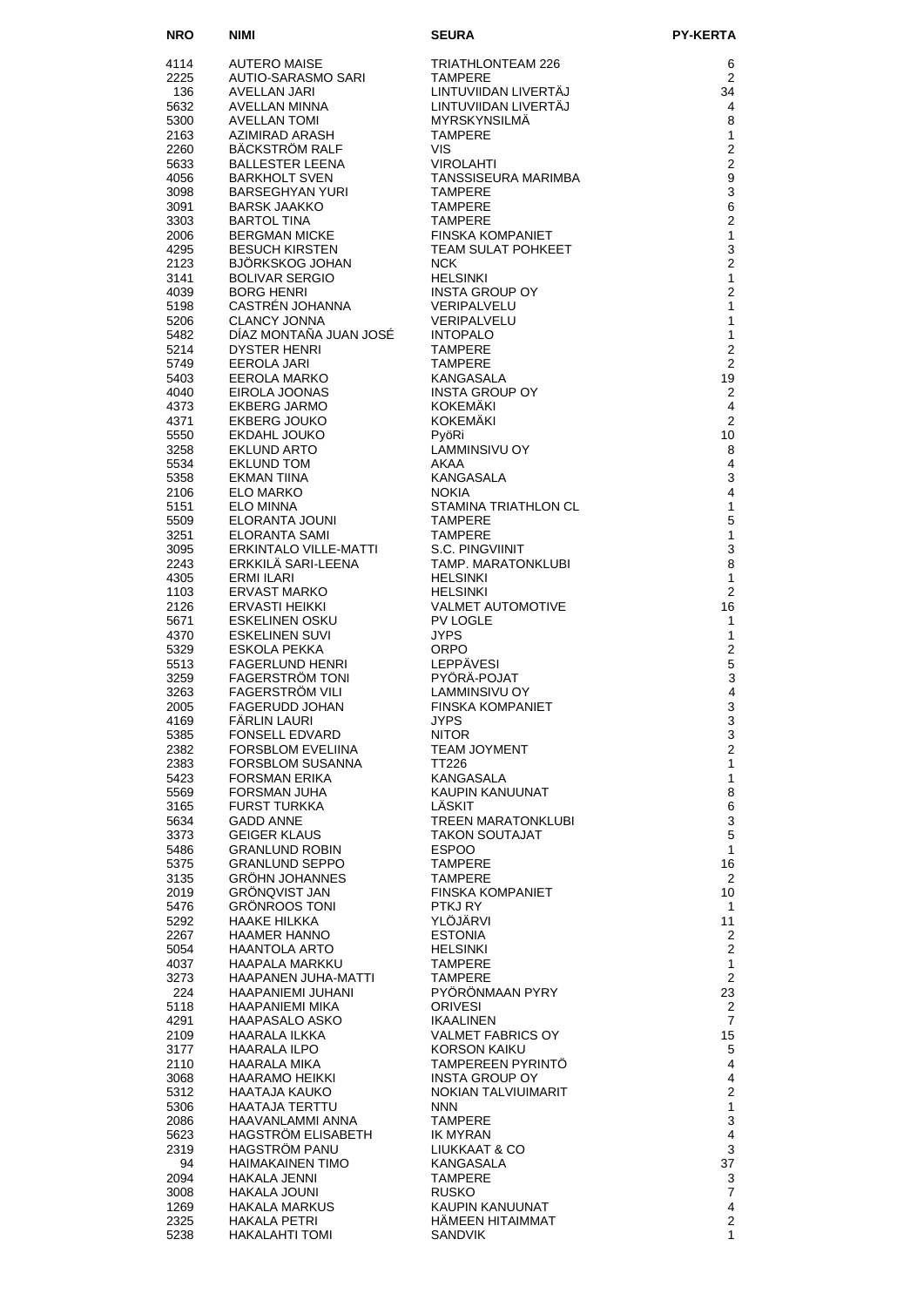| <b>NRO</b>   | NIMI                                            | <b>SEURA</b>                               | <b>PY-KERTA</b>                        |
|--------------|-------------------------------------------------|--------------------------------------------|----------------------------------------|
| 5581         | <b>HAKAMÄKI TUOMAS</b>                          | <b>JOBBARI</b>                             | 6                                      |
| 3120         | <b>HAKANEN TARJA</b>                            | <b>TREMK</b>                               | $\overline{2}$                         |
| 5273         | <b>HAKKARAINEN MARI</b>                         | <b>TAMPERE</b>                             | 3                                      |
| 2023         | HAKKARAINEN VÄINÖ                               | <b>HELSINKI</b>                            | 6                                      |
| 5664<br>5527 | HÄKKINEN KAROLIINA<br><b>HAKULINEN JOHANNES</b> | <b>TAMPERE</b><br><b>TAMPERE</b>           | 3<br>$\overline{2}$                    |
| 5004         | <b>HALINEN ILPO</b>                             | METSÄÄN.FI                                 | 1                                      |
| 5327         | <b>HALKOLA ARI</b>                              | <b>SEINÄJOKI</b>                           | 1                                      |
| 2330         | <b>HALLENBERG TONI</b>                          | <b>TAMPERE</b>                             | $\overline{2}$                         |
| 5255<br>5119 | <b>HALLFORS MIKKO</b><br><b>HALLINEN SEPPO</b>  | <b>VINCIT</b><br><b>TAMPERE</b>            | $\overline{4}$<br>9                    |
| 5382         | <b>HALME AKI</b>                                | <b>SEURATTOMAT</b>                         | 6                                      |
| 5451         | <b>HALME IIRO</b>                               | <b>TAMPERE</b>                             | $\overline{2}$                         |
| 5335         | <b>HALME PASI</b>                               | <b>LINKOMIEHET</b>                         | 14                                     |
| 65           | <b>HALME VESA</b>                               | <b>MANSET</b>                              | 36                                     |
| 4018<br>5061 | <b>HALONEN MIKKO</b><br><b>HALONEN TERO</b>     | <b>HELSINKI</b><br><b>HEPO</b>             | 1<br>$\overline{2}$                    |
| 52           | <b>HALTTUNEN OLAVI</b>                          | YLÖJÄRVI                                   | 38                                     |
| 5483         | HÄMÄLÄINEN EERO                                 | <b>METSO</b>                               | 2                                      |
| 3084         | HÄMÄLÄINEN JARI                                 | <b>SANDVIK</b>                             | 2                                      |
| 3262<br>3157 | HÄMÄLÄINEN JARI<br>HÄMÄLÄINEN JUUSO             | LAMMINSIVU OY<br><b>MENKELIT RY</b>        | 11<br>1                                |
| 1695         | HÄMÄLÄINEN JYRKI                                | <b>VALMET/KEKE</b>                         | 4                                      |
| 4351         | HÄMÄLÄINEN KIMMO                                | <b>HAUHO</b>                               | 4                                      |
| 5024         | HÄMÄLÄINEN OTTO                                 | <b>KESKO OY</b>                            | 10                                     |
| 2370<br>4363 | HÄMÄLÄINEN TOMMI<br>HÄMÄLÄINEN TONI             | <b>ESPOO</b><br>KANKAANPÄÄ                 | 2<br>$\overline{7}$                    |
| 5455         | HÄMEENKASKI SAMI                                | <b>KAMIKA7F</b>                            | 10                                     |
| 2198         | <b>HANGASMAA PEKKA</b>                          | <b>NOKIAN TYRES</b>                        | $\mathbf{1}$                           |
| 3140         | HANHIMÄKI EMMI                                  | <b>ESPOO</b>                               | $\overline{2}$                         |
| 3101<br>3125 | HANKALA JUHA<br><b>HANKALA PASI</b>             | <b>TURKU</b><br><b>IKAALINEN</b>           | $\overline{2}$<br>1                    |
| 2263         | HÄNNINEN AKI                                    | <b>TAMPERE</b>                             | 4                                      |
| 3042         | <b>HANNINEN MIKKO</b>                           | PP BIKE                                    | 1                                      |
| 2120         | HANNULA HARRI                                   | LEANWARE                                   | 5                                      |
| 5096         | <b>HARJU JANNE</b>                              | VAKUUTUSYHTIÖ TURVA                        | 10                                     |
| 5288<br>3268 | HARJULA AKI<br>HARJUNPÄÄ ANTTI                  | <b>TAMPERE</b><br><b>TT226</b>             | 18<br>$\mathbf{1}$                     |
| 2212         | HARJUNTAUSTA SONJA                              | <b>EXERIUM</b>                             | $\overline{2}$                         |
| 2304         | HARJUNTAUSTA TEIJA                              | <b>EXERIUM</b>                             | $\overline{2}$                         |
| 4377         | HÄRKÖNEN ANTTI                                  | <b>KU-68</b>                               | 4                                      |
| 4035<br>4367 | HARMAALA JUHA<br><b>HARTIKAINEN MARKO</b>       | <b>NOKIA</b><br><b>HÄRSKIT KARHUT</b>      | $\overline{c}$<br>3                    |
| 2229         | HARTIKAINEN VELI-PEKKA                          | PYÖRÄILY PEKAT                             | 3                                      |
| 4072         | <b>HARTONEN MIKKO</b>                           | <b>HAUSJÄRVI</b>                           | 5                                      |
| 5345<br>5180 | HASSAN MUHAMMAD ZOHAIB<br><b>HASSINEN PETRI</b> | <b>TAMPERE</b><br><b>ECONOCAP</b>          | 1<br>4                                 |
| 3009         | HÄTÖNEN ILKKA                                   | <b>ESPOO</b>                               | 6                                      |
| 3267         | HAUKIJÄRVI MATTI                                | MAXIT                                      | $\mathbf{2}$                           |
| 5593         | <b>HAULO MIKA</b>                               | KAUPIN KANUUNAT                            | 6                                      |
| 5219<br>2376 | <b>HAUPTNER JAN</b><br>HAUTALA JUHA             | PURSO OY<br>LIUKKAAT & CO                  | 12<br>3                                |
| 5628         | HAUTALA PETRI                                   | KURIKKA                                    | $\overline{2}$                         |
| 4116         | HAUTALUOMA PIIA                                 | KARVIA                                     | $\mathbf{1}$                           |
| 4117         | HAUTALUOMA RAUNO<br><b>HAVANKA PENTTI</b>       | KARVIA<br>VIRTAIN URHEILIJAT               | 5                                      |
| 51<br>3151   | <b>HAVERI VILLE</b>                             | KAUPIN KANUUNAT                            | 38<br>4                                |
| 2190         | <b>HAVERINEN LAURI</b>                          | <b>TAMPERE</b>                             | $\overline{\mathbf{c}}$                |
| 5242         | <b>HAVUKAINEN MIKKO</b>                         | JOHN DEERE FORESTRY                        | $\overline{\mathbf{4}}$                |
| 3130<br>3266 | HEIKKILÄ JUSSI<br>HEIKKILÄ KATARIINA            | LEMPÄÄLÄ<br>YLÖJÄRVI                       | 3<br>$\overline{c}$                    |
| 5735         | HEIKKILÄ KIMMO                                  | HÄMEENKYRÖ                                 | $\overline{2}$                         |
| 5741         | HEIKKILÄ PETRI                                  | <b>SIURO</b>                               | $\mathbf{1}$                           |
| 21           | <b>HEIKKINEN JORMA</b>                          | HÄMEENKYRÖN RES.AU                         | 39                                     |
| 5220<br>5386 | <b>HEIKKINEN NIKO</b><br><b>HEIKKINEN SIRPA</b> | <b>NOVATRON</b><br>TEAM ILOISET POTKIJA    | $\overline{a}$<br>5                    |
| 2368         | <b>HEIKONEN MIKKO</b>                           | GLADIUS KIRKKONUMMI                        | 1                                      |
| 5667         | <b>HEINANEN SARI</b>                            | <b>TAMPERE</b>                             | $\overline{c}$                         |
| 3211         | HEINÄSMÄKI JUHANI                               | VALKEAKOSKI                                | $\mathbf{1}$                           |
| 5281<br>3051 | <b>HEININEN JARI</b><br><b>HEINO MAARIT</b>     | <b>TAMPERE</b><br>KAUPIN KANUUNAT          | $\mathsf 3$<br>3                       |
| 2329         | <b>HEINO MIKA</b>                               | <b>TAMPERE</b>                             | 1                                      |
| 195          | <b>HEINONEN HEIKKI</b>                          | PRO SIGMA                                  | 25                                     |
| 2211         | HEINONEN RIITTA                                 | <b>SIKURIN TAIMI</b>                       | 3                                      |
| 2360<br>2018 | <b>HEINONEN SIMO</b><br><b>HEIRO JUSSI</b>      | <b>PV LOGLE</b><br><b>FINSKA KOMPANIET</b> | $\overline{\mathbf{4}}$<br>$\mathbf 2$ |
| 3176         | <b>HEISKANEN HANNELE</b>                        | <b>HELSINKI</b>                            | 5                                      |
| 4073         | <b>HEISKANEN JOUNI</b>                          | HARJUN SEURAKUNTA                          | 4                                      |
| 3128         | <b>HELANDER MIKKO</b>                           | TURKU                                      | 3                                      |
| 4074<br>216  | <b>HELEN MATTI</b><br><b>HELENIUS ARTO</b>      | TUUL<br>TAMP. MARATONKLUBI                 | 5<br>23                                |
| 3295         | <b>HELENIUS HANS-MIKAEL</b>                     | <b>TAMPERE</b>                             | 4                                      |
| 3296         | <b>HELENIUS JAN-PATRIK</b>                      | <b>TAMPERE</b>                             | $\overline{7}$                         |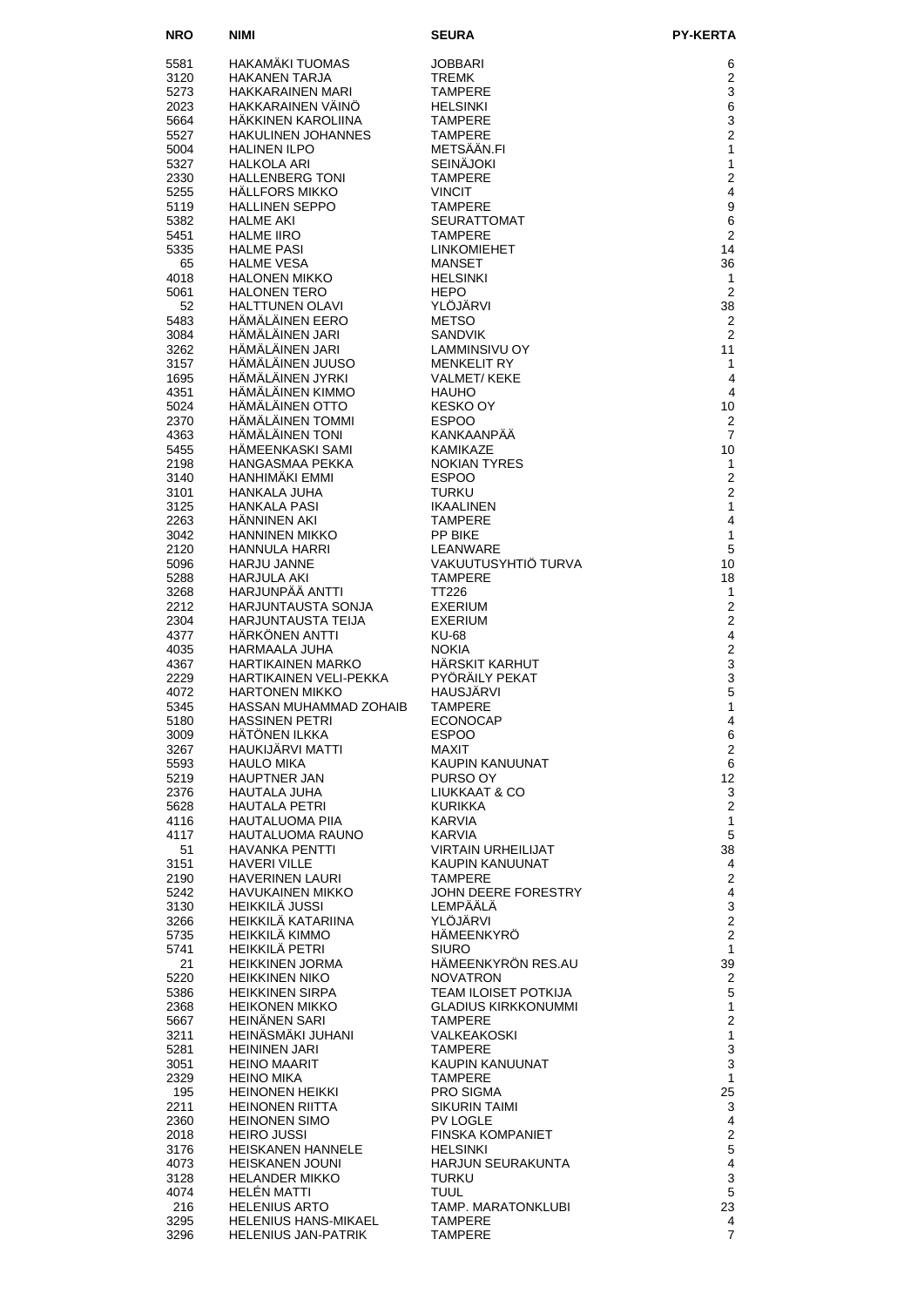| NRO          | NIMI                                              | <b>SEURA</b>                             | <b>PY-KERTA</b>                  |
|--------------|---------------------------------------------------|------------------------------------------|----------------------------------|
| 2308         | <b>HELIN JARMO</b>                                | YLÖJÄRVI                                 | 7                                |
| 50           | <b>HELIN PERTTI</b>                               | <b>ANTERRA OY</b>                        | 38                               |
| 2125         | HELLSTEN HANNU                                    | <b>TURKU</b>                             | 8                                |
| 2219         | <b>HELMINEN JOONAS</b>                            | <b>TAMPERE</b>                           | $\overline{2}$<br>4              |
| 2213<br>5603 | HELMINEN MIKKO<br><b>HELMINEN TERO</b>            | <b>COMATEC</b><br><b>INMICS</b>          | 1                                |
| 5604         | HELMINEN TIINA                                    | SASTAMALA                                | 1                                |
| 5077         | <b>HELOS PEKKA</b>                                | <b>ESPOO</b>                             | 10                               |
| 5720         | HEMMINKI HANNA                                    | POHJANKYRÖN RASTI                        | 6                                |
| 5167<br>3028 | <b>HENRIKSSON TIMO</b><br><b>HENTTINEN MAARIT</b> | <b>TAMPERE</b><br><b>TAMPERE</b>         | 6<br>$\mathbf{1}$                |
| 3093         | <b>HENTTONEN JANNE</b>                            | <b>TAMPERE</b>                           | 3                                |
| 5491         | <b>HENTTONEN JUKKA</b>                            | JANAKKALA                                | 3                                |
| 5492         | <b>HENTTONEN PEKKA</b>                            | JANAKKALA                                | 4                                |
| 5063<br>5062 | HENTTONEN SARI<br><b>HENTTONEN TIMO</b>           | <b>PORNAINEN</b><br><b>PORNAINEN</b>     | $\mathbf{1}$<br>$\mathbf{1}$     |
| 2377         | HERCKMAN JUHA                                     | <b>SANDVIK</b>                           | $\overline{4}$                   |
| 4142         | HERRAINSILTA JUHA                                 | YLÖJÄRVI                                 | $\mathbf{1}$                     |
| 5174         | <b>HERRALA PERTTI</b>                             | <b>SECURITAS</b>                         | $\overline{7}$                   |
| 2387<br>5170 | HERRALA VALTTERI<br>HIEKKATAIPALE HENRIK          | <b>TAMPERE</b><br>MYRSKYNSILMÄ           | 5<br>6                           |
| 3318         | HIETAKOIVISTO VELI                                | <b>NCC-RAKENNUS</b>                      | 5                                |
| 5701         | HIETALAHTI VIRPI                                  | <b>TAMPERE</b>                           | 1                                |
| 5247         | HIETAMÄKI JUKKA                                   | <b>VINCIT</b>                            | 1                                |
| 4143         | HIETANEN JANNE<br>HIETANEN JYRKI                  | YLÖJÄRVI<br>VALKEAKOSKEN HAKA            | 1<br>$\overline{4}$              |
| 3361<br>3346 | HIETAOJA TAPIO                                    | <b>KANKU</b>                             | $\overline{2}$                   |
| 2105         | HIETAOJA VEIKKO                                   | <b>KANKU</b>                             | 9                                |
| 2340         | HILDEN MARKKU                                     | KAUPIN KANUUNAT                          | 16                               |
| 2056<br>5523 | <b>HILLO SIMO</b><br>HINTTU HANNU                 | KANGASALA TRIATHLON                      | $\overline{2}$<br>6              |
| 3162         | HINTTU TAPIO                                      | SITEK-PALVELU OY<br>TRIMASTER OY         | 4                                |
| 4176         | HIRSIMÄKI HEIDI                                   | <b>KPK24/7</b>                           | $\mathbf{1}$                     |
| 3118         | HIRVASMAA JOONA                                   | <b>TAMPERE</b>                           | 3                                |
| 5081         | HIRVIJARVI JORMA                                  | YLOJARVI                                 | 1<br>$\mathbf{1}$                |
| 2385<br>5429 | HIRVIKALLIO ANNE-MARI<br>HIRVONEN ANSSI           | <b>ESPOO</b><br><b>KONDISMIEHET</b>      | 5                                |
| 1832         | HIRVONEN JOONA                                    | <b>ESPOO</b>                             | $\overline{2}$                   |
| 3097         | <b>HIRVONEN VESA</b>                              | ATEA ROAD & MTB                          | $\mathbf{1}$                     |
| 3363<br>5156 | <b>HISCOCK ROSS</b><br><b>HOFFREN AIMO</b>        | LÄNSI-TEISKO<br><b>ESPOON LATU</b>       | 1<br>16                          |
| 5368         | <b>HOGBLOM ESA</b>                                | KAARINA                                  | 3                                |
| 5129         | HOLKERI HANNU                                     | <b>METSO FABRICS OY</b>                  | 20                               |
| 4296<br>3261 | <b>HOLSTIKKO ERKKI</b><br><b>HOLSTILA OLLI</b>    | <b>TREEN KAUPUNKI</b><br>LAMMINSIVU OY   | 9<br>4                           |
| 3123         | HONGANPUHTO JUKKA                                 | <b>PARKANO</b>                           | $\overline{c}$                   |
| 5729         | <b>HONGISTO JARI</b>                              | MUHUU                                    | 1                                |
| 5128         | HONKANEN JALI                                     | <b>TAMPERE</b>                           | 13                               |
| 3323<br>2240 | HONKANEN RISTO<br>HONKASALO JUSSI                 | <b>SMC PNEUMATICS</b><br><b>TEAM ASH</b> | 1<br>1                           |
| 2188         | HONKAVAARA TOMI                                   | <b>HÄMEENLINNA</b>                       | 1                                |
| 3107         | HONKIMAA ANNI                                     | <b>TAMPERE</b>                           | $\mathbf{1}$                     |
| 4060<br>2027 | HONKONEN JUKKA<br>HOPPARI JORMA                   | <b>TAMPERE</b><br>ALATORNION AHJO RY     | 1<br>13                          |
| 2029         | HOPPARI JUSSI                                     | ALATORNION AHJO RY                       | 6                                |
| 3154         | <b>HOSSI JUSSI</b>                                | <b>TAMPERE</b>                           | $\mathbf{1}$                     |
| 5718         | HOTTI OIVI                                        | <b>TREEN MARATONKLUBI</b>                | $\overline{7}$                   |
| 5719<br>4194 | HOTTI PEKKA<br>HOURUNRANTA ARI                    | TAMPEREEN MARATONKL.<br><b>TAMPERE</b>   | 8<br>$\mathbf{1}$                |
| 4184         | HOURUNRANTA MARJUKKA                              | TAMPERE                                  | 3                                |
| 2235         | HOVILA JUHA                                       | <b>SCA HYGIENE PRODUCTS</b>              | $\overline{c}$                   |
| 3335<br>2222 | HOVIRINTA RISTO<br>HUHTALA HENRI                  | TUUL<br><b>PORI</b>                      | 9<br>$\mathbf{1}$                |
| 3002         | HUHTELIN PETRI                                    | CARGOTEC FINLAND                         | 6                                |
| 2223         | HUHTIO TEPPO                                      | <b>ESPOO</b>                             | $\mathbf{1}$                     |
| 2221<br>5544 | HUILLA MATTI<br>HUIPPULA HANNELE                  | MMM PYÖRÄILIJÄT<br>SASTAMALA             | 6<br>$\mathbf{1}$                |
| 5225         | HULKKONEN MIKKO-MATTI                             | <b>NOVATRON</b>                          | $\mathbf{1}$                     |
| 2373         | HUOVILA KARI                                      | <b>KEKE/VALMET</b>                       | 5                                |
| 4358         | <b>HUOVINEN VESA</b>                              | HAKAMETSÄN HUNKSIT                       | 3                                |
| 5473<br>2210 | HURMERINTA KATJA<br>HURSKAINEN SIMO               | <b>NOKIAN TYRES</b><br><b>EXERIUM</b>    | $\overline{2}$<br>$\overline{4}$ |
| 5189         | HURSKAINEN VILLE                                  | <b>ECONOCAP</b>                          | 2                                |
| 5620         | <b>HURSTI ANSSI</b>                               | <b>TAMPERE</b>                           | 10                               |
| 5610         | HURSTI ANTTE                                      | TAMPERE                                  | 5                                |
| 5044<br>231  | HUSGAFVEL ARTO<br>HUSGAFVEL PEKKA                 | CYCLE CLUB HELSINKI<br>CCH.              | 16<br>23                         |
| 4348         | HUTTUNEN TEEMU                                    | <b>KUOPIO</b>                            | 1                                |
| 4031         | <b>HUURROS JARI</b>                               | TEAM POWERHOUSE RY                       | 11                               |
| 3275<br>5066 | <b>HYNNINEN NIKLAS</b><br>HYPPONEN MARIANNE       | <b>TAMPERE</b><br><b>KPK 24/7</b>        | 1<br>$\overline{\mathbf{c}}$     |
| 4010         | HYRKÄS KARI                                       | VANTAA                                   | $\mathbf{1}$                     |
| 3329         | <b>HYTONEN JOUNI</b>                              | <b>TAMPERE</b>                           | 1                                |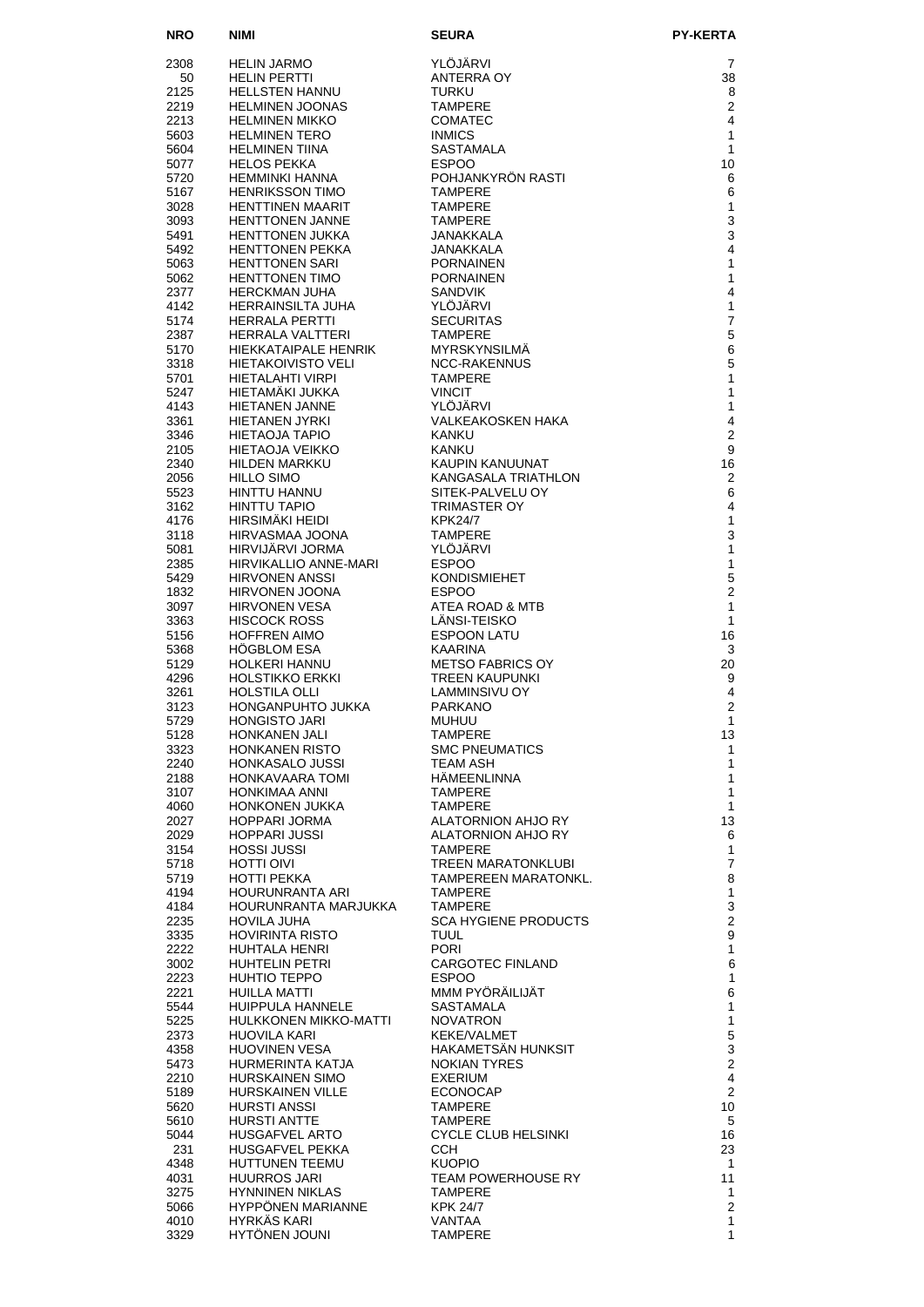| <b>NRO</b>   | <b>NIMI</b>                                       | <b>SEURA</b>                                | <b>PY-KERTA</b>                |
|--------------|---------------------------------------------------|---------------------------------------------|--------------------------------|
| 3330         | HYTÖNEN VESA                                      | KANGASALA                                   | 3                              |
| 4205         | <b>HYTTI MATIAS</b>                               | ROXBURY JK                                  | 3                              |
| 2051<br>5080 | HYYTIÄINEN VESA<br><b>IKONEN ELINA</b>            | <b>PKK</b><br><b>TAMPERE</b>                | $\overline{7}$<br>7            |
| 3194         | <b>IKONEN ERKKI</b>                               | NIEMIKYLÄ SUVEN SOUT                        | 4                              |
| 2281         | <b>IKONEN JAAKKO</b>                              | NIEMIKYLÄ SUVEN SOUT                        | 5                              |
| 4109         | <b>IKONEN JUHA</b>                                | <b>HARTOLAN VOIMA</b>                       | 6                              |
| 2232<br>2247 | <b>IKONEN OSSI</b><br><b>ILOLA ARI</b>            | NIEMIKYLÄ SUVEN SOUT<br><b>VIIALAN VIRI</b> | 7<br>4                         |
| 4240         | <b>ILOMÄKI PETRI</b>                              | AKAA                                        | 1                              |
| 3291         | <b>ILVESMÄKI RIKU</b>                             | VAAO                                        | 3                              |
| 3139<br>2067 | <b>ILVESSUO VESA</b><br><b>IMMONEN TONI</b>       | <b>KENSU</b><br>ASEMAN KONTTAAJAT           | 1<br>8                         |
| 5415         | <b>INBERG JAANA</b>                               | <b>PORI</b>                                 | 4                              |
| 5582         | <b>INNA JUSSI</b>                                 | <b>HIMOSKI</b>                              | $\overline{2}$                 |
| 4012<br>4220 | <b>ISOAHO JUKKA</b>                               | JÄPY                                        | 3<br>1                         |
| 4221         | <b>ISOHANNI ESSI</b><br><b>ISOHANNI JANI</b>      | <b>TAMPERE</b><br><b>TAMPERE</b>            | 1                              |
| 4309         | <b>ISOKOSKI POIKA</b>                             | KANGASALA                                   | $\overline{4}$                 |
| 5427         | <b>ISO-KUNGAS IRA</b>                             | <b>VAASA</b>                                | 3                              |
| 5317<br>5721 | <b>ISO-KUNGAS MARKO</b><br><b>ISO-KUNGAS TOMI</b> | <b>CYKLOMANIA RY</b><br><b>KP TRI RY</b>    | 13<br>5                        |
| 2033         | <b>ISOMAA JARMO</b>                               | ALATORNION AHJO RY                          | 3                              |
| 5462         | <b>ISOPOUSSU ISMO</b>                             | TYÖVÄEN AMPUJAT                             | $\overline{7}$                 |
| 5638<br>2170 | <b>ISOSOMPPI RISTO</b><br><b>ISOTAHDON ELISA</b>  | <b>TAMPERE</b><br>KAUPIN KANUUNAT           | $\overline{c}$<br>3            |
| 4028         | <b>ITASALO OLLI</b>                               | <b>TAWAST CYCLING CLUB</b>                  | 1                              |
| 3247         | <b>IVANOFF ILONA</b>                              | <b>TAMPERE</b>                              | $\mathbf{1}$                   |
| 3324         | <b>IVORI KIMMO</b>                                | <b>TAMPERE</b>                              | 16                             |
| 5362<br>2162 | <b>JAAKKOLA ANETTE</b><br><b>JAAKKOLA MATTI</b>   | <b>NOKIA</b><br><b>NOSTE</b>                | 2<br>9                         |
| 4201         | JAAKKOLA MERJA                                    | <b>AQUILA TRIATHLON</b>                     | $\mathbf{1}$                   |
| 2328         | JAAKKOLA SEPPO                                    | <b>MUROLEEN VPK</b>                         | $\overline{2}$                 |
| 2214<br>2393 | <b>JAAKKOLA TIMO</b><br><b>JAAKKOLA TOMI</b>      | KAUPIN KANUUNAT<br><b>JYSÄRI</b>            | $\overline{7}$<br>11           |
| 5295         | <b>JAAKKONEN TAPIO</b>                            | <b>HARJULAN HALLA</b>                       | 8                              |
| 3133         | JÄÄSKELÄINEN OLLI                                 | ERÄNAALI                                    | 8                              |
| 3217         | JÄÄSKELÄINEN TUOMAS                               | <b>KOTISUN GROUP</b>                        | 1                              |
| 5095<br>145  | <b>JAKOLA JARI</b><br>JALASKOSKI TAPIO            | KAUPIN KANUUNAT<br>YLÖJÄRVI                 | $\overline{2}$<br>33           |
| 5197         | JALKANEN YULIYA                                   | <b>ECONOCAP</b>                             | 1                              |
| 4288         | <b>JALONEN EETU</b>                               | <b>TAMPERE</b>                              | 1                              |
| 4146<br>169  | <b>JALONEN HANNU</b><br><b>JALONEN TAISTO</b>     | <b>PARKANO</b><br><b>TAMPERE</b>            | $\overline{2}$<br>29           |
| 5657         | JANKAMA JUUSO                                     | <b>TAMPERE</b>                              | $\overline{2}$                 |
| 2317         | JANSSON-SIREN EIJA                                | AKAA                                        | $\overline{2}$                 |
| 2380         | JANTTI ARI-MATTI                                  | <b>NOKIA</b>                                | 1                              |
| 2255<br>4110 | <b>JÄNTTI TONI</b><br>JANTUNEN HEIKKI             | KAUPIN KANUUNAT<br><b>TAMPERE</b>           | 6<br>$\overline{7}$            |
| 4346         | JANTUNEN KIMMO                                    | <b>TAMPERE</b>                              | $\overline{7}$                 |
| 4350         | <b>JANTUNEN TOMI</b>                              | <b>ROKL</b>                                 | $\mathbf 5$                    |
| 3205<br>5438 | JÄPPINEN ERKKI<br><b>JARVALA ENNI</b>             | KAUPIN KANUUNAT<br><b>TAMPEREEN PYRINTO</b> | 1<br>1                         |
| 5276         | <b>JARVANSALO HEIKKI</b>                          | <b>TAMPERE</b>                              | $\mathbf{1}$                   |
| 5579         | JARVANSALO MIKKO                                  | HULAUKSEN HURJAT                            | 3                              |
| 3094<br>40   | JÄRVELÄ AKI<br>JÄRVELÄ EINO                       | <b>IMU</b><br>IMU                           | 6                              |
| 45           | JÄRVELÄ KAUKO                                     | <b>IMU</b>                                  | 38<br>38                       |
| 5740         | JÄRVELÄ TOMMI                                     | JYVÄSKYLÄ                                   | 3                              |
| 4135         | JÄRVENPÄÄ PASI                                    | <b>SANDVIK</b>                              | $\overline{2}$                 |
| 3163<br>2050 | JÄRVENPÄÄ SARI<br><b>JÄRVI TAPIO</b>              | KAFA-KERHO TAMPERE<br><b>TAMPERE</b>        | 2<br>3                         |
| 3199         | JARVINEN ANTTI                                    | <b>TEISKO TRIATHLON</b>                     | $\mathbf{1}$                   |
| 3153         | JARVINEN ARI                                      | <b>NOKIAN TYRES</b>                         | 11                             |
| 2059<br>2338 | JARVINEN RAMI<br>JÄRVINEN TUOMAS                  | <b>HELSINKI</b><br>KAUPIN KANUUNAT          | 1<br>$\mathsf 3$               |
| 5456         | JÄRVINEN TUULIA                                   | OULU                                        | 3                              |
| 4329         | JOENPERÄ MARKKU                                   | YLÖJÄRVEN RYHTI                             | $\overline{4}$                 |
| 4330         | JOENPERÄ VISA                                     | YLÖJÄRVEN RYHTI                             | $\overline{2}$                 |
| 5092<br>5621 | <b>JOHANSSON LAURA</b><br><b>JOHANSSON PETER</b>  | <b>TAMPERE</b><br>SASTAMALA                 | $\mathbf{1}$<br>$\overline{2}$ |
| 5305         | <b>JOKELA MERJA</b>                               | <b>PIRKKALA</b>                             | 4                              |
| 5629         | <b>JOKELA PEKKA</b>                               | <b>TAMPERE</b>                              | $\overline{2}$                 |
| 3067<br>4075 | JOKIHAARA MIKA<br>JOKILUOMA JUHA                  | <b>INSTA GROUP OY</b><br>ROXBURY JK         | 4<br>$\mathbf{1}$              |
| 5542         | <b>JOKINEN ALEKSI</b>                             | KANGASALA                                   | $\mathbf{1}$                   |
| 5371         | JOKINEN JAANA                                     | <b>TAMPERE</b>                              | 13                             |
| 2099         | JOKINEN JYRKI                                     | HÄMEENKYRÖ                                  | 7<br>9                         |
| 4188<br>3224 | JOKINEN MARKKU<br>JOKINEN MARKO                   | <b>NOKIA</b><br>KANGASALA                   | $\mathbf{1}$                   |
| 2195         | JOKINEN MIKA                                      | ALVETTULA                                   | $\mathbf 2$                    |
| 3331         | <b>JOKINEN PETTERI</b>                            | PP-AUTO SALO                                | $\overline{4}$<br>4            |
| 3007         | <b>JOKINEN REETTA</b>                             | CARGOTEC FINLAND                            |                                |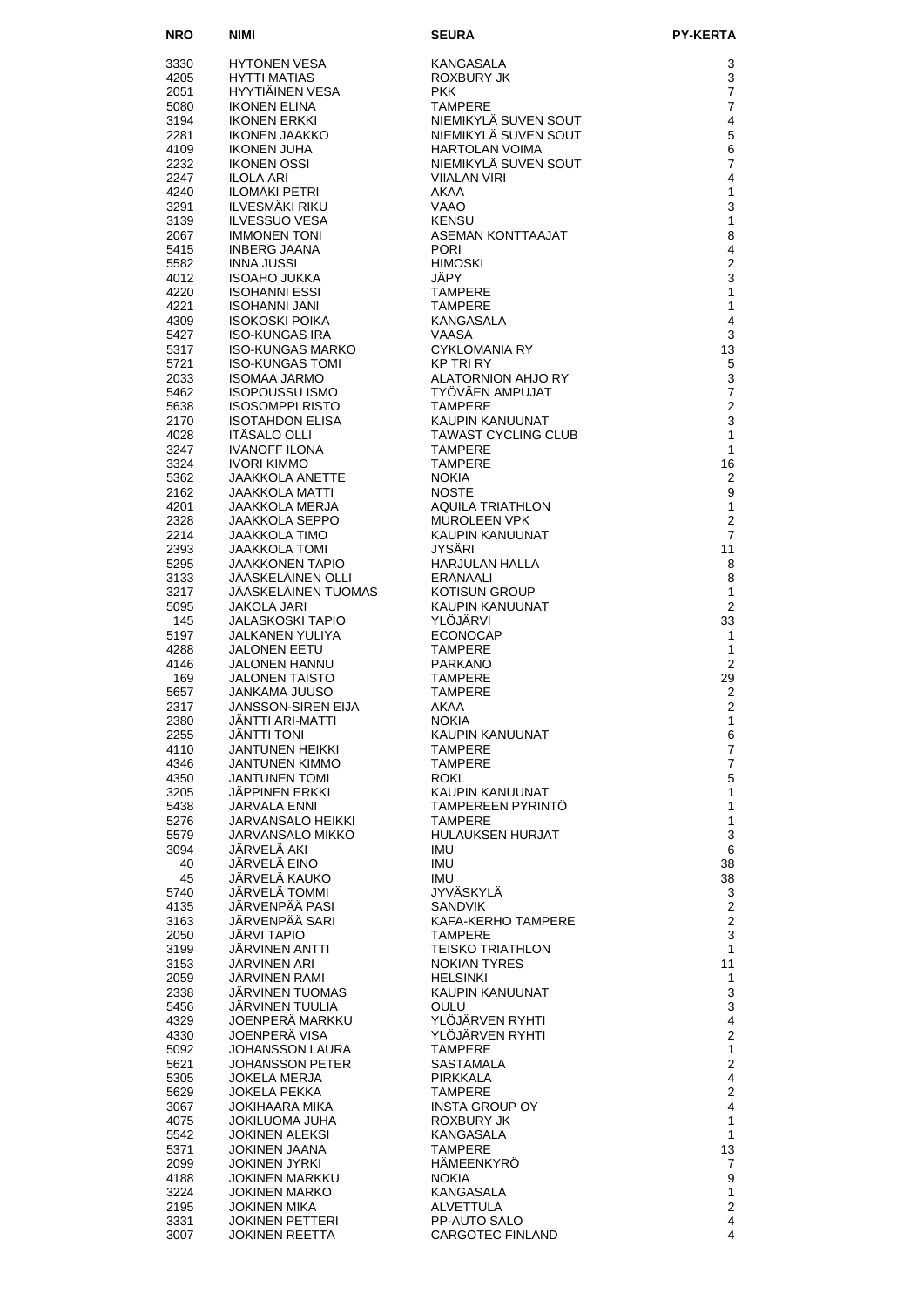| NRO          | <b>NIMI</b>                                    | <b>SEURA</b>                             | <b>PY-KERTA</b>                             |
|--------------|------------------------------------------------|------------------------------------------|---------------------------------------------|
| 3399         | <b>JOKINIITTY ANTTI</b>                        | <b>FATBOYZ</b>                           | 1                                           |
| 3348         | JOKIRAITA JUHA                                 | <b>TAMPERE</b>                           | 2                                           |
| 3357         | <b>JOKITALO ATTE</b>                           | <b>HIKIUP</b>                            | 1                                           |
| 3358<br>2107 | JOKITALO MARKKU<br><b>JOSEFSSON ALTTI</b>      | <b>HIKIUP</b><br><b>KAUPIN KANUUNAT</b>  | 1<br>8                                      |
| 2108         | JOSEFSSON TANJA                                | KAUPIN KANUUNAT                          | 6                                           |
| 4113         | JUKARAINEN TARMO                               | PIRKKALA                                 | 2                                           |
| 5606         | JULKU HANNA                                    | <b>TAMPERE</b>                           | 3                                           |
| 5392         | JUNTUNEN JORMA                                 | <b>SOTKAMO</b>                           | 1                                           |
| 5393<br>5082 | <b>JUNTUNEN SIRPA</b><br><b>JURVANEN VESA</b>  | <b>SOTKAMO</b><br>YLÖJÄRVI               | 1<br>3                                      |
| 3308         | <b>JUSSILA SAMU</b>                            | <b>TAMPERE</b>                           | 1                                           |
| 5450         | <b>JUUTINEN LEA</b>                            | <b>PORVOO</b>                            | 3                                           |
| 5353         | <b>JUUTISTENAHO ARI</b>                        | <b>FUJITSU</b>                           | 12                                          |
| 5699         | JYLHÄ JARI                                     | <b>PIRKKALA</b>                          | 1                                           |
| 5106<br>5103 | JYLHÄ TIINA<br><b>KAAKINEN PETRI</b>           | <b>TAMPERE</b><br><b>HERVANNAN RYHTI</b> | 3<br>15                                     |
| 5694         | KAAPPOLA HEINI                                 | <b>TREEN MARATONKLUBI</b>                | 5                                           |
| 5333         | KAARTINEN SAMPPA                               | <b>INTOPALO</b>                          | 3                                           |
| 2209         | KAASALAINEN JUHA                               | <b>EXERIUM</b>                           | 2                                           |
| 4052         | KAASALAINEN TIMO                               | LAKIALA                                  | 2                                           |
| 2058<br>5554 | KAHILA HEMMO<br>KAHRA MATTI                    | CCH.<br>KÄPYLÄN KISA                     | 3<br>$\overline{c}$                         |
| 3374         | <b>KAIKKONEN MARKUS</b>                        | <b>TT226</b>                             | $\overline{c}$                              |
| 4352         | KAIPAINEN KALLE                                | <b>HAUHO</b>                             | 4                                           |
| 5745         | <b>KAIPILA TIINA</b>                           | <b>NICESOTURI</b>                        | 1                                           |
| 2145         | <b>KAIPOLA SAMI</b><br>KAISLA PAULIINA         | <b>SANDVIK</b>                           | 4<br>$\overline{2}$                         |
| 5145<br>2324 | <b>KAITA TUOMAS</b>                            | <b>NOKIA</b><br><b>KURIKAN MIKOT</b>     | 8                                           |
| 3072         | KAITAINEN JANNE                                | <b>SITO</b>                              | 6                                           |
| 5332         | KAIVOLA MIINA                                  | KANGASALA                                | 1                                           |
| 3147         | KAIVOSOJA JYRI                                 | KAUPIN KANUUNAT                          | 3                                           |
| 3343<br>2166 | KALELA TERO<br>KALLIALA JARKKO                 | <b>KOOVEE</b><br><b>TAMPERE</b>          | 6<br>4                                      |
| 2068         | KALLINKI JONI                                  | <b>METSO MINERALS</b>                    | 6                                           |
| 5006         | KALLIO JAAKKO                                  | METSÄÄN.FI                               | $\mathbf{1}$                                |
| 5679         | KALLIO JARI-VILLE                              | <b>CONSTIN RAKETIT</b>                   | 3                                           |
| 3161         | KALLIONSIVU MATTI                              | RAKENNE-TIKKA TEAM                       | $\overline{2}$                              |
| 3020<br>4136 | KALLIORANTA EVA<br>KALTTI MARKUS               | KAUPIN KANUUNAT<br><b>SANDVIK</b>        | $\overline{\mathbf{c}}$<br>3                |
| 5647         | <b>KALUGIN EVGENY</b>                          | <b>NOKIA</b>                             | $\overline{2}$                              |
| 3234         | <b>KALVI BIRGITTA</b>                          | <b>TURKU</b>                             | 2                                           |
| 4252         | KÄMÄRÄINEN LAURA                               | <b>LIMINKA</b>                           | 1                                           |
| 4253         | KÄMÄRÄINEN SAMULI                              | LIMINKA                                  | 1                                           |
| 3219<br>5691 | KAMULA ERKKI<br>KANANOJA TOMI                  | <b>KOTISUN GROUP</b><br><b>TAMPERE</b>   | 1<br>1                                      |
| 5101         | KANERVA SARI                                   | HÄMEENLINNA                              | 6                                           |
| 2080         | <b>KANGAS TIMO</b>                             | KAUHAVA                                  | 1                                           |
| 3014         | KANGASMÄKI JANI                                | <b>TAMPERE</b>                           | $\mathbf{1}$                                |
| 2124<br>2064 | KANGASMÄKI MARKO<br>KANGASMUUKKO REETTA        | <b>TEAM RAHOLA</b><br>LRPY               | $\boldsymbol{7}$<br>$\overline{\mathbf{c}}$ |
| 3245         | KANGASNIEMI VILLE                              | YLÖJÄRVI                                 | $\overline{\mathbf{c}}$                     |
| 5696         | KANKAANPÄÄ HEIKKI                              | <b>TAMPERE</b>                           | 3                                           |
| 2179         | KANKAANPÄÄ JANI                                | <b>PORI</b>                              | 3                                           |
| 5365         | KANKAANPÄÄ OLAVI                               | ULVILA                                   | 8                                           |
| 5326<br>4303 | <b>KANNINEN MIKKO</b><br><b>KANNINEN VILLE</b> | TREEN MARATONKLUBI<br>KAUPIN KANUUNAT    | 3<br>8                                      |
| 3317         | KANTANEN JUKKA                                 | <b>TAMPERE</b>                           | 3                                           |
| 4260         | KANTANEN KAISA                                 | RIIHIMÄKI                                | 6                                           |
| 3364         | KANTO JUHA                                     | TÖTTELÖ                                  | 9                                           |
| 5411         | KANTOLA MERVI                                  | <b>PARKANO</b>                           | $\mathbf 5$<br>3                            |
| 5291<br>3116 | KANTONEN JOHANNA<br>KAPANEN JOHANNA            | KAUPIN KANUUNAT<br><b>HELSINKI</b>       | $\overline{c}$                              |
| 3131         | <b>KAPANEN LASSE</b>                           | ABB MARINE, HELSINKI                     | 3                                           |
| 4280         | KÄPPI MAARIT                                   | TRIATHLONTEAM226                         | $\overline{c}$                              |
| 5184         | KARAHARJU ERKKI                                | <b>ECONOCAP</b>                          | $\mathsf 3$                                 |
| 5122<br>2398 | KARAPALO PETRI<br>KARHU VILLE                  | <b>TAMPERE</b><br>NURMIJARVI             | $\mathsf 3$<br>1                            |
| 5503         | KARI VEIJO                                     | KAUPIN KANUUNAT                          | 20                                          |
| 5707         | KARILA ALPO                                    | <b>TAMPERE</b>                           | 1                                           |
| 4388         | KARINSALO TAPIO                                | <b>SEURATTOMAT</b>                       | 6                                           |
| 117          | KARJALAINEN KIRSTI                             | NOKIAN NAISSOUTAJAT                      | 35                                          |
| 3362<br>4357 | KARJALAINEN MARKO<br>KARJALAINEN PILVI         | LOST BOYS<br><b>TAMPERE</b>              | 3<br>1                                      |
| 5237         | KARJULA JOONAS                                 | <b>SANDVIK</b>                           | 1                                           |
| 5232         | KARJULA MIIKA                                  | <b>SANDVIK</b>                           | 1                                           |
| 4103         | KÄRKI MINNA                                    | TEAM PIUKAT PAIKAT                       | $\mathbf{1}$                                |
| 4200<br>4197 | KÄRKKÄINEN HANNES<br>KÄRKKÄINEN HEIKKI         | KANGASALA<br><b>JOENSUU</b>              | $\overline{\mathbf{c}}$<br>$\mathbf{1}$     |
| 5159         | KÄRKKÄINEN MARKO                               | KAUHAVA                                  | $\mathbf 2$                                 |
| 3178         | <b>KARONEN HELI</b>                            | YLÖJÄRVI                                 | $\mathbf{1}$                                |
| 5010         | KÄRPÄNNIEMI RIITTA                             | METSÄÄN.FI                               | $\overline{\mathbf{c}}$                     |
| 5298         | KARPPI TIMO                                    | SASTAMALA                                | 3                                           |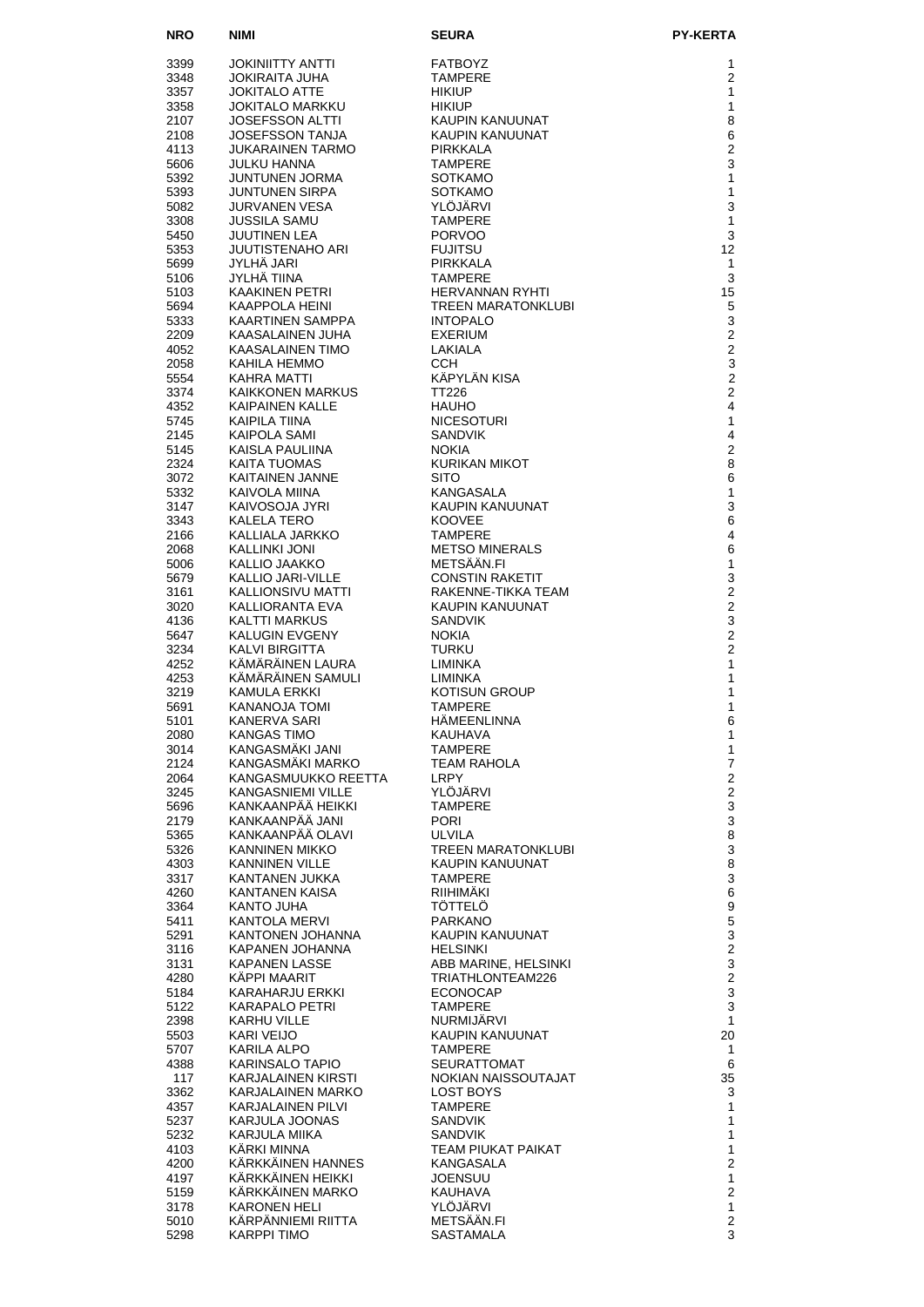| <b>NRO</b>   | NIMI                                                               | <b>SEURA</b>                                                                                       | <b>PY-KERTA</b>                |
|--------------|--------------------------------------------------------------------|----------------------------------------------------------------------------------------------------|--------------------------------|
| 5139         | KARTOVAARA ILKKA                                                   | KAUNIAINEN                                                                                         | 1                              |
| 5138         | KARTOVAARA OIVA                                                    | <b>TAMPERE</b>                                                                                     | 1                              |
| 3376         | KARTTUNEN AKU                                                      | <b>MAKYRY</b>                                                                                      | 1                              |
| 4333         | KARTTUNEN KIMMO                                                    | YLÖJÄRVI                                                                                           | 1                              |
| 4338<br>3379 | KARTTUNEN MARKO<br><b>KARTTUNEN SIMO</b>                           | <b>NOKIA</b><br><b>MAKYRY</b>                                                                      | 2<br>$\mathbf{1}$              |
| 3029         | <b>KARVINEN VELI</b>                                               | KAUPIN KANUUNAT                                                                                    | $\mathbf{1}$                   |
| 2149         | <b>KARVONEN ISMO</b>                                               | <b>RIDEEP</b>                                                                                      | 5                              |
| 4137         | KASKI MIIKA                                                        | PERANPORAAJAT                                                                                      | $\mathbf{1}$                   |
| 5674<br>5168 | KASKI PETTERI<br><b>KATA PETRI</b>                                 | PV LOGLE<br><b>TAMPERE</b>                                                                         | 3<br>$\mathbf{1}$              |
| 5265         | KATAJA RISTO                                                       | TAMPEREEN PYRINTÖ                                                                                  | 5                              |
| 2372         | KATAJISTO KRISTA-MARI                                              | LEMPÄÄLÄ                                                                                           | 3                              |
| 2134         | KATTILAKOSKI MIKKO                                                 | LEANWARE                                                                                           | 4                              |
| 2355<br>4019 | KATTO JOHANNES<br>KAUHANEN NIINA                                   | PIRKKALA<br><b>HELSINKI</b>                                                                        | 1<br>1                         |
| 5282         | KAUHANIEMI TUOMO                                                   | VILPPULAN VEIKOT                                                                                   | 19                             |
| 5622         | KAUKONIEMI HENNA                                                   | <b>TAMPERE</b>                                                                                     | $\mathbf{1}$                   |
| 4215         | KAUKORANTA ANNIKA                                                  | TERKKARIN TERÄVÄT                                                                                  | $\overline{2}$                 |
| 3039         | KAUNISTO PEKKA                                                     | <b>PORI</b><br><b>TAMPERE</b>                                                                      | $\overline{2}$<br>$\mathbf{1}$ |
| 5722<br>3166 | KAUPPILA HENRI<br>KAUPPINEN VELI-MATTI                             | <b>SUONENJOKI</b>                                                                                  | $\mathbf{1}$                   |
| 5369         | KAUPPINEN VELI-MATTI                                               | <b>TURKU</b>                                                                                       | 4                              |
| 167          | KAURAMÄKI ARI                                                      | JÄMIJÄRVI                                                                                          | 31                             |
| 2093         | KAURANEN ISMO                                                      | <b>TAMPERE</b>                                                                                     | 5                              |
| 5231<br>4239 | KAUTTO MARKO<br>KEISANEN PÄIVI                                     | SANDVIK<br>TEAM PIUKAT PAIKAT                                                                      | 3<br>$\mathbf{1}$              |
| 2022         | KEITURI JOHAN                                                      | TEAM r .<br>FINSKA KOMPA<br>MÄKIEN HITAAT<br>POHKEEN POTI.<br>VALMET<br>VALMET<br>FINSKA KOMPANIET | 3                              |
| 5412         | <b>KEKKONEN HAMI</b>                                               |                                                                                                    | 5                              |
| 4376         | <b>KEKKONEN JOONAS</b>                                             | POHKEEN POTIJAT                                                                                    | 11                             |
| 5472<br>2342 | <b>KELA JOUNI</b>                                                  |                                                                                                    | 3<br>3                         |
| 4162         | KEER VOOR HONKELA ANNA<br>KELTTO- HONKELA ANNA<br>KEMPPAINEN ANTTI | <b>TAMPERE</b>                                                                                     | 1                              |
| 2257         | KEPPO JAAKKO                                                       | <b>TAMPERE</b>                                                                                     | $\boldsymbol{9}$               |
| 3143         | KERÄNEN JARI<br>KERÄNEN MIKKO                                      | PIRKKALA                                                                                           | 1                              |
| 2060<br>5203 | KERKELÄ ERJA                                                       | LEMPÄÄLÄ<br>VERIPALVELU                                                                            | 6<br>$\mathbf{1}$              |
| 4326         | KEROLA SANNA                                                       | YIT RAKENNUS OY                                                                                    | 5                              |
| 4124         | KERTTULA HEIKKI                                                    | <b>PKK</b>                                                                                         | 6                              |
| 4061<br>4038 | <b>KESKINEN JANETTE</b><br><b>KESKINEN JARI</b>                    | <b>TAMPERE</b><br>VAKUUTUSYHTIÖ TURVA                                                              | $\mathbf{1}$<br>9              |
| 4055         | KESKINEN JUTTA                                                     | <b>TAMPERE</b>                                                                                     | $\mathbf{1}$                   |
| 2096         | KESO KAROLIINA                                                     | <b>ESPOO</b>                                                                                       | $\overline{2}$                 |
| 2030<br>2351 | <b>KESTI SIRKKU</b><br><b>KETKO JARMO</b>                          | ALATORNION AHJO RY<br>LIITINÄIJÄT                                                                  | $\mathbf{1}$<br>20             |
| 5661         | KIANSTEN JUSSI                                                     | <b>NOKIA</b>                                                                                       | 5                              |
| 5662         | KIANSTEN ULLA                                                      | <b>NOKIA</b>                                                                                       | 4                              |
| 3145         | KIERIKKA KIMMO                                                     | <b>TAMPERE</b><br>HÄMEENKYRÖ                                                                       | 2<br>8                         |
| 2227<br>3038 | KIIKERI HARRI<br>KIISKINEN VIRPI                                   | <b>HYVINKÄÄ</b>                                                                                    | 1                              |
| 5217         | KILPELÄINEN JUSSI                                                  | TAMPERE                                                                                            | $\mathbf{1}$                   |
| 5734         | KILPI ANTTI                                                        | MÄNTTÄ-VILPPULA                                                                                    | 10                             |
| 5324<br>5325 | KILPONEN MARICA<br>KILPONEN MIKKO                                  | <b>TAMPERE</b><br><b>TAMPERE</b>                                                                   | 4<br>4                         |
| 3179         | KINNUNEN ALEKSI                                                    | TUKHOLMA                                                                                           | $\mathbf{2}$                   |
| 5243         | KINNUNEN ESA PEKKA                                                 | JOHN DEERE FORESTRY                                                                                | $\mathbf{1}$                   |
| 5683<br>5636 | KITUNEN JUKKA<br>KIUKKONEN JAAKKO                                  | KAUPIN KANUUNAT<br>KONE 2                                                                          | 11<br>3                        |
| 3134         | KIUKKONEN JENNA                                                    | <b>HELSINKI</b>                                                                                    | 3                              |
| 5555         | KIVELÄ AULIS                                                       | HÄMEENKYRÖ                                                                                         | 13                             |
| 2301         | KIVELÄ JANNE                                                       | KANKAANPÄÄ                                                                                         | 1                              |
| 3353<br>5213 | KIVELA SARI<br>KIVELÄ SARI                                         | <b>TAMPERE</b><br>ULVILA                                                                           | $\overline{2}$<br>3            |
| 3274         | KIVI ILKKA                                                         | KUNTO-PIRKAT                                                                                       | 6                              |
| 5112         | KIVI JYRKI                                                         | ELISA OYJ                                                                                          | 20                             |
| 5361<br>5533 | KIVIJÄRVI TAPANI<br>KIVIKARI MIKKO                                 | NOKIA<br>KANKAANPÄÄ                                                                                | 2<br>$\mathbf{1}$              |
| 5121         | KIVILUOMA MIKA                                                     | TAKORU                                                                                             | 6                              |
| 5266         | KIVILUOTO HELJÄ KATRIINA                                           | <b>TAMPERE</b>                                                                                     | $\mathbf{2}$                   |
| 5074         | KIVIMÄKI ANNIKA                                                    | YLÖJÄRVI                                                                                           | 1                              |
| 4076<br>4300 | KIVIMÄKI PAULA<br>KIVINEN JAAKKO                                   | PÖLLÖMÄEN PULLISTUS<br>YLÖJÄRVI                                                                    | 6<br>9                         |
| 4161         | KIVINIEMI VILLE                                                    | <b>KUOPIO</b>                                                                                      | $\overline{c}$                 |
| 5043         | KIVISTÖ MARJA                                                      | <b>PIRKKALA</b>                                                                                    | 6                              |
| 5110<br>2379 | KIVISTÖ MIKKO<br>KLEEMOLA JAAKKO                                   | TEAM KRAFTWERK<br><b>TAMPERE</b>                                                                   | 9<br>$\mathbf{1}$              |
| 5465         | KLEMOLA ILKKA                                                      | VANTAA                                                                                             | 4                              |
| 2087         | <b>KLEMOLA JYRKI</b>                                               | UP.                                                                                                | $\mathbf{2}$                   |
| 3065         | KLIMOFF OLLI                                                       | <b>TAMPERE</b>                                                                                     | $\overline{2}$                 |
| 2001<br>5343 | KNUUTTILA PETRI<br>KOIKKALAINEN PETRI                              | <b>LCC TAMPERE</b><br><b>ROVANIEMI</b>                                                             | 20<br>3                        |
| 5008         | KOISTI OLLI-PEKKA                                                  | METSÄÄN.FI                                                                                         | $\overline{2}$                 |
| 3050         | KOISTINEN MARKO                                                    | KANGASALAN VETO                                                                                    | $\overline{7}$                 |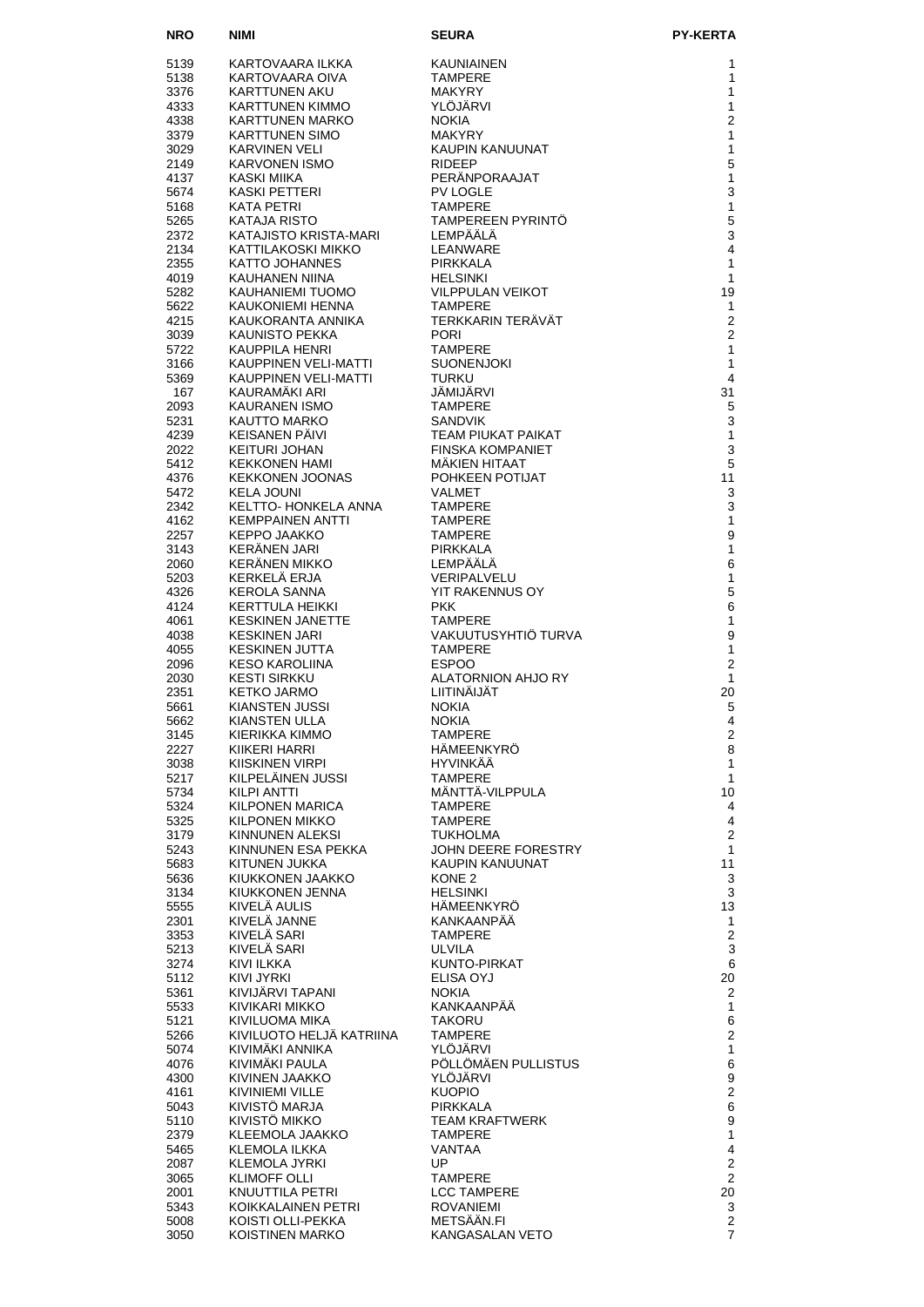| <b>NRO</b>   | <b>NIMI</b>                              | <b>SEURA</b>                                                                                                                                        | <b>PY-KERTA</b>      |
|--------------|------------------------------------------|-----------------------------------------------------------------------------------------------------------------------------------------------------|----------------------|
| 2159         | KOIVISTO ALEKSI                          | <b>TAMPERE</b>                                                                                                                                      | 1                    |
| 5448         | KOIVISTO JESSE                           | <b>KORIMEKAANIKOT</b>                                                                                                                               | 3                    |
| 75           | KOIVISTO KAUKO                           | <b>TAMPERE</b>                                                                                                                                      | 37                   |
| 4192         | KOIVULA SANNA<br>KOIVULA VILI-JESPER     | <b>TAMPERE</b>                                                                                                                                      | 8                    |
| 5556<br>4104 | KOIVUMÄKI TERO                           | TAMPEREEN PUTKIASENN<br>VANTAA                                                                                                                      | 3<br>13              |
| 5029         | KOIVUNIEMI HANNU                         | ELENIA OY                                                                                                                                           | 4                    |
| 4312         | KOIVUNIEMI MARKKU                        | <b>JALASJÄRVI</b>                                                                                                                                   | 5                    |
| 2119         | KOJO TIMO                                | <b>TAMPERE</b>                                                                                                                                      | 2                    |
| 196<br>2199  | KOKKO JUHA<br>KOKKO KATJA                | KAUPIN KANUUNAT<br><b>TT226</b>                                                                                                                     | 27<br>5              |
| 5444         | KOKKO PETTERI                            | KANGASALA                                                                                                                                           | 6                    |
| 3036         | KOKKONEN KAI                             | <b>KARKKILA</b>                                                                                                                                     | 3                    |
| 2074         | KOLEHMAINEN SAKARI                       | KANGASALA                                                                                                                                           | $\overline{7}$       |
| 3142         | KOLLI ANNI                               | <b>SEINÄJOKI</b>                                                                                                                                    | 3<br>4               |
| 2226<br>3156 | KOMI MIKKO<br>KOMI SANNA                 | <b>ESPOO</b><br><b>ESPOO</b>                                                                                                                        | $\mathbf{1}$         |
| 5188         | KOMULAINEN ARTO                          | <b>ECONOCAP</b>                                                                                                                                     | 3                    |
| 5185         | KOMULAINEN PASI                          |                                                                                                                                                     | 3                    |
| 3297         | KONSEIN ELINA                            |                                                                                                                                                     | $\mathbf{1}$         |
| 3044<br>4077 | KONTINEN JARKKO<br>KONTONIEMI ARI        | ECONOCAP<br>TAMPERE<br>JYPS<br>JYVÄSKYLÄ<br>BUSSI-MANNINEN<br>PIRKKALA<br>PIRKKALA<br>KUMERA MACHINERY OY<br>LOOPIOISTEN PAKETIT<br>CONSTIN PAKETIT | 3<br>$\overline{4}$  |
| 4238         | KONTUNIEMI JALI                          |                                                                                                                                                     | $\mathbf{1}$         |
| 4385         | KOPONEN HENRI                            |                                                                                                                                                     | 3                    |
| 4105         | KÖPPÄ VILLE                              |                                                                                                                                                     | $12 \overline{ }$    |
| 221<br>2156  | KOPPONEN SEPPO<br>KÖRHÄMÖ JANI           |                                                                                                                                                     | 24<br>5              |
| 5678         | KORHOLA OTTO                             | <b>CONSTIN RAKETIT</b>                                                                                                                              | $\mathbf{3}$         |
| 2036         | KORHONEN ANTERO                          | <b>INWIDO FINLAND</b>                                                                                                                               | $\mathbf{1}$         |
| 5200         | KORHONEN ANU                             | VERIPALVELU                                                                                                                                         | $\mathbf{1}$         |
| 5670         | KORHONEN HARRI<br>KORHONEN ILKKA         | NOKIAN TALVIUIMARIT<br><b>METSÄHALLITUS</b>                                                                                                         | 6<br>14              |
| 3344<br>3394 | KORHONEN ILKKA                           | TTAQUATERRA                                                                                                                                         | $\mathbf{1}$         |
| 4317         | KORHONEN MARKKU                          | RINGSIDE CYCLING TEA                                                                                                                                | 1                    |
| 5241         | KORHONEN MIKA                            | JOHN DEERE FORESTRY                                                                                                                                 | 12 <sup>2</sup>      |
| 5388         | KORHONEN SARI                            | TREEN MARATONKLUBI                                                                                                                                  | 5                    |
| 4204<br>5526 | KORJONEN ANTTI-JUSSI<br>KORJONEN TERHI   | <b>SIIVIKKALA</b><br>YLÖJÄRVI                                                                                                                       | 5<br>$\mathbf{3}$    |
| 5224         | KORKATTI MIKA                            | LEMPÄÄLÄ                                                                                                                                            | $\overline{2}$       |
| 5108         | KORKEILA TAPIO                           | VALKEAKOSKI                                                                                                                                         | $\mathbf{1}$         |
| 5090         | KORKIAKANGAS SAMI                        | <b>POHRAK</b>                                                                                                                                       | $\mathbf{1}$         |
| 5319<br>4079 | KORPELA TIMO<br>KORPIHALLA JANI          | TREEN PALOKUNNAN URH<br><b>JAMINMOKIT.FI</b>                                                                                                        | 12<br>8              |
| 4112         | KORPIHALLA JANNE                         | <b>JAMIN MOKIT.FI</b>                                                                                                                               | $\overline{2}$       |
| 5514         | KORPIKOSKI JAAKKO                        | <b>TAMRO</b>                                                                                                                                        | 2                    |
| 5420         | <b>KORTE ANNE</b>                        | <b>TAMPERE</b>                                                                                                                                      | 2                    |
| 4331<br>5695 | KORTE JARKKO<br>KORTELAHTI SANTERI       | <b>ESPOO</b><br>LEMPÄÄLÄ                                                                                                                            | $\mathbf{1}$<br>6    |
| 3314         | KORTESUO PETRI                           | <b>TAMPERE</b>                                                                                                                                      | $\overline{2}$       |
| 2081         | KOSKELA ALEKSI                           | ABB OY                                                                                                                                              | $\mathbf{1}$         |
| 3121         | KOSKENNIEMI SATU                         | <b>TREMK</b>                                                                                                                                        | 3                    |
| 4344<br>5025 | KOSKIHAKA MARKKU<br>KOSKIMAKI ANTTI      | SÄKYLÄN YRITYS<br>JOINEX OY                                                                                                                         | 3<br>6               |
| 3209         | KOSKINEN HARRI                           | <b>TAMPERE</b>                                                                                                                                      | $\mathbf{3}$         |
| 5179         | KOSKINEN JANI                            | <b>ECONOCAP</b>                                                                                                                                     | $\overline{7}$       |
| 2327         | KOSKINEN JYRKI                           | PIRKKALAN PAAHTO                                                                                                                                    | 12                   |
| 5104         | KOSKINEN OLLI<br><b>KOSKINEN OUTI</b>    | HÄMEENKYRÖ<br><b>NICESOTURI</b>                                                                                                                     | 9<br>$\mathbf{1}$    |
| 5746<br>2021 | KOSKINEN TAPANI                          | <b>CARGOTEC FINLAND</b>                                                                                                                             | 9                    |
| 1726         | KOSKINIEMI JUHA                          | KIHNIÖ                                                                                                                                              | 6                    |
| 2100         | KOSOLA MATTI                             | PIRKKALA                                                                                                                                            | 11                   |
| 4318         | <b>KOSONEN ELIAS</b><br>KOTAJÄRVI SAMULI | <b>TAMPERE</b><br><b>TAMPERE</b>                                                                                                                    | 1<br>$\sqrt{5}$      |
| 5376<br>3021 | KOTILAINEN KARI                          | <b>KUOPIO</b>                                                                                                                                       | $\mathbf{1}$         |
| 3231         | KOTIPELTO JONI                           | <b>TAMPERE</b>                                                                                                                                      | $\mathbf{1}$         |
| 142          | KOUHIA MARKKU                            | PÄLKÄNEEN LUJA-LUKKO                                                                                                                                | 34                   |
| 4125         | KOUHIA MIKA                              | <b>TAMPERE</b><br><b>PIRKKALA</b>                                                                                                                   | 3<br>1               |
| 5215<br>4138 | KOUSA MIKKO<br>KOUVO MIKKO               | PERÄNPORAAJAT                                                                                                                                       | 1                    |
| 5742         | KOVALA IDA                               | <b>TAMPERE</b>                                                                                                                                      | $\overline{4}$       |
| 2083         | KÖYKKÄ JANNE                             | TYÄ UKOT                                                                                                                                            | 1                    |
| 3053         | <b>KREBS ANNE</b>                        | PIRKKALA                                                                                                                                            | $\mathbf{1}$         |
| 5715<br>5538 | KROOKS KENNETH<br>KRUUNARI ANNA          | VAASA<br>KANGASALA                                                                                                                                  | 3<br>4               |
| 5686         | <b>KSHETRI SABIT</b>                     | <b>PORVOO</b>                                                                                                                                       | 1                    |
| 131          | KUHA ISMO                                | TREEN MARATONKLUBI                                                                                                                                  | 30                   |
| 3037         | KUISMA JARMO                             | <b>HAILUOTO</b>                                                                                                                                     | 1                    |
| 5097<br>3066 | KUISMA JOHANNA<br>KUISMA JUSSI           | <b>TURENKI</b><br><b>INSTA GROUP OY</b>                                                                                                             | $\overline{2}$<br>13 |
| 5489         | KUISMA SAMI                              | RIIHIMÄKI                                                                                                                                           | 11                   |
| 5084         | KUISMA TIMO                              | <b>TURENKI</b>                                                                                                                                      | 1                    |
| 2152         | KUIVAKOSKI MATTI                         | PORIN KUNTOILIJAT                                                                                                                                   | 1                    |
| 4246         | KUJALA ALEKSI                            | U-BLOX                                                                                                                                              | 1                    |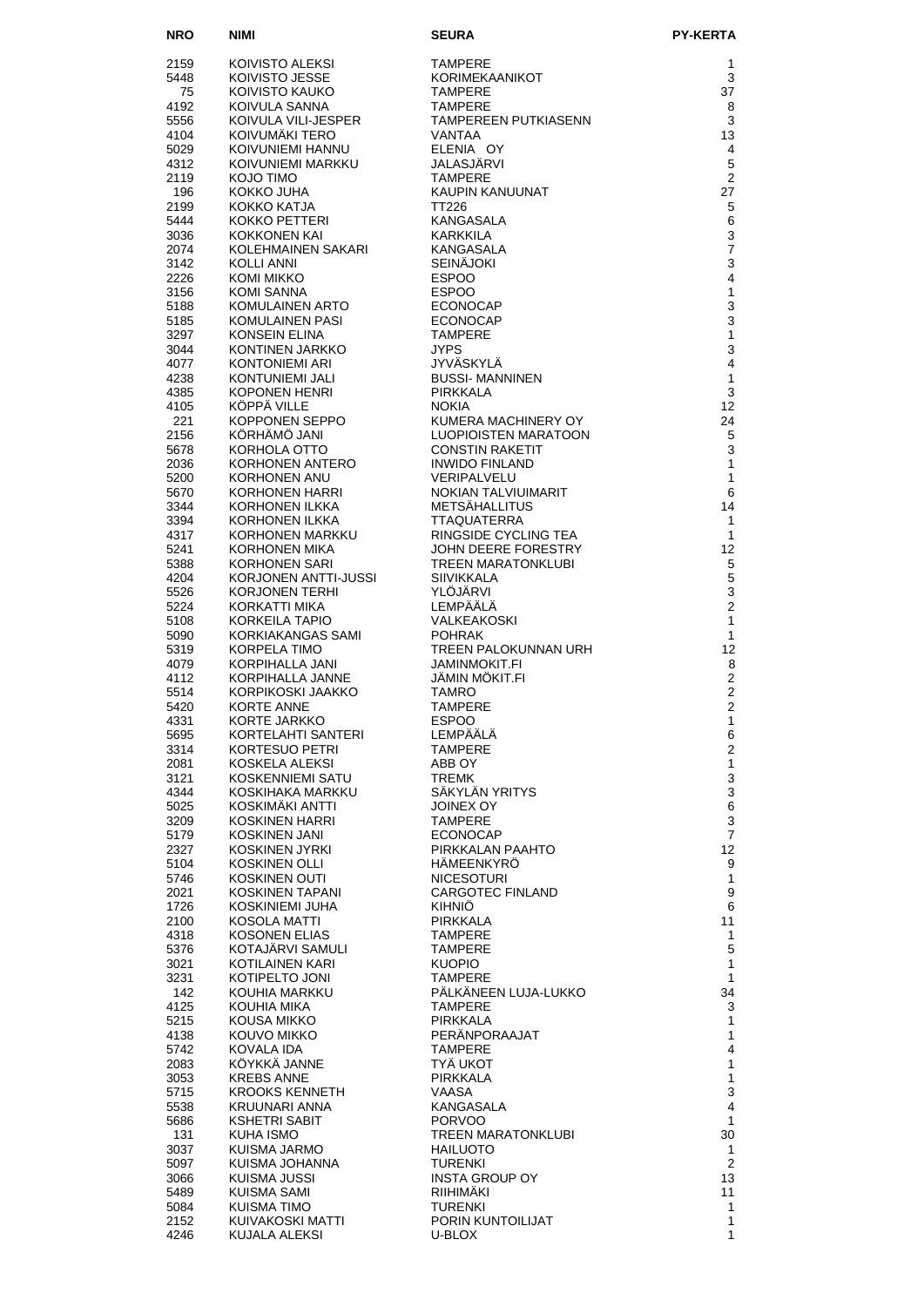| <b>NRO</b>   | NIMI                                       | <b>SEURA</b>                                | <b>PY-KERTA</b>                         |
|--------------|--------------------------------------------|---------------------------------------------|-----------------------------------------|
| 3137         | KUJALA MATTI                               | <b>KONE</b>                                 | 7                                       |
| 4208         | KUJARI MONA-LISA                           | OTC, TDA                                    | $\overline{2}$                          |
| 5067         | KUKKANEN KRISTA                            | <b>NURMIJÄRVI</b>                           | 4                                       |
| 2197         | KUKKONEN JUHA                              | <b>INSTA</b>                                | 10                                      |
| 4167<br>5704 | KUKKONEN JUHA<br>KUKKONEN KIMMO            | <b>SWECO</b><br>KANGASALA                   | 7<br>$\mathbf{1}$                       |
| 5497         | <b>KUKKONEN VILLE</b>                      | <b>TAMPERE</b>                              | 3                                       |
| 3352         | KUKKULA SUSANNA                            | <b>NOKIA</b>                                | $\overline{c}$                          |
| 2153         | KULMALA JUHA                               | LOVIISA                                     | 5                                       |
| 5519<br>4057 | <b>KULMALA MIKKO</b><br>KULTARANTA RAIJA   | <b>FASTEMS OY AB</b><br>TANSSISEURA MARIMBA | $\mathbf{1}$<br>9                       |
| 5046         | KUMPU JUHA                                 | <b>TAMPERE</b>                              | 8                                       |
| 2189         | KUMPULAINEN TERO                           | YLÖJÄRVI                                    | $\overline{7}$                          |
| 5257         | KUNNARI SALLI                              | <b>VINCIT</b>                               | $\overline{2}$                          |
| 4332<br>2388 | KUOPPALA EELIS<br>KUPARI JARI              | <b>TAMPERE</b>                              | 6<br>$\overline{2}$                     |
| 5028         | KUPILA TUOMAS                              | MUURAME<br><b>ELENIA OY</b>                 | 3                                       |
| 3356         | KURRA SIMO                                 | DEEP IDEAS OY                               | 1                                       |
| 5710         | KURRA VENLA                                | DEEP IDEAS OY                               | $\mathbf{1}$                            |
| 5378         | KURUNMÄKI KIMMO                            | <b>TAMPERE</b>                              | 3<br>$\mathbf 2$                        |
| 5280<br>3136 | KURVINEN MARJUT<br>KUULUVAINEN ARI         | <b>JOENSUU</b><br>KANGASALA                 | $\overline{7}$                          |
| 2335         | KUUMOLA VEIKKO                             | <b>PKK</b>                                  | $\overline{4}$                          |
| 4276         | KUUSELA JUTTA                              | <b>TAMPERE</b>                              | 6                                       |
| 3366         | KUUSELA RISTO                              | <b>TAMPERE</b>                              | $\overline{\mathbf{c}}$                 |
| 4325<br>2336 | KUUSINEN HEIKKI<br>KUUSINEN MIISA          | <b>VIINIKAN SINISET</b><br><b>HELSINKI</b>  | $\overline{7}$<br>3                     |
| 4321         | <b>KUUSINEN TERO</b>                       | <b>PAIMIO</b>                               | $\mathbf{1}$                            |
| 3350         | KUUSINIEMI KIMMO                           | SASTAMALA                                   | $\overline{c}$                          |
| 4340         | KUUSISTO ESA                               | <b>LOHIKKO</b>                              | $\mathbf{1}$                            |
| 2312<br>4051 | KUUSISTO MARKO<br>KUUSISTO MIKA            | AUTOCENTER.FI<br>CYBERCOM FINLAND OY        | 8<br>3                                  |
| 3260         | KUUSISTO MIKKO                             | LAMMINSIVU OY                               | 4                                       |
| 5516         | KUUSISTO PASI                              | YLÖJÄRVI                                    | $\overline{2}$                          |
| 5155         | KUUSISTO SARI<br><b>KUUSNIEMI LAURI</b>    | MUURAME                                     | $\overline{2}$<br>39                    |
| 15<br>5366   | <b>KVIST PASI</b>                          | PIRKKALA<br>TAMPERE                         | 6                                       |
| 4080         | KYLÄ KARRI                                 | PIKKUMAEN PONTEVA                           | 6                                       |
| 4196         | KYLÄ-HEIKKILÄ ILKKA                        | ALASTARO                                    | 1                                       |
| 4386<br>4379 | KYLKILAHTI ASKO<br>KYLLÖNEN LAURI          | <b>SIIVIKKALA</b><br>GIMBALS.FI             | 16<br>6                                 |
| 2236         | KYLMÄMETSÄ KIMMO                           | <b>SCA HYGIENE PRODUCTS</b>                 | $\overline{2}$                          |
| 4227         | KYÖSTI KIMMO                               | <b>TAMPERE</b>                              | $\overline{7}$                          |
| 4355<br>2365 | KYTÖLÄ JENNA<br>KYTÖLÄ KIMMO               | <b>TAMPERE</b><br>LEMPÄÄLÄ                  | 1<br>4                                  |
| 3283         | <b>LAAKSO AKI</b>                          | <b>EMERSON</b>                              | 10                                      |
| 2291         | LAAKSO ESKO                                | KAUPIN KANUUNAT                             | 8                                       |
| 5056<br>5057 | <b>LAAKSO KIMMO</b><br><b>LAAKSO KIRSI</b> | 1262 RACING<br><b>FORSSA</b>                | 4<br>2                                  |
| 5481         | LAAKSO PERTTI                              | <b>TAMPERE</b>                              | 18                                      |
| 3282         | <b>LAAKSO SUVI</b>                         | <b>TAMPERE</b>                              | 3                                       |
| 5611         | LAAKSO TAISTO                              | URJALAN KUNTA                               | 10                                      |
| 5230<br>3294 | LAAKSO TAPIO<br>LAAKSONEN OTTO             | <b>SANDVIK</b><br><b>SECURITAS</b>          | 1<br>1                                  |
| 4069         | LAAKSONEN VESA                             | <b>HAMEENLINNA</b>                          | 8                                       |
| 5500         | LÄHDEKORPI PANU<br>LÄHDESMÄKI KARI         | <b>TAMPERE</b>                              | $\mathbf{1}$                            |
| 5646<br>5236 | LÄHTEENMÄKI OLLI                           | <b>KAUHAJOKI</b><br><b>SANDVIK</b>          | 6<br>$\overline{c}$                     |
| 3071         | LÄHTEENMÄKI VELI-PEKKA                     | <b>SECURITAS</b>                            | $\overline{c}$                          |
| 4336         | LÄHTEENMÄKI VELI-PEKKA                     | SAMMI                                       | $\mathsf 3$                             |
| 3398<br>2265 | LAHTELA TATU<br>LAHTI HANNU                | <b>TEAM LEDERHOSEN</b><br><b>DUCO</b>       | $\overline{2}$<br>18                    |
| 5525         | LAHTI MAARIT                               | YLÖJÄRVI                                    | $\mathbf{1}$                            |
| 5517         | LAHTI MARI                                 | <b>FASTEMS OY AB</b>                        | $\overline{7}$                          |
| 3055<br>5302 | LAHTINEN ANSSI<br><b>LAHTINEN ANTTI</b>    | <b>VALKEAKOSKI</b><br><b>TAMPERE</b>        | $\overline{2}$<br>16                    |
| 5037         | LAHTINEN ASSI                              | MAASTOONPOLJE.FI                            | 3                                       |
| 3132         | LAHTINEN EERO                              | MYLLYOJAN MASTERS                           | 5                                       |
| 2220         | LAHTINEN ELLA                              | <b>TAMPERE</b>                              | 3                                       |
| 2089<br>2044 | LAHTINEN JIMI<br>LAHTINEN JUHANI           | PANELIAN VOIMAILIJAT<br>KANGASALA           | $\overline{c}$<br>3                     |
| 5355         | <b>LAHTINEN LEO</b>                        | <b>TAMPERE</b>                              | 11                                      |
| 3077         | <b>LAHTINEN OSSI</b>                       | MAASTOONPOLJE.FI                            | 4                                       |
| 4058<br>5584 | LAHTINEN SAMI<br><b>LAHTINEN SIMO</b>      | <b>NOKIA</b><br><b>ATAGEARS</b>             | 6<br>$\overline{2}$                     |
| 3354         | LAHTINEN TAPANI                            | KYRONLAHTI                                  | 3                                       |
| 3339         | <b>LAHTINEN TOMI</b>                       | <b>PIRKKALA</b>                             | $\overline{\mathbf{4}}$                 |
| 4106         | LAHTINEN VEERA                             | TMI VEERA LAHTINEN                          | $\overline{\mathbf{c}}$<br>$\mathbf{1}$ |
| 5209<br>4378 | LAIHIAINEN SEPPO<br>LAIHO MIKKO            | TERALAHTI<br>KU-68                          | 2                                       |
| 3316         | LAINE ARTO                                 | <b>RENKO</b>                                | 8                                       |
| 5408         | LAINE JANNE                                | KAUPIN KANUUNAT                             | 12                                      |
| 4218         | LAINE JENNI                                | TAMPERE                                     | 1                                       |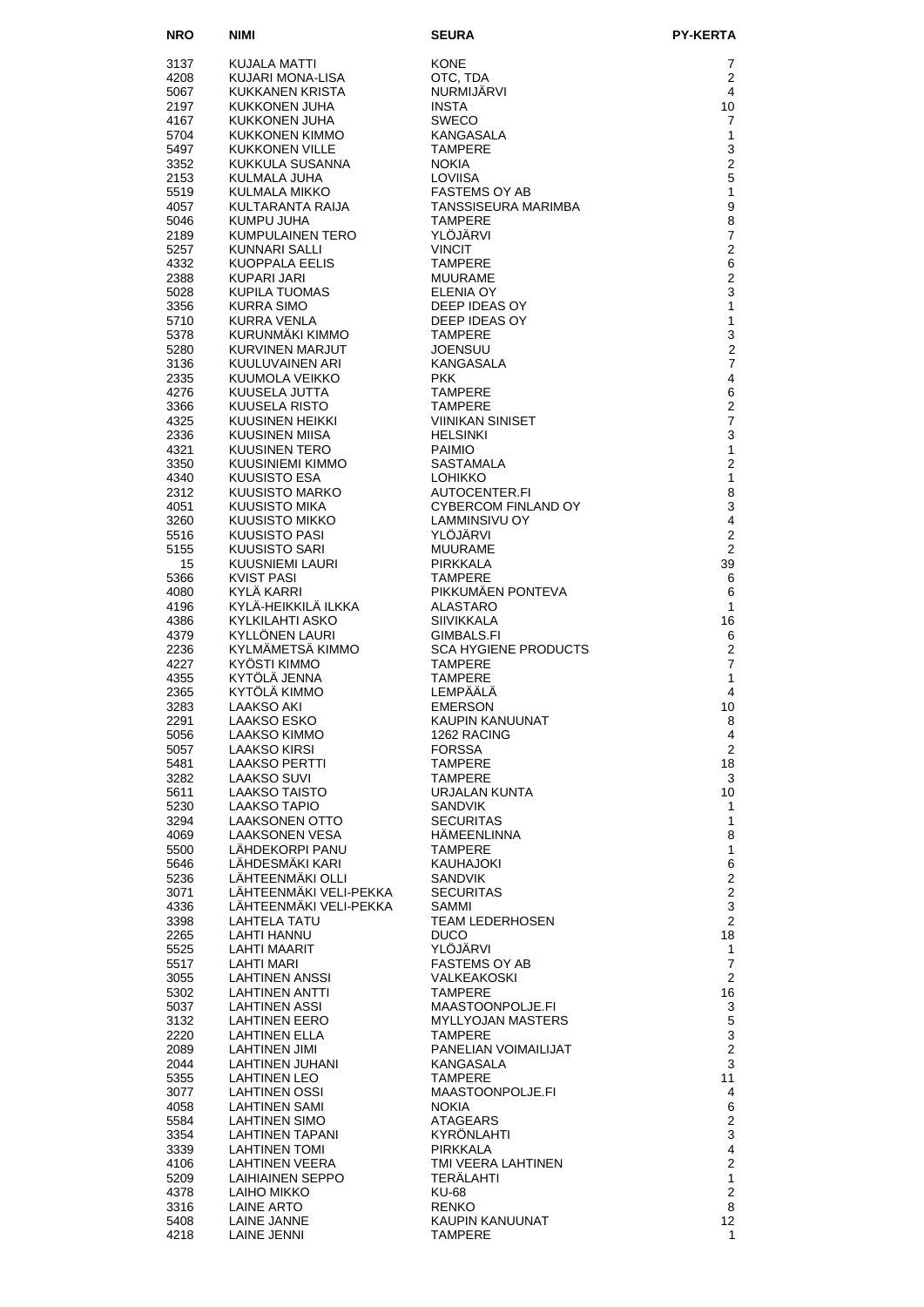| <b>NRO</b>   | <b>NIMI</b>                                   | <b>SEURA</b>                           | PY-KERTA                       |
|--------------|-----------------------------------------------|----------------------------------------|--------------------------------|
| 2054         | <b>LAINE JUSSI</b>                            | VANTAA                                 | 2                              |
| 4230         | <b>LAINE MATTI</b>                            | <b>TAMPERE</b>                         | $\mathbf{1}$                   |
| 2286         | LAINE MAX                                     | KAUPIN KANUUNAT                        | 4                              |
| 4123<br>5684 | <b>LAINE VILLE</b><br><b>LAINIO MANU</b>      | YLÖJÄRVI<br><b>BONAVA SUOMI OY</b>     | $\mathbf{1}$<br>$\mathbf{1}$   |
| 5346         | LAITILA SIMO                                  | HUITTISTEN PYÖR                        | 13                             |
| 3355         | LAITINEN MIKA                                 | <b>TAMPERE</b>                         | 3                              |
| 2233         | LAITINEN MIKKO                                | <b>SCA HYGIENE PRODUCTS</b>            | 11                             |
| 2296         | LAITINEN PEKKA                                | KAUPIN KANUUNAT                        | 5                              |
| 4166<br>3290 | LAITIO MARKKU<br><b>LAKANEN PEERO</b>         | <b>TAMPERE</b><br><b>MJR</b>           | 1<br>1                         |
| 5299         | LAMMI MARTTI                                  | <b>TAMPERE</b>                         | $\mathbf{1}$                   |
| 5264         | <b>LAMMI PETRI</b>                            | <b>KEIOT</b>                           | 5                              |
| 3043         | LAMMINEN JAANA                                | PP BIKE                                | $\overline{2}$                 |
| 3257<br>3256 | LAMMINSIVU AARO<br>LAMMINSIVU KARI            | LAMMINSIVU OY<br>LAMMINSIVU OY         | 3<br>20                        |
| 133          | LAMPILA TIMO                                  | KAUPIN KANUUNAT                        | 34                             |
| 5297         | <b>LAMPINEN JANI</b>                          | <b>TAMPERE</b>                         | 3                              |
| 3248         | LAMPINEN PÄIVI                                | YLÖJÄRVI                               | $\mathbf{1}$                   |
| 2039<br>5267 | LAMUSUO SEPPO<br>LÅNGSTRÖM VEIKKO             | <b>INWIDO FINLAND</b><br>HÄMEENLINNA   | $\mathbf{1}$<br>5              |
| 5565         | <b>LANNE JUSTIINA</b>                         | <b>TAMPERE</b>                         | 3                              |
| 2254         | LÄNSIMAA SAMI                                 | <b>TUULOS</b>                          | $\mathbf{1}$                   |
| 4111         | LAPPALAINEN KATI                              | KILVAKKALA                             | 3                              |
| 4121<br>4081 | LAPPALAINEN LEO<br><b>LAPPALAINEN PIA</b>     | KILVAKKALA<br>KILVAKKALA               | 13<br>10                       |
| 5166         | <b>LASSILA PEKKA</b>                          | LAHELA                                 | 3                              |
| 5625         | LATVA-HIRVELÄ ANTTI                           | <b>KURIKKA</b>                         | $\overline{2}$                 |
| 5624         | LATVA-HIRVELÄ HANNU                           | <b>KURIKKA</b>                         | $\overline{2}$                 |
| 5618<br>2007 | LATVA-HIRVELÄ MATTI<br>LATVALA JUHA           | YIT.<br><b>FINSKA KOMPANIET</b>        | $\mathbf{1}$<br>3              |
| 2073         | LATVA-PUKKILA ANNA                            | <b>TRIATHLON SUOMI</b>                 | $\mathbf{1}$                   |
| 4034         | LATVA-PUKKILA PASI                            | YLÖJÄRVI                               | $\overline{4}$                 |
| 4231         | LAUKKANEN AAPO                                | <b>TAMPERE</b>                         | $\overline{2}$                 |
| 5445<br>3369 | LAUKKANEN EIJA<br>LAUKKANEN JUHA              | <b>NOKIA</b><br><b>KAUPIN KANUUNAT</b> | 4<br>5                         |
| 4335         | <b>LAUKKANEN TOMMI</b>                        | LEMPÄÄLÄ                               | 8                              |
| 4023         | LAUKKARINEN JONI                              | <b>HELSINKI</b>                        | $\overline{2}$                 |
| 2392         | LAULUMAA SAMULI                               | PYÖRÄRINKI<br>YLÖJÄRVI                 | 6                              |
| 5307<br>188  | LAURIKAINEN KARI<br><b>LAURILA ERKKI</b>      | LÄNSI-TEISKON SOUTAJ                   | 6<br>29                        |
| 229          | <b>LEHIKOINEN PENTTI</b>                      | <b>KEURUUN LATU</b>                    | 23                             |
| 3079         | LEHOSMAA LASSI                                | JYVÄSKYLÄ                              | $\mathbf{1}$                   |
| 5041<br>2309 | LEHTI HARRI<br><b>LEHTI HEIKKI</b>            | <b>PORI</b><br><b>TURKU</b>            | 4<br>1                         |
| 4174         | <b>LEHTI SAKU</b>                             | <b>HELSINKI</b>                        | 1                              |
| 5546         | LEHTIMÄKI ANNE                                | <b>NOKIA</b>                           | 1                              |
| 3393<br>4359 | LEHTIMÄKI ANU<br>LEHTIMÄKI HEIKKI             | TT AQUATERRA, KUOPIO<br>SASTAMALA      | 1<br>$\mathbf{1}$              |
| 4237         | LEHTIMÄKI JOUNI                               | <b>RAISIO</b>                          | 9                              |
| 3187         | LEHTINEN JAAKKO                               | <b>JERKKUREIDET</b>                    | $\overline{7}$                 |
| 3075         | LEHTINEN JUKKA                                | MÄÄ JA MUN KAVERIT                     | 5                              |
| 3078<br>3206 | LEHTINEN KAISA<br><b>LEHTINEN KARI</b>        | <b>GRANO</b><br><b>TAMPERE</b>         | 4<br>$\overline{c}$            |
| 2043         | LEHTINEN MIKA                                 | YLÖJÄRVI                               | $\overline{2}$                 |
| 2091         | <b>LEHTINEN RIKU</b>                          | VILUSEN VIKKELÄT                       | 10 <sup>1</sup>                |
| 5072<br>2075 | LEHTINEN RIKU<br><b>LEHTINEN TUOMAS</b>       | <b>TAMPERE</b><br><b>NOKIA</b>         | 3<br>$\overline{4}$            |
| 5020         | <b>LEHTO ELLA</b>                             | K-RAUTA KAUKAJARVI                     | 1                              |
| 2299         | <b>LEHTO ILKKA</b>                            | YLÖJÄRVI                               | 5                              |
| 5212         | LEHTO OSKARI                                  | KESKI-UUSIMAA                          | 3                              |
| 5164<br>2218 | LEHTOJOKI JUKKA<br>LEHTOLA ARI                | RAUTAJARVI<br>PIRKKALA                 | $\mathbf{1}$<br>13             |
| 4228         | LEHTONEN ISMO                                 | TREEN MARATONKLUBI                     | 6                              |
| 2238         | LEHTONEN JARI                                 | <b>SCA HYGIENE PRODUCTS</b>            | 19                             |
| 3063         | <b>LEHTONEN JARI</b>                          | TALONRAK.TEOLL. RY                     | 12                             |
| 5495<br>4279 | LEHTONEN MATTI<br>LEHTONEN MIKA               | <b>TAMPERE</b><br><b>HARDCORE MC</b>   | 2<br>$\mathbf{1}$              |
| 2237         | <b>LEHTONEN PASI</b>                          | <b>SCA HYGIENE PRODUCTS</b>            | $\overline{c}$                 |
| 5732         | LEHTONEN TOMMI                                | <b>TAMPERE</b>                         | $\mathbf{1}$                   |
| 4302<br>4216 | <b>LEHTONEN VILLE</b><br>LEHTOVAARA OLLI      | <b>TAMPERE</b><br>KANGASALA            | 5<br>3                         |
| 4064         | LEIKAS PEKKA                                  | PIRKAN KIERROS                         | 10                             |
| 3169         | LEIKAS TERO                                   | <b>KOTIHAMMAS</b>                      | 1                              |
| 3061         | <b>LEIMU ANNI</b>                             | VILLIHEVOSVOIMA RT                     | $\mathbf{1}$                   |
| 5668<br>2307 | LEINONEN MIRKA<br><b>LEINONEN OSSI</b>        | <b>TAMPERE</b><br>KAUPIN KANUUNAT      | $\mathbf{1}$<br>$\overline{2}$ |
| 5510         | LEINONEN SAKARI                               | <b>TAMPERE</b>                         | 10                             |
| 5005         | LEMETTI ARI                                   | METSAAN.FI                             | 7                              |
| 3304<br>2378 | LEMMETTY ANTTI-VILLE<br><b>LEMMETTY TERHI</b> | <b>VARIKKO TEAM</b><br><b>TAMPERE</b>  | 4<br>$\mathbf{1}$              |
| 2371         | LENSU TUOMAS                                  | TEAM BIKE HOTEL CONC                   | $\overline{2}$                 |
| 5002         | LEPOLA JARMO                                  | METSÄÄN.FI                             | 18                             |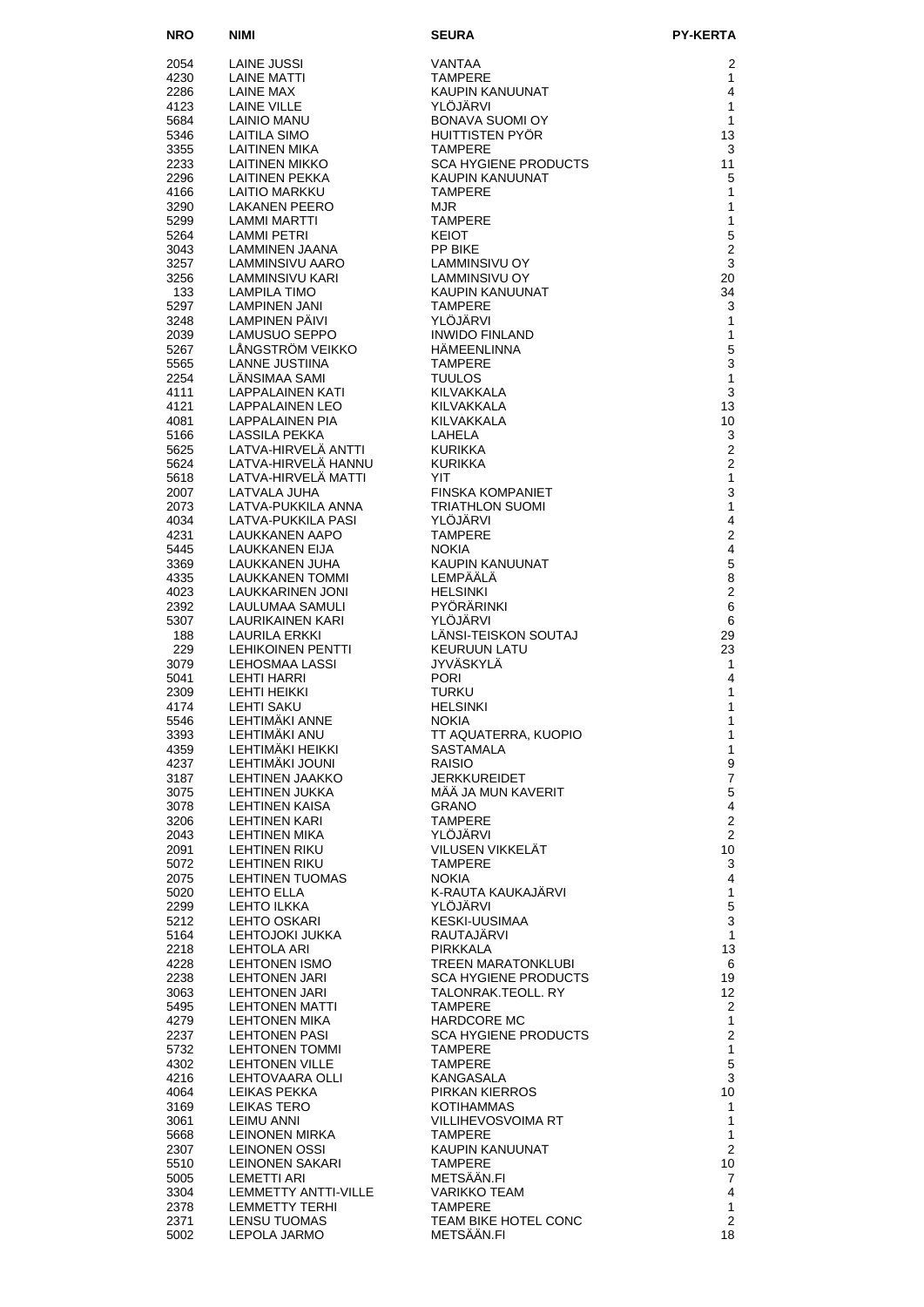| <b>NRO</b>   | <b>NIMI</b>                             | <b>SEURA</b>                                                                                  | <b>PY-KERTA</b>                |
|--------------|-----------------------------------------|-----------------------------------------------------------------------------------------------|--------------------------------|
| 5275         | LEPONIEMI KIRSI                         | TRIVATEAM                                                                                     | 2                              |
| 5259         | <b>LEPONIEMI VILLE</b>                  | TRIVATEAM<br>AVANT TECNO<br>TAMPERE<br>KAUPIN KANUUNAT<br>INWIDO FINLAND/PIHLA                | 3                              |
| 5477         | LEPPÄLÄ TEEMU                           |                                                                                               | $\mathbf{1}$                   |
| 5380         | LEPPÄMÄKI MATTI                         |                                                                                               | 15                             |
| 2034         | LEPPÄMÄKI MIKA<br>LEPPÄNEN ANTTI        | <b>INSTA GROUP OY</b>                                                                         | 18                             |
| 4044<br>4084 | LEPPÄNEN JARI                           | DOVENTUS OY                                                                                   | 5<br>$\mathbf{2}$              |
| 3204         | LEPPÄNEN KAI                            |                                                                                               | 8                              |
| 4171         | LEPPÄNEN KASPERI                        | IN<br>TAMPERL<br>TEAM MAHA<br>KANGASALA<br>TAMK<br>TAMK<br>TAMPERE<br>CASA'<br>TEAM MAHAKKAAT | $\mathbf{1}$                   |
| 2121         | LEPPÄNEN OLLI                           |                                                                                               | $\mathbf{1}$                   |
| 4283<br>5705 | LEPPÄNEN PIRJO-RIITTA<br>LEPPÄNEN RISTO |                                                                                               | 6<br>14                        |
| 5488         | LEPPÄNIEMI EETU                         |                                                                                               | $\mathbf{1}$                   |
| 4267         | LEPPÄNIEMI JUHA                         | KAUPIN KANUUNAT                                                                               | $\mathbf{1}$                   |
| 5487         | LEPPÄNIEMI OLLI                         | KANGASALA                                                                                     | 3                              |
| 3152         | LEPPÄNIEMI PEKKA                        | RMAEN KIISTA-VEIKOT                                                                           | 3                              |
| 5271<br>2130 | LEPPIHALME HARRI<br>LEPPINIEMI HARRI    | <b>IKAALINEN</b><br>KANGASALA                                                                 | 14<br>$\mathbf{1}$             |
| 2362         | <b>LESKINEN JUSSI</b>                   | <b>ESPOO</b>                                                                                  | $\overline{2}$                 |
| 5558         | <b>LESKINEN VILLE</b>                   | KAUPIN KANUUNAT                                                                               | $\mathbf{2}$                   |
| 2178         | LEVÄNEN VILLE                           | <b>TAMPERE</b>                                                                                | $\overline{7}$                 |
| 2268<br>5467 | LEVÄSLUOTO JUHANI<br>LEVOLA AKU         | <b>TAMPERE</b><br>KANGASALA                                                                   | $\overline{4}$<br>9            |
| 5731         | <b>LEWIS JOHN</b>                       | <b>TEAM TAMMINEN</b>                                                                          | $\mathbf{1}$                   |
| 5187         | LILJEMARK JORMA                         | <b>ECONOCAP</b>                                                                               | 3                              |
| 5511         | LINDGREN CHRISTOPHE                     | <b>NOKIA</b>                                                                                  | 1                              |
| 5158         | LINDGREN TOMMI                          | NOKIA OYJ                                                                                     | 6                              |
| 3087<br>3277 | LINDHOLM PAULI<br>LINDHOLM TATU         | <b>SANDVIK</b><br>PALONKYLÄN PONNISTUS                                                        | $\overline{4}$<br>$\mathbf{1}$ |
| 3289         | LINDQVIST JUHA                          | <b>KAUKOSPORT CLUB</b>                                                                        | $\mathbf{1}$                   |
| 4323         | LINDSTROM ANDERS                        | RAUMA                                                                                         | $\overline{7}$                 |
| 2287         | LINDSTRÖM KAURI                         | SOHO CYCLING SOCIETY                                                                          | $\mathbf{1}$                   |
| 164<br>5244  | LINNAINMAA VEIKKO<br>LINTALA JANNE      | <b>VVA</b><br>JOHN DEERE FORESTRY                                                             | 32<br>4                        |
| 2181         | LIPPONEN ANTTI                          | MMM PYÖRÄILIJÄT                                                                               | 5                              |
| 4384         | LIPSANEN JANI                           | <b>VESILAHTI</b>                                                                              | 4                              |
| 3085         | LIPSONEN HEIDI                          | <b>SANDVIK</b>                                                                                | 6                              |
| 2397         | LITMO VILLE                             | TRIATHLONTEAM 226                                                                             | $\mathbf{1}$<br>$\overline{2}$ |
| 5590<br>3005 | LIUKKONEN HEIKKI<br>LOF KARI            | <b>TAMPERE</b><br><b>CARGOTEC FINLAND</b>                                                     | $\overline{2}$                 |
| 4139         | LOIMUSALO MIKKO                         | <b>SANDVIK</b>                                                                                | $\mathbf{1}$                   |
| 4027         | LONNQVIST HENRI                         | <b>TUUSULA</b>                                                                                | $\mathbf{1}$                   |
| 223          | LOPPUKAARRE PASI                        | <b>CLOY</b>                                                                                   | 23                             |
| 5469<br>5001 | LOUHESTO JUHA<br>LOUNENTO HEIKKI        | <b>TAMPERE</b><br>METSÄÄN.FI                                                                  | 6<br>4                         |
| 5709         | LÖYTÖKORPI JANNE                        | AATSTO LÖYTÖKORPI OY                                                                          | 10                             |
| 3236         | LUHTAJÄRVI MARKKU                       | ABB                                                                                           | 1                              |
| 5216         | LUHTALO KAUKO                           | <b>TAMPERE</b>                                                                                | 4                              |
| 3342<br>3252 | LUNDELL NICLAS<br>LUNDGREN-LAINE HELJÄ  | <b>DL SOFTWARE</b><br><b>KSSHP</b>                                                            | $\mathbf 5$<br>$\overline{4}$  |
| 2183         | LUOKKALA MARKKU                         | VANTAA                                                                                        | $\overline{7}$                 |
| 4255         | LUOMA HARRI                             | <b>TAMPERE</b>                                                                                | $\overline{2}$                 |
| 5248         | LUOMA ILKKA                             | <b>VINCIT</b>                                                                                 | 4                              |
| 2147<br>244  | LUOMA JOUNI<br>LUOMA JUHANI             | CYBERCOM FINLAND OY<br><b>HAMEENLINNA</b>                                                     | $\overline{2}$<br>21           |
| 4032         | LUOMA MAURI                             | VALLINOJAN VAUHTIPOJ                                                                          | 6                              |
| 5441         | LUOMA VALTTERI                          | <b>INTOPALO</b>                                                                               | 1                              |
| 3220         | LUTTINEN JAAKO                          | KOTISUN GROUP                                                                                 | $\mathbf{1}$                   |
| 5439         | LUUKKONEN JOUNI                         | <b>TAMPERE</b>                                                                                | 5                              |
| 2053<br>3309 | LUUKKONEN PERTTU<br>LYYRA INARI         | <b>TERVAKOSKI</b><br><b>TAMPERE</b>                                                           | 8<br>$\mathbf{1}$              |
| 2165         | LYYTIKÄINEN KLAUS                       | <b>ESPOO</b>                                                                                  | $\mathbf{1}$                   |
| 3129         | LYYTIKÄINEN LOTTA                       | <b>TURKU</b>                                                                                  | $\overline{2}$                 |
| 4163         | <b>MAASALO LARI</b><br>MÄÄTTÄ GITTE     | <b>PIRKKALA</b>                                                                               | 1                              |
| 2239<br>5466 | MÄÄTTÄ PETRI                            | YLÖJÄRVI<br>YLÖJÄRVI                                                                          | $\mathbf{2}$<br>6              |
| 5176         | MÄÄTTÄNEN PASI                          | <b>TAMPERE</b>                                                                                | $\mathbf{1}$                   |
| 5150         | MÄENPÄÄ TEUVO                           | KONEPAJA WINGMET                                                                              | 16                             |
| 2386         | MÄHÖNEN TOMMI                           | KOO-VEE PYÖRÄILY                                                                              | 11                             |
| 200<br>203   | <b>MAJA OLLI</b><br>MAJAMÄKI KARI       | LAVIA<br>YLÖJÄRVI                                                                             | 27<br>25                       |
| 4383         | MAJANIEMI TEEMU                         | PIRKKALAN PINGVIINIT                                                                          | $\overline{4}$                 |
| 4066         | MAJAVA TARMO                            | <b>TAIVALTAJAT</b>                                                                            | 20                             |
| 5246         | <b>MAJURI TOMI</b>                      | <b>VINCIT</b>                                                                                 | 3                              |
| 5587<br>2343 | MAKELA ANNE<br>MÄKELÄ ATTE              | <b>TAMPERE</b><br>LIUKKAAT & CO                                                               | 4<br>$\mathbf{1}$              |
| 4042         | MÄKELÄ JANI                             | <b>INSTA GROUP OY</b>                                                                         | $\overline{2}$                 |
| 5588         | MÄKELÄ JESSIKA                          | YLÖJÄRVEN RYHTI SKI                                                                           | $\mathbf{1}$                   |
| 3027         | MÄKELÄ JOHANNES                         | <b>ALAVUS</b>                                                                                 | 5                              |
| 4233         | MÄKELÄ JUHA<br>MÄKELÄ MARKO             | AKAA                                                                                          | 1                              |
| 2187<br>3041 | MÄKELÄ MARKUS                           | <b>NOKIAN TYRES</b><br><b>ULVILA</b>                                                          | 6<br>1                         |
| 4354         | MÄKELÄ TANJA                            | KÄMMENNIEMI                                                                                   | 3                              |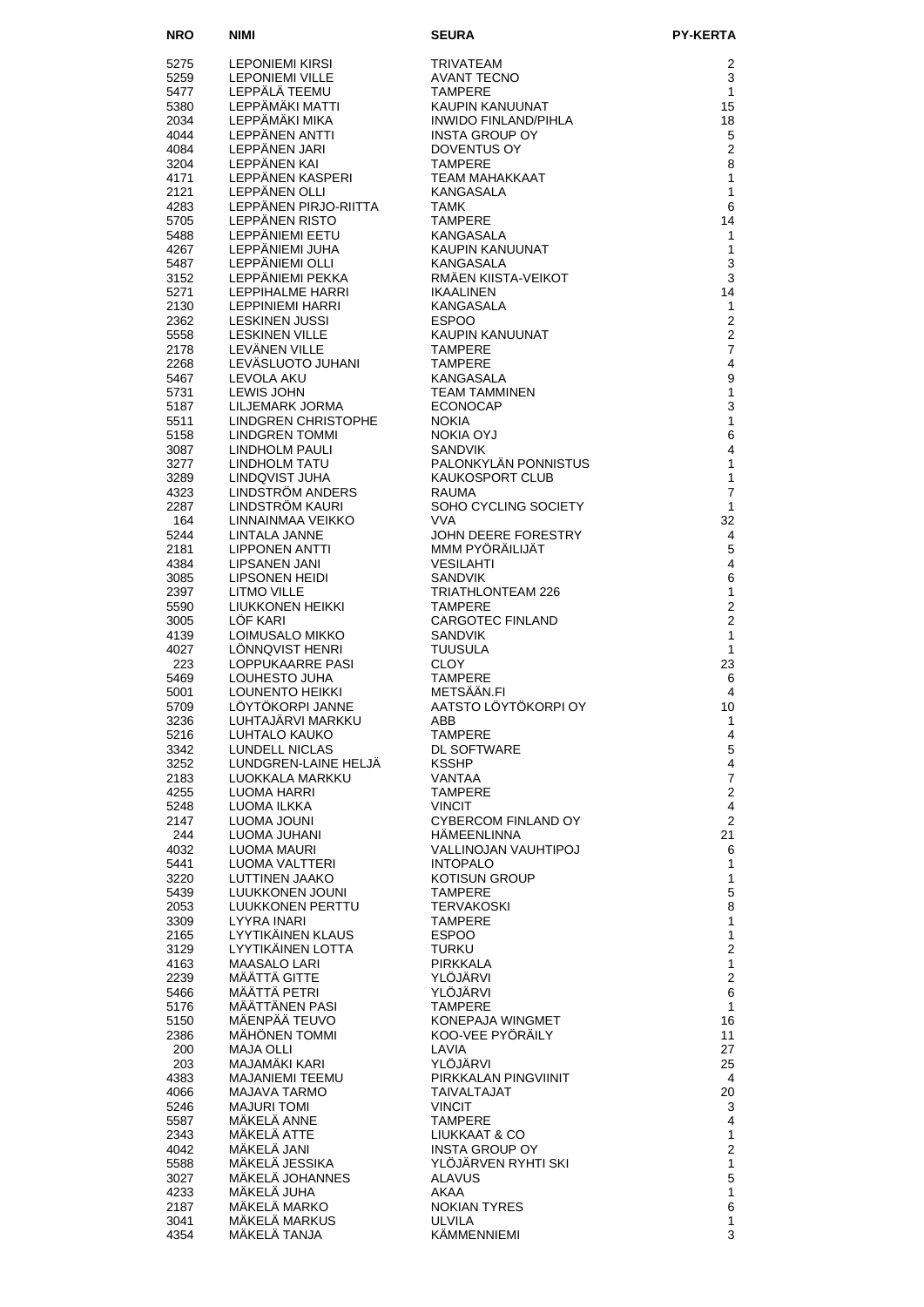| <b>NRO</b>   | NIMI                                          | SEURA                                           | <b>PY-KERTA</b>               |
|--------------|-----------------------------------------------|-------------------------------------------------|-------------------------------|
| 3292         | MÄKELÄ TEPPO                                  | <b>NOKIAN RENKAAT</b>                           | 15                            |
| 3011         | MÄKELÄ TIINA                                  | <b>RSP</b>                                      | 4                             |
| 4190         | MÄKELÄ TUOMO                                  | HYVINKÄÄ                                        | 1                             |
| 3181         | MÄKELÄINEN JOUNI                              | <b>HELSINKI</b>                                 | 1<br>$\overline{2}$           |
| 3226<br>5089 | <b>MÄKI TIMO</b><br>MÄKIAHO ANTTI             | VÄHÄKYRÖ<br>L-SVU                               | 4                             |
| 5194         | MÄKI-KAHMA ANSSI                              | <b>ECONOCAP</b>                                 | 1                             |
| 5733         | MAKI-KORPELA LEENA                            | <b>KURIKKA</b>                                  | 3                             |
| 2331         | MAKI-MANTILA OIVA                             | <b>IMU</b>                                      | 13                            |
| 4272<br>4206 | MÄKINEN AKI<br>MÄKINEN ANTTI                  | <b>JOKELA MADBIKERS</b><br><b>TAMPERE</b>       | 1<br>1                        |
| 5631         | MÄKINEN JARI                                  | <b>LES DERAILLEURS</b>                          | 4                             |
| 4306         | MÄKINEN JARMO                                 | VILJAKKALAN KVENEYHD                            | $\mathbf{1}$                  |
| 5635         | <b>MÄKINEN JONI</b>                           | KUORTANEEN KUNTO                                | 4                             |
| 2366<br>5068 | MÄKINEN JUKKA<br>MÄKINEN KARI                 | <b>TAMPERE</b><br>KLAUKKALA                     | 9<br>$\overline{\mathbf{4}}$  |
| 3244         | MÄKINEN KATRI                                 | <b>TAMPERE</b>                                  | $\overline{c}$                |
| 4353         | MÄKINEN MIKA                                  | <b>SAPPEE</b>                                   | 5                             |
| 2356         | <b>MÄKINEN PASI</b>                           | <b>YIT</b>                                      | $\overline{4}$                |
| 3208         | <b>MÄKINEN PASI</b>                           | <b>TAMPERE</b>                                  | $\overline{4}$                |
| 5114<br>4341 | MÄKINEN PENTTI<br>MÄKINEN TAUNO               | PERUSPUMPPU<br><b>KOKEMÄKI</b>                  | 3<br>3                        |
| 5750         | MÄKINEN VILLE                                 | <b>TAMPERE</b>                                  | $\mathbf{1}$                  |
| 5283         | MÄKINEN WELLU                                 | KANGASALA                                       | $\overline{7}$                |
| 4070         | MÄKIPÄÄ KARI                                  | <b>TREEN KAUPUNKI</b>                           | 10                            |
| 4003<br>5162 | MÄKITALO JUSSI<br>MÄKI-TUURI NINA             | <b>TAMPERE</b><br><b>TAMPERE</b>                | 1<br>1                        |
| 2004         | <b>MAKSIMAINEN TOMI</b>                       | <b>LCC TAMPERE</b>                              | $\overline{2}$                |
| 3385         | MÄKYNEN HEIKKI                                | JÄMIN MÖKIT                                     | 4                             |
| 2016         | MÄKYNEN SAMI                                  | <b>FINSKA KOMPANIET</b>                         | 5                             |
| 2048<br>5521 | <b>MALIN KALLE</b><br><b>MALINEN NIKO</b>     | <b>TAMPEREEN SISU</b><br><b>GRANO</b>           | 11<br>1                       |
| 5202         | <b>MALINIEMI PILVI</b>                        | <b>VERIPALVELU</b>                              | 1                             |
| 5053         | MALMSTRÖM MIKKO                               | VANTAA                                          | $\overline{2}$                |
| 5208         | <b>MALO ESA</b>                               | LIUKKAAT & CO                                   | 4                             |
| 5507<br>3320 | <b>MANDELIN SATU</b><br><b>MANNILA OLLI</b>   | <b>TAMPERE</b><br><b>TAMPERE</b>                | 1<br>3                        |
| 5585         | <b>MANNINEN RITVA</b>                         | <b>YLOJARVI</b>                                 | 6                             |
| 5499         | MÄNNISTÖ KAISA                                | <b>NOKIA</b>                                    | 1                             |
| 4118         | MANSIKKAMAA SANTTU                            | <b>TAMPERE</b>                                  | 1                             |
| 4301<br>5660 | MANSIKKAMÄKI HANNU<br>MANSIKKAMÄKI MARKO      | HÄMEENKYRÖ<br>HÄMUA                             | 5<br>$\overline{7}$           |
| 5334         | MANSIKKAMÄKI SEPPO                            | <b>TAMPERE</b>                                  | $\overline{2}$                |
| 4198         | MÄNTYHARJU HELI                               | <b>TEAM PIUKAT PAIKAT</b>                       | 1                             |
| 4268         | MÄNTYNIEMI SAMI                               | <b>TAMPERE</b>                                  | 5                             |
| 2118<br>5551 | MÄNTYSAARI KLAUS<br><b>MARILA ERKKI</b>       | <b>UHS</b><br><b>KIUKAINEN</b>                  | 1<br>$\overline{2}$           |
| 2381         | MARJAMÄKI JOHANNA                             | <b>TEAM JOYMENT</b>                             | 1                             |
| 5405         | <b>MARKKINEN JARI</b>                         | ROAD RUNNERS TEAM                               | $\overline{4}$                |
| 5117<br>5713 | <b>MARKKOLA ANTTI</b><br>MARKU TEEMU          | <b>TAMPERE</b><br>PTKJ RY                       | $\mathbf{2}$<br>1             |
| 2375         | <b>MARTIKAINEN AKI</b>                        | <b>TEAM TAMMINEN</b>                            | $\overline{\mathbf{c}}$       |
| 2135         | <b>MARTIKAINEN TIMO</b>                       | LEANWARE                                        | $\overline{2}$                |
| 5350         | <b>MARTTALA JYRKI</b>                         | <b>TAMPERE</b>                                  | 1                             |
| 3213<br>5682 | <b>MARTTILA ESA</b><br>MARTTILA MIIKKA        | KANTOPERÄN KAIKU<br>CARGOTEC                    | 10<br>1                       |
| 5182         | MARTTILA PEKKA                                | <b>ECONOCAP</b>                                 | $\overline{7}$                |
| 5389         | MATIKAINEN MARJO                              | <b>SASTAMALA</b>                                | 1                             |
| 3365         | <b>MATTILA AARO</b>                           | PORIN YLEISURHEILU                              | 1                             |
| 4158<br>2295 | <b>MATTILA JOONAS</b><br><b>MATTILA KALLE</b> | <b>NOKIA</b><br>PIRKKALA                        | $\mathbf{1}$<br>10            |
| 4241         | <b>MATTILA OSSI</b>                           | <b>JALAS</b>                                    | 1                             |
| 4315         | <b>MATTILA PIRJO</b>                          | <b>TAMPERE</b>                                  | $\overline{4}$                |
| 4339         | MATTILA TEEMU                                 | <b>PIRKKALA</b>                                 | $\mathbf{2}$                  |
| 5677<br>5649 | <b>MATTSSON ROOPE</b><br>MAUNUKSELA JUKKA     | <b>CONSTIN RAKETIT</b><br><b>METSO MINERALS</b> | $\mathbf{2}$<br>1             |
| 3321         | <b>MAUNUKSELA PETRI</b>                       | LEMPÄÄLÄ                                        | 1                             |
| 2082         | <b>MAUNUMAKI PASI</b>                         | <b>PORI</b>                                     | 1                             |
| 5417         | <b>MEHTONEN ERKKI</b>                         | VIHTI                                           | 3                             |
| 5251<br>4298 | <b>MEHTONEN MIKKO</b><br><b>MERI TIMO</b>     | <b>VINCIT</b><br>RIIHIMÄKI                      | $\mathbf 5$<br>$\overline{c}$ |
| 5065         | <b>MERIKARI MARTTI</b>                        | <b>TURKU</b>                                    | 1                             |
| 5645         | MERILÄINEN ILKKA                              | KARKKILA                                        | 1                             |
| 5031         | <b>MERKKINIEMI HELI</b>                       | ELENIA OY                                       | 1                             |
| 5387<br>5685 | MERTANIEMI JUKKA<br><b>MESKANEN HARRI</b>     | TEAM ILOISET POTKIJA<br><b>TAMPERE</b>          | $\mathsf 3$<br>6              |
| 5522         | <b>MESKANEN JANNE</b>                         | <b>GRANO</b>                                    | $\mathbf{1}$                  |
| 5702         | <b>MESKANEN JARMO</b>                         | KAUPIN KANUUNAT                                 | $\mathbf{1}$                  |
| 3338         | <b>MESSO MARIA</b>                            | HAUSJARVI                                       | 3                             |
| 54<br>5617   | METSÄLÄ AULIS<br><b>METSO JUHA</b>            | PIRKKALA<br>YLÖJÄRVI                            | 38<br>$\mathbf{1}$            |
| 2104         | <b>METSO TAPIO</b>                            | KUUSAKOSKI OY                                   | 11                            |
| 2103         | <b>METSO TOMMI</b>                            | <b>STADIHC</b>                                  | 10                            |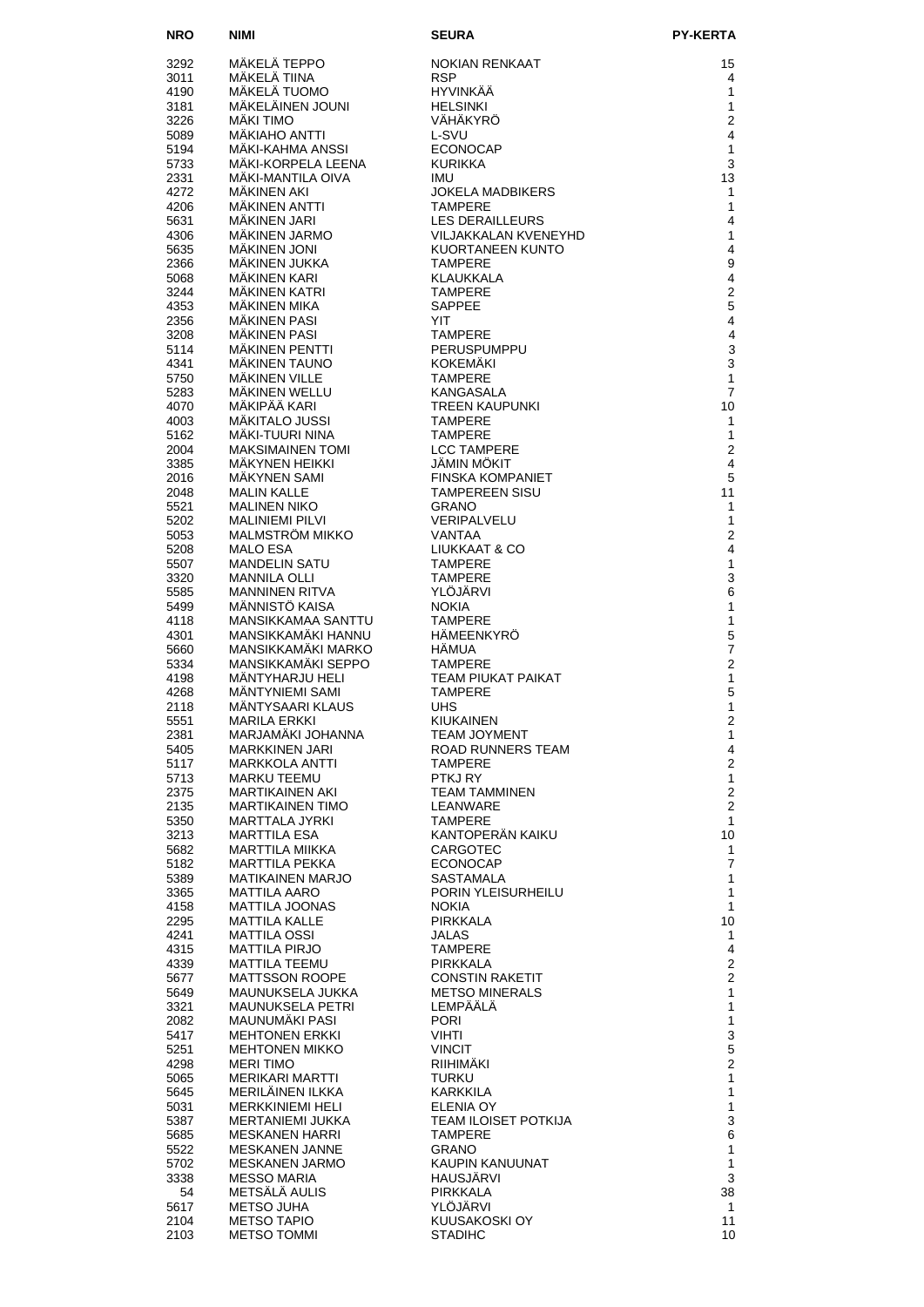| <b>NRO</b>   | <b>NIMI</b>                             | <b>SEURA</b>                                                      | <b>PY-KERTA</b>                  |
|--------------|-----------------------------------------|-------------------------------------------------------------------|----------------------------------|
| 5201         | METSOLA PÄIVI                           | <b>VERIPALVELU</b>                                                | 2                                |
| 5336         | MIELONEN JORMA                          | FEDERALS 84                                                       | 17                               |
| 5293         | <b>MIKKOLA ESA</b>                      | <b>HELSINKI</b>                                                   | 14                               |
| 5658         | MIKKOLA MATIAS                          | <b>TAMPERE</b>                                                    | $\mathbf{1}$                     |
| 2150<br>3214 | MIKKONEN JAANA<br>MIKKONEN JUSSI        | YLOJARVI<br><b>HEVONKUUSEN URHEILIJ</b>                           | $\mathbf{1}$<br>$\overline{c}$   |
| 3239         | <b>MIKKONEN VILLE</b>                   | <b>TAMPERE</b>                                                    | 3                                |
| 5033         | MIKONMAA LEO                            | ELENIA OY                                                         | $\mathbf{1}$                     |
| 3370         | <b>MOISIO OLLI</b>                      | KANGASALA                                                         | 3                                |
| 5394         | <b>MOISIO PENTTI</b>                    | KYRÖSKOSKI                                                        | 11                               |
| 4127<br>5051 | <b>MOISIO SAMI</b><br><b>MOLL KIM</b>   | U-BLOX<br><b>HELSINKI</b>                                         | $\mathbf{1}$<br>2                |
| 5052         | <b>MOLL SUVI</b>                        | <b>HELSINKI</b>                                                   | $\mathbf{1}$                     |
| 3397         | MOURUJÄRVI TAPANI                       | KÄLVIÄN TARMO                                                     | $\mathbf{1}$                     |
| 5553         | <b>MULROONEY MIKE</b>                   | <b>PORI</b>                                                       | $\overline{4}$                   |
| 2055         | <b>MUNNE TERO</b>                       | KANGASALA TRIATHLON                                               | $\mathbf 5$                      |
| 5619<br>5728 | MUSTAKANGAS MATTI<br>MUSTALAHTI JARNO   | <b>POWER</b><br>JYVÄSKYLÄ                                         | $\overline{2}$<br>$\overline{2}$ |
| 5091         | MUSTALAHTI LASSE                        | <b>TAMPERE</b>                                                    | $\overline{2}$                   |
| 2139         | MUSTANIEMI ANTTI                        | RAMBOLL FINLAND OY                                                | $\overline{4}$                   |
| 2234         | <b>MUSTANIEMI HEIKKI</b>                | <b>SCA HYGIENE PRODUCTS</b>                                       | $\mathbf{1}$                     |
| 3241         | MUSTONEN JUHANI                         | <b>HELSINKI</b>                                                   | $\overline{4}$<br>$\overline{2}$ |
| 5515<br>5548 | MUSTONEN JUHO<br>MUSTONEN MIKA          | <b>TAMRO</b><br><b>JYVÄSKYLÄ</b>                                  | $\mathbf{1}$                     |
| 4274         | MUTKA SAMPO                             | <b>HAMINA</b>                                                     | $\mathbf{1}$                     |
| 5289         | MUTKALA MIIKA                           | <b>ESPOO</b>                                                      | 14                               |
| 5100         | MUURINAHO JYRKI                         | LEHTIMÄEN JYSKE                                                   | 1                                |
| 4247         | <b>MUURINEN VILLE</b>                   | <b>PORI</b>                                                       | $\mathbf{1}$                     |
| 2350<br>2284 | MYLLYMÄKI ERIK<br>MYLLYMÄKI KARI        | <b>NRG</b><br>NRG<br>SANDVIK MARATON CLUB<br>HÄMEEN ATK JA TILIP. | $\mathbf{1}$<br>5                |
| 5277         | MYLLYMÄKI MATTI                         |                                                                   | 17                               |
| 104          | MYLLYNPÄÄ ARTTU                         | <b>TAMPERE</b>                                                    | 35                               |
| 3230         | MYYRYLÄINEN JARMO                       | <b>TAMPERE</b>                                                    | $\mathbf{1}$                     |
| 2062         | NAALISVAARA MIKKO                       | <b>HEPO</b>                                                       | 2                                |
| 3174<br>239  | NARVA ANTERO<br>NASKALI ANTTI           | <b>TAMPERE</b><br><b>VESILAHTI</b>                                | $\mathbf{1}$<br>22               |
| 2272         | NASKALI ESA                             | <b>POSTI</b>                                                      | $12 \overline{ }$                |
| 5570         | NASKALI HELI                            | <b>TAMPERE</b>                                                    | 11                               |
| 2298         | NATRI TOMMI                             | <b>TAMPERE</b>                                                    | 9                                |
| 5320         | NELIMARKKA MARTTI<br><b>NENONEN AKI</b> | LEMP. RESERVILÄISET<br>AVANT TECNO OY                             | 11<br>3                          |
| 4049<br>132  | NEVALA JOUKO                            | <b>VIIALA</b>                                                     | 34                               |
| 3276         | NEVARANTA SAMI                          | <b>TAMPERE</b>                                                    | 4                                |
| 4006         | NIEMELÄ ESA                             | KLAUKKALA                                                         | $\overline{2}$                   |
| 2026         | NIEMELÄ JARI                            | <b>FINSKA KOMPANIET</b>                                           | $\mathbf{1}$                     |
| 2041<br>3175 | NIEMELÄ JOHANNA<br>NIEMELÄ JOUKO        | <b>NOKIAN URHEILIJAT</b><br><b>SASTAMALA</b>                      | 1<br>1                           |
| 5470         | NIEMELÄ SAMI                            | NOKIA OYJ                                                         | 10                               |
| 4217         | NIEMELÄ SEPPO                           | TAMPERE                                                           | 1                                |
| 4347         | NIEMELÄ TIMO                            | <b>TAMPERE</b>                                                    | 3                                |
| 2014         | NIEMI BERTEL                            | <b>FINSKA KOMPANIET</b>                                           | 3                                |
| 3109<br>5372 | <b>NIEMI ESA</b><br>NIEMI JENNY         | <b>TAMPERE</b><br><b>TAMPERE</b>                                  | 1<br>1                           |
| 3349         | NIEMI JESSE                             | TAMPERE                                                           | $\overline{2}$                   |
| 4133         | NIEMI KIMMO                             | RAMBOLL FINLAND OY                                                | $\overline{7}$                   |
| 1732         | <b>NIEMI OLLI</b>                       | <b>SATTUU SE</b>                                                  | 10                               |
| 135          | NIEMI PÄIVI                             | YLOJARVEN RYHTI                                                   | 34                               |
| 4368<br>4145 | NIEMINEN EMMI<br>NIEMINEN JANNE         | <b>TEAM LOST &amp; FOUND</b><br>LIMINKA                           | 3<br>$\mathbf{1}$                |
| 5017         | NIEMINEN JARI                           | K-RAUTA HUITTINEN                                                 | 3                                |
| 5193         | NIEMINEN JUHA                           | <b>ECONOCAP</b>                                                   | $\overline{\mathbf{c}}$          |
| 3255         | NIEMINEN KARI                           | RIIHIMAKI                                                         | $\overline{2}$                   |
| 16<br>4119   | NIEMINEN MARKKU<br><b>NIEMINEN PASI</b> | <b>VNK</b><br><b>TAMPERE</b>                                      | 39                               |
| 3237         | NIEMINEN TOMMI                          | <b>TARTTILAN TEMPO</b>                                            | 8<br>$\overline{2}$              |
| 4207         | NIEMINEN TOMMI                          | <b>ULVILA</b>                                                     | 1                                |
| 4144         | NIEMINEN TUULA                          | LIMINKA                                                           | $\mathbf{1}$                     |
| 1715         | NIEMINEN VILLE                          | VANTAA                                                            | $\overline{2}$                   |
| 2144         | NIEMISTÖ PETRI<br>NIHTI TIMO            | SANDVIK<br><b>VIRRAT</b>                                          | 5                                |
| 3337<br>4164 | NIINIMÄKI JUKKA                         | KAUPIN KANUUNAT                                                   | 4<br>17                          |
| 197          | NIINIMÄKI TIMO                          | LAPINNEVAN YRITYS                                                 | 27                               |
| 2262         | NIININEN KATJA                          | <b>TAMPERE</b>                                                    | 3                                |
| 2282         | NIININEN TAPIO                          | <b>TURVA</b>                                                      | $\mathbf{1}$                     |
| 2205         | NIIRANEN HARRI                          | VALKEAKOSKI                                                       | $\overline{4}$                   |
| 4046<br>2078 | NIIRANEN JANNE<br>NIITTYNEN ARI         | <b>INSTA GROUP OY</b><br>LÄHITAPIOLA                              | $\overline{2}$<br>12             |
| 2290         | NIKKANEN PETRI                          | LUWO                                                              | 10                               |
| 3327         | NIKKOLA NUUTTI                          | <b>ESPOO</b>                                                      | 1                                |
| 4085         | NIKOLA MIKA                             | <b>HELSINKI</b>                                                   | $12 \overline{ }$                |
| 3054         | NISKANEN ELLA                           | VUORENTAUSTA                                                      | $\mathbf{1}$                     |
| 2326<br>3345 | NISKANEN ILKKA<br>NISKANEN JARI         | LIUKKAAT & CO<br><b>TUUSULA</b>                                   | $\mathbf{2}$<br>1                |
|              |                                         |                                                                   |                                  |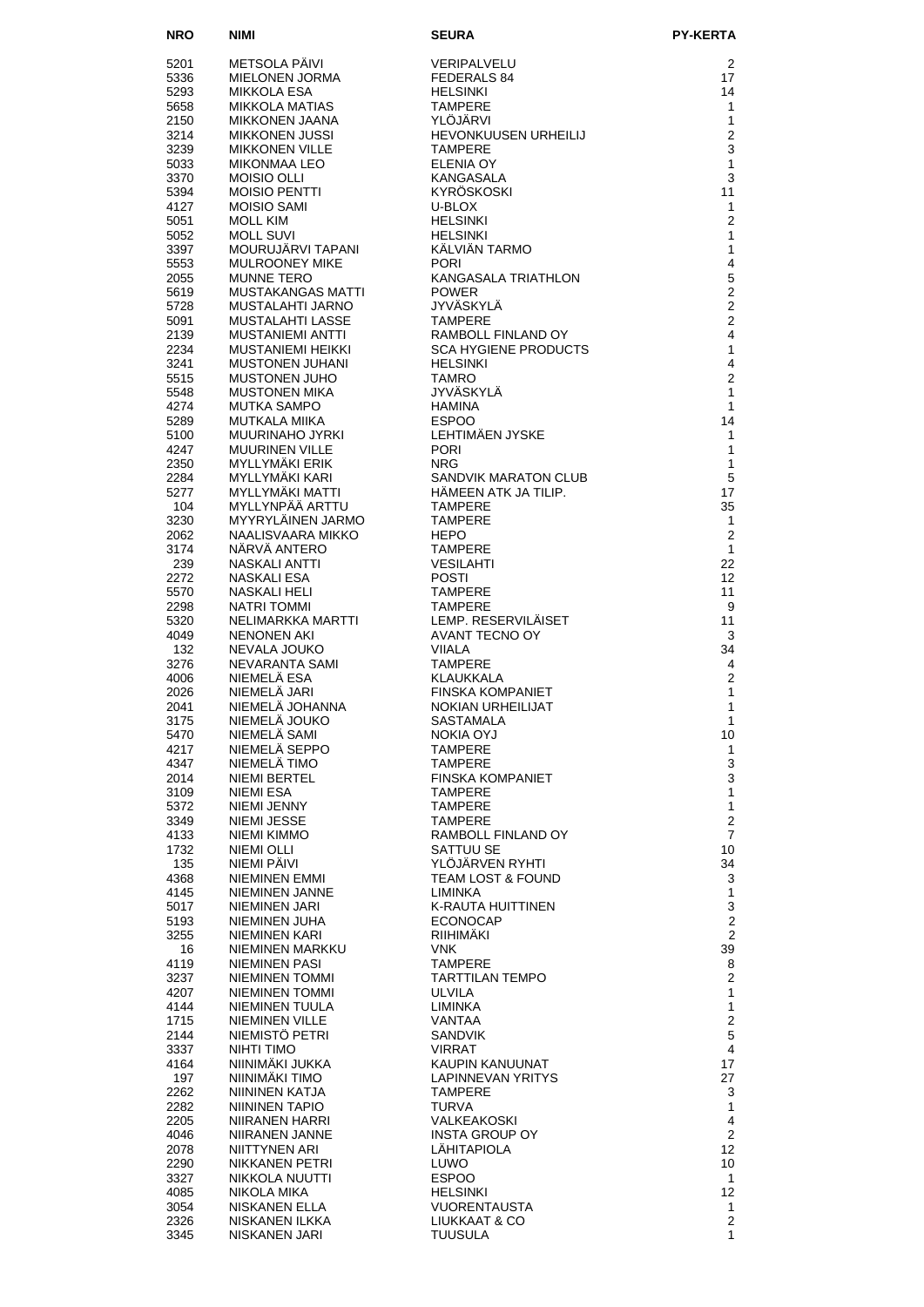| <b>NRO</b>   | <b>NIMI</b>                              | <b>SEURA</b>                                | <b>PY-KERTA</b>                  |
|--------------|------------------------------------------|---------------------------------------------|----------------------------------|
| 3368         | NISKANEN JUHANI                          | YLÖJÄRVI                                    | 2                                |
| 2168         | NISKANEN MIKA                            | JYPS                                        | 6                                |
| 3073         | NISSINEN OLLI                            | <b>SITO</b>                                 | 2                                |
| 3201         | NOKELAINEN ANNA-LEENA                    | <b>TREEN MARATONKLUBI</b>                   | $\overline{2}$                   |
| 2364<br>2261 | NOKELAINEN JANNE<br>NORDKVIST KIM        | <b>TAMPERE</b><br>WÄRTSILÄ                  | $\overline{2}$<br>1              |
| 5659         | NOSA MARKO                               | <b>TAMPERE</b>                              | 4                                |
| 3307         | NOTKO ARI                                | <b>TAMPERE</b>                              | 1                                |
| 3253         | NOUSIAINEN JOHANNES                      | <b>TAMPERE</b>                              | $\mathbf{1}$                     |
| 3172         | NOUSIAINEN JUSSI                         | <b>TAMPERE</b>                              | $\overline{2}$                   |
| 3392<br>5363 | NUMMINEN HEIKKI<br>NUMMINEN MATTI        | <b>TAMPERE</b><br><b>TAMPERE</b>            | 6<br>18                          |
| 5453         | NURMELA JARI                             | PUHDISTUS.FI                                | 6                                |
| 5687         | <b>NURMI ESA</b>                         | <b>NOKIA</b>                                | 9                                |
| 4342         | NURMI KIMMO<br>NURMI TOMMI               | <b>VIIALA</b>                               | 9                                |
| 4048<br>3119 | NURMINEN HENRI                           | <b>INSTA GROUP</b><br>KANGASALA             | $\mathbf{1}$<br>3                |
| 3198         | NURMINEN TEEMU                           | KANGASALA                                   | $\overline{2}$                   |
| 5153         | NURMINEN VELI-MATTI                      | KAUPIN KANUUNAT                             | $\mathbf{1}$                     |
| 105          | NUUTTILA HARRI                           | KANGASALA                                   | 36                               |
| 3332<br>3197 | NYKÄNEN JANI<br>NYKÄNEN PEKKA            | <b>TNT</b><br><b>BANMARK</b>                | 1<br>3                           |
| 2177         | NYKULLA JANI                             | HÄMEENLINNA                                 | 4                                |
| 2352         | NYLUND AHTO                              | <b>HELSINKI</b>                             | $\mathbf{1}$                     |
| 3146         | NYLUND JONI-PETTERI                      | <b>TAMPERE</b>                              | 1                                |
| 4086<br>4151 | NYRHINEN JARKKO<br>NYSTRÖM RAIJA         | ROXBURY JK<br>LEMPÄÄLÄ                      | $\mathbf{1}$<br>2                |
| 5177         | OIKARAINEN JUSSI                         | <b>ECONOCAP</b>                             | 4                                |
| 4209         | OIKARINEN ANTTI T.                       | <b>TAMPERE</b>                              | $\mathbf{1}$                     |
| 5045         | OITTINEN EETU                            | LEMPÄÄLÄ                                    | $\mathbf{1}$                     |
| 3062<br>2316 | OITTINEN PIA<br>OJAKANGAS VIRPI          | <b>PINSIO</b><br><b>CYCLING ACADEMY</b>     | 16<br>2                          |
| 5357         | OJALA AARRE                              | <b>MANSEN MUIKUT</b>                        | 5                                |
| 4327         | OJALA JOUNI                              | CC APV                                      | 3                                |
| 4087         | OJALA JUHA                               | <b>TAMPERE</b>                              | $\overline{2}$                   |
| 5009<br>2341 | <b>OJALA LAURI</b><br>OJALA PEKKA        | METSÄÄN.FI<br><b>TAMPERE</b>                | $\mathbf{1}$<br>$\overline{c}$   |
| 3086         | <b>OJALA RISTO</b>                       | <b>SANDVIK</b>                              | $\overline{7}$                   |
| 5689         | OJANPERÄ JOHANNA                         | <b>PIRKKALA</b>                             | $\mathbf{1}$                     |
| 5496         | OJANPERÄ MIKKO                           | YLÖJÄRVI                                    | $\overline{c}$<br>5              |
| 3186<br>3264 | OJANTAUSTA HEIKKI<br>OJANTAUSTA MIKKO    | <b>HÄMEENLINNA</b><br><b>HELSINKI</b>       | $\overline{2}$                   |
| 3184         | <b>OJENNUS JYRKI</b>                     | RIIHIMÄKI                                   | 1                                |
| 3228         | OKSALA JARKKO                            | KAUPIN KANUUNAT                             | $\overline{7}$                   |
| 5648<br>5223 | OKSANEN JENNA<br><b>OKSANEN JUSSI</b>    | <b>TAMPERE</b><br><b>NOVATRON</b>           | 1<br>1                           |
| 5073         | OKSANEN MAARET                           | YLÖJÄRVI                                    | 1                                |
| 2115         | <b>OLKKONEN INDREK</b>                   | <b>DYNAMO</b>                               | $\mathbf{1}$                     |
| 2077<br>3196 | OLKKONEN OLAVI<br>OLLANKETO TAPIO        | RAJAMÄKI<br><b>TAMPERE</b>                  | 11<br>3                          |
| 24           | OLLIKKA HANNU                            | UPM-KYMMENE/BEMIS                           | 39                               |
| 2278         | ONIKKI MARKO                             | KANUUNAT                                    | 2                                |
| 3380         | ONNELA KIRSI                             | ORIVESI AS                                  | 3                                |
| 3382<br>5545 | ONNELA MIKA<br>ORAVA PEKKA               | ORIVESI AS<br>LEMPÄÄLÄ                      | $\mathbf{3}$<br>3                |
| 5402         | <b>OSAMO ESA</b>                         | SUOMINEN JOUSTOPAKK.                        | 16                               |
| 4293         | OSARA KARRI                              | <b>NOORMARKKU</b>                           | 18                               |
| 3018<br>4134 | <b>OURI HARRI</b><br>OUTINEN AATU        | <b>MTBCF</b><br>RAMBOLL FINLAND OY          | 9<br>1                           |
| 2015         | OVERMARK MIKA                            | <b>FINSKA KOMPANIET</b>                     | $\overline{2}$                   |
| 3171         | PAANANEN HENRY                           | KERAVA                                      | 1                                |
| 3170         | PAANANEN JANI                            | VANTAA                                      | $\mathbf{1}$                     |
| 5050<br>242  | PÄÄSKY JARI<br>PAASOLAINEN JUKKA-PEKKA   | <b>TAMPERE</b><br><b>NOKIA</b>              | 13<br>21                         |
| 5566         | PAAVILAINEN KARI                         | <b>TAMPERE</b>                              | $\overline{a}$                   |
| 3265         | PAAVOLA SEPPO                            | <b>SATURNUS</b>                             | $\overline{c}$                   |
| 5019<br>4152 | PAAVOLAINEN SIRPA<br>PAHLAMA JONI        | K-RAUTA PÄLKÄNE<br><b>TAMPERE</b>           | $\overline{2}$<br>$\overline{7}$ |
| 4153         | PAHLAMA SINI                             | <b>TAMPERE</b>                              | $\sqrt{5}$                       |
| 5652         | PÄIVINEN SAUL                            | LEMPÄÄLÄ                                    | 1                                |
| 5464         | PAJARI TIMO                              | <b>RAISIO</b>                               | 12                               |
| 5757<br>5161 | PAJULA KIMMO<br>PAJUNEN MIKA             | <b>TORVOILAN VEIKOT</b><br><b>TAMPERE</b>   | 2<br>19                          |
| 3203         | PAKKALA TONI                             | <b>TAMPERE</b>                              | 1                                |
| 4187         | PALOKOSKI MIKA                           | ULVILA                                      | $\overline{2}$                   |
| 85           | PALONEN AARNO                            | <b>TEAM PATA</b>                            | 35                               |
| 5419<br>3195 | PALOSAARI PASI<br>PALSI-IKONEN ANNAMARIA | <b>NOKIA</b><br>NIEMIKYLÄ SUVEN SOUT        | 3<br>2                           |
| 5147         | PALTOMO HARRI                            | NOKIAN TALVIUIMARIT                         | $\overline{7}$                   |
| 4173         | PALTTA KATJA                             | <b>VESILAHTI</b>                            | $\overline{2}$                   |
| 5014<br>2128 | PÄLVIMAA LAURI<br>PÄRNÄNEN EERO          | <b>INWIDO FINLAND</b><br><b>HYLLYKALLIO</b> | $\overline{4}$<br>5              |
| 2358         | PARSIALA JARKKO                          | YLÖJÄRVI                                    | $\overline{2}$                   |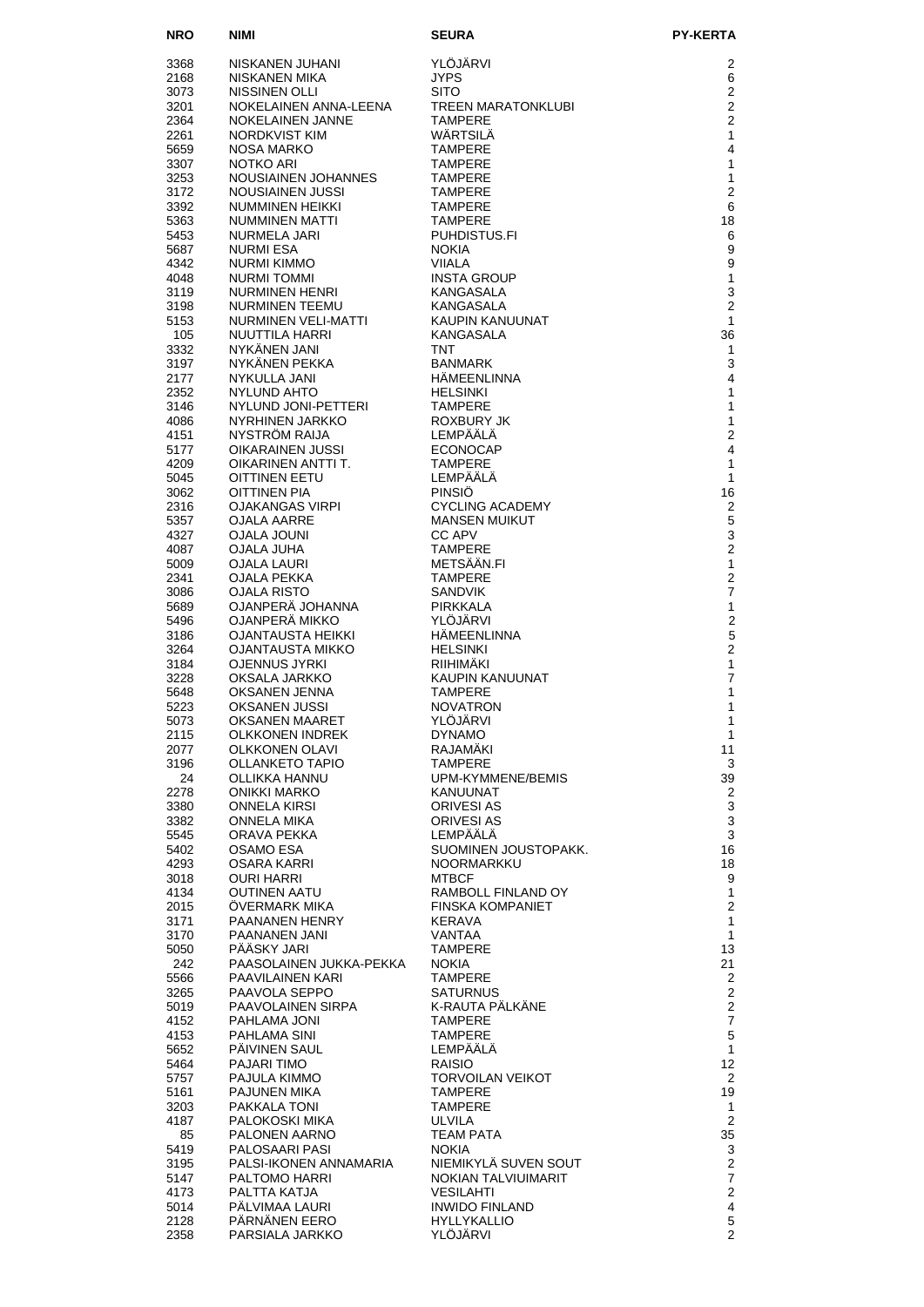| <b>NRO</b>   | <b>NIMI</b>                                | <b>SEURA</b>                                | <b>PY-KERTA</b>         |
|--------------|--------------------------------------------|---------------------------------------------|-------------------------|
| 3089         | PÄRSSINEN LASSE                            | <b>TAMPERE</b>                              | 1                       |
| 3293         | PARTANEN OLLI                              | <b>TAMPERE</b>                              | $\overline{2}$          |
| 3351         | <b>PARVIAINEN TERHI</b>                    | <b>HALKIVAHA</b>                            | 3                       |
| 5381         | <b>PASANEN HENRI</b>                       | LAUKAA                                      | $\overline{2}$          |
| 5681<br>38   | <b>PASSINEN TAPIO</b><br>PATOMÄKI ESKO     | HÄJYT<br>PYÖRÄ-POJAT                        | 3<br>38                 |
| 37           | PATOMÄKI MARIA-LIISA                       | PYÖRÄ-POJAT                                 | 38                      |
| 5435         | PÄTSI MARKKU                               | <b>MUSTASAARI</b>                           | 5                       |
| 3092         | PAVIALA KALEVI                             | LEMPÄÄLÄ                                    | 12                      |
| 2250         | PEIPINEN JOUKO                             | <b>FORSSA</b>                               | $\mathbf{1}$            |
| 5675<br>5596 | PEKKANEN JAAKKO<br>PELTOLA JOHANNA         | PV LOGLE<br>JYVÄSKYLÄ                       | $\overline{2}$<br>1     |
| 2102         | PELTOMAA NIKO                              | KUUSAKOSKI OY                               | $\overline{7}$          |
| 3030         | PELTOMAA PÄIVI                             | KAUPIN KANUUNAT                             | 1                       |
| 3164         | PELTOMÄKI HELENA                           | KAFA-KERHO TAMPERE                          | 1                       |
| 116          | PELTONEN JUHA                              | POLKU RY                                    | 36                      |
| 5079<br>3400 | PELTONEN JUSSI<br>PELTONEN JUUSO           | KONEPYÖRÄ RACINGTEAM<br><b>SASTAMALA</b>    | 3<br>3                  |
| 4033         | <b>PELTONEN PASI</b>                       | VALLINOJAN VAUHTIPOJ                        | 8                       |
| 4193         | PENTINMÄKI PÄIVI                           | <b>AURA</b>                                 | 1                       |
| 5270         | PENTINMÄKI RITVA                           | KYRÖSKOSKI                                  | 15                      |
| 5130<br>2245 | PENTTILÄ ANITA<br>PENTTILÄ JANNE           | TutkU/PVTUTKL<br>KÄLVIÄN TARMO              | 15<br>4                 |
| 5748         | PENTTILÄ JUKKA                             | HÄMEENKYRÖ                                  | 1                       |
| 2079         | PENTTILÄ MAARIT                            | JYVÄSKYLÄ                                   | 6                       |
| 5747         | PENTTILÄ ULLA                              | HÄMEENKYRÖ                                  | 1                       |
| 4304         | PERÄLÄ MIKKO                               | <b>LAPUA</b>                                | 1                       |
| 5541<br>3144 | PERKIÖMÄKI TAPIO<br>PERTOLA ANNA           | <b>TAMPERE</b><br><b>TAMPERE</b>            | 4<br>6                  |
| 2363         | PESONEN LIISA-MARIA                        | <b>YLIVIESKA</b>                            | $\overline{2}$          |
| 5536         | <b>PESU JARI</b>                           | NIKANDER JA WIINIKKA                        | 1                       |
| 2314         | PETRILÄINEN PASI                           | AUTOCENTER.FI                               | 4                       |
| 3249         | PFEIFER INGO                               | <b>TRE</b>                                  | 1                       |
| 2009<br>3180 | PFISTER OSCAR<br>PIETARI RIKU              | <b>FINSKA KOMPANIET</b><br><b>VANTAA</b>    | $\mathbf{1}$<br>4       |
| 4270         | PIETARILA SARI                             | YLÖJÄRVI                                    | 1                       |
| 5315         | PIETILÄ HANNU                              | <b>UUTELAISET</b>                           | 16                      |
| 5316         | PIETILÄ TIMO                               | <b>UUTELAISET</b>                           | 16                      |
| 4320         | PIETILÄ TOMI                               | YLÖJÄRVI                                    | 4                       |
| 4053<br>5738 | PIHLAJAMÄKI JARI<br>PIHLAJAMÄKI TUOMAS     | <b>FINNMAP INFRA</b><br><b>ELEMATIC OYJ</b> | 6<br>$\overline{4}$     |
| 5328         | PIIKKILÄ HARRI                             | <b>TAMPERE</b>                              | $\overline{2}$          |
| 5085         | PIIKKILÄ PIIA                              | <b>TAMPERE</b>                              | $\overline{2}$          |
| 88           | PIIPPO PEKKA                               | PAKKAUS PIIPPO OY                           | 37                      |
| 5447         | PIIRAINEN TUULA<br>PIIRONEN AINO           | KAUPIN KANUUNAT<br><b>FINSKA KOMPANIET</b>  | 1<br>3                  |
| 2271<br>2025 | PIIRONEN TUOMO                             | <b>FINSKA KOMPANIET</b>                     | 1                       |
| 5591         | PIISPANEN HANNU                            | <b>PIRKKALA</b>                             | 1                       |
| 4159         | PINOMAKI JUSSI                             | AKAA                                        | 1                       |
| 3336         | PINOMÄKI OUTI                              | VALKEAKOSKEN HAKA                           | 1                       |
| 2349<br>5157 | PIRTTIVAARA KEIJO<br>PITKÄNEN JORMA ANTERO | <b>JOROINEN</b><br>VÄHÄKYRÖ                 | 1<br>11                 |
| 3207         | PLOMP JOHAN                                | KAUPIN KANUUNAT                             | 3                       |
| 3074         | PLOMP STEFAN                               | <b>SITO</b>                                 | $\mathbf 2$             |
| 4308         | POHJOLA PEKKA                              | <b>KATEPAL OY</b>                           | 9                       |
| 4307         | POHJOLA PETRI                              | LEKI                                        | 3                       |
| 4088<br>3383 | POHJOLA TIINA<br>POIKKIMÄKI TAISTO         | <b>ORIVESI</b><br><b>ILMAJOKI</b>           | $\mathbf{1}$<br>3       |
| 5169         | PÖLLÄNEN MIKKO                             | OLL/VYY                                     | 11                      |
| 2193         | PÖRSTI ANU                                 | PORIN PYÖRÄ-KARHUT                          | $\overline{4}$          |
| 3359         | PORVALI VESA                               | JÄPY                                        | $\overline{c}$          |
| 4063         | POTI PETTERI                               | <b>IKAALINEN</b><br><b>TAMPERE</b>          | 3<br>$\overline{c}$     |
| 5743<br>5339 | POUSSU ANSSI<br>POUTALA ARI                | PUNKALAIDUN                                 | $\overline{4}$          |
| 5567         | POUTALA ARTO                               | <b>HUITTINEN</b>                            | $\overline{c}$          |
| 3106         | POYHONEN HEIKKI                            | TAMPERE                                     | 6                       |
| 5370         | PÖYHÖNEN JUSSI                             | <b>GRID SOLUTIONS</b>                       | 5                       |
| 2313<br>5163 | PUISTOLA PASI<br>PULKKI EIJA               | AUTOCENTER.FI<br>TURVASSA LIIKKUJAT         | $\overline{4}$<br>3     |
| 5452         | PULLINEN LAURI                             | SATTUMANVARAINEN                            | 1                       |
| 4294         | PUNNONEN HANNA                             | TEAM SULAT POHKEET                          | $\overline{c}$          |
| 2334         | PUOLAKKA ELINA                             | TURKU                                       | $\mathbf{1}$            |
| 4089         | PUOLITAIVAL MIKKO                          | RAUMAN PALOMIESURH.                         | $\overline{c}$          |
| 4319<br>5568 | PURANEN JARKKO<br>PURANEN JUKKA            | <b>PYRINTÖ</b><br><b>TAMPERE</b>            | 1<br>8                  |
| 2256         | PURANEN MIKKO                              | RIIHIMÄKI                                   | 10                      |
| 5458         | PUSKALA IINA                               | PYÖRÄ-68                                    | $\mathbf{1}$            |
| 5211         | PUSKALA MIKA                               | PYÖRÄ 68                                    | $\mathbf{1}$            |
| 3326<br>5181 | PUTKISAARI SAMI<br>PUURUNEN PEKKA          | TREEN G-MASTER<br><b>ECONOCAP</b>           | 12<br>4                 |
| 4248         | PUUSAARI HENNA                             | SIIVIKKALA                                  | 1                       |
| 3010         | PYKÄLÄINEN ANTTI                           | HYVINKÄÄ                                    | $\overline{\mathbf{4}}$ |
| 3080         | PYKÄLÄINEN MARIA                           | HYVINKÄÄ                                    | 4                       |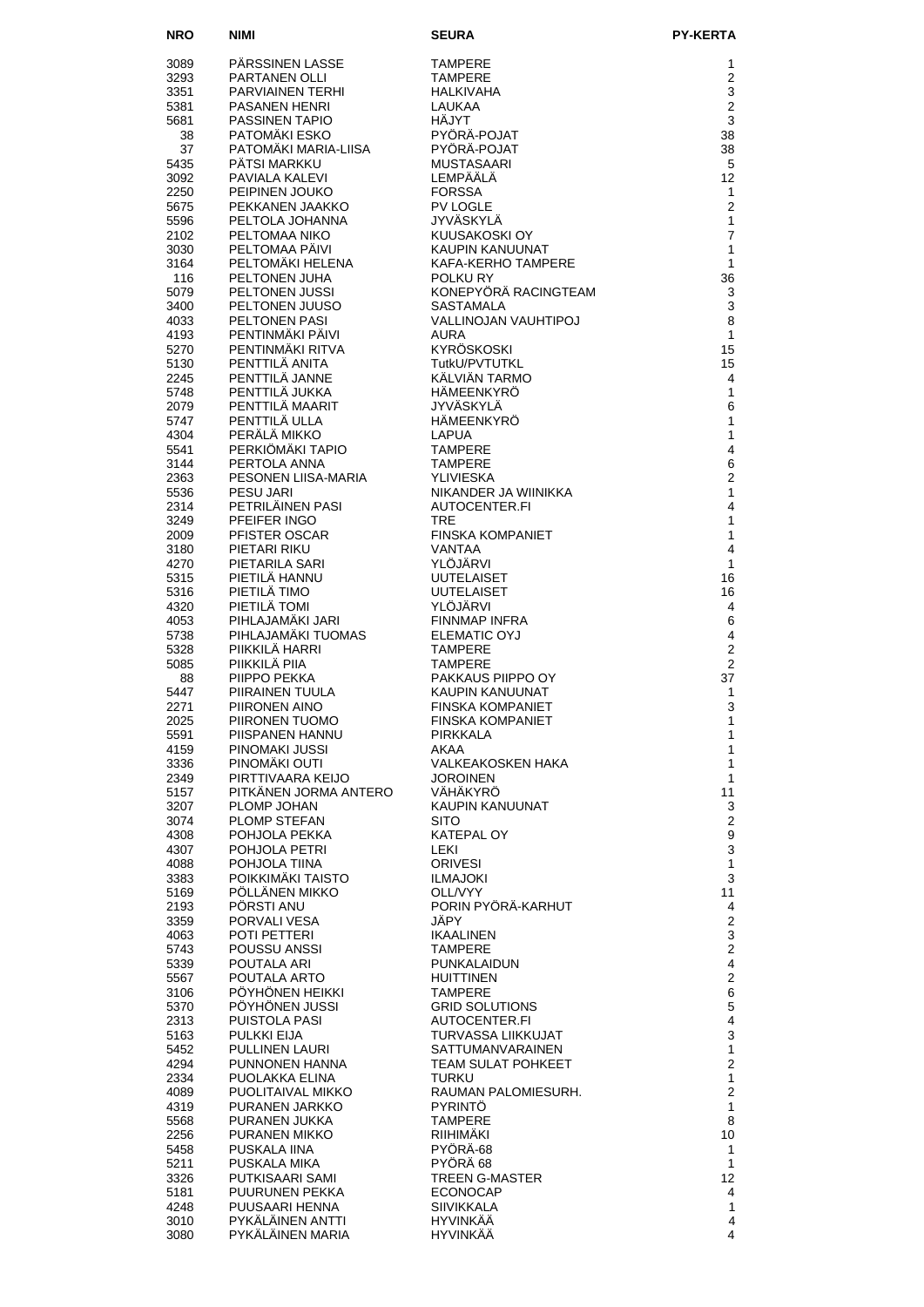| <b>NRO</b>   | <b>NIMI</b>                          | <b>SEURA</b>                                 | <b>PY-KERTA</b>                |
|--------------|--------------------------------------|----------------------------------------------|--------------------------------|
| 2204         | <b>PYLKKI TONI</b>                   | AC/HC                                        | 5                              |
| 2285         | PYLVÄNÄINEN JOUNI                    | <b>ELENIA OY</b>                             | 3                              |
| 3200         | PYLVÄNÄINEN MARJUKKA                 | <b>TREEN MARATONKLUBI</b>                    | $\overline{2}$                 |
| 5589         | PYYKKÖNEN JARI                       | <b>TAMPERE</b>                               | 3                              |
| 5535         | PYYKKÖNEN PEKKA                      | <b>MANSEN REKSIT</b>                         | $\mathbf{1}$                   |
| 2013<br>2131 | PYYKÖNEN KIMMO<br>PYYMÄKI RAIMO      | <b>FINSKA KOMPANIET</b><br><b>TAMPERE</b>    | 11<br>$\mathbf{1}$             |
| 5149         | <b>QVIST ANDREAS</b>                 | <b>HÄMEENLINNA</b>                           | 2                              |
| 5644         | RAAMI LASSI                          | <b>TAKON SOUTAJAT</b>                        | 2                              |
| 4289         | RAATIKAINEN OSSI                     | KÄMMENNIEMI                                  | $\mathbf{1}$                   |
| 5563<br>44   | RAATIKAINEN VILLE<br>RAEVAARA RAIMO  | <b>TAMPERE</b><br>TAIVALTAJAT                | 2<br>38                        |
| 4254         | RAHIKKALA JUHA                       | AMK                                          | $\mathbf{1}$                   |
| 5498         | RAHKAMA JAAKKO                       | <b>TAMPERE</b>                               | $\mathbf{1}$                   |
| 4065         | RAIPALA JANI                         | PIRKAN HIIHTO                                | 17                             |
| 5195         | RÄISÄNEN JARMO                       | <b>ECONOCAP</b>                              | $\mathbf{1}$                   |
| 4014<br>5290 | RÄISÄNEN JONNA<br>RÄISÄNEN MIKKO     | JÄPY<br><b>TAMPERE</b>                       | 3<br>$\overline{4}$            |
| 5706         | <b>RAISKI TIMO</b>                   | YLÖJÄRVI                                     | 3                              |
| 4356         | RAITANEN JANI                        | <b>TAMPT</b>                                 | $\mathbf{1}$                   |
| 5518         | RAITTINEN OLLI                       | <b>FASTEMS OY AB</b>                         | $\overline{c}$                 |
| 4154<br>4150 | RAJAKALLIO NOORA<br>RAJAKALLIO SAANA | <b>KUOPIO</b><br>SASTAMALA                   | 3<br>$\overline{2}$            |
| 4141         | RAJAKALLIO TIMO                      | SIMULAATIMO OY                               | $\overline{4}$                 |
| 4366         | RAJALA HANNU                         | <b>SASTAMALA</b>                             | 4                              |
| 2280         | RAJALIN HANNU                        | <b>INTEL</b>                                 | 6                              |
| 5279         | RAJAMÄKI ANTTI                       | <b>VAMMALAN KUNTOURHEIL</b>                  | 4                              |
| 95<br>4343   | RAJAMÄKI TAPIO<br>RAKKOLAINEN PEKKA  | KUNTO-PIRKAT<br><b>PEIPOHJA</b>              | 37<br>4                        |
| 2090         | RÂMÂNEN JUHA                         | <b>ESPOO</b>                                 | 5                              |
| 2092         | RÄMÄNEN PIRITA                       | <b>ESPOO</b>                                 | 3                              |
| 5562         | RÂMÔ EDUARD                          | <b>HELSINKI</b>                              | $\overline{2}$                 |
| 5359<br>5261 | RÂMÖ VIKTORIA<br>RÄNKMAN ESA         | <b>TAMPERE</b><br>HÄMEENLINNA                | 3<br>$\mathbf{1}$              |
| 4029         | RANNIKKO MIKKO                       | VANTAA                                       | $\mathbf 5$                    |
| 5235         | RANTALA ESA                          | <b>SANDVIK</b>                               | $\overline{7}$                 |
| 3138         | RANTALA JANNE                        | <b>RAUMAN SP</b>                             | 3                              |
| 3233         | RANTALA JARI-PEKKA                   | <b>JULKUJARVI</b>                            | $\overline{2}$                 |
| 3311<br>3387 | RANTALA JUHA<br>RANTALA MARKUS       | <b>SASTAMALA</b><br><b>NOKIA</b>             | $\overline{2}$<br>$\mathbf{1}$ |
| 2248         | RANTALA PINJA                        | <b>VVVV</b>                                  | $\mathbf{1}$                   |
| 2249         | RANTALA VENNI                        | <b>KAUPIN KANUUNAT</b>                       | 1                              |
| 2359         | <b>RANTANEN ANNE</b>                 | MÄNTSÄLÄ                                     | $\mathbf{1}$                   |
| 2353<br>2259 | RANTANEN OLLI<br>RANTANEN TOMMI      | <b>TAMPERE</b><br><b>QUALCOMM ATHEROS FI</b> | 3<br>5                         |
| 2323         | <b>RANTANEN TONI</b>                 | KAUPIN KANUUNAT                              | $\overline{7}$                 |
| 5071         | RANTASALO AIMO                       | KANKAANPÄÄ                                   | 9                              |
| 4360         | RANTASALO SAMI                       | EXPERT KANKAANPÄÄ                            | 6                              |
| 5314         | RAPO JAAKKO                          | <b>TAMPERE</b>                               | 1                              |
| 2303<br>5226 | RÄSÄNEN MARKO<br><b>RASIMUS ARTO</b> | <b>NOKIA</b><br><b>NOVATRON</b>              | $\overline{7}$<br>1            |
| 5693         | <b>RASIMUS HELI</b>                  | VÄHÄKYRÖ                                     | 5                              |
| 2171         | RASK SUSANNA                         | <b>NOKIA</b>                                 | $\overline{2}$                 |
| 4132         | <b>RASKI JYRKI</b>                   | VAKUUTUSYHTIÖ TURVA                          | 10                             |
| 3100<br>3232 | RATINEN HEIKKI<br>RÄTY PEKKA         | <b>TAMPERE</b><br><b>SPECTRUM BRANDS</b>     | 3<br>$\mathbf{1}$              |
| 3149         | RAUHAMÄKI PAULIINA                   | VALKEAKOSKI                                  | $\overline{\mathbf{c}}$        |
| 5026         | RAUKOLA JYRI                         | JOINEX OY                                    | $\mathbf{1}$                   |
| 5274         | RAUTAVUORI JANNE                     | KORIMEKAANIKOT                               | 3                              |
| 4168         | RAUTIAINEN JUHA<br>RAUTIAINEN RISTO  | <b>SATSHP</b>                                | $\mathbf{3}$<br>$\mathbf{3}$   |
| 2348<br>4182 | RAUTIO AKI                           | JOKIKUNNAN URHEILIJA<br>PYHTÄÄ               | 1                              |
| 4181         | RAUTIO HEIKKI                        | PYHTÄÄ                                       | $\mathbf{1}$                   |
| 5036         | RAUTIO KIRSI                         | <b>ELENIA OY</b>                             | $\overline{2}$                 |
| 4264         | RAVASKA ERJA                         | <b>TURKU</b>                                 | $\mathbf{1}$<br>$\mathsf 3$    |
| 4024<br>3160 | RAVASKA TERHI<br>REINIKAINEN TOMMI   | HELSINKI<br><b>TAMPERE</b>                   | $\mathsf 3$                    |
| 4324         | REKOLA JAAKKO                        | <b>TAMPERE</b>                               | $\overline{2}$                 |
| 4286         | REKOLA JENNI                         | <b>TAMPERE</b>                               | $\sqrt{2}$                     |
| 5404         | REKOLAINEN OLLI                      | <b>HAUHO</b>                                 | $\,6$                          |
| 5126<br>2315 | REKOMAA MATTI<br>REPO AAPO           | LONELY WOLF<br>AUTOCENTER.FI                 | 3<br>$\mathbf 2$               |
| 5406         | <b>REPO IRMA</b>                     | KAUPIN KANUUNAT                              | 3                              |
| 4292         | REPO SUSANNA                         | <b>NOKIA</b>                                 | $\mathbf{1}$                   |
| 2084         | REPO TUOMAS                          | TAMPERE                                      | 11                             |
| 5268         | REUTER EWALD                         | <b>TAMPEREEN YLIOPISTO</b>                   | 9<br>$\mathbf 2$               |
| 2114<br>4225 | RIBELUS KALLE<br>RIEKKI JAANA        | <b>DUNAMO</b><br><b>ETTEPLAN</b>             | $\mathbf 5$                    |
| 4313         | RIEKKOLA EIJA                        | PIRKKALA                                     | $\boldsymbol{7}$               |
| 5639         | RIIHIJÄRVI MIKKO                     | KAUPIN KANUUNAT                              | $\boldsymbol{9}$               |
| 3013         | RIIHINIITTY JUHANI                   | LEMPÄÄLÄ                                     | 5                              |
| 5586<br>4004 | RIIHIVUORI HILKKA<br>RIIHONEN ESA    | <b>TAMPERE</b><br><b>TAMPERE</b>             | 10<br>$\overline{2}$           |
|              |                                      |                                              |                                |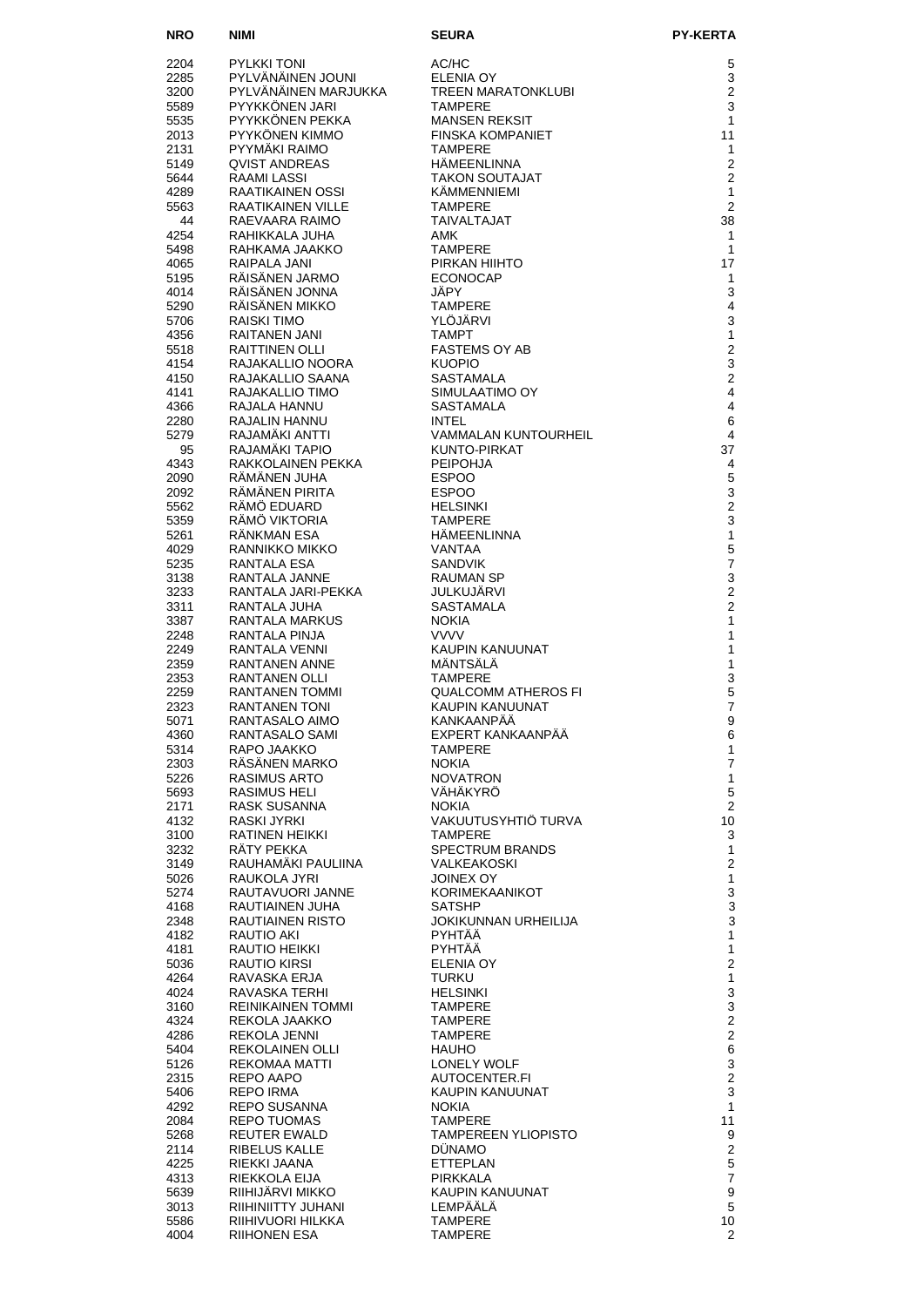| <b>NRO</b>   | <b>NIMI</b>                                      | <b>SEURA</b>                               | <b>PY-KERTA</b>                  |
|--------------|--------------------------------------------------|--------------------------------------------|----------------------------------|
| 3341         | RIIKOLA EIJA                                     | HÄMEENKYRÖ                                 | 3                                |
| 5011         | RIIKOLA HEIKKI<br>RIIKOLA JUHA<br>RIIKONEN JOUNI | <b>INWIDO FINLAND/PIHLA</b>                | 3                                |
| 5013         |                                                  | INWIDO FINLAND/PIHLA                       | 3                                |
| 3328<br>5098 | RIIPPI JOHANNA                                   | HML<br><b>NOKIA</b>                        | 4<br>1                           |
| 3035         | RIKALA JARKKO                                    | <b>TAMPERE</b>                             | 4                                |
| 5075         | RIKALA JUHA                                      | WILLE-VAARIN PERILLI                       | 8                                |
| 5680         | RIKALA SAKU                                      | LAHTI                                      | $\mathbf{1}$                     |
| 5076         | RIKALA VILLE                                     | WILLE-VAARIN PERIL.                        | 5<br>1                           |
| 4234<br>5055 | RIKKOLA MIKA<br>RIMPINEN HEIKKI-JUHANI           | LEMPÄÄLÄ<br>1262 RACING                    | 6                                |
| 2020         | RINNE JUHA                                       | <b>FINSKA KOMPANIET</b>                    | 17                               |
| 5256         | <b>RINNE MARKUS</b>                              | <b>VINCIT</b>                              | $\mathbf{1}$                     |
| 5407         | RINNE ORVOKKI<br>RINNE TATLI                     | MELLILÄN HUOVIT RY                         | 13                               |
| 5520<br>2101 | RINNE TATU<br>RINTALA JUHA                       | <b>GRANO</b><br><b>TAMPERE</b>             | 2<br>10                          |
| 5480         | RINTALA JUKKA                                    | PORIN TARMO                                | 9                                |
| 3333         | RINTALA MATTI                                    | <b>KIRKKONUMMI</b>                         | 2                                |
| 5269         | RINTALA TAPIO                                    | MANSEN MUIKUT<br>PUOLUSTUSVOIMAT           | 15                               |
| 5111<br>2161 | RINTALUOMA HANNU<br>RINTAMAKI RIKU               | <b>TAMPERE</b>                             | $\mathbf{1}$<br>1                |
| 3246         | RIPATTI OSSI SANTERI                             | <b>TAMPERE</b>                             | $\overline{2}$                   |
| 3148         | RISSANEN MARJA                                   | VALKEAKOSKI                                | 2                                |
| 5294         | RISTILA AAPO                                     | <b>TAMPERE</b>                             | 10                               |
| 5234<br>5430 | RISTILUOMA VILLE<br><b>RISTOLA MERVI</b>         | SANDVIK<br><b>TAMPERE</b>                  | 1<br>$\mathbf{1}$                |
| 3235         | RITONIEMI SANNA                                  | TAMPERE                                    | $\overline{2}$                   |
| 5042         | RIUTTA MARKKU                                    | YLIHÄRMÄ                                   | $\mathbf{1}$                     |
| 4273         | RIUTTASKORPI MARKUS                              | TAMPERE                                    | 4                                |
| 5612<br>5105 | RODRIGUES RICARDO<br><b>ROGERS JOHN</b>          | TAMPERE<br>NOORMARKKU                      | $\sqrt{5}$<br>8                  |
| 5724         | ROIKONEN MATTI                                   | APE TEAM                                   | 3                                |
| 4180         | ROIKONEN SIMO                                    | <b>MUURAME</b>                             | 3                                |
| 3090         | ROIVANEN TEEMU                                   | KURUN RYHTI                                | $\overline{2}$                   |
| 3216<br>5531 | ROMPASAARI PANU<br>ROMPPANEN RAMI                | <b>KOTISUN GROUP</b><br><b>TAMPERE</b>     | $\mathbf{1}$<br>4                |
| 5605         | ROMU HENNA                                       | KAUPIN KANUUNAT                            | $\overline{2}$                   |
| 5342         | RONN JUHA                                        | VAASA                                      | 2                                |
| 4108<br>2374 | RONTTI ILMARI<br>ROQS ERIC<br>ROOS ERIC          | KUNTO PIRKAT<br>TAMMISAARI                 | 15<br>$\mathbf{1}$               |
| 5641         | ROPONEN MARTTI                                   | KAUPIN KANUUNAT                            | 3                                |
| 5422         | ROSENBERG JOUNI                                  | TAMPERE                                    | 1                                |
| 5123<br>5252 | ROSSI JANNE<br>ROSSI TEEMU                       | <b>VIRTAIN URHEILIJAT</b><br><b>VINCIT</b> | $\mathbf{1}$<br>1                |
| 5229         | ROTH JYRI                                        | <b>SANDVIK</b>                             | 1                                |
| 5600         | <b>ROUHIAINEN ANSSI</b>                          | <b>VELOSALO</b>                            | $\overline{2}$                   |
| 5601         | ROUHIAINEN JAAKKO                                | <b>KOKKOLA</b>                             | 1                                |
| 2155<br>5751 | RÖYSKÖ KARI<br>RUIKKA TAPANI                     | PIRKKALA<br><b>PAPA</b>                    | 5<br>$\mathbf{1}$                |
| 5437         | RUISSALO ANTTI                                   | <b>ORIVESI</b>                             | $\overline{4}$                   |
| 5436         | <b>RUISSALO KITI</b>                             | <b>ORIVESI</b>                             | 4                                |
| 5460<br>5532 | RUOKONEN JORMA<br>RUOTSILA VELI-PEKKA            | KAUPIN KANUUNAT<br><b>HELSINKI</b>         | 5<br>$\mathbf{1}$                |
| 2148         | <b>RUPONEN AARO</b>                              | KUNNASTEK OY                               | $\mathbf{1}$                     |
| 5714         | RUUSKA VESA                                      | KANGASALA                                  | $\frac{3}{3}$                    |
| 5384         | SÄÄMÄKI MATTI                                    | <b>PORI</b>                                | $\mathsf 3$                      |
| 2206<br>4022 | SAARELAINEN JONI<br>SAARENMAA HEIDI              | <b>TAMPERE</b><br><b>TAMPERE</b>           | $\overline{2}$                   |
| 4062         | SAARENOJA PIIA                                   | YLÖJÄRVI                                   | 12                               |
| 3099         | <b>SAARI ANSSI</b>                               | SALO                                       | 6                                |
| 2391<br>2095 | SAARI JANNE<br>SAARI JOONAS                      | <b>ESPOO</b><br><b>TAMPERE</b>             | $\mathbf{1}$<br>$\boldsymbol{2}$ |
| 4275         | SAARI MATTI                                      | HAIJAA.FI                                  | $\overline{2}$                   |
| 5116         | SAARI NIINA                                      | TAMPERE                                    | 8                                |
| 4345         | SAARI TIMO                                       | KAIVUU-SAARI.COM                           | $\boldsymbol{9}$<br>$\mathbf{1}$ |
| 5313<br>2207 | SAARI TUOMO<br>SAARIKOSKI SAMI                   | KOKKOLA<br>HIGH PEAK                       | $\overline{2}$                   |
| 3396         | SAARIMAKI VIRVA                                  | VANTAA                                     | 15                               |
| 3102         | SAARINEN HENNA                                   | ERÄNAALI                                   | $\overline{c}$                   |
| 5676         | SAARINEN JARNO                                   | <b>CONSTIN RAKETIT</b>                     | $\overline{c}$                   |
| 4259<br>3269 | SAARINEN JOHANNA<br>SAARINEN JUSSI               | LEMPÄÄLÄ<br><b>TARTTILAN TEMPO</b>         | $\mathbf{1}$<br>$\boldsymbol{2}$ |
| 4191         | SAARINEN OSMO                                    | HÄMEENLINNA                                | $\mathbf{1}$                     |
| 3210         | SAARISTENPERÄ JONI                               | LIIKOLANLOIVATLIIKK.                       | $\sqrt{5}$                       |
| 5377<br>4235 | SADEHARJU PETRI<br>SÄILÄ SATU                    | <b>TAMPERE</b><br><b>TAMPERE</b>           | 3<br>$\mathbf{1}$                |
| 5171         | SAINIO HANNU                                     | ESPOON HIIHTOSEURA                         | 12                               |
| 2228         | SAINIO PIRJO                                     | <b>ESPOO</b>                               | 10                               |
| 5204         | SAINIO SUSANNA                                   | VERIPALVELU                                | 1                                |
| 3004<br>5630 | SAINIO TIMO<br>SAKSA ANTERO                      | <b>CARGOTEC FINLAND</b><br><b>ESPOO</b>    | $\mathsf 3$<br>$\boldsymbol{2}$  |
| 3322         | SALAKKA ANTTI                                    | <b>TRIBASE</b>                             | $\overline{2}$                   |
| 2300         | SALKOAHO TUUKKA                                  | SATTUU SE                                  | 4                                |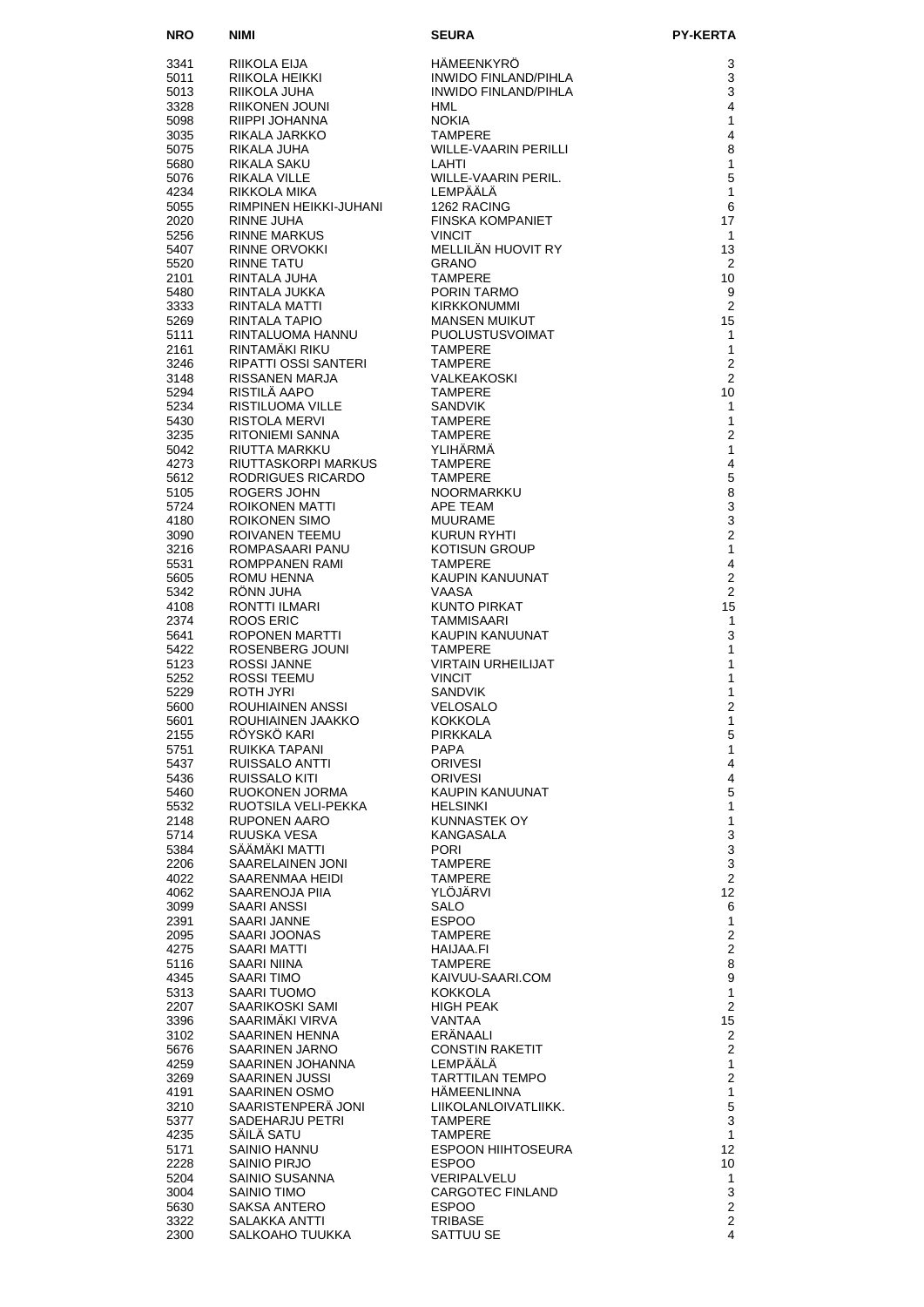| <b>NRO</b>   | NIMI                                         | <b>SEURA</b>                                                                   | <b>PY-KERTA</b>              |
|--------------|----------------------------------------------|--------------------------------------------------------------------------------|------------------------------|
| 5506         | SALMELA MATIAS                               | <b>TAMPERE</b>                                                                 | 1                            |
| 5364         | SALMELA PEKKA                                | PSYCON OY                                                                      | 9                            |
| 5504         | SALMI ARI JUHANI                             | <b>SSAB EUROPE</b>                                                             | 16                           |
| 2394         | SALMIKIVI KERTTU                             | <b>MARATONKLUBI</b>                                                            | 10                           |
| 2088<br>5286 | SALMINEN HANNA<br>SALMINEN KATRIINA          | <b>CONSTIN RAKETIT</b><br><b>LOHJA</b>                                         | 3<br>1                       |
| 4090         | SALMINEN MARJA                               | VALKEAKOSKI                                                                    | 6                            |
| 5140         | SALMINEN PEKKA                               | <b>TAMPERE</b>                                                                 | $\overline{c}$               |
| 5627         | SALMINEN RUDOLF                              | TAMPERE SAILING TEAM                                                           | $\mathbf{1}$                 |
| 3202         | <b>SALMINEN TEEMU</b>                        | <b>NOKIA</b><br><b>TAMPERE</b>                                                 | 1<br>$\overline{c}$          |
| 4387<br>2294 | SALO ANNIKA<br>SALO HEIKKI                   | KANGASALA                                                                      | 3                            |
| 4251         | <b>SALO JUHA-MATTI</b>                       | KANGASALA                                                                      | $\mathbf{1}$                 |
| 5754         | <b>SALO SAKU</b>                             |                                                                                | $\overline{2}$               |
| 198          | SALOKANNEL MARKUS                            | TREEN MARATONKLUBI                                                             | 27                           |
| 5615<br>3006 | SALOMAA JANI<br>SALOMAA OLLI                 | igAS.<br>TAMPERL<br>TREEN M/<br>RIIHIMÄKI<br>CARGOT<br><b>CARGOTEC FINLAND</b> | 1<br>$\overline{2}$          |
| 4258         | SALOMÄKI PASI                                | <b>SEINÄJOKI</b>                                                               | $\mathbf{1}$                 |
| 3003         | SALONEN HEIKKI                               | <b>CARGOTEC FINLAND</b>                                                        | 5                            |
| 2215         | SALONEN JANNE                                | <b>TAMPERE</b>                                                                 | $\,6$                        |
| 5310<br>2142 | <b>SALONEN JARI</b><br>SALONEN JOUKO         | SAHALAHDEN VPK<br>SANDVIK                                                      | 9<br>4                       |
| 3168         | SALONEN JUSSI                                | KASINIEMEN KANUUNAT                                                            | $\overline{4}$               |
| 2045         | SALONEN PETRI                                | Kasınleme.<br>LEMPÄÄLÄ                                                         | 15                           |
| 3367         | SALONEN PETRI                                | <b>HELSINKI</b>                                                                | 1                            |
| 3023<br>3022 | SALONEN TIMO<br>SALONEN TUUKKA               | <b>HELSINKI</b><br><b>NOKIA</b>                                                | 1<br>1                       |
| 2169         | SALOVAARA KALLE                              | <b>ATAGEARS</b>                                                                | 13                           |
| 3313         | SAMMALLAHTI JUHA                             | <b>TAMPERE</b>                                                                 | $\mathbf 5$                  |
| 3312         | SAMMALLAHTI KIRSTI                           | <b>TAMPERE</b>                                                                 | 3                            |
| 3279<br>5027 | SANDBERG TUOMAS<br><b>SANDELL TIINA</b>      | MÄNTSÄLÄ<br><b>ELENIA OY</b>                                                   | 3<br>5                       |
| 3155         | SANDSTRÖM PETRI                              | VARIKKO TEAM                                                                   | $\overline{2}$               |
| 2322         | SANTANEN ANTTI                               | YLÖJÄRVI                                                                       | 12                           |
| 5494         | SÄPYSKÄ SANJA                                | PÄLKÄNE                                                                        | 2                            |
| 3215<br>4382 | SARIMAA MIKKO<br>SÄRKIJÄRVI PETRI            | <b>VARIKKO TRIATHLON</b><br><b>KOOVEE</b>                                      | $\mathbf{1}$<br>1            |
| 3305         | SARKIMAKI AAPELI                             | <b>TAMPERE</b>                                                                 | 3                            |
| 3218         | SARSAMA JUHA                                 | <b>KOTISUN GROUP</b>                                                           | 10                           |
| 5654         | SARVIJARVI HEIDI                             | <b>YLOJARVI</b>                                                                | 5                            |
| 5655<br>4189 | SARVIJARVI ONNI<br>SARVILINNA ANTTI          | YLÖJÄRVI<br><b>TAMPERE</b>                                                     | $\mathbf{1}$<br>4            |
| 4016         | SÄTERI NIINA                                 | SWIMMING JYVÄSKYLÄ                                                             | 3                            |
| 5015         | <b>SAUKKO MARKUS</b>                         | <b>INWIDO FINLAND/PIHLA</b>                                                    | 1                            |
| 2184         | SAUNAMÄKI MIKKO                              | <b>HÄMEENLINNA</b>                                                             | 1                            |
| 4107<br>2174 | <b>SAVELA PAULI</b><br><b>SAVIKARI SOILE</b> | <b>RARY</b><br>YLÖJÄRVI                                                        | 2<br>1                       |
| 5744         | <b>SAVILAHTI MATTI</b>                       | <b>PARKANO</b>                                                                 | 1                            |
| 2400         | <b>SAVOLAINEN EERIK</b>                      | TUUSULA                                                                        | $\overline{7}$               |
| 4185<br>3111 | SAVOLAINEN JOUNI<br>SAVOLAINEN NOORA         | <b>ESPOO</b><br><b>TUUSULA</b>                                                 | 3<br>4                       |
| 5485         | SAVOLAINEN PEKKA                             | I WILL BE BACK                                                                 | $\overline{7}$               |
| 4381         | SAVUKOSKI TAPIO                              | JOHNSSON METALL                                                                | $\overline{4}$               |
| 5597         | SCHÄRER HANS                                 | <b>TAMPERE</b>                                                                 | 5                            |
| 4349<br>4361 | SEIMELÄ KATJA<br>SEIMELÄ TIMO                | PIRKKALA<br><b>PIRKKALA</b>                                                    | 1<br>$\overline{\mathbf{4}}$ |
| 5022         | SEPPÀ EERO                                   | K-RAUTA KAUKAJÄRVI                                                             | $\overline{2}$               |
| 4091         | SEPPÄ JUKKA                                  | JOSPEL / MPKK                                                                  | $\overline{7}$               |
| 4316         | SEPPÄLÄ EERO                                 | <b>TAMPERE</b>                                                                 | 15                           |
| 5107<br>5399 | SEPPÄLÄ EERO<br>SEPPÄLÄ EERO                 | LAPPEENRANTA<br>ATLETICO PAROSPERA                                             | 17<br>20                     |
| 5254         | SEPPÄLÄ ERKKI                                | <b>VINCIT</b>                                                                  | 3                            |
| 2288         | SEPPÄLÄ JOUNI                                | <b>ESPOO</b>                                                                   | $\overline{7}$               |
| 2274         | SEPPÄLÄ MIIKKA                               | YLÖJÄRVI                                                                       | 4                            |
| 5725<br>2302 | SEPPÄNEN JUSSI<br>SEPPÄNEN MARKO             | <b>METSÄHALLITUS</b><br><b>TAMPERE</b>                                         | 13<br>17                     |
| 3040         | <b>SEURI MATTI</b>                           | <b>VAINU</b>                                                                   | 1                            |
| 5137         | SHEVCHENKO KONSTANTIN                        | <b>TAMPERE</b>                                                                 | $\mathbf{2}$                 |
| 2024         | SIEGFRIDS TOM                                | <b>FINSKA KOMPANIET</b>                                                        | 8                            |
| 3191<br>5383 | <b>SIEVI HANNU</b><br>SIHVO HANNU            | <b>ETTEPLAN</b><br>KANGASALA                                                   | 11<br>$\overline{2}$         |
| 3302         | SIIKALUOMA JUHO                              | <b>TAMPERE</b>                                                                 | $\mathbf{1}$                 |
| 5207         | <b>SIITONEN KARRI</b>                        | VERIPALVELU                                                                    | $\mathbf{1}$                 |
| 5373         | SIITONEN MARKO                               | <b>HYVINKÄÄ</b>                                                                | 8                            |
| 2339<br>3103 | SIITONEN MIKA<br>SIIVOLA HANNU               | <b>TAMPERE</b><br>ERÄNAALI                                                     | 11<br>$\overline{7}$         |
| 4271         | <b>SIKANEN VILLE</b>                         | <b>JOKELA MADBIKERS</b>                                                        | 1                            |
| 3115         | SIKIÖ MINNA                                  | <b>BVT</b>                                                                     | 6                            |
| 2071         | SILJANTO SIMO                                | APV                                                                            | $\overline{2}$               |
| 3189<br>3190 | SILLANMÄKI PIRJO<br>SILLANMÄKI RAIMO         | NOKIAN TALVIUIMARIT<br>NOKIAN TALVIUIMARIT                                     | $\mathbf{2}$<br>6            |
| 4092         | <b>SILLGREN TIINA</b>                        | <b>TREEN MARATONKLUBI</b>                                                      | $\overline{2}$               |
| 59           | <b>SILTANEN VEIKKO</b>                       | LEKI                                                                           | 36                           |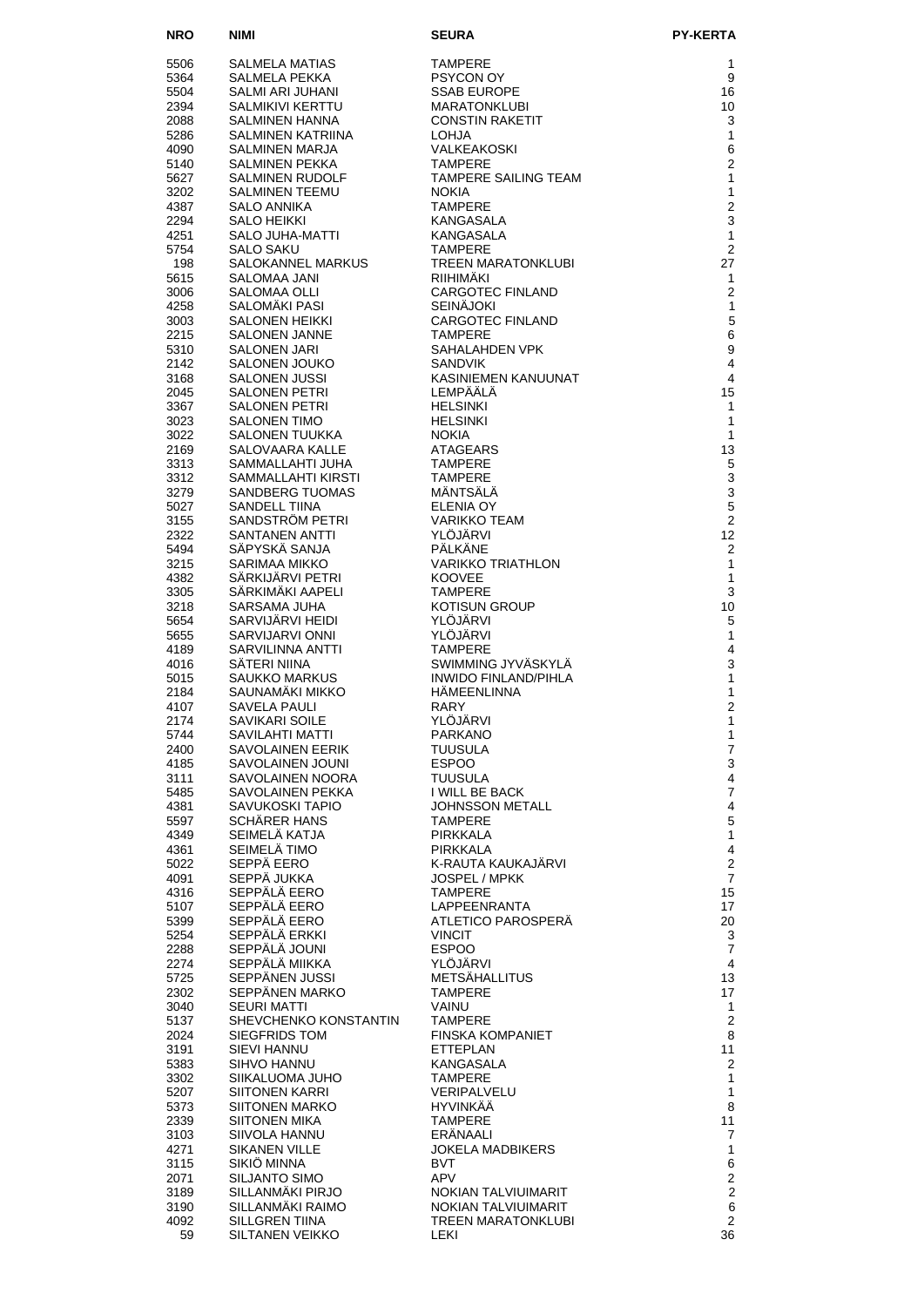| <b>NRO</b>   | <b>NIMI</b>                                   | <b>SEURA</b>                               | <b>PY-KERTA</b>                  |
|--------------|-----------------------------------------------|--------------------------------------------|----------------------------------|
| 225          | SILVASTI TIMO                                 | TRE LIIKUNTAPALVELUT                       | 23                               |
| 5672         | SILVENNOINEN TUOMAS                           | <b>PV LOGLE</b>                            | 1                                |
| 2032         | SIMILA SAMI                                   | ALATORNION AHJO RY                         | 3                                |
| 2258         | SIMMELVUO MARKKU                              | PAPULA-NEVINPAT                            | 1                                |
| 5478<br>2241 | SINISALO VILJAMI<br>SINKKONEN JUHANI          | <b>TAMPERE</b><br><b>TEAM ASH</b>          | $\overline{2}$<br>$\overline{2}$ |
| 5135         | SINKKONEN JYRKI                               | <b>RENKO</b>                               | 6                                |
| 5272         | SINKKONEN LAURA                               | <b>RENKO</b>                               | $\overline{2}$                   |
| 5048         | SIPILÄ JUHO                                   | RETKIKUNTA RACING RY                       | $\mathbf{1}$                     |
| 5047         | SIPILÄ KIMMO                                  | <b>TAMPERE</b>                             | 5                                |
| 1768<br>5502 | SIPILÄ RISTO<br>SIPILÄ TUOMAS                 | <b>CYBERCOM FINLAND</b><br><b>HELSINKI</b> | $\mathbf{1}$<br>9                |
| 205          | SIPPOLA ARI                                   | <b>IKAALINEN</b>                           | 23                               |
| 3360         | <b>SIREN MIKA</b>                             | <b>VAHA LUISTELU</b>                       | 8                                |
| 4043         | <b>SIREN RAMI</b>                             | INSTA GROUP OY                             | 3                                |
| 4093         | SIREN TEEMU                                   | ROXBURY JK                                 | 1                                |
| 4120<br>4282 | SIRNIÖ TEIJO<br>SIUKOLA JUSSI                 | <b>UUSIKAUPUNKI</b><br>LEMPÄÄLÄ            | $\overline{7}$<br>1              |
| 4375         | SIURO JOHANNA                                 | <b>TAMPERE</b>                             | 5                                |
| 2310         | SJÖBLOM AMPORN                                | KEMIÖNSAARI                                | 1                                |
| 4285         | SJOBLOM JAANA                                 | <b>TRIATHLONTEAM 226</b>                   | 6                                |
| 4284         | SJÖBLOM JUHA                                  | TT226                                      | 4                                |
| 2311<br>2292 | SJÖBLOM MARKUS<br>SOINILA JIMI                | <b>KEMIÖNSAARI</b><br><b>TAMPERE</b>       | 1<br>$\mathbf{1}$                |
| 42           | SOININEN ANTTI                                | <b>TAIVALTAJAT</b>                         | 38                               |
| 5663         | SOININEN LASSE                                | KANKAANPÄÄ                                 | 8                                |
| 5018         | SOKKA HANNI                                   | K-RAUTA PÄLKÄNE                            | 2                                |
| 4122         | SOMERO JUSSI                                  | KAUPIN KANUUNAT                            | $\,$ 5 $\,$                      |
| 5349         | SORRI MIKKO<br>SOTEJEFF MARKKU                | <b>METSO MINERALS</b>                      | 8                                |
| 4243<br>5191 | STAHLBERG TAPIO                               | <b>TAMPERE</b><br><b>ECONOCAP</b>          | 10<br>2                          |
| 5560         | STENBERG JONNA                                | KAUPIN KANUUNAT                            | $\mathbf{1}$                     |
| 5440         | <b>STENIUS HARRI</b>                          | <b>TAMPERE</b>                             | 6                                |
| 5549         | STENROTH EERO                                 | PYÖRÄRINKI                                 | 15                               |
| 4036         | STENVALL JARKKO                               | <b>ESPOO</b>                               | 2                                |
| 3167<br>3060 | <b>STEVANDER MARKO</b><br>STRANDBERG JUKKA    | KANGASALA<br><b>LOHJA</b>                  | $\mathbf 5$<br>3                 |
| 5431         | <b>SUHONEN TONI</b>                           | KANGASALA                                  | $\mathbf{1}$                     |
| 4178         | <b>SUI ANNE</b>                               | VAASA                                      | $\mathbf{1}$                     |
| 4177         | <b>SUI CALLE</b>                              | VAASA                                      | $\overline{2}$                   |
| 2158         | SUIKKANEN TEA                                 | <b>TAMPERE</b>                             | $\mathbf{1}$                     |
| 4257<br>5413 | SUJAMO SAMULI<br>SULANTO LEENA                | KAUPIN KANUUNAT<br>YLÖJÄRVI                | 3<br>4                           |
| 5318         | SUNDELIN PIRJO                                | <b>MANSEN MUIKUT</b>                       | 9                                |
| 4094         | <b>SUNDMAN MERJA</b>                          | RAUMA                                      | 3                                |
| 5070         | <b>SUNI ANTTI</b>                             | VANTAA                                     | 6                                |
| 5360         | <b>SUNI ELINA</b><br><b>SUNI ERNO</b>         | <b>PORI</b><br><b>SECURITAS</b>            | 1                                |
| 5175<br>5069 | SUNI TIINA                                    | <b>VANTAA</b>                              | 1<br>1                           |
| 4256         | SUNI TIIIVA<br>SUOJANEN REIJO<br>OLIOKAS JONI | T: MI KATARIINA LAHTI                      | $\mathbf{1}$                     |
| 4263         |                                               | <b>TAMPERE</b>                             | 3                                |
| 3025         | <b>SUOKAS TIMO</b>                            | <b>ALAVUS</b>                              | $\mathbf{1}$                     |
| 3301<br>5356 | SUOMALAINEN JOHANNA<br><b>SUOMELA MIKKO</b>   | <b>TAMPERE</b><br><b>TAMPERE</b>           | 3<br>$\mathbf 5$                 |
| 5341         | SUONPÄÄ JOUNI                                 | <b>TELEOPTIIKKA</b>                        | $\mathbf 5$                      |
| 4203         | SUONTAUSTA PANU                               | KAUPIN KANUUNAT                            | 3                                |
| 5643         | <b>SUOPANKI VILLE</b>                         | <b>ESPOO</b>                               | $\mathbf{1}$                     |
| 4269         | SURAKKA MARJO                                 | <b>TAMPERE</b>                             | $\mathbf{1}$                     |
| 5592<br>18   | SUSI OLLI<br><b>SUSI PAAVO</b>                | <b>TAMPERE</b><br>LIELAHDEN KIPINA         | 18<br>39                         |
| 3212         | <b>SUSI RISTO</b>                             | <b>TAMPERE</b>                             | $\mathbf{1}$                     |
| 5296         | SUURONEN ARTTU                                | VIHIJÄRVI                                  | 1                                |
| 4290         | SUURONEN JARI                                 | <b>VIHIJÄRVI</b>                           | 6                                |
| 5102         | SUURSALMI TEEMU                               | HÄMEENLINNA                                | $\overline{2}$                   |
| 5598<br>2399 | SUVANTO AURORA<br><b>SUVIKAS RISTO</b>        | TRIATHLON TEAM 226<br><b>HELSINKI</b>      | 1<br>1                           |
| 4281         | SVÄRD HETA                                    | <b>TURKU</b>                               | 1                                |
| 4160         | SVÄRD IIDA                                    | <b>TAMPERE</b>                             | 1                                |
| 5086         | SVARTSTRÖM VILLE                              | <b>PORI</b>                                | 13                               |
| 2266         | SYDÄNMAA MATTI                                | <b>TAMPERE</b>                             | 5                                |
| 5190<br>5078 | SYDÄNOJA JUKKA<br>SYRÉN ILKKA                 | ECONOCAP<br>KONEPYÖRÄ RACING TEA           | $\mathbf{3}$<br>$\mathbf{1}$     |
| 4362         | SYRJÄ PASI                                    | KAUPIN KANUUNAT                            | $\boldsymbol{9}$                 |
| 4202         | SYRJÄ VILLE                                   | KAUPIN KANUUNAT                            | $\mathbf 5$                      |
| 4249         | SYRJALA SAMI                                  | HIERONTAPISTE SAMI S                       | 3                                |
| 2052         | SYRJÄLÄ TIMO                                  | SEINÄJOKI                                  | 6                                |
| 4212<br>4211 | SYRJÄMÄKI ANNA-MARIA<br>SYRJÄMÄKI TIMO        | KAUPIN KANUUNAT<br>KAUPIN KANUUNAT         | 1<br>$\mathsf 3$                 |
| 4131         | SYRJÄRINNE PAULA                              | U-BLOX                                     | 1                                |
| 2361         | SYVÄNEN JARI                                  | VELOSALO                                   | $\overline{2}$                   |
| 2202         | TÄHKÄNEN KIMMO                                | <b>NOKIAN TYRES</b>                        | 9                                |
| 73           | TAHKOKORPI JARMO                              | <b>TAMPERE</b>                             | 37                               |
| 3069         | <b>TAHVANAINEN ESKO</b>                       | <b>TEAM ENERSOFT</b>                       | $\overline{7}$                   |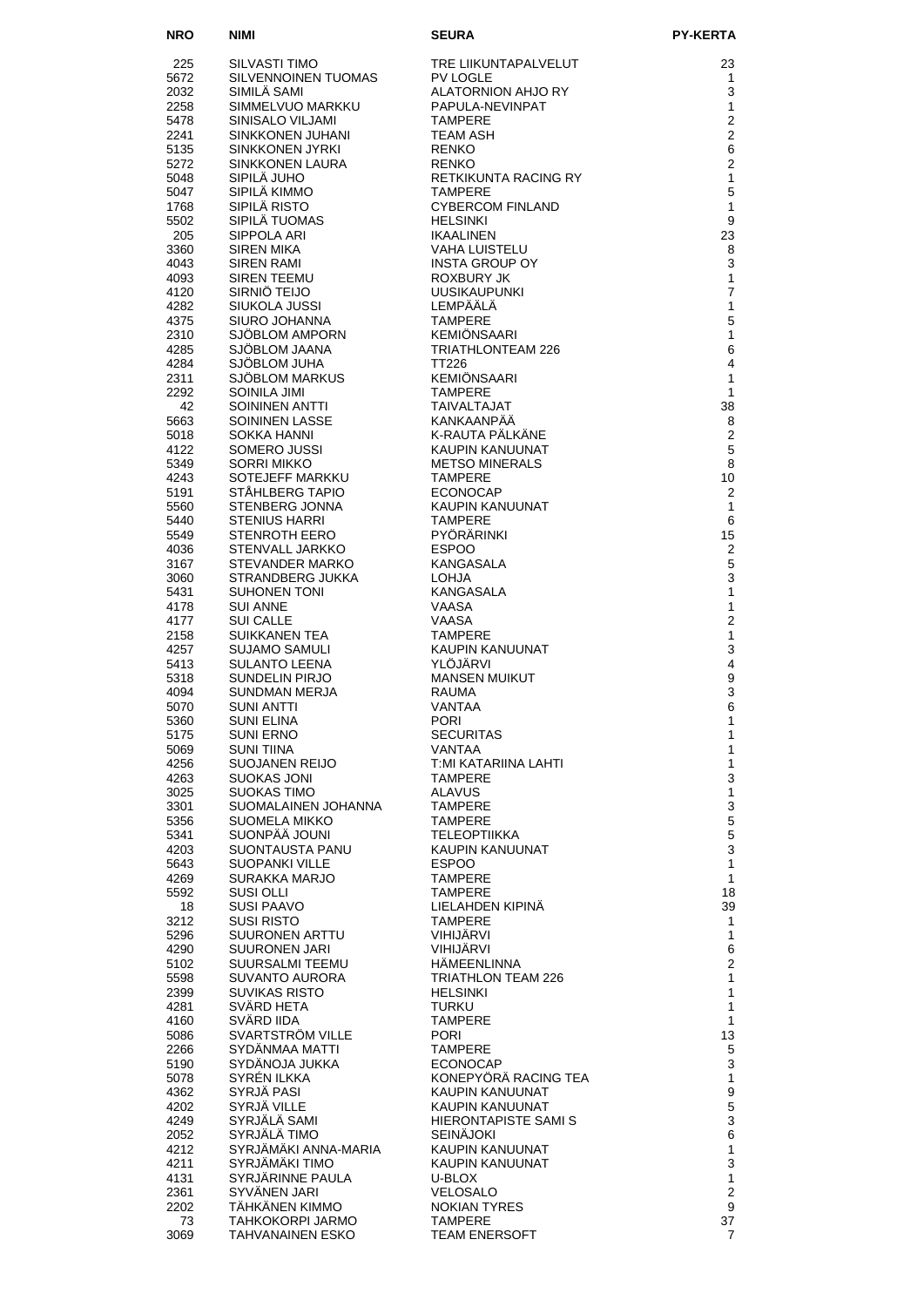| <b>NRO</b>   | <b>NIMI</b>                                 | <b>SEURA PY-HEAD PY-PY-PY-READ PY-PY-PY-REAM ENERGY CHANGES AND TAMPERE JOHN DEERE FORESTRY</b><br>JÄMIN JÄNNE<br>JÄMIN JÄNNE<br>TAMPERE<br>TAMPERE JOHN DEERE FORESTRY<br>KANGASALA<br>LIUKKAAT & CO<br>KAUPIN KANUUNAT<br>TAMPERE TAMPERE<br>TAMPERE TAMPERE | <b>PY-KERTA</b>                |
|--------------|---------------------------------------------|----------------------------------------------------------------------------------------------------------------------------------------------------------------------------------------------------------------------------------------------------------------|--------------------------------|
| 3070         | TAHVANAINEN JORMA                           |                                                                                                                                                                                                                                                                | 7                              |
| 2133         | TAHVANAINEN MIKA                            |                                                                                                                                                                                                                                                                | 17                             |
| 5723         | <b>TAIMI ILONA</b>                          |                                                                                                                                                                                                                                                                | 5                              |
| 3306         | TAIMINEN RIIKKA                             |                                                                                                                                                                                                                                                                | 8                              |
| 2146<br>3159 | TAINIO MIKKO<br>TAIVALSAARI ANTERO          |                                                                                                                                                                                                                                                                | 5<br>1                         |
| 4337         | TAJAKKA ESKO                                |                                                                                                                                                                                                                                                                | $\mathbf{1}$                   |
| 3096         | <b>TAKALA FIIA</b>                          | TAMPERE<br>VILLIHEVOSVOII<br>KANGASALA<br>LIUKKAAT & CO                                                                                                                                                                                                        | 1                              |
| 2175         | TAKALA JARMO                                |                                                                                                                                                                                                                                                                | 4                              |
| 2176<br>3287 | TAKALA MATTI<br>TAKALA MINNA                |                                                                                                                                                                                                                                                                | $\overline{2}$<br>$\mathbf{1}$ |
| 5446         | TAKALO ANNI-MARI                            |                                                                                                                                                                                                                                                                | 4                              |
| 3280         | <b>TAKALO JUHO</b>                          |                                                                                                                                                                                                                                                                | $\overline{7}$                 |
| 2283         | TAKALUOMA JARI                              |                                                                                                                                                                                                                                                                | $\overline{2}$                 |
| 2072<br>2070 | TAKAMÄKI MIKKO<br>TAKAMÄKI TIMO             |                                                                                                                                                                                                                                                                | $\overline{2}$<br>6            |
| 3108         | <b>TAKKINEN ANTTI</b>                       |                                                                                                                                                                                                                                                                | 1                              |
| 5530         | TAKKINEN JOUNI                              |                                                                                                                                                                                                                                                                | 3                              |
| 5344         | TAKKUNEN MARKKU                             |                                                                                                                                                                                                                                                                | $\mathbf{3}$                   |
| 2191<br>2112 | TALLGREN MIKA<br>TALLINEN KIMMO             |                                                                                                                                                                                                                                                                | 2<br>12                        |
| 3238         | TAMMINEN HEIKKI                             |                                                                                                                                                                                                                                                                | 4                              |
| 3110         | TAMMINEN JANNE                              |                                                                                                                                                                                                                                                                | 16                             |
| 3298         | TAMMINEN JANNE                              |                                                                                                                                                                                                                                                                | 2                              |
| 3299<br>3381 | TAMMINEN JESSE<br>TAMSKI TIMO               |                                                                                                                                                                                                                                                                | $\mathbf{2}$<br>$\mathbf{1}$   |
| 2389         | TANHUANPÄÄ MIKA                             |                                                                                                                                                                                                                                                                | 3                              |
| 5614         | <b>TANNER ELISA</b>                         |                                                                                                                                                                                                                                                                | $\overline{4}$                 |
| 4245         | <b>TAPIAINEN PERTTI</b>                     |                                                                                                                                                                                                                                                                | 11                             |
| 5739<br>5083 | <b>TAPIOLA SIMO</b><br>TAPONEN MIKKO        |                                                                                                                                                                                                                                                                | 10<br>$\mathbf{1}$             |
| 3225         | TARKKALA TAUNO                              | NOKIA OYJ<br>NOKIA OYJ<br>SIDOSTE OY<br>SIDOSTE OY<br>MAKYRY<br>TUULL<br>TAMPERE<br>BRONTO SKYLIFT OY<br>TAMPERE<br>MUMMELA<br>RIIHIMÄKI<br>NOKIAN NAISSOUTAJAT<br>TAMPERE                                                                                     | $\mathbf{1}$                   |
| 218          | <b>TARVAINEN LEA</b>                        |                                                                                                                                                                                                                                                                | 24                             |
| 5700         | TASANEN MARKUS                              | <b>TAMPERE</b>                                                                                                                                                                                                                                                 | $\mathbf{1}$                   |
| 5311<br>5512 | TAUPILA MIKKO<br><b>TAURA PASI</b>          | S BORSTA T<br><b>TAMPERE</b>                                                                                                                                                                                                                                   | 3<br>3                         |
| 5351         | TEIVAINEN RIINA                             |                                                                                                                                                                                                                                                                | $\mathbf{1}$                   |
| 4147         | TEIVONEN JANNE                              |                                                                                                                                                                                                                                                                | 5                              |
| 4322         | <b>TELLA KIRSTI</b>                         |                                                                                                                                                                                                                                                                | $\overline{7}$                 |
| 5040<br>2136 | TEMONEN PERTTI<br>TENHUNEN KIMMO            |                                                                                                                                                                                                                                                                | $\overline{2}$<br>1            |
| 2208         | TENKANEN VILLE                              | TAMPERE<br>ROXBURY JK<br>TAMPERE<br>RAUMA<br>PIRKKALA<br>PURSO OY<br>EXERIUM<br>EXERIUM<br>ALATORNION AHJO RY<br>VALIDIN IZANI II INIAT                                                                                                                        | $\overline{4}$                 |
| 2028         | <b>TENNO OLAVI</b>                          |                                                                                                                                                                                                                                                                | 15                             |
| 3150<br>3064 | TEUHO EEVA<br>TIENARI PAAVO                 | KAUPIN KANUUNAT<br><b>TAMPERE</b>                                                                                                                                                                                                                              | 5<br>3                         |
| 5233         | TIIHONEN TOMMI                              | <b>SANDVIK</b>                                                                                                                                                                                                                                                 | 3                              |
| 5245         | TIIMONEN TUOMO                              | JOHN DEERE FORESTRY                                                                                                                                                                                                                                            | $\mathbf{1}$                   |
| 3250<br>2277 | TIIRIKAINEN EERIKA<br>TIIRIKAINEN MIKKO     | <b>TAMPERE</b><br><b>TAMPERE</b>                                                                                                                                                                                                                               | 1<br>4                         |
| 4170         | TIITOLA PASI                                | PÄLKÄNE                                                                                                                                                                                                                                                        | $\mathbf{1}$                   |
| 2066         | TIKKA ANTTI                                 | ASEMAN KONTTAAJAT                                                                                                                                                                                                                                              | 10                             |
| 5640         | TIKKANEN MARI-ANNA                          | KAUPIN KANUUNAT                                                                                                                                                                                                                                                | 1                              |
| 4287<br>5278 | <b>TIMONEN HENRI</b><br><b>TIMONEN JARI</b> | <b>HUITTINEN</b><br>TAMMISAARI                                                                                                                                                                                                                                 | $\mathbf{2}$<br>$\overline{7}$ |
| 4095         | TIMONEN PETTERI                             | LEMPÄÄLÄ                                                                                                                                                                                                                                                       | 13                             |
| 2127         | TIRRONIEMI ILKKA                            | <b>ESPOO</b>                                                                                                                                                                                                                                                   | $\overline{2}$                 |
| 3056<br>5023 | TISSARI KATRI<br><b>TOIMELA TEEMU</b>       | TAMPERE<br>K-RAUTA KAUKAJÄRVI                                                                                                                                                                                                                                  | 4<br>1                         |
| 2117         | <b>TOIVAKAINEN JUHO</b>                     | LEMPÄÄLÄ                                                                                                                                                                                                                                                       | 1                              |
| 5425         | <b>TOIVANEN EIJA</b>                        | <b>TAMPERE</b>                                                                                                                                                                                                                                                 | 18                             |
| 4128         | <b>TOIVANEN TIINA</b>                       | U-BLOX                                                                                                                                                                                                                                                         | 20                             |
| 2046<br>2203 | <b>TOIVIAINEN ANTTI</b><br>TOIVIAINEN SAMI  | TEAM-MYRKKY<br><b>TAMPERE</b>                                                                                                                                                                                                                                  | 1<br>$\overline{2}$            |
| 3083         | <b>TOIVOLA MIKA</b>                         | <b>SANDVIK</b>                                                                                                                                                                                                                                                 | $\overline{2}$                 |
| 4199         | TOIVONEN ARTO                               | IF VAHINKOVAKUUTUS                                                                                                                                                                                                                                             | 4                              |
| 5401<br>5303 | TOIVONEN HANNU<br><b>TOIVONEN MATTI</b>     | SASTAMALA<br>PETO                                                                                                                                                                                                                                              | 19<br>3                        |
| 3286         | <b>TOIVONEN MIKKO</b>                       | <b>BÄRBO</b>                                                                                                                                                                                                                                                   | 3                              |
| 3377         | <b>TÖLLI EETU</b>                           | <b>GRANLUND TAMPERE OY</b>                                                                                                                                                                                                                                     | 3                              |
| 2111         | TÖLLI JANI                                  | KAUPIN KANUUNAT                                                                                                                                                                                                                                                | 6<br>1                         |
| 3378<br>4172 | <b>TOLLI MEERI</b><br><b>TOLLI TOPI</b>     | TAMPERE<br><b>KUUSANKOSKI</b>                                                                                                                                                                                                                                  | $\mathbf{1}$                   |
| 4041         | TOLONEN JAAKKO                              | <b>INSTA GROUP OY</b>                                                                                                                                                                                                                                          | 3                              |
| 5599         | TOLVANEN PIRJO                              | <b>HÄMEENLINNA</b>                                                                                                                                                                                                                                             | 5                              |
| 2113<br>5539 | <b>TOOTS VALDIS</b><br>TÖRHÖNEN VILLE       | <b>DUNAMO</b><br><b>TAMPERE</b>                                                                                                                                                                                                                                | $\overline{2}$<br>1            |
| 4372         | TÖRNE OTTO                                  | KÖYLIÖ                                                                                                                                                                                                                                                         | 1                              |
| 5669         | <b>TOSSAVAINEN JUHA</b>                     | PV LOGLE                                                                                                                                                                                                                                                       | 9                              |
| 3045         | TUISKULA TERO<br>TULONEN TEEMU              | HAMEENKYRO<br><b>HALIKKO</b>                                                                                                                                                                                                                                   | 4                              |
| 5390<br>5391 | TULONEN TERO                                | SALO                                                                                                                                                                                                                                                           | 1<br>$\mathbf{1}$              |
| 64           | <b>TUNTURI TAPIO</b>                        | JÄMIN JÄNNE                                                                                                                                                                                                                                                    | 38                             |
| 5594         | TUOKKOLA JOUNI                              | <b>NOKIA</b>                                                                                                                                                                                                                                                   | 19                             |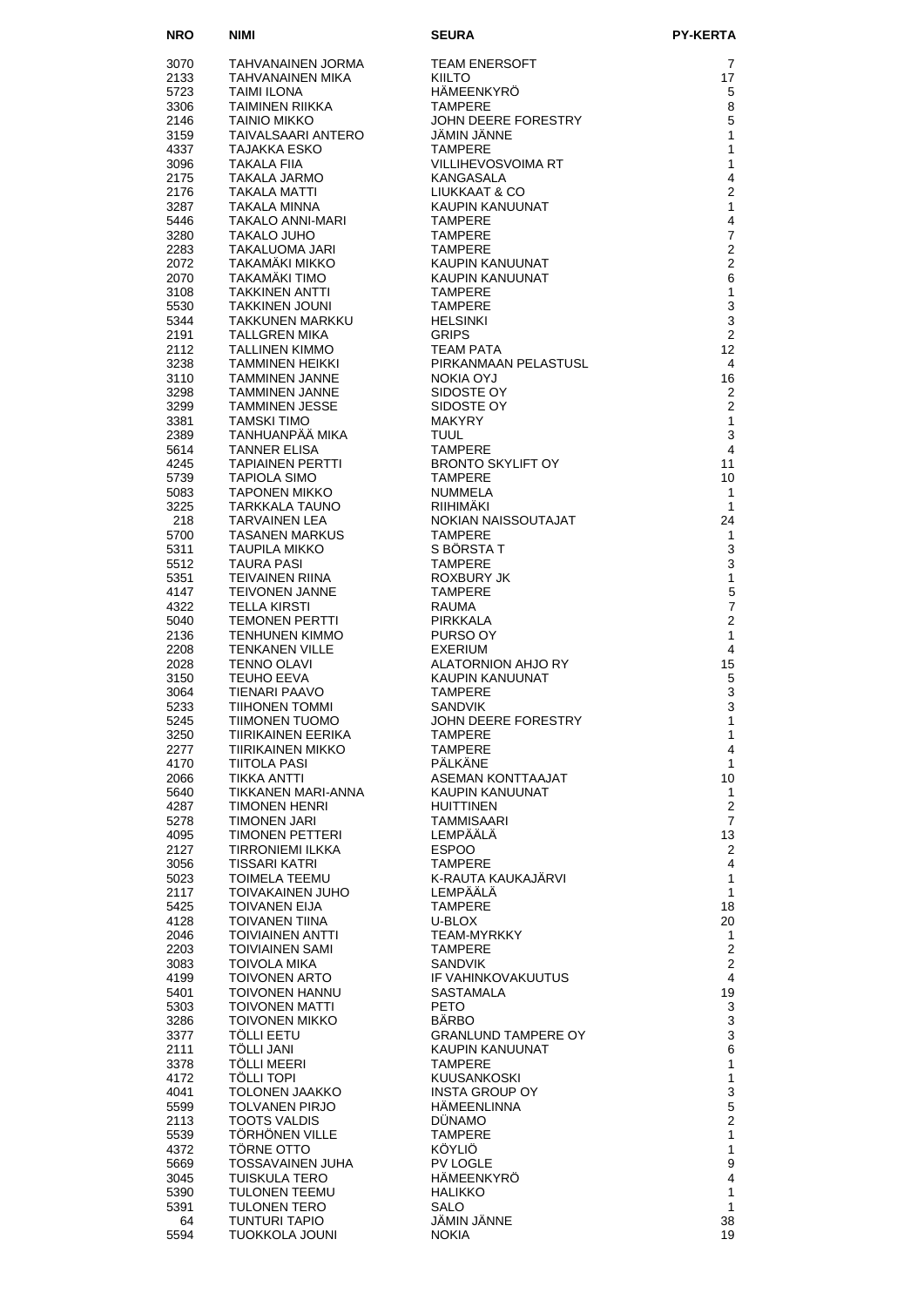| <b>NRO</b>   | NIMI                                         | <b>SEURA</b>                               | <b>PY-KERTA</b>                  |
|--------------|----------------------------------------------|--------------------------------------------|----------------------------------|
| 2369         | TUOMIKANGAS JYRI                             | <b>SUUNTO</b>                              | 5                                |
| 5410         | TUOMINEN ANNIKKI                             | TAMPEREEN PYRINTÖ                          | 6                                |
| 4009         | TUOMINEN PATRIK                              | KERAVA                                     | 4                                |
| 5398         | <b>TUOMINEN TAISTO</b>                       | TAMPEREEN PYRINTÖ                          | 15                               |
| 5109<br>3188 | <b>TUOMINEN TIMO</b><br><b>TUOMISTO ANNE</b> | <b>FUN-WAARIT</b><br><b>TEAM JOYMENT</b>   | 14<br>1                          |
| 5308         | TUOMISTO JARMO                               | <b>KANGASALA</b>                           | 5                                |
| 3372         | TUOMISTO TUOMO                               | METSÄTYÖT TUOMISTO                         | $\,6$                            |
| 2069         | TUOMOLA JANNE                                | ASEMAN KONTTAAJAT                          | 6                                |
| 5524<br>2140 | <b>TUOMOLA OLLI</b>                          | <b>TURKU</b>                               | $\overline{2}$<br>$\overline{4}$ |
| 4380         | <b>TUOVINEN JANI</b><br>TUPAMÄKI JUKKA       | RAMBOLL FINLAND OY<br><b>LEMANSE OY</b>    | 6                                |
| 2246         | TURPEINEN SAMPO                              | <b>HELSINKI TRIATHLON</b>                  | 6                                |
| 5712         | <b>TURPPA KARI</b>                           | TAIVALTAJAT                                | 17                               |
| 3395         | <b>TURTA JANNE</b>                           | FORSSA, KOIJÄRVI                           | 5                                |
| 4102<br>2384 | TURUNEN MIKKO<br>TUSA PASI                   | VIHATTULAN PUDOTUS<br>LAIHIA               | 19<br>1                          |
| 4013         | TUULANIEMI PAULA                             | JÄPY                                       | $\overline{2}$                   |
| 3105         | TUURE SIMO-PEKKA                             | KAUPIN KANUUNAT                            | 5                                |
| 3390         | <b>TYNKKY JOUNI</b>                          | <b>TAMPERE</b>                             | 14                               |
| 5457         | TYYNELÄ PETRI                                | KAUPIN KANUUNAT                            | 4                                |
| 4214<br>4213 | UIMI MERVI<br>UIMI PEKKA                     | KAUPIN KANUUNAT<br>KAUPIN KANUUNAT         | $\mathbf{1}$<br>3                |
| 4011         | UKKONEN KARI                                 | PÄI KÄNF                                   | 9                                |
| 2037         | UKKONEN LEO                                  | <b>INWIDO FINLAND</b>                      | $\mathbf{1}$                     |
| 4068         | <b>UOSUKAINEN PETRI</b>                      | <b>TAMPERE</b>                             | 6                                |
| 2085         | UOTILA MIKKO<br><b>UOTILA ULRIKA</b>         | <b>TAMPERE</b><br><b>TAMPERE</b>           | 6<br>$\overline{c}$              |
| 2275<br>5016 | <b>UOTINEN MARKKU</b>                        | <b>INWIDO FINLAND</b>                      | 5                                |
| 5616         | <b>URONEN MARJUT</b>                         | <b>LOHJA</b>                               | $\mathbf{1}$                     |
| 3375         | <b>USKALI PERTTI</b>                         | KAUPIN KANUUNAT                            | 15                               |
| 2305         | UUSIKARTANO RAULI                            | <b>TAMPERE</b>                             | $\mathbf{1}$                     |
| 5730<br>5260 | UUSIMAA JENNI<br>UUSIMAA RISTO               | VANTAA<br><b>KANGKI</b>                    | 3<br>13                          |
| 3281         | UUSIMÄKI JUHA                                | <b>TAMPERE</b>                             | 7                                |
| 3384         | UUSI-SALAVA RISTO                            | JÄMIN MÖKIT                                | $\overline{7}$                   |
| 4210         | UUSITALO HANNA                               | <b>VUORENTAUSTA</b>                        | $\overline{2}$                   |
| 3227         | UUSITALO JAAKKO                              | <b>TAMPERE</b>                             | 4                                |
| 4096<br>213  | UUSITALO JOUKO<br>VAAHTERA JUHA              | <b>IKAALINEN</b><br><b>KAUPIN KANUUNAT</b> | $\mathbf{1}$<br>24               |
| 5454         | VAAHTERA KARI                                | KANKAANPÄÄ                                 | 4                                |
| 237          | VAAHTERA PÄIVI                               | <b>KAUPIN KANUUNAT</b>                     | 22                               |
| 5323         | VÄÄNÄNEN ESKO                                | MIKKELIN RISTIINA                          | 6                                |
| 2157<br>5414 | VÄÄNÄNEN SAIJA<br>VÄÄRÄLÄ HANNA              | <b>TAMPERE</b><br><b>KANGASALA</b>         | 5<br>$\mathsf 3$                 |
| 5397         | VÄÄRÄLÄ JUHO                                 | <b>KANGASALA</b>                           | 8                                |
| 5708         | VÄHÄSANTANEN JESSE                           | <b>TAMPERE</b>                             | 1                                |
| 5490         | <b>VAINIKKA KARI</b>                         | <b>TAMPERE</b>                             | 8                                |
| 4250         | <b>VAINIO JUKKA</b>                          | <b>RUAG AVIATION</b>                       | 3                                |
| 4364<br>5304 | VAINIONPÄÄ TIMO<br>VAINIONPÄÄ-SEILO TUIJA    | KANKAANPÄÄ<br><b>PARKANO</b>               | 4<br>4                           |
| 5330         | <b>VAITTINEN ANTTI</b>                       | LEMPÄÄLÄ                                   | $\overline{c}$                   |
| 4101         | VALAMAA TIINA                                | KOKEMÄKI                                   | 3                                |
| 2253         | VALIAHO SEPPO                                | <b>TEAM RYNKEBY OULU</b>                   | $\overline{c}$                   |
| 2390<br>2122 | VÄLIMAA ARI<br>VÄLIMÄKI HANNU                | PYORA-POJAT TAMPERE<br>OY APOTTI AB        | 5<br>$\mathsf 3$                 |
| 30           | VÄLIMÄKI HEIKKI                              | MILLOG OY                                  | 38                               |
| 4365         | VÄLIMÄKI PÄIVI                               | SATAKUNNAN KESKUSSAI                       | 16                               |
| 5030         | VÄLIPIRTTI VILJAMI                           | <b>ELENIA OY</b>                           | 1                                |
| 5505         | VÄLIVAARA HANNA                              | <b>STAMINA TC</b>                          | $\mathbf{1}$                     |
| 5459<br>2276 | VALKAMA JUHA<br>VÄLKKI TIMO                  | TCC<br>KODIKAS-TALOT                       | 3<br>13                          |
| 3240         | VÄLKKI TOMI                                  | <b>TAMPERE</b>                             | 1                                |
| 3046         | <b>VALLIN KAISA</b>                          | <b>TAMPERE</b>                             | 5                                |
| 4054         | VALORINTA MIKA                               | PIRKKALAN HIIHTÄJÄT                        | $\mathbf 5$                      |
| 4219<br>4314 | <b>VALORINTA SARI</b><br>VALTAKOSKI TUULIA   | PIRKKALAN HIIHTAJAT<br>KANUUNAT            | $\sqrt{5}$<br>8                  |
| 2270         | VALTANEN ARI-PEKKA                           | <b>FINSKA KOMPANIET</b>                    | $\mathbf{1}$                     |
| 5127         | <b>VALVE TEUVO</b>                           | LOIMAAN VOIMA                              | 16                               |
| 5285         | <b>VANHA-AHO PENTTI</b>                      | <b>TAMPERE</b>                             | 11                               |
| 4266         | VANHATALO MARIKA                             | TEAM OPTIMA                                | 1<br>$\overline{c}$              |
| 2269<br>5059 | VANKKA ESA<br><b>VANNINEN JUSSI</b>          | <b>FMR</b><br>NURMIJÄRVI                   | 1                                |
| 5199         | VANNINEN RAIJA                               | VERIPALVELU                                | 1                                |
| 5060         | <b>VANNINEN VESA</b>                         | NURMIJÄRVI                                 | $\mathbf{1}$                     |
| 2216         | VÄRE TUOMAS                                  | <b>HUJU TRAINING TEAM</b>                  | 3                                |
| 3371<br>5039 | <b>VARIS ANTTI</b><br><b>VARIS RIKU</b>      | MC PÖKHÖLMI RIP<br><b>PIRKKALA</b>         | 3<br>4                           |
| 5340         | <b>VARIS SAMULI</b>                          | <b>TAMPERE</b>                             | 5                                |
| 5258         | VASKELAINEN MILLA                            | AVANT TECNO OY                             | $\overline{2}$                   |
| 2344         | VASTAMÄKI PETRI                              | LIUKKAAT & CO                              | $\overline{2}$                   |
| 5301         | VASTAMÄKI RAIMO                              | JANAKKALAN LATU                            | 1<br>5                           |
| 4299         | <b>VAUHKONEN JANI</b>                        | PIRKKALA                                   |                                  |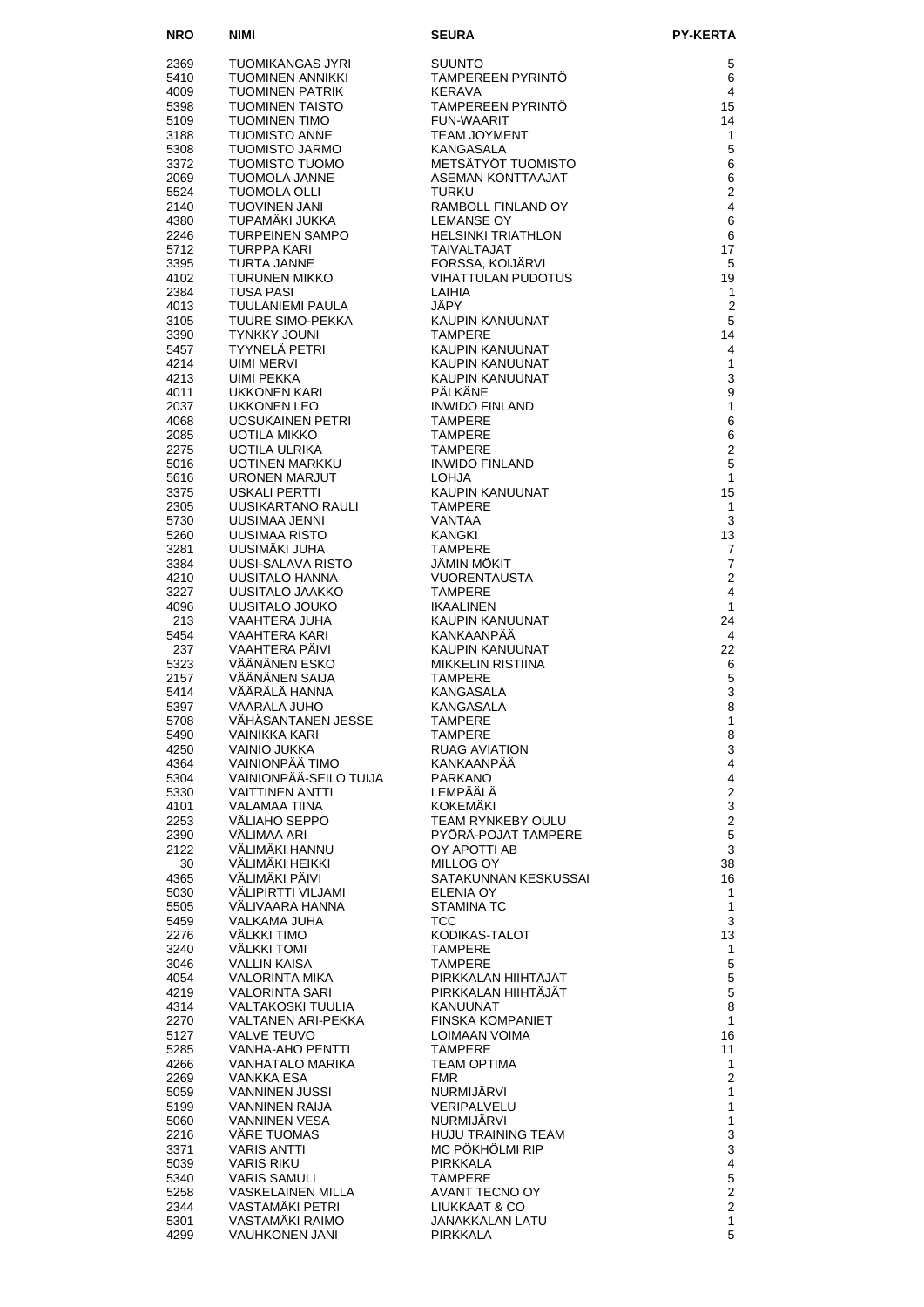| <b>NRO</b>   | <b>NIMI</b>                                     | <b>SEURA</b>                                  | <b>PY-KERTA</b>                |
|--------------|-------------------------------------------------|-----------------------------------------------|--------------------------------|
| 2061         | <b>VEHKO PEKKA</b>                              | <b>HELSINKI</b>                               | 5                              |
| 2194         | <b>VEINO VILLE</b>                              | <b>ESPOO</b>                                  | 1                              |
| 5547         | <b>VENALAINEN ANTTI</b>                         | <b>HAMEENLINNA</b>                            | 1                              |
| 1735         | <b>VENHO JANNE</b>                              | <b>YLOJARVI</b>                               | 4<br>$\overline{2}$            |
| 5152<br>5088 | <b>VENHO LEENA</b><br><b>VESA JUSSI</b>         | YLOJARVI<br>YLÖJÄRVI                          | $\mathbf{1}$                   |
| 5400         | <b>VESA MATTI</b>                               | LÄNSI-TEISKON SOUTAJ                          | $\overline{2}$                 |
| 3182         | <b>VESALAINEN LASSI</b>                         | <b>LOPPI</b>                                  | $\overline{2}$                 |
| 4156         | VESALAINEN MIKA                                 | <b>QUALCOMM ATHEROS FI</b>                    | 10                             |
| 3229<br>3391 | <b>VESALAINEN TUULA</b><br><b>VIENOLA LEILA</b> | <b>HELSINKI TRIATHLON</b><br><b>IKAALINEN</b> | $\mathbf{1}$<br>9              |
| 5493         | <b>VIENOVIRTA RAULI</b>                         | MÄÄ JA MUN KAVERIT                            | $\mathsf 3$                    |
| 4097         | <b>VIHEROJA TUULA</b>                           | RAUMA                                         | 8                              |
| 3126         | VIHERSAARI JARI                                 | TAMPERE                                       | $\mathbf 2$                    |
| 5287         | VIIKAMA VILLE                                   | TAMPERE                                       | $\mathbf{1}$<br>$\mathsf 3$    |
| 5583<br>2264 | <b>VIINANEN MIKKO</b><br><b>VIIRI KEIJO</b>     | ATAGEARS<br><b>ILVES HUOLTO</b>               | $\overline{\mathbf{4}}$        |
| 4232         | <b>VIITAMAKI HEIDI</b>                          | <b>HAMEENKYRO</b>                             | $\mathsf 3$                    |
| 4183         | <b>VIITANEN AARNE</b>                           | <b>PORI</b>                                   | $\overline{4}$                 |
| 1068         | <b>VIITANEN ANTTI</b>                           | <b>TAMPERE</b>                                | 15                             |
| 4334<br>4328 | <b>VIITANEN ARTTU</b><br><b>VIITANEN JARI</b>   | KYLMÄRINKI<br><b>CC APV</b>                   | $\sqrt{2}$<br>$\overline{2}$   |
| 5650         | <b>VIITANEN LIISA</b>                           | <b>TAMPERE</b>                                | $\overline{2}$                 |
| 2141         | <b>VIITANEN MARKO</b>                           | <b>PILKINGTON</b>                             | $\overline{2}$                 |
| 3334         | <b>VIITANEN PETRUS</b>                          | <b>TAMPERE</b>                                | 5                              |
| 2273<br>2251 | <b>VIITANEN SAMI</b><br><b>VIITANEN SIMO</b>    | KOLMELAN HINKU<br>AS-TEAM                     | 10<br>3                        |
| 5396         | <b>VIITANIEMI JUHA</b>                          | VILJAKKALAN KVENEYHD                          | 19                             |
| 2217         | VIITANIEMI JUSSI                                | <b>TAMPERE</b>                                | $\overline{2}$                 |
| 5173         | VIKMAN MARKKU                                   | <b>SECURITAS</b>                              | $\overline{7}$                 |
| 2396<br>3285 | VILJANEN JUSSI<br><b>VILPAS SAARA</b>           | RUOSNIEMEN LUUPÄÄT<br>VALKEAKOSKI             | $\mathsf 3$<br>$\mathbf 2$     |
| 3284         | <b>VILPAS SAIJA</b>                             | VALKEAKOSKI                                   | $\mathbf 2$                    |
| 4098         | <b>VIOT MAXIME</b>                              | ROXBURY JK                                    | $\mathbf{1}$                   |
| 3242         | VIRKAMA ANN-CATRIN                              | <b>VIS</b>                                    | $\mathbf{1}$                   |
| 3243         | <b>VIRKAMA ANTON</b>                            | <b>VIS</b>                                    | $\mathbf{1}$                   |
| 5613<br>2116 | <b>VIRMAN JUHA</b><br><b>VIRTANEN MIKA</b>      | <b>TAMPERE</b><br><b>TAMPERE</b>              | $\mathbf{1}$<br>$\mathbf{1}$   |
| 4099         | <b>VIRTANEN VILLE</b>                           | ROXBURY JK                                    | $\mathbf{1}$                   |
| 2333         | <b>VITIKKA HARRI</b>                            | <b>TAMPERE</b>                                | 8                              |
| 5221<br>5136 | <b>VITTINKI TOMI</b><br><b>VOIMANEN EERIK</b>   | <b>NOVATRON</b><br>YLÖJÄRVI                   | $\overline{\mathbf{4}}$<br>4   |
| 2002         | VON BAGH ALEXEJ                                 | <b>LCC TAMPERE</b>                            | 4                              |
| 5125         | <b>VOUTILAINEN PASI</b>                         | KAUPIN KANUUNAT                               | $\overline{\mathbf{4}}$        |
| 5144         | <b>VULLI KATRI</b>                              | HÄMEENKYRÖ                                    | $\overline{2}$                 |
| 5143         | <b>VULLI MARKO</b><br><b>VUOHELAINEN TONI</b>   | <b>TAKON KOTELOTEHDAS</b>                     | $\mathbf 5$<br>$\overline{7}$  |
| 4224<br>4175 | <b>VUOLANTO ANTTI</b>                           | YLÖJÄRVI<br><b>KIRKKONUMMI</b>                | $\overline{2}$                 |
| 4311         | <b>VUOLLE JUKKA</b>                             | KAUPIN KANUUNAT                               | 17                             |
| 4310         | <b>VUOLLE KIMMO</b>                             | KAUPIN KANUUNAT                               | 12 <sup>°</sup>                |
| 3310         | <b>VUORELA TIMO</b>                             | VARIKKOTRIATHLONTEAM                          | 3                              |
| 4242<br>4277 | <b>VUORELA TIMO</b><br><b>VUORENMAA KRISTER</b> | <b>TAMPERE</b><br><b>TAMPERE</b>              | $\mathbf{1}$<br>6              |
| 5032         | <b>VUORI MIKA</b>                               | <b>TAMPERE</b>                                | $\overline{7}$                 |
| 3088         | <b>VUORI SEPPO</b>                              | HÄMEENKYRÖ                                    | 17                             |
| 4374         | <b>VUORINEN EERO</b>                            | <b>TAMPERE</b>                                | $\overline{2}$                 |
| 2011<br>5432 | <b>WECKSTROM KJELL</b><br><b>WEGELIUS PETRI</b> | <b>FINSKA KOMPANIET</b><br>VANTAA             | 6<br>$\overline{c}$            |
| 4223         | WELLING JUKKA                                   | NOKIA OYJ                                     | 12                             |
| 5688         | <b>WESTERHOLM KENT</b>                          | PARGAS IF SKI TEAM                            | 17                             |
| 2012         | <b>WESTLING LAURI</b>                           | <b>FINSKA KOMPANIET</b>                       | 1                              |
| 3127<br>3278 | WIDGREN JUHO-MIKKO<br><b>WIDGREN PETRI</b>      | <b>KANNUS</b><br><b>TAMPERE</b>               | $\ensuremath{\mathsf{3}}$<br>3 |
| 5474         | WIGELIUS PIA                                    | <b>NOKIAN TYRES</b>                           | $\mathbf 1$                    |
| 2010         | <b>WIKHOLM MADSEN</b>                           | <b>FINSKA KOMPANIET</b>                       | $\mathbf 2$                    |
| 3158         | <b>WIKSTROM MIKA</b>                            | <b>MENKELIT RY</b>                            | $\mathbf{1}$                   |
| 2129<br>246  | <b>WILCOX DAVID</b><br>YLÄKOSKI JARI            | <b>TAMPERE</b><br><b>TAMPERE</b>              | $\overline{2}$<br>21           |
| 5666         | YLÄ-MATTILA AKI                                 | <b>TAMPERE</b>                                | 1                              |
| 5752         | YLÄNEN JAANA                                    | YLÖJÄRVI                                      | 1                              |
| 5003         | YLÄNEN PAULA                                    | METSÄÄN.FI                                    | 4                              |
| 2201<br>4244 | YLÄ-OUTINEN KAI<br>YLENIUS SAMULI               | <b>METSO MINERALS</b><br><b>TAMPERE</b>       | 12<br>$\mathbf{1}$             |
| 5038         | YLHAINEN MIKKO                                  | MPK.                                          | $\ensuremath{\mathsf{3}}$      |
| 3319         | YLIKAHRI JOHANNA                                | <b>TUSKAPAATTI</b>                            | $\boldsymbol{9}$               |
| 2098         | YLIKAHRI JOONAS                                 | LEVASJOKI                                     | $\overline{\mathbf{4}}$        |
| 2097<br>5426 | YLIKAHRI JUHA<br>YLI-KARRO ARMI                 | SIIKAISTEN SISU<br><b>RAUMA</b>               | $\sqrt{5}$<br>6                |
| 5424         | YLI-KARRO TAPIO                                 | RAUMAN KALEVANKIERT                           | $\bf8$                         |
| 2337         | YLIKULJU NIKO                                   | LEMPÄÄLÄ                                      | $\mathbf{1}$                   |
| 5284         | YLILEHTO JARI-PEKKA                             | LEMPÄÄLÄ                                      | $\mathbf{1}$                   |
| 5250<br>5253 | YLIMÄKI RAMI<br>YLINEN JAAKKO                   | <b>VINCIT</b><br><b>VINCIT</b>                | 8<br>$\overline{a}$            |
|              |                                                 |                                               |                                |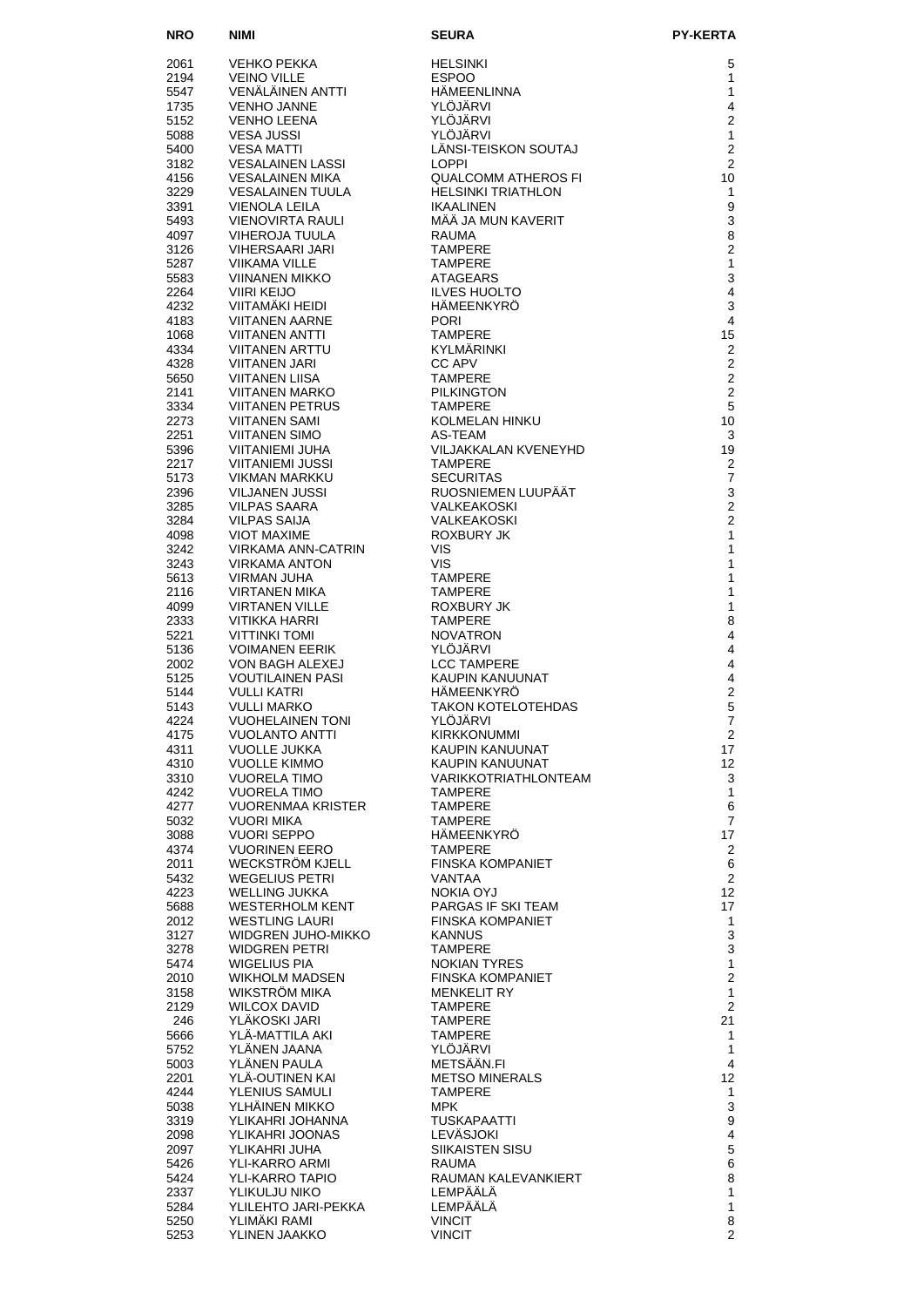| <b>NRO</b> | <b>NIMI</b>           | <b>SEURA</b>   | <b>PY-KERTA</b> |
|------------|-----------------------|----------------|-----------------|
| 4002       | YLINEN SAMULI         | <b>TAMPERE</b> |                 |
| 3183       | YLÖNEN TERO           | <b>TAMPERE</b> |                 |
| 5338       | YRJÖLÄ MARTTI         | <b>TAMPERE</b> | 8               |
| 2347       | <b>ZEITLIN NUPPU</b>  | <b>WILLTRI</b> | 3               |
| 2346       | <b>ZEITLIN RAINER</b> | PÄLKÄNE        | 2               |

#### **PIRKAN PYÖRÄILY – PIRKAN PYHÄ 40 KM**

| <b>NRO</b> | <b>NIMI</b>                            | <b>SEURA</b>                |
|------------|----------------------------------------|-----------------------------|
| 7257       | AALTO JENNA                            | <b>JYVÄSKYLÄ</b>            |
| 7186       | <b>AALTONEN PAIVI</b>                  | RIIHIMÄKI                   |
| 7029       | AARNIKKO TENHO                         | <b>SITO</b>                 |
| 7320       | AHO NIINA                              | TT226                       |
| 7050       | AHOKAS OKI                             | <b>SANDVIK</b>              |
| 7079       | AHONEN LEENA                           | SATAKUNNAN LENNOSTO         |
| 7065       | <b>ALANEN MILJA</b>                    | <b>TAMPERE</b>              |
| 7130       | ALA-OLLA MIIA                          | <b>TAMPERE</b>              |
| 7142       | ALENIUS MARJA                          | HÄMEENLINNA                 |
| 7159       | ALVASTO JOHANNES                       | <b>ESPOO</b>                |
| 7158       | ALVASTO TEIJO                          | <b>HELSINKI TRIATHLON</b>   |
| 7093       | ANDREASSON ARI                         | <b>TAMPERE</b>              |
| 80         | <b>ANTILA TIMO</b>                     | PIRKAN HIIHTO               |
| 7148       | ARO AXEL                               | <b>TAMPERE</b>              |
| 7147       | ARO MIKKO                              | <b>TAMPERE</b>              |
| 7119       | ARO SIMO                               | <b>GNOMES</b>               |
| 7091       | AUTIO MIA                              | PAUKKUVAT PAKARAT           |
| 7030       | <b>BJÖRN LAURA</b>                     | <b>SITO</b>                 |
| 7256       | <b>BRUSILA MERJA</b>                   | <b>TAMPERE</b>              |
| 7292       |                                        | <b>NOKIA</b>                |
| 7155       | DICKMAN SANNI                          | ABB                         |
|            | ERIKSSON FANNY<br><b>FORSELL KATJA</b> | <b>HÄMEENLINNA</b>          |
| 7218       |                                        |                             |
| 7217       | <b>FORSELL TERO</b>                    | <b>HÄMEENLINNA</b>          |
| 7240       | <b>FUCHS MELANIE</b>                   |                             |
| 7338       | GRÖNDAHL ENNA                          | <b>TAMPERE</b>              |
| 7337       | <b>GRÖNDAHL ESSI</b>                   | <b>TAMPERE</b>              |
| 7336       | GRÖNDAHL MATTI                         | <b>TAMPERE</b>              |
| 7302       | <b>GUIGNET ERIK</b>                    | LEMPÄÄLÄ                    |
| 7301       | <b>GUIGNET MARI</b>                    | I FMPÄÄI Ä                  |
| 7303       | <b>GUIGNET MENNI</b>                   | LEMPÄÄLÄ                    |
| 7304       | <b>GUIGNET SAMU</b>                    | LEMPÄÄLÄ                    |
| 126        | HAAPALA JOUKO                          | KANKAANPÄÄ                  |
| 7103       | <b>HALONEN JORMA</b>                   | <b>ESPOO</b>                |
| 7027       | HALTER CLAUDIO                         | <b>ECONOCAP</b>             |
| 7049       | HÄMÄLÄINEN ANTTI                       | <b>SANDVIK</b>              |
| 7001       | HÄMYLÄ TIMO                            | METSÄÄN.FI                  |
| 7048       | <b>HARJULA ARI</b>                     | <b>SANDVIK</b>              |
| 7120       | <b>HAUTALA NELLA</b>                   | <b>SEINÄJOKI</b>            |
| 122        | HAVERI JUHANI                          | <b>IKKU</b>                 |
| 7094       | HAVERINEN RIKU                         | <b>TAMPERE</b>              |
| 7318       | <b>HAVIA TAPANI</b>                    | <b>MUURLA</b>               |
| 7349       | <b>HEIKKONEN HEIKKI</b>                | VANTAA                      |
| 7350       | HEIKKONEN JARKKO                       | <b>VANTAA</b>               |
| 7266       | <b>HEININEN ANTTI</b>                  | <b>TAMPERE</b>              |
| 7173       | <b>HEINO VALTTERI</b>                  | <b>KOOVEE</b>               |
| 7129       | <b>HEINONEN JENNI</b>                  | <b>TAMPERE</b>              |
| 7380       | HEINONEN TEEMU                         | <b>TAMPERE</b>              |
| 7379       | <b>HEINONEN TIIA</b>                   | AKAA                        |
| 7344       | HILDÉN MATTI                           | P-KARHUT                    |
| 7115       | HILLO JARKKO                           | SCA HYGIENE PRODUCTS        |
| 7366       | HINKALO JOHANNA                        | <b>TAMPERE</b>              |
| 7033       | HIRVIMÄKI HEIDI                        | VAKUUTUSYHTIÖ TURVA         |
| 7324       | HONKALA HANNU                          | <b>TAMPERE</b>              |
| 7116       | HONKALA MIKAEL                         | <b>SCA HYGIENE PRODUCTS</b> |
| 7323       | HONKALA OUTI                           | <b>TAMPERE</b>              |
| 7041       | HONKANEN MARIANNE                      | SANDVIK                     |
| 7271       | <b>HONKANEN SIMO</b>                   | SIIVIKKALA                  |
| 7270       | HONKANEN VILJAMI                       | <b>SIIVIKKALA</b>           |
| 7205       | HUKKA MAARIT                           | KANGASALA                   |
| 7006       | <b>HUOKKO MATTI</b>                    | <b>JOINEX OY</b>            |
| 7183       | <b>HUUSKONEN FELIX</b>                 | TAMPERE                     |
| 7180       | HUUSKONEN HANNU                        | TAMPERE                     |
| 7262       | <b>HYNNINEN KRISTEL</b>                | NOKIAN RENKAAT              |
| 7325       | <b>IKAVALKO VESA</b>                   | <b>TAMPERE</b>              |
| 7319       | <b>IKOLA ANSSI</b>                     | ATALAN HIIHTOANSSIT         |
| 7069       | <b>IRJALA SANNI</b>                    | <b>TAMPERE</b>              |
| 7226       | ISOKANGAS PIA                          | KAUPIN KANUUNAT             |
|            |                                        |                             |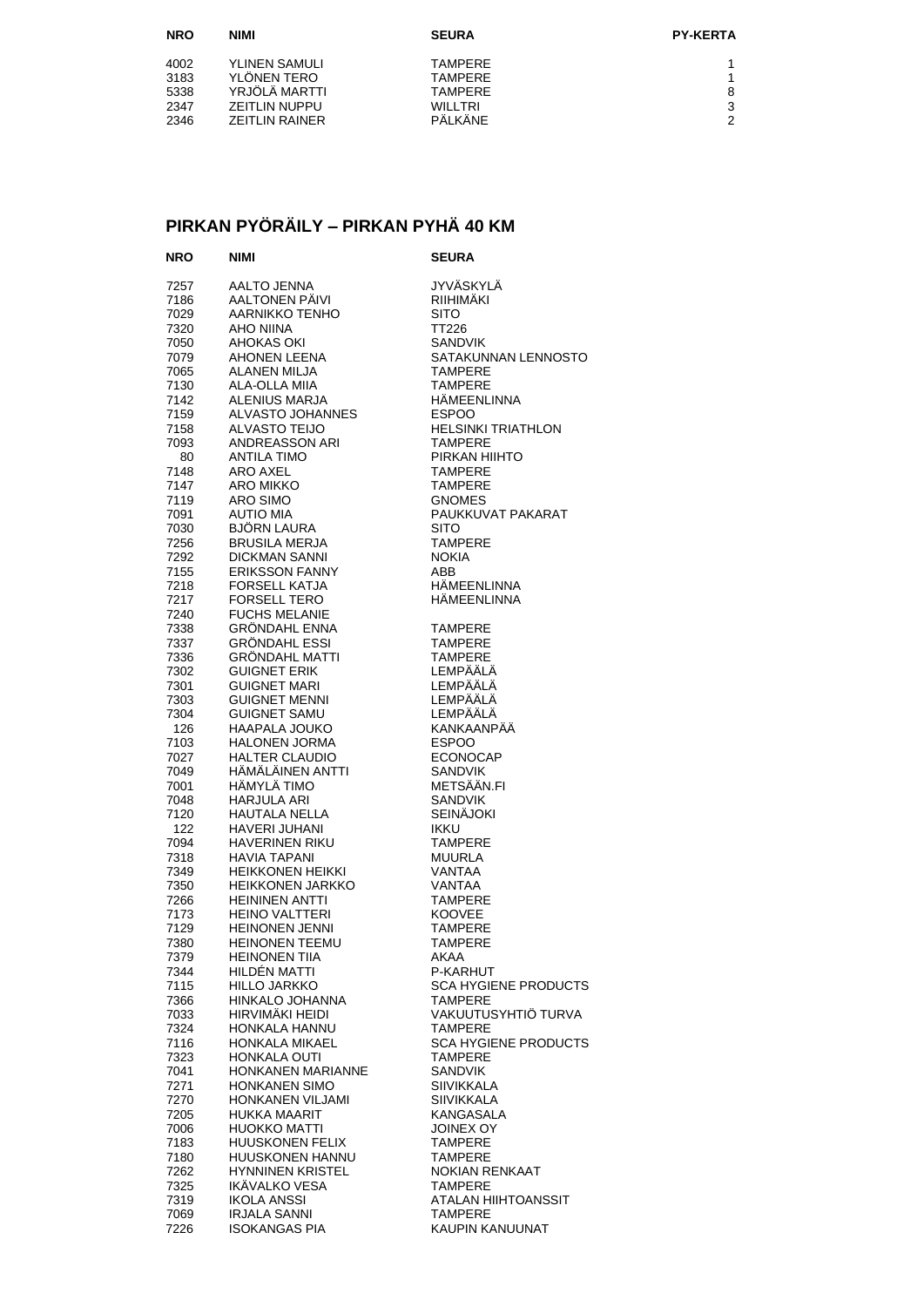| NRO          | NIMI                                               | SEURA                               |
|--------------|----------------------------------------------------|-------------------------------------|
| 7309         | ISOKANGAS SAANA                                    |                                     |
| 7308         | ISOKANGAS SINIKKA                                  | KAUPIN KANUUNAT                     |
| 7283         | <b>ISOSALO ANTTI</b>                               | <b>TAMPERE</b>                      |
| 7284<br>7170 | <b>ISOSALO EERO</b>                                | <b>TAMPERE</b><br><b>GRANO</b>      |
| 7031         | <b>ISOVIITA TAPIO</b><br><b>ITKONEN ARTO</b>       | <b>SITO</b>                         |
| 7051         | JÄÄSKELÄINEN PERTTI                                | <b>SANDVIK</b>                      |
| 7124         | JARSKE PETRI                                       | <b>TAMPERE</b>                      |
| 7125         | JARSKE SATU                                        | <b>TAMPERE</b>                      |
| 7160         | JARVANSALO ELISA                                   | LEMPÄÄLÄ                            |
| 7161<br>7043 | JARVANSALO KASPER<br>JÄRVENPÄÄ EETU                | LEMPÄÄLÄ<br><b>SANDVIK</b>          |
| 7234         | JÄRVENSIVU MARTTI                                  | METALLIK. K. SEPPÄNE                |
| 7156         | <b>JÄRVINEN RAINE</b>                              | <b>KANGASALA</b>                    |
| 7028         | <b>JÄSKE TARU</b>                                  | <b>VERIPALVELU</b>                  |
| 7353         | <b>JOKELA ANTTI</b>                                | ROSSA COBRA                         |
| 7189<br>7187 | JOKINEN JOONA<br><b>JOKINEN MARI</b>               | KANGASALA<br>KANGASALA              |
| 7188         | <b>JOKINEN METTE</b>                               | KANGASALA                           |
| 7367         | <b>JOKINEN TOMI</b>                                | <b>TAMPERE</b>                      |
| 7201         | <b>JURMU JOUNI</b>                                 | TAMPERE                             |
| 7203         | JUTILA TIMO                                        | TAMPERE                             |
| 7202<br>7106 | JUTILA TUULA<br><b>JUUSO PIIA</b>                  | <b>TAMPERE</b><br><b>NOKIA</b>      |
| 7020         | KAIVONEN PENTTI                                    | <b>PIRKKALA</b>                     |
| 7376         | KAJASTE ANTTI                                      | <b>HELSINKI</b>                     |
| 7057         | <b>KALISTE PINJA</b>                               | <b>RUUTANA</b>                      |
| 7056         | KALISTE TOMMI                                      | KAUPIN KANUUNAT                     |
| 7175<br>7101 | <b>KAUPPI MATTI</b><br><b>KEKKONEN KARI</b>        | <b>TAMPERE</b><br><b>NOKIA</b>      |
| 7102         | KEKKONEN SONJA                                     | <b>NOKIA</b>                        |
| 7233         | <b>KESKINEN KIMMO</b>                              | NOUSEVA KUU                         |
| 7195         | KESKINEN MARKKU                                    | NOUSEVA KUU                         |
| 7342         | <b>KESKINEN RASMUS</b>                             | NOUSEVA KUU                         |
| 7196<br>7280 | KESKINEN VESA<br>KIIVERI JUKKA                     | <b>NOUSEVA KUU</b><br>PIEKSÄMÄKI    |
| 7279         | KIIVERI KAISA                                      | PIEKSAMAKI                          |
| 7215         | KITUNEN PÄIVI                                      | VAKUUTUSYHTIÖ TURVA                 |
| 7016         | KIVI FANNI-LIISA                                   | <b>TAMPERE</b>                      |
| 7017         | KIVI VILHELMIINA                                   | <b>TAMPERE</b>                      |
| 7136<br>7134 | KIVINIEMI ANSELMI<br><b>KIVINIEMI ANTTI</b>        | TABC<br><b>TABC</b>                 |
| 7340         | KIVINIEMI JANI                                     | <b>NOKIA</b>                        |
| 7135         | KIVINIEMI KALLE                                    | <b>TABC</b>                         |
| 7339         | KIVINIEMI KATRI                                    | <b>NOKIA</b>                        |
| 7138         | <b>KIVINIEMI LEO</b>                               | TABC                                |
| 7137<br>7133 | KIVINIEMI OLAVI<br><b>KIVINIEMI SARITA</b>         | TABC<br><b>TABC</b>                 |
| 7343         | KIVINUMMI PETTERI                                  | <b>PIRKKALA</b>                     |
| 7351         | KLEEMOLA JANNE                                     | KANGASALA                           |
| 7352         | KLEEMOLA JUHA                                      | <b>KANGASALA</b>                    |
| 7370<br>7167 | KOISTINEN ROOPE<br>KOIVULA JARI                    | KANGASALA<br><b>TAMPERE</b>         |
| 7211         | KOIVULA JOHANNA                                    | HKP PYRÄHTÄJÄT                      |
| 7316         | KOIVUMÄKI ADA                                      | <b>TAMPERE</b>                      |
| 7317         | KOIVUMÄKI LINA                                     | TAMPERE                             |
| 7315<br>7045 | KOIVUMÄKI TARU<br>KOIVUMÄKI TEEMU                  | <b>TAMPERE</b><br><b>SANDVIK</b>    |
| 7281         | KOIVUNIEMI OLLI                                    | JALASJÄRVI                          |
| 7282         | KOIVUNIEMI PÄIVI                                   | JALASJÄRVI                          |
| 2143         | KOKKO ARI                                          | <b>SANDVIK</b>                      |
| 7212         | KOPONEN JUHA                                       | <b>CONSTIN RAKETIT</b>              |
| 7038<br>7044 | KOPPEROINEN JUHANI<br><b>KORHONEN OSSI</b>         | <b>PILKINGTON</b><br><b>SANDVIK</b> |
| 7109         | KORPIKOSKI HANNA                                   | TAMPERE                             |
| 7110         | KORPIKOSKI IIDA                                    | <b>TAMPERE</b>                      |
| 7111         | KORPIKOSKI SANNI                                   | TAMPERE                             |
| 7058         | KORPILAHTI HANNA                                   | KANGASALA                           |
| 7034<br>7184 | KORTELAINEN KYOSTI<br>KOSKELA JARI                 | VAKUUTUSYHTIÖ TURVA<br>TURKU        |
| 7254         | KOSKELA JESSE                                      | NOKIA                               |
| 7216         | KOSKELA JUHA                                       | <b>NOKIA</b>                        |
| 7255         | KOSKELA JUUSO                                      | <b>NOKIA</b>                        |
| 7253         | KOSKELA LEENA                                      | NOKIA                               |
| 7185<br>7228 | KOSKELA SOILE<br>KOSKIMIES AINO                    | TURKU<br>TAMPERE                    |
| 7368         | KOSKINEN NIKKE                                     | RUUTANA                             |
| 7369         | KOSKINEN SIIDA                                     | <b>RUUTANA</b>                      |
| 7244         | KOZLOV VALERI                                      | SAINT-PETERSBURG                    |
| 7121         | <b>KRESTYANNIKOV EVGENY</b>                        | TAMPERE                             |
| 7123<br>7122 | <b>KRESTYANNIKOV JARI</b><br>KRESTYANNIKOVA OLIVIA | TAMPERE<br><b>TAMPERE</b>           |
|              |                                                    |                                     |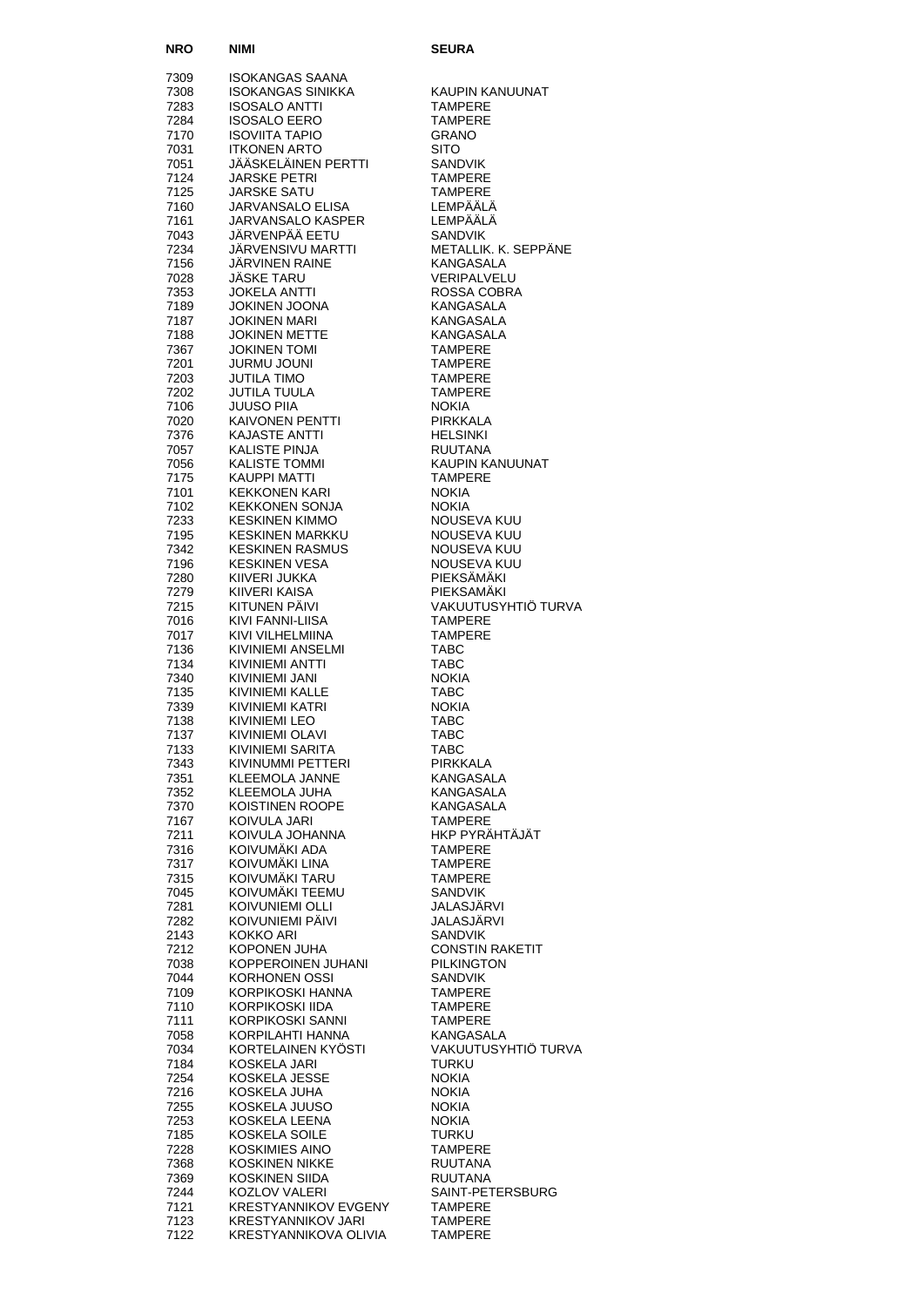| <b>NRO</b>   | NIMI                                             | <b>SEURA</b>                            |
|--------------|--------------------------------------------------|-----------------------------------------|
| 7021         | KUIRINLAHTI KARI                                 | <b>PIRKKALA</b>                         |
| 7225         | KUISMA JENNI                                     | <b>TAMPERE</b>                          |
| 7222         | KUISMA JOONAS                                    | KAUPIN KANUUNAT                         |
| 7224<br>7242 | KUISMA PAULI<br>KUISMIN HANNU                    | <b>TAMPERE</b><br>VAKUUTUSYHTIÖ TURVA   |
| 7072         | KUJALA ATTE                                      | <b>YLINEN</b>                           |
| 7071         | KUJALA TEIJO                                     | YLOJARVI                                |
| 7313         | KUJANSUU IIDA                                    | YLÖJÄRVI                                |
| 7311<br>7312 | KUJANSUU MIKA<br>KUJANSUU PÄIVI                  | YLÖJÄRVI<br>YLÖJÄRVI                    |
| 7310         | KULMALA JOANNA                                   |                                         |
| 102          | KULMALA KEIJO                                    | TAMPERE                                 |
| 7062         | <b>KUMUSTO ERKKI</b>                             | <b>KOLMOLAN TOIVO</b>                   |
| 7259<br>7273 | KUOPPALA SANNA<br>KYMÄLÄINEN ANNI                | <b>KUOPIO</b><br><b>TAMPEE</b>          |
| 7100         | KYMÄLÄINEN JANI                                  | JANAKKALA                               |
| 7272         | KYMÄLÄINEN JUKKA                                 | <b>TAMPERE</b>                          |
| 7274         | KYMÄLÄINEN LENNI                                 | <b>TAMPERE</b>                          |
| 7039<br>7149 | <b>LAGER TIMO</b><br>LAHNALAHTI JARNO            | SANDVIKIN PYÖR.KERH<br><b>TAMPERE</b>   |
| 7150         | <b>LAHNALAHTI NICO</b>                           | TAMPERE                                 |
| 7013         | <b>LAHTI RIITTA</b>                              | PIRKKALA                                |
| 7126         | LAHTINEN MARIA                                   | KANGASALA                               |
| 7088<br>7087 | <b>LAINE MARKUS</b><br>LAINE MIIKA               | LOIMAAN NUOTIOLOIMUT<br><b>TURKU</b>    |
| 7229         | LAITIO HANNA                                     | <b>TURKU</b>                            |
| 7335         | LAMBERG JENNI                                    | <b>TAMPERE</b>                          |
| 7047         | <b>LANKINEN JENNI</b>                            | <b>SANDVIK</b>                          |
| 7064<br>7118 | LATVA-PIRILÄ KATJA<br>LATVA-PIRILÄ TEEMU         | <b>TAMPERE</b><br><b>TAMPERE</b>        |
| 7117         | LATVA-PIRILÄ VILLE                               | <b>TAMPERE</b>                          |
| 7078         | <b>LAURIKAINEN ERKKI</b>                         | MERIMASKU                               |
| 7074         | <b>LAURIKAINEN ESA</b>                           | PYORA-68                                |
| 7075<br>7261 | LAURIKAINEN KALLE<br><b>LEHTI ANNI</b>           | MERIMASKU<br>TAMPERE                    |
| 7314         | LEHTIMÄKI MARKKU                                 | <b>NOKIA</b>                            |
| 7299         | LEHTO PAAVO                                      | <b>NOKIA</b>                            |
| 7298         | LEHTO TOMMI                                      | <b>NOKIA</b>                            |
| 7172<br>7157 | <b>LEINO MERJA</b><br>LEINO SUSANNA-ANNELI       | TAMPERE<br><b>TAMPERE</b>               |
| 7334         | <b>LEINONEN ELISA</b>                            | <b>TAMPERE</b>                          |
| 7333         | <b>LEINONEN ENNA</b>                             | <b>TAMPERE</b>                          |
| 7330<br>7331 | LEINONEN JUUSO VALTTERI<br><b>LEINONEN KIMMO</b> | <b>TAMPERE</b><br><b>BIG BOYS</b>       |
| 7332         | <b>LEINONEN VESA</b>                             | KOO-VEE                                 |
| 7140         | LEPPÄLÄ JUSSI                                    | VANTAA                                  |
| 7307<br>7276 | LEPPALA SANTERI<br>LILJEBERG KAISU               | VANTAA<br>TAMPERE                       |
| 7275         | LILJEBERG MISKA                                  | TAMPERE                                 |
| 7089         | LINDGREN ANNINA                                  | NOKIA                                   |
| 7002<br>7009 | LINDROOS HANNA<br>LINDROOS MIKKO                 | INWIDO FINLAND/PIHLA<br>JÄMSÄ           |
| 7141         | LINTUKANGAS JARMO                                | HÄMEENLINNA                             |
| 7082         | LINTULA SARI                                     | <b>PIRKKALA</b>                         |
| 7165         | LISKO ALVAR                                      | KAUPIN KANUUNAT                         |
| 7359<br>7162 | LISKO AURORA<br>LISKO JUSSI                      | KAUPIN KANUUNAT<br>KAUPIN KANUUNAT      |
| 7163         | LISKO KATARIINA                                  | <b>TAMPERE</b>                          |
| 7164         | LISKO OLIVIA                                     | KAUPIN KANUUNAT                         |
| 7197<br>7258 | LUKICHEVA NATALIA<br>LUNDGREN EINO               | TAMPERE<br><b>ORIVESI</b>               |
| 7153         | LUUKKONEN ALEKSI                                 | TAMPERE                                 |
| 7154         | LUUKKONEN MARKUS                                 | TAMPERE                                 |
| 7152         | LUUKKONEN TIINA                                  | TAMPERE                                 |
| 7268<br>7381 | MÄENPÄÄ ANNE<br><b>MAJA TIINA</b>                | PIRKKALA<br>AKAA                        |
| 7081         | MAJANEN LIISA                                    | TAMPERE                                 |
| 7383         | MÄKELÄ HARRI                                     | <b>NOKIA</b>                            |
| 7360<br>7341 | MÄKELÄ PEKKA<br>MÄKELÄ TIMO                      | KANGASALA<br><b>TAMPERE</b>             |
| 7361         | MÄKELÄ TOMMI                                     | TAMPERE                                 |
| 7008         | MÄKINEN EIJA                                     | ELENIA OY                               |
| 7060         | MÄKINEN HERTTA                                   | KANGASALA                               |
| 7059<br>7061 | MÄKINEN MARTTA<br>MÄKINEN VÄINÖ                  | KANGASALA<br>KANGASALA                  |
| 7213         | <b>MANNILA TESSA</b>                             | <b>TAMPERE</b>                          |
| 7092         | MANTYHARJU RISTO                                 | PIRKKALA                                |
| 7168<br>7080 | MARTONEN LEENA<br>MARTTILA JENNY                 | TAMPERE<br>TAMPERE                      |
| 7267         | <b>MATILA LEO</b>                                | KAUPIN KANUUNAT                         |
| 7269         | MIKKOLA ELMERI                                   | <b>TAMPERE</b>                          |
| 7241<br>107  | MIKKONEN ILARI<br><b>MOILANEN RAIMO</b>          | <b>ELEKTROBIT OY</b><br>YLÖJÄRVEN RYHTI |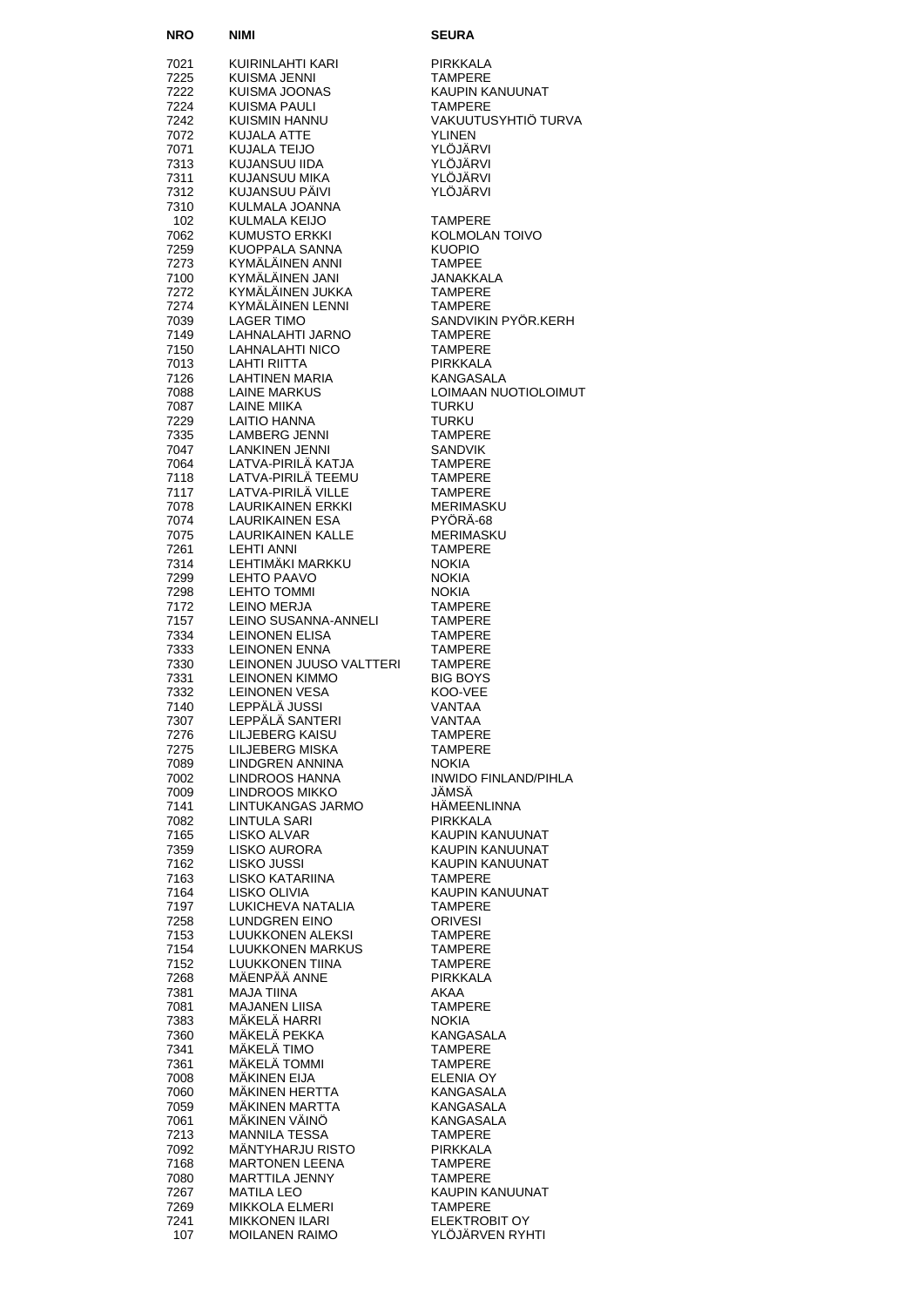| NRO          | NIMI                                           | <b>SEURA</b>                       |
|--------------|------------------------------------------------|------------------------------------|
| 7354         | MUSTAKOSKI LEENA                               | <b>SIIVIKKALA</b>                  |
| 7295         | <b>MUSTONEN EEVA</b>                           | <b>VUORENTAUSTA</b>                |
| 7321         | MYLLYMÄKI MARKO                                | <b>TT226</b>                       |
| 7322         | MYLLYMÄKI MELISSA                              | TT226                              |
| 7177         | <b>MYLLYVIITA MIKKO</b>                        | <b>TAMPERE</b>                     |
| 7264         | NIEMELÄ HENRI                                  | MAHNALA                            |
| 7265         | NIEMELÄ JULIUS                                 | <b>SIURO</b>                       |
| 7112         | <b>NIEMINEN HARRI</b>                          | <b>SCA HYGIENE PRODUCTS</b>        |
| 7260<br>7285 | NIEMINEN JONI<br><b>NIEMINEN RAIMO</b>         | <b>TAMPERE</b><br>KAUPIN KANUUNAT  |
| 7306         | NOKELAINEN JARMO                               | <b>KANGASALA</b>                   |
| 7305         | <b>NOKELAINEN NIILO</b>                        | KU-68 KORIS                        |
| 7357         | NOKSO MIKKO                                    | <b>NOKIA</b>                       |
| 7084         | <b>NURMINEN HEIKKI</b>                         | <b>TAMPERE</b>                     |
| 7010         | <b>NYMAN MATTI</b>                             | YLÂNE                              |
| 7132         | PAHIKKALA MARKUS                               | <b>NCC SUOMI OY</b>                |
| 7042         | PAJUNEN JAANA                                  | <b>SANDVIK</b>                     |
| 7090<br>7095 | <b>PALENIUS KAJ</b><br>PELLONPÄÄ MERVI         | <b>SEIGOKAN</b><br><b>TAMPERE</b>  |
| 7207         | PELTTARI ESA                                   | <b>TAMPERE</b>                     |
| 7206         | PELTTARI MIIA                                  | <b>TAMPERE</b>                     |
| 7023         | PENKKI AINO                                    | AKAA                               |
| 7022         | PENKKI OUTI                                    | AKAA                               |
| 7277         | PETÄNEN ELLI                                   | <b>HELSINKI</b>                    |
| 7251         | PIISPA EETU                                    | YLÖJÄRVI                           |
| 7250<br>7204 | PIISPA MAIJU<br>PITKÄNEN MARKUS                | YLÖJÄRVI<br><b>PIRKKALA</b>        |
| 7247         | POIJÄRVI AINO                                  | <b>PKK</b>                         |
| 7249         | POIJÄRVI HELENA                                | <b>PKK</b>                         |
| 7248         | POIJÄRVI JUKKA                                 | <b>KAUPIN KANUUNAT</b>             |
| 7291         | POTKONEN NOORA                                 | <b>NOKIA</b>                       |
| 7231         | PYHÄLTÖ ISABEL                                 | LEMPÄÄLÄ                           |
| 7230         | PYHÄLTÖ JASMINE                                | LEMPÄÄLÄ                           |
| 7232         | PYHÄLTÖ RICO                                   | LEMPÄÄLÄ                           |
| 7297         | PYYKÖNEN ARI<br>RABE MIRA                      | KAME                               |
| 7026<br>7294 | RANTANEN ANNIKA                                | <b>ECONOCAP</b><br>KAUPIN KANUUNAT |
| 7356         | RANTANEN SUSANNA                               | <b>NOKIA</b>                       |
| 7003         | RAUDASOJA JARMO                                | <b>INWIDO FINLAND</b>              |
| 7246         | RAUTANEN MARKKU                                | HÄMEENLINNA                        |
| 7245         | RAUTANEN PIRJO-LIISA                           | HÄMEENLINNA                        |
| 7382         | RAUTIO LAURI                                   | <b>ESPOO</b>                       |
| 7378         | RAUTIO SAMI                                    | <b>ESPOO</b>                       |
| 7377         | RAUTIO VESA                                    | <b>ESPOO</b><br><b>SEMEL OY</b>    |
| 7278<br>7015 | REMES LAURI<br>RENVIK PEKKA                    | <b>TAMPERE</b>                     |
| 7040         | RITAKALLIO MIKKO                               | SANDVIK                            |
| 7005         | ROINE SANNA                                    | <b>JOINEX OY</b>                   |
| 7326         | RUOKOJARVI MARKO                               | <b>INSTA GROUP OY</b>              |
| 7362         | RUOKOLAINEN TERO                               | TAMPERE                            |
| 7290         | SAINIO MIKKO                                   | KANGASALA                          |
| 7289         | SAINIO SAMI                                    | KANGASALA                          |
| 7018<br>7214 | SALAJA SANNA<br>SALO EEMELI                    | TUUSULA<br>KANGASALA               |
| 7263         | <b>SALO TARJA</b>                              | <b>RUUTANA</b>                     |
| 7052         | SALORANTA PEKKA                                | JOHN DEERE FORESTRY                |
| 7179         | SALORANTA VENLA                                | TAMPERE                            |
| 7243         | SAMSONENKO VALERIA                             | SAINT-PETERSBURG                   |
| 7007         | SARTA KATRI                                    | <b>ELENIA OY</b>                   |
| 7371         | <b>SIIKI TOPIAS</b>                            | <b>KANGASALA</b>                   |
| 7375<br>7198 | SILLANPÄÄ<br><b>SIREN TITTA</b>                | <b>TAMPERE</b><br>TAMPERE          |
| 153          | SOINI PIRKKO                                   | TAMPERE                            |
| 7036         | SORSA JUHA                                     | <b>PILKINGTON</b>                  |
| 7182         | STENMAN KLARA                                  | <b>TAMPERE</b>                     |
| 7181         | STENMAN-HUUSKONEN KRISTEL TAMPERE              |                                    |
| 7113         | SUOKAS KARI                                    | <b>SCA HYGIENE PRODUCTS</b>        |
| 7300         | <b>SUURONEN EEMIL</b>                          | VIHIJÄRVI                          |
| 7063         | <b>SUURONEN MARI</b>                           | VIHIJÄRVI                          |
| 49<br>7169   | TAHVANAINEN LAURI<br>TAHVANAINEN VEERA         | <b>KIILTO</b><br>LEMPÄÄLÄ          |
| 7004         | TAMMELIN PAULIINA                              | <b>INWIDO FINLAND</b>              |
| 7035         | TAMMI TIMO                                     | VAKUUTUSYHTIÖ TURVA                |
| 7327         | <b>TANILA NIKLAS</b>                           | <b>PIRKKALA</b>                    |
| 7345         | TANNI MIRKA                                    | <b>TAMPERE</b>                     |
| 7210         | TANSKANEN HANNAMARI                            | HKP PYRÄHTÄJÄT                     |
| 7032         | <b>TARKIAINEN EINI</b>                         | VAKUUTUSYHTIÖ TURVA                |
| 7139         | <b>TARVUS RIITTA</b><br><b>THORSTROM TUURE</b> | PIEKSÄN LATU RY<br>TAMPERE         |
| 7085<br>7348 | TIIRA MINNA                                    | KAUPIN KANUUNAT                    |
| 7347         | <b>TIIRA ONNI</b>                              | KAUPIN KANUUNAT                    |
| 7346         | TIIRA TAISTO                                   | KAUPIN KANUUNAT                    |
| 7178         | TOHKA LINDA                                    | <b>KUOPIO</b>                      |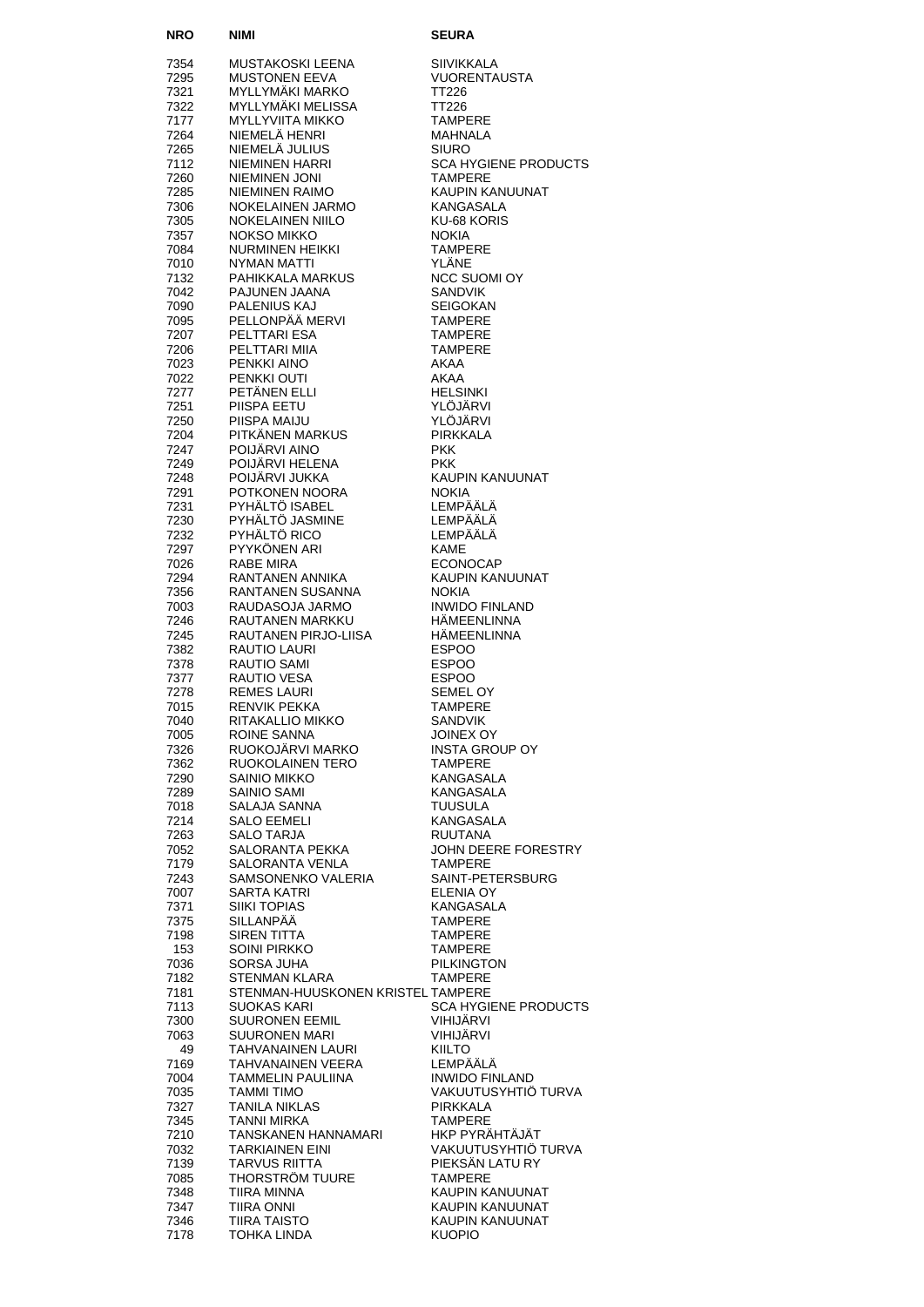| <b>NRO</b> | <b>NIMI</b>             | <b>SEURA</b>                |
|------------|-------------------------|-----------------------------|
| 7328       | <b>TOIVIAINEN EERO</b>  | <b>ILVES</b>                |
| 7329       | <b>TOIVIAINEN HENRI</b> | <b>ILVES</b>                |
| 7363       | <b>TOLONEN HILPPA</b>   | <b>TAMPERE</b>              |
| 7365       | <b>TOLONEN SYLVI</b>    | KAUPIN KANUUNAT             |
| 7364       | <b>TOLONEN VILHO</b>    | KAUPIN KANUUNAT             |
| 7067       | <b>TORIKKA ONNI</b>     | PITKÄNIE.PERINNEYHD.        |
| 7209       | <b>TORVINEN MARI</b>    | HKP PYRÄHTÄJÄT              |
| 7288       | TUUNA KAIJA             | <b>TAMPERE</b>              |
| 7096       | UDELIUS MARKETTA        | <b>TAMPERE</b>              |
| 7097       | <b>UDELIUS MIKAEL</b>   | <b>TAMPERE</b>              |
| 7099       | <b>UDELIUS NIKLAS</b>   | <b>TAMPFRF</b>              |
| 7098       | <b>UDELIUS SARA</b>     | <b>TAMPERE</b>              |
| 7192       | <b>VAINIO KATRI</b>     | <b>TAMPERE</b>              |
| 7194       | <b>VAINIO OSKARI</b>    | <b>TAMPERE</b>              |
| 7191       | <b>VAINIO PASI</b>      | <b>TAMPERE</b>              |
| 7193       | VAINIO VISA             | <b>TAMPERE</b>              |
| 7227       | <b>VANHALA ERNO</b>     | <b>TAMPERE</b>              |
| 7105       | <b>VARKKI HANNA</b>     | <b>ESPOO</b>                |
| 7286       | <b>VEHMAS MARKO</b>     | <b>TAMPERE</b>              |
| 7287       | <b>VEHMAS PETJA</b>     | <b>TAMPERE</b>              |
| 7037       | VIINIKKA MARKUS         | <b>PILKINGTON</b>           |
| 7019       | <b>VIITANEN ARI</b>     | <b>TAIVALTAJAT</b>          |
| 7171       | <b>VIITANEN ONNI</b>    | KOLMELAN KINGIT             |
| 7296       | VILJAMAA KATJA          | <b>TAMPFRF</b>              |
| 7131       | <b>VILJANEN JONNE</b>   | <b>NOKIA</b>                |
| 7114       | <b>VILJANEN TONI</b>    | <b>SCA HYGIENE PRODUCTS</b> |
| 7014       | <b>WEIJO INA</b>        | <b>TAMPERE</b>              |
| 72         | YLÄKOSKI RAIMO          | <b>TAMPERE</b>              |
| 7143       | <b>YLI-FOSSI ANTTI</b>  | <b>TAMPERE</b>              |
| 7146       | <b>YLI-FOSSI ELINA</b>  | <b>TAMPERE</b>              |
| 7144       | YLI-FOSSI HANNA-LEENA   | <b>TAMPERE</b>              |
| 7145       | YLIFOSSI HEIKKI         | <b>TAMPERE</b>              |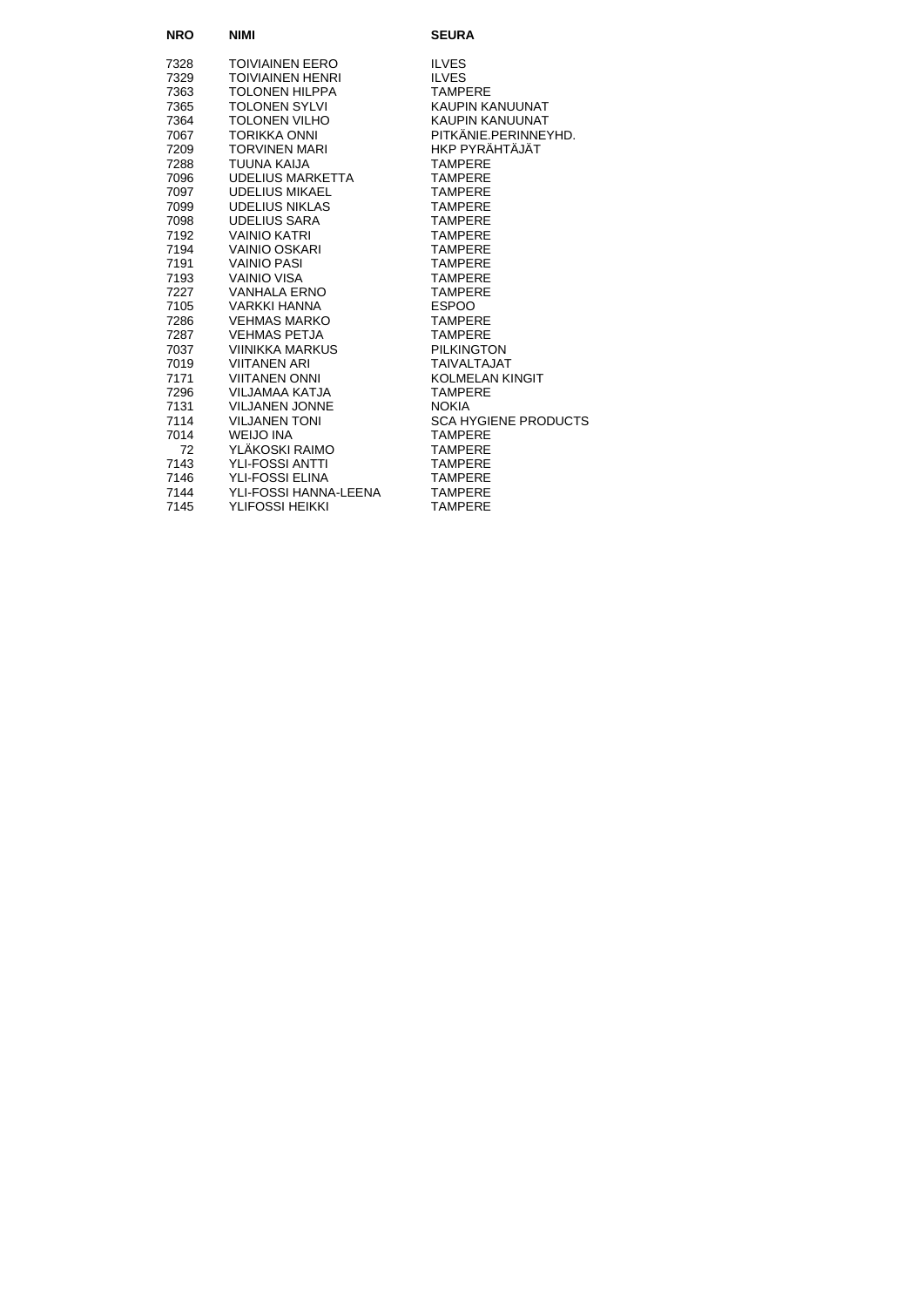### **PIRKAN PYÖRÄILY – YÖPYÖRÄILY 134 KM**

| <b>NRO</b>   | NIMI                                    | SEURA                                         | <b>PY-KERTA</b>           |
|--------------|-----------------------------------------|-----------------------------------------------|---------------------------|
| 3058         | AALTO VILLE                             | <b>TAMPERE</b>                                | 1                         |
| 8054         | AALTONEN RAUNO                          | LUVIA                                         | 7                         |
| 8070         | AHOLA PANU                              | <b>SANDVIK</b>                                | 4                         |
| 8057         | AIRAKSINEN JUHA                         | <b>ECONOCAP</b>                               | 8                         |
| 8040         | <b>ALANEN RAILI</b>                     | JÄMIJÄRVI                                     | 6                         |
| 8355         | ALBÄCK JANNE                            | <b>INSTA GROUP OY</b>                         | 4                         |
| 8003<br>8272 | ALHONEN MIIKA                           | <b>ELENIA</b>                                 | $\mathbf{1}$<br>10        |
| 8351         | ALVASTO TEIJO<br>ANTILA ILONA           | <b>HELSINKI TRIATHLON</b><br>HKI              | 3                         |
| 8029         | ARO SIMO                                | <b>GNOMES</b>                                 | 3                         |
| 8344         | AULU TAPANI                             | <b>TOMOOTTAJAT</b>                            | 8                         |
| 8306         | <b>BERGQVIST MIKKO</b>                  | VANAJAVEDEN RUUTANAT                          | 4                         |
| 8238         | BERGSTRÖM TERO                          | KAUPIN KANUUNAT                               | $\overline{7}$            |
| 8090         | <b>CHAMBERS ROBERT</b>                  | <b>TAMPERE</b>                                | 3                         |
| 8114         | <b>EEROLA TOMMI</b>                     | <b>ESPOO</b>                                  | 3                         |
| 8169         | EKLUND TOM                              | AKAA                                          | $\overline{\mathbf{4}}$   |
| 8137         | EKMAN ROOSA                             | ORIVEDEN LUKKO                                | 3                         |
| 8321         | ESALA MARKUS                            | KANKAANPÄÄ                                    | 9<br>4                    |
| 8374<br>8243 | ESKO OTTO<br><b>GRANLUND HENRI</b>      | MAASTOONPOLJE.FI<br>KAUPIN KANUUNAT           | $\mathbf{1}$              |
| 8045         | HAARALA ILKKA                           | <b>VALMET FABRICS OY</b>                      | 15                        |
| 8118         | HAKALA MARKUS                           | KAUPIN KANUUNAT                               | 4                         |
| 8076         | HÄKKINEN TIINA                          | <b>SANDVIK</b>                                | 5                         |
| 8079         | <b>HARINEN KALEVI</b>                   | <b>RCT</b>                                    | $\overline{7}$            |
| 8223         | HARJUNPÄÄ ILONA                         | <b>TEAM RAHOLA</b>                            | 1                         |
| 8291         | HARJUNTAUSTA ANTTI                      | IKAALISTEN URHEILIJA                          | $\mathbf{1}$              |
| 2076         | HÄRKÖNEN ILKKA                          | YLÖJÄRVI                                      | $\overline{2}$            |
| 8159         | HARTIKAINEN VELI-PEKKA                  | PYÖRÄILY PEKAT                                | 3                         |
| 8244         | HAUKKALA JUHO                           | <b>TAKAMAAN POJUT</b>                         | $\mathbf{1}$              |
| 8214<br>8303 | <b>HAUPTNER JAN</b><br>HAUTAKOSKI JARMO | PURSO OY<br>PMAAN PELASTUSLAITOS              | 12<br>$\overline{2}$      |
| 8121         | <b>HEIKKINEN SIRPA</b>                  | <b>TEAM ILOISET POTKIJA</b>                   | 5                         |
| 8177         | HEIN MATTHIAS                           | PURSO OY                                      | 3                         |
| 8363         | <b>HEINO SATU</b>                       | <b>TAMPERE</b>                                | 8                         |
| 8254         | HEINOJA ATTE                            | RAUTALAMMIN JYSKE                             | 3                         |
| 8262         | HELIN JARMO                             | YLÖJÄRVI                                      | $\overline{7}$            |
| 8132         | <b>HENTTONEN HANNU</b>                  | ORIVEDEN LUKKO                                | 10                        |
| 8210         | <b>HIETANEN TAPIO</b>                   | <b>HELSINKI</b>                               | 3                         |
| 8380         | <b>HIETAOJA EIJA</b>                    | KANKU                                         | 3                         |
| 8379         | HIETAOJA LASSE                          | KANKU                                         | 1<br>$\mathbf{1}$         |
| 4262<br>8055 | HILJANEN MAIKKU<br><b>HIRVONEN EETU</b> | <b>TREEN LIIKUNTAPALVEL</b><br><b>TAMPERE</b> | 5                         |
| 8249         | <b>HONKANEN JALI</b>                    | <b>TAMPERE</b>                                | 13                        |
| 8135         | <b>HONKANEN VILLE</b>                   | <b>YIT</b>                                    | 5                         |
| 8068         | HONKANIEMI VESA                         | <b>PILKINGTON</b>                             | $\overline{\mathbf{4}}$   |
| 8030         | <b>HUHTANEN KRISTIAN</b>                | <b>ATOSTEK</b>                                | 5                         |
| 8202         | <b>HURME ELINA</b>                      | <b>TAMPERE</b>                                | 3                         |
| 8319         | <b>HYNNINEN KRISTEL</b>                 | NOKIAN RENKAAT                                | $\ensuremath{\mathsf{3}}$ |
| 8189         | HYÖDYNMAA MARJO                         | KAUPIN KANUUNAT                               | 16                        |
| 8072<br>8115 | <b>HYTTINEN HARRI</b><br>HYYPPÄ KATI    | <b>SANDVIK</b><br><b>ESPOO</b>                | $\overline{a}$<br>3       |
| 8258         | <b>IIVONEN ARI</b>                      | TREDU                                         | $\overline{\mathbf{4}}$   |
| 8296         | <b>ILVA MARKUS</b>                      | <b>TEAM RAHOLA</b>                            | 3                         |
| 8150         | <b>ISOPOUSSU ISMO</b>                   | TYÖVÄEN AMPUJAT                               | $\overline{7}$            |
| 8289         | ITALINNA SINIKKA                        | <b>TEAM TIINA</b>                             | $\overline{2}$            |
| 8101         | <b>JAAKKOLA MATTI</b>                   | <b>NOSTE</b>                                  | 9                         |
| 4195         | JAATINEN MISKA                          | <b>TAMPERE</b>                                | $\mathbf{1}$              |
| 8172         | <b>JÄNTTI TONI</b>                      | KAUPIN KANUUNAT                               | $\,6$                     |
| 8163         | JARVI TAPIO                             | <b>TAMPERE</b>                                | 3                         |
| 8094         | JARVINEN JUHA<br>JARVINEN KIMMO         | AKAA<br><b>METSO MINERALS OY</b>              | 6<br>5                    |
| 8218<br>8050 | <b>JARVINEN MARI</b>                    | <b>TEAM RAHOLA</b>                            | 6                         |
| 8092         | JÄRVINEN MIKA                           | <b>RIWELL OY</b>                              | 14                        |
| 8259         | JARVINEN MINNA                          | SASTAMALA                                     | 4                         |
| 8276         | <b>JOKELA JUHA-MATTI</b>                | LEMPÄÄLÄ                                      | $\mathbf{1}$              |
| 8095         | JOKELAINEN JUKKA                        | <b>SCA HYGIENE PRODUCTS</b>                   | $\overline{4}$            |
| 8347         | <b>JUNTTILA PIETARI</b>                 | KAUPIN KANUUNAT                               | 6                         |
| 8022         | JURVANEN VESA                           | YLÖJÄRVI                                      | 3                         |
| 8356         | JYLHÄ NIKO                              | <b>INSTA GROUP OY</b>                         | $\overline{4}$            |
| 210<br>8360  | KAHILA KATI<br>KAIVOLA ASMO             | MAKIMAAN MUHKU<br><b>TAMPERE</b>              | 25<br>6                   |
| 8110         | KALJADIN JARI                           | SAHALAHDEN KUNTO                              | 14                        |
| 8097         | KALLIO TUIJA                            | LEMPÄÄLÄ                                      | 3                         |
| 8373         | KANDELL JARI                            | MYRSKYN SILMÄ                                 | 9                         |
| 8332         | KANGASSALO PETRI                        | <b>ESPOO</b>                                  | $\overline{c}$            |
| 8197         | <b>KANNINEN VILLE</b>                   | KAUPIN KANUUNAT                               | 8                         |
| 8375         | KARJALAINEN MIKAEL                      | PIRKKALA                                      | $\mathbf{1}$              |
| 8112         | KASKINEN HANNU                          | KAUPIN KANUUNAT                               | 6                         |
| 8230         | KATAJA-AHO KIRSI                        | <b>TEAM RAHOLA</b>                            | 1                         |
| 8269         | KATAJA-AHO SANNI                        | <b>TEAM RAHOLA</b>                            | 1                         |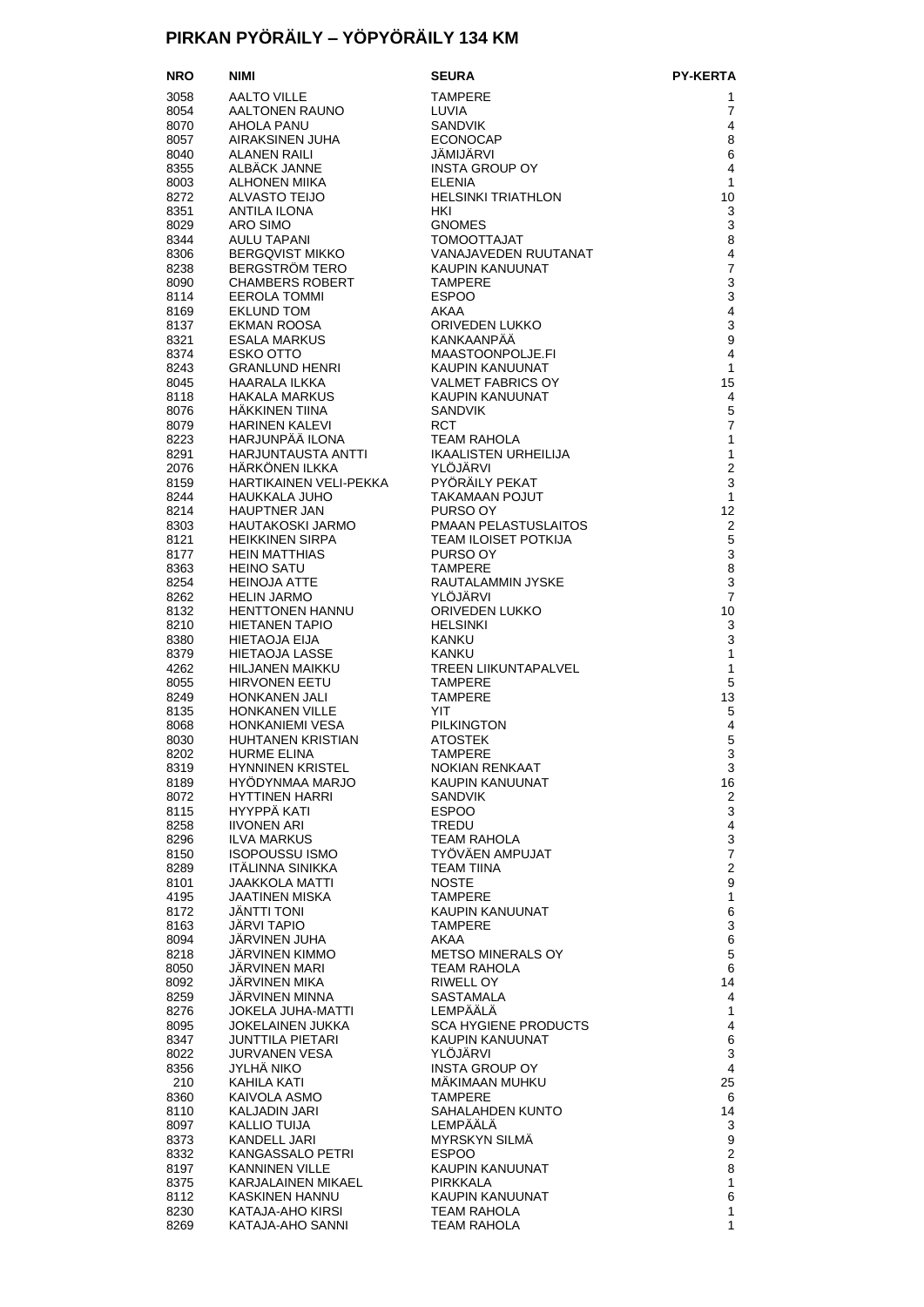| <b>NRO</b>    | NIMI                                           | <b>SEURA</b>                               | PY-KERTA                                  |
|---------------|------------------------------------------------|--------------------------------------------|-------------------------------------------|
| 8014          | KAULIO EVELIINA                                | <b>TAMPERE</b>                             | 3                                         |
| 8060          | KAUPINMÄKI OSKARI                              | <b>SITO</b>                                | 3                                         |
| 8220          | KAURANEN MARKO                                 | <b>SUOMEN ERIKOISSANEER</b>                | 1                                         |
| 8253          | KEINÄNEN PENTTI                                | VAKUUTUSYHTIO TURVA                        | $\mathbf{1}$                              |
| 8193<br>8227  | <b>KEMI MARKUS</b><br><b>KEMPPAINEN ANNA</b>   | KANGASALA<br><b>TAMPERE</b>                | $\overline{2}$<br>$\mathbf{1}$            |
| 60            | KEPPO JUKKA                                    | <b>ENMAC-TRE</b>                           | 38                                        |
| 8300          | <b>KERO PAAVO</b>                              | KAUPIN KANUUNAT                            | 9                                         |
| 8325          | KERPPILÄ HEIKKI                                | KAUPIN KANUUNAT                            | 4                                         |
| 8041          | KIPINOINEN MIKKO                               | <b>SANDVIK</b>                             | 3                                         |
| 8250<br>8074  | KIVI JYRKI<br><b>KIVINIEMI TOMMI</b>           | ELISA OYJ<br><b>SANDVIK</b>                | 20<br>$\overline{2}$                      |
| 8178          | KIVISTÖ KARI                                   | <b>TAMPERE</b>                             | $\mathbf{1}$                              |
| 8317          | KIVISTÖ PETRI                                  | PIRKANMAAN PELASTUSL                       | 6                                         |
| 8322          | <b>KLEMOLA JYRKI</b>                           | UP                                         | $\overline{2}$                            |
| 8240<br>8102  | KNUUTILA ANTTI<br>KOIVULEHTO LASSE             | S.Y.C<br><b>TREMK</b>                      | $\overline{2}$<br>$\overline{5}$          |
| 8334          | KOIVUNEN ALEKSI                                | TARIFFI RY                                 | $\mathbf{1}$                              |
| 8179          | KOIVUNIEMI JUSSI                               | KAUPIN KANUUNAT                            | 12                                        |
| 8176          | KOJO TIMO                                      | <b>TAMPERE</b>                             | $\overline{2}$                            |
| 8331          | KOLEHMAINEN IRJA                               | <b>TAMPERE</b><br><b>TAMPERE</b>           | $\mathbf{1}$<br>5                         |
| 8005<br>8295  | KORENIUS TUOMO<br>KORHONEN HARRI               | NOKIAN TALVIUIMARIT                        | 6                                         |
| 8123          | KORHONEN SARI                                  | TREEN MARATONKLUBI                         | 5                                         |
| 8099          | <b>KORHONEN VILLE</b>                          | <b>PKK</b>                                 | 4                                         |
| 8125          | KORPELA MEIJA                                  | HÄMEENLINNA                                | $\mathbf{1}$                              |
| 8362<br>8314  | KOSAMO RAUNO<br>KOSKI AAPO                     | MAASTOONPOLJE.FI<br>KÄPYLÄ                 | 3<br>$\mathbf{1}$                         |
| 8313          | KOSKI KASPERI                                  | <b>TAMPERE</b>                             | $\mathbf{1}$                              |
| 4261          | <b>KOSKINEN ESSI</b>                           | TRE LIIKUNTAPALVELUT                       | $\overline{2}$                            |
| 8239          | KOSKINEN HARRI                                 | <b>TAMPERE</b>                             | 3                                         |
| 8120<br>8277  | KOSKINEN HEIKKI<br>KOSKINEN MARKKU             | VILLILÄN VAUHTI<br><b>SIIVIKKALA</b>       | 5<br>12                                   |
| 8108          | KOSKINIEMI SUVI                                | <b>TAMPERE</b>                             | $\overline{4}$                            |
| 8085          | KULMALA JUHA                                   | LOVIISA                                    | 5                                         |
| 8284          | KUPIAINEN ALINA                                | TRE LIIKUNTAPALVELUT                       | $\overline{2}$                            |
| 8192          | KUPIAINEN REIJO                                | KAUPIN KANUUNAT                            | 6<br>$\overline{2}$                       |
| 8128<br>8126  | KURKIOJA TIINA<br>KURVINEN ELINA               | <b>OPISKELIJA</b><br><b>TEAM RAHOLA</b>    | $\overline{2}$                            |
| 8061          | <b>KURVINEN JARI</b>                           | <b>TEAM RAHOLA</b>                         | $\overline{2}$                            |
| 8242          | KUUMOLA VEIKKO                                 | <b>PKK</b>                                 | $\overline{4}$                            |
| 8157          | KUUSELA JUUSO                                  | SASTAMALA                                  | 1                                         |
| 8320<br>8278  | KUUSIKOSKI JUHA<br>KUUSINIEMI KIMMO            | <b>SUURIMAA</b><br>SASTAMALA               | 3<br>$\overline{c}$                       |
| 8280          | <b>LAAKSO ESKO</b>                             | KAUPIN KANUUNAT                            | 8                                         |
| 8323          | LAAKSO HARRI                                   | VANTAA                                     | 1                                         |
| 8367          | LAAKSO PERTTI                                  | <b>TAMPERE</b>                             | 18                                        |
| 8069<br>8226  | <b>LAHTINEN JARMO</b><br><b>LAHTINEN KIRSI</b> | <b>PILKINGTON</b><br><b>TAMPERE</b>        | 7<br>$\mathbf{1}$                         |
| 8167          | LAHTINEN MARIA                                 | KANGASALA                                  | $\mathbf{1}$                              |
| 8372          | <b>LAINE TONI</b>                              | PORIN PRIKAATI                             | $\overline{7}$                            |
| 8180          | <b>LAITINEN TUULA</b>                          | KAUPIN KANUUNAT                            | 3                                         |
| 8056<br>20133 | LAMMINMÄKI SEPPO<br><b>LAMPILA TIMO</b>        | <b>ESPOO</b><br>KAUPIN KANUUNAT            | $\boldsymbol{9}$<br>34                    |
| 4082          | LAPPETELÄINEN HARRI                            | <b>TEAM RAHOLA</b>                         | 6                                         |
| 8330          | <b>LATVA-RASKU PETRI</b>                       | KAUPIN KANUUNAT                            | 17                                        |
| 8310          | LAUKKANEN JUHA                                 | KAUPIN KANUUNAT                            | 5                                         |
| 8366<br>8080  | LAURIKKALA JORMA<br>LAUTALA JUHA               | <b>TAMPERE</b><br><b>OTSO</b>              | 11<br>2                                   |
| 1883          | <b>LEHTINEN TIMO</b>                           | <b>TAMPERE</b>                             | $\mathbf{1}$                              |
| 8232          | LEHTISALO KALLE                                | KAUPIN KANUUNAT                            | $\ensuremath{\mathsf{3}}$                 |
| 8261          | LEHTO ILKKA                                    | YLOJARVI                                   | 5                                         |
| 8142<br>8131  | LEHTONEN VELI-PEKKA<br>LEHTONIEMI SAKARI       | LAIVASÄHKÖTYÖ OY<br><b>PORVOO</b>          | $\overline{\mathbf{4}}$<br>$\overline{7}$ |
| 8231          | LEIKAS PEKKA                                   | PIRKAN KIERROS                             | 10                                        |
| 8252          | LEINONEN JULIA                                 | VAKUUTUSYHTIO TURVA                        | 2                                         |
| 8251          | LEIPÄVUORI EMMI                                | VAKUUTUSYHTIO TURVA                        | $\mathbf{1}$                              |
| 8002<br>8315  | LEPOLA JARMO<br>LEPPINIEMI SAMI                | METSÄÄN.FI<br>APE-TEAM                     | 18<br>3                                   |
| 8152          | LEVOLA AKU                                     | KANGASALA                                  | 9                                         |
| 8350          | LINDVALL SAANA                                 | KAUPIN KANUUNAT                            | $\overline{\mathbf{4}}$                   |
| 8081          | LINNERO PÂIVI                                  | <b>TEAM RAHOLA</b>                         | $\mathbf{2}$                              |
| 8020<br>8019  | LOISKEKOSKI MARKKU<br>LOISKEKOSKI PIRJO        | HYVINK. PYÖRÄILIJÄT<br>HYVINK. PYÖRÄILIJÄT | 15<br>15                                  |
| 8013          | LOUHIMO KALLE                                  | <b>TAMPERE</b>                             | 6                                         |
| 8160          | LUHTANEN TUUKKA                                | <b>FASTEMS OY AB</b>                       | 6                                         |
| 8196          | LUIRO JOHANNES                                 | <b>TAMPERE</b>                             | $\mathbf{1}$                              |
| 8104          | LUOMA KARI                                     | <b>HELSINKI</b>                            | $\overline{c}$<br>$\mathbf{1}$            |
| 8329<br>8063  | LUOMANEN JOHANNA<br>LUOTIO SANNA               | TAMPERE<br>VAKUUTUSYHTIÖ TURVA             | $\mathbf{1}$                              |
| 8241          | LUOTO JUSSI                                    | <b>HELSINKI</b>                            | 3                                         |
| 8109          | LUSA-MÄKELÄ TUIJA                              | PIRKKALA                                   | $\mathbf{1}$                              |
| 8294          | <b>MAARANEN PASI</b>                           | KAUPIN KANUUNAT                            | 5                                         |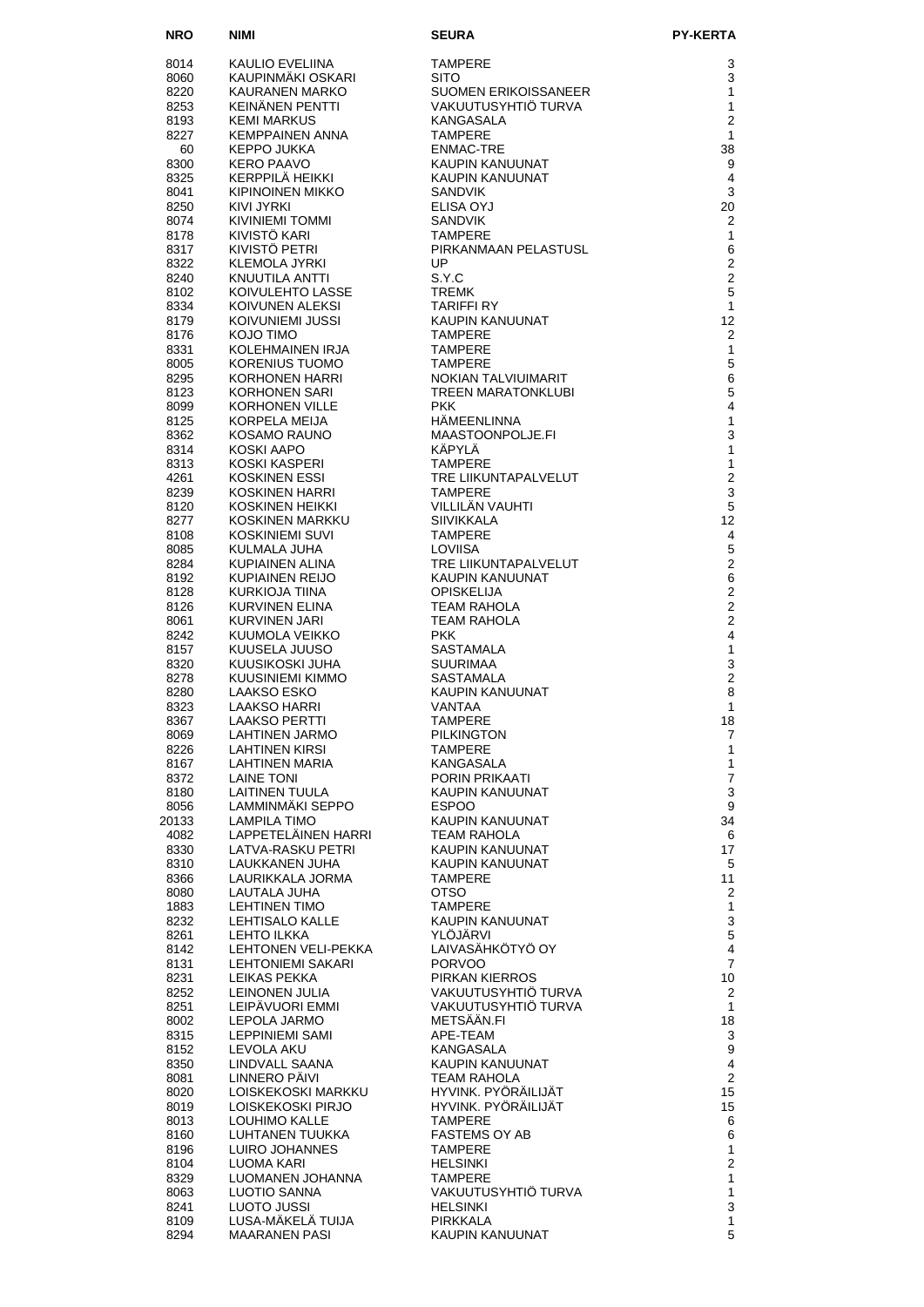| <b>NRO</b>   | NIMI                                          | <b>SEURA</b>                               | <b>PY-KERTA</b>                  |
|--------------|-----------------------------------------------|--------------------------------------------|----------------------------------|
| 8018         | MÄÄTTÄ TONI                                   | <b>ESPOO</b>                               | 17                               |
| 8248         | MÄENPÄÄ ANU                                   | <b>TEAMOPTIMA</b>                          | 2                                |
| 8213         | MÄKELÄ JULIUS<br>MÄKELÄ MARI                  | <b>METSO MINERALS OY</b>                   | 9                                |
| 8301<br>8326 | MÄKELÄ TONI                                   | <b>TAMPERE</b><br>KAUPIN KANUUNAT          | 6<br>3                           |
| 8285         | MÄKINEN ARTO                                  | <b>TAMPERE</b>                             | $\mathbf{1}$                     |
| 8266         | MÄKINEN JUHA                                  | <b>TT TALLI</b>                            | 11                               |
| 8087<br>8023 | <b>MAKKONEN TIMO</b><br><b>MANNINEN MATTI</b> | <b>TUUSULA</b>                             | $\mathbf{1}$<br>14               |
| 2042         | <b>MARENK MARKO</b>                           | TUUL<br><b>TAMPERE</b>                     | $\overline{4}$                   |
| 8273         | <b>MARILA HARRI</b>                           | LIIKUTTAVAT                                | 3                                |
| 8067         | MARKKOLA JUSSI                                | <b>PILKINGTON</b>                          | 1                                |
| 8338<br>8292 | <b>MARTTILA PETRI</b><br>MÄTÄSJÄRVI TIINA     | KAUPIN KANUUNAT<br>OPTIMA COACHING         | $\overline{7}$<br>$\overline{7}$ |
| 8190         | <b>MATILA JUHA</b>                            | KAUPIN KANUUNAT                            | $\overline{4}$                   |
| 8217         | MATTILA JOONAS                                | <b>NOKIA</b>                               | $\mathbf{1}$                     |
| 8377         | <b>MERI TIMO</b><br>MERTANIEMI JUKKA          | RIIHIMÄKI<br><b>TEAM ILOISET POTKIJA</b>   | $\overline{2}$<br>3              |
| 8122<br>8205 | MESSO MARIA                                   | HAUSJÄRVI                                  | 3                                |
| 8036         | <b>METSO TAPIO</b>                            | KUUSAKOSKI OY                              | 11                               |
| 8194         | MOISIO NOORA                                  | <b>ARCTIC STAMINA</b>                      | 3                                |
| 8206<br>8185 | MONONEN MATTI<br><b>MONONEN PETRI</b>         | <b>TAMPERE</b><br><b>CONSTIN RAKETIT</b>   | 1<br>$\mathsf 3$                 |
| 8096         | MUSTANIEMI EMMI                               | <b>TT226</b>                               | 3                                |
| 8124         | <b>MUTILA MATIAS</b>                          | YLÖJÄRVI                                   | 5                                |
| 8143         | MUTILA MIIKA                                  | <b>TAMPERE</b>                             | 3<br>3                           |
| 8343<br>8031 | <b>MYLLYKOSKI MIKKO</b><br>MYLLYLÄ ULLA       | <b>INSTA GROUP OY</b><br><b>TAMPERE</b>    | $\mathbf{1}$                     |
| 8318         | MYLLYNPÄÄ ALISA                               | <b>TAMPERE RUGBY CLUB</b>                  | 3                                |
| 8155         | <b>MYNTTI LASSI</b>                           | <b>KERAVA</b>                              | $\mathbf{1}$                     |
| 8370<br>8140 | NÄTTILÄ TOMMI<br>NAUKKARINEN JARI             | <b>INSTA GROUP OY</b><br><b>HEPO</b>       | $\overline{4}$<br>2              |
| 8042         | NIEMI PASI                                    | <b>TAMPERE</b>                             | 12                               |
| 8086         | NIEMINEN HARRI                                | <b>SCA HYGIENE PRODUCTS</b>                | 8                                |
| 8225         | NIEMINEN JANNE                                | VALKEAKOSKI                                | 5                                |
| 8211<br>8274 | <b>NIEMINEN JARI</b><br>NIEMINEN KARI         | <b>TEAM RAHOLA</b><br><b>LIIKUTTAVAT</b>   | 2<br>$\overline{2}$              |
| 8281         | NIEMINEN KAROLIINA                            | <b>TAMPERE</b>                             | $\overline{2}$                   |
| 8256         | NIEMINEN PAULIINA                             | <b>KPK24/7</b>                             | 1                                |
| 8065<br>8345 | NIILO-RÂMÂ JUKKA<br><b>NIKULA VILLE</b>       | RAMBOLL FINLAND OY<br>KAUPIN KANUUNAT      | 3<br>6                           |
| 8032         | NISULA KARI                                   | <b>HYVINKÄÄ</b>                            | 1                                |
| 8333         | NOPPARI SEPPO                                 | KAUPIN KANUUNAT                            | 14                               |
| 8148         | NORDLING KIRSI                                | <b>PIRKKALA</b>                            | 1                                |
| 8064<br>8039 | NOUKKA JOUKO<br><b>NURMINEN PIIA</b>          | RAMBOLL FINLAND OY<br>KANKAANPÄÄ           | 14<br>2                          |
| 8008         | NYBACKA MIKKO                                 | <b>TAWASTIA TRAIL CLUB</b>                 | 1                                |
| 8117         | NYKULLA JANI                                  | <b>HÄMEENLINNA</b>                         | 4                                |
| 8308<br>8365 | NYYSSÖNEN WILLE<br>OJALA JUKKA                | <b>TAMPERE</b><br>KAUPIN KANUUNAT          | $\mathbf{2}$<br>$\overline{7}$   |
| 8164         | OJALA TAPANI                                  | <b>HYLLYKALLIO</b>                         | $\mathbf{1}$                     |
| 8268         | OJANEN EERIKA                                 | METSÄKANSA                                 | $\mathbf{2}$                     |
| 8358         | OKSMAN PETRI<br><b>ONIKKI MIIA-MAARIT</b>     | TRIATHLONTEAM 226                          | 3<br>6                           |
| 8037<br>8297 | OSSBERG ANU                                   | TAMPEREENHIIHTOKLUBI<br><b>TEAM RAHOLA</b> | 11                               |
| 8307         | OVASKA PERTTI                                 | KAUPIN KANUUNAT                            | $\overline{4}$                   |
| 8182         | PAARLAHTI ANTTI                               | <b>TAMPERE</b>                             | 1                                |
| 242<br>8219  | PAASOLAINEN JUKKA-PEKKA<br>PAAVOLA JYRI       | <b>NOKIA</b><br><b>TAMPERE</b>             | 21<br>3                          |
| 8198         | PAHIKKALA MARKUS                              | <b>NCC SUOMI OY</b>                        | 1                                |
| 8222         | <b>PAJUNEN MIKA</b>                           | <b>TAMPERE</b>                             | 19                               |
| 8184<br>8299 | PAKKANEN MARKO<br>PALOKOSKI MIKA              | <b>TAMPERE</b><br>ULVILA                   | 3<br>$\overline{2}$              |
| 8113         | PALONEN KARI                                  | KAUPIN KANUUNAT                            | 4                                |
| 8311         | <b>PALONIITTY NIILA</b>                       | <b>TAMPERE</b>                             | 1                                |
| 8165         | PÄNTTÖNEN KIRSI-MARIA                         | <b>TAMPERE</b>                             | 1                                |
| 8265<br>8381 | PAUNONEN ANNA-MAIJA<br>PEKKARINEN JOUKO       | KAUPIN KANUUNAT<br>TAMPERE                 | 1<br>6                           |
| 8335         | PELTOLA SAMULI                                | REENIKERHO-77                              | $\overline{\mathbf{c}}$          |
| 8035         | PELTOMAA NIKO                                 | KUUSAKOSKI OY                              | $\overline{7}$                   |
| 8073<br>8312 | PELTOMAA TONI<br>PELTONEN HANNU               | <b>SANDVIK</b><br><b>TAMPERE</b>           | $\mathsf 3$<br>$\overline{4}$    |
| 5421         | PELTONIEMI MIKKO                              | <b>HELSINKI</b>                            | $\overline{c}$                   |
| 8371         | PERTOLA ANNA                                  | <b>TAMPERE</b>                             | 6                                |
| 8316         | PIHLAJAMÄKI ARI                               | YLOJARVI                                   | 5                                |
| 8071<br>8233 | PITKÄNIITTY PERTTU<br>POIJÄRVI HELENA         | <b>SANDVIK</b><br><b>PKK</b>               | 13<br>3                          |
| 8336         | PORKKALA TIMO                                 | PEKUULIJENKKATVIST                         | $\overline{7}$                   |
| 8270         | POURU JARMO                                   | <b>SASTAMALA</b>                           | 5                                |
| 8267<br>8145 | PUHAKKA KATJA<br><b>PYLKKI TONI</b>           | TEAM OPTIMA<br>AC/HC                       | $\mathbf{1}$<br>5                |
| 8221         | PYLVÄNEN KIMMO                                | <b>SUOMEN ERIKOISSANEER</b>                | 1                                |
| 8200         | PYYDYSMÄKI ANU                                | TREEN MARATONKLUBI                         | 4                                |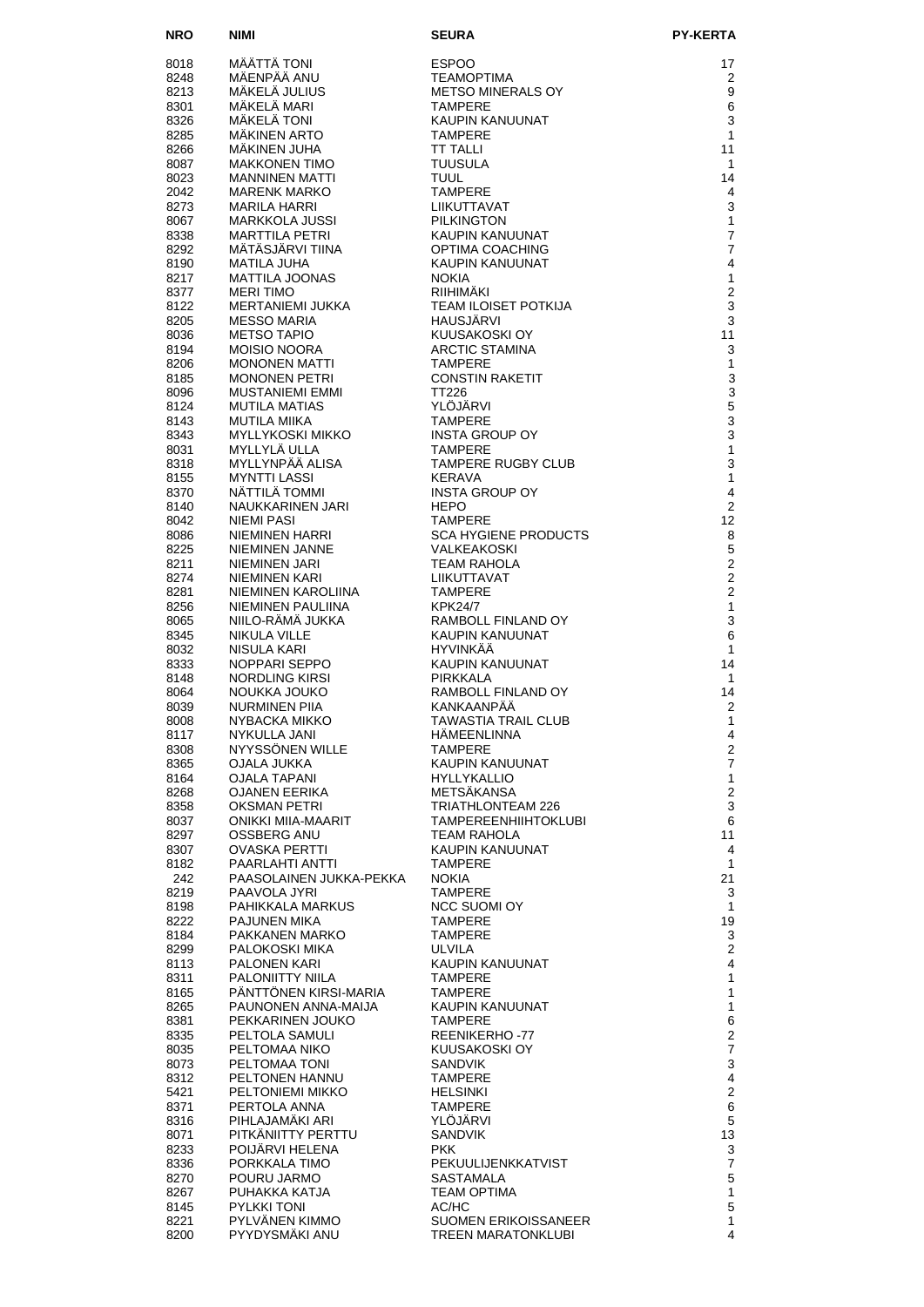| 8181<br><b>NRO</b> | RAAMI NIKO<br><b>NIMI</b>                         | <b>TAKON SOUTAJAT</b><br><b>SEURA</b>       | 9<br><b>PY-KERTA</b>           |
|--------------------|---------------------------------------------------|---------------------------------------------|--------------------------------|
| 8287               | RAHIKKA JUHA                                      | <b>KAUPIN KANUUNAT</b>                      | 4                              |
| 8146               | RÄISÄNEN SAMULI                                   | VANTAA                                      | 6                              |
| 8348<br>8149       | RAISKIO PASI<br>RANTALA MIKKO                     | <b>KAUPIN KANUUNAT</b><br><b>TAMPERE</b>    | 8<br>4                         |
| 8339               | RANTANEN MARKKU                                   | <b>KAUPIN KANUUNAT</b>                      | 9                              |
| 8154               | RANTASEPPÄ NIKO<br><b>RAPELI NINA</b>             | <b>TAMPERE</b>                              | $\mathbf{1}$<br>$\overline{2}$ |
| 8275<br>8352       | RÄSÄNEN PIRJO                                     | LIIKUTTAVAT<br>KAUPIN KANUUNAT              | 1                              |
| 8257               | <b>REIJU PASI</b>                                 | <b>KANTRI VELJET</b>                        | 4                              |
| 8173<br>8133       | <b>REPO MARI</b><br>RINNE ORVOKKI                 | VILLILÄN VAUHTI<br>MELLILÄN HUOVIT RY       | 5<br>13                        |
| 8357               | RINTALA MIKKO                                     | KAUPIN KANUUNAT                             | 5                              |
| 8106               | RINTAMÄKI SATU                                    | <b>PIRKKALA</b>                             | 1                              |
| 8234<br>8235       | <b>RITONIEMI PASI</b><br>RITONIEMI SANNA          | KAUPIN KANUUNAT<br><b>TAMPERE</b>           | $\overline{7}$<br>2            |
| 8305               | ROGERS JOHN                                       | <b>NOORMARKKU</b>                           | 8                              |
| 8271               | ROYSKO TIMO                                       | <b>HELSINKI</b>                             | 3                              |
| 8309<br>8324       | RUOKONEN RAIMO<br>RUUKALA TARJA                   | <b>INSTA GROUP OY</b><br>TREEN MARATONKLUBI | 6<br>1                         |
| 8006               | <b>RUUSKA ERKKI</b>                               | <b>HELSINKI</b>                             | 1                              |
| 8017               | RYYSY ERICA<br>SÄÄMÄKI PERTTI                     | <b>ESPOO</b><br>KANKAANPÄÄ                  | 1<br>5                         |
| 8337<br>8288       | SAARI JARMO                                       | <b>IKAALINEN</b>                            | 1                              |
| 8279               | SAARIJÄRVI JUKKA                                  | <b>NOU</b>                                  | 1                              |
| 8026<br>8161       | <b>SAARIO TUULI</b><br>SAASTAMOINEN LASSE         | LEMPÄÄLÄ<br>PIRKKALA                        | 1<br>$\mathbf{1}$              |
| 8207               | <b>SADEHARJU PETRI</b>                            | <b>TAMPERE</b>                              | 3                              |
| 8328               | SAHIMÄKI SAMI TAPIO                               | <b>LAPINNEVAN YRITYS</b>                    | 6                              |
| 8046<br>8236       | <b>SALLI SAMI</b><br>SALMINEN HANNA               | <b>TIPICO</b><br><b>CONSTIN RAKETIT</b>     | $\overline{\mathbf{c}}$<br>3   |
| 8204               | <b>SALMINEN JUSSI</b>                             | SUOMIEHEN SISU                              | 4                              |
| 5160               | <b>SALO KAISA</b>                                 | <b>TAMPERE</b>                              | $\boldsymbol{2}$               |
| 8171<br>8175       | SANDHOLM PASI<br>SIEVÄNEN MATTI                   | LIIKUTTAVAT<br>KAUPIN KANUUNAT              | 3<br>17                        |
| 8187               | SILIUS JOONA                                      | <b>TAMPERE</b>                              | 1                              |
| 8188               | SILIUS JUHA                                       | KAUPIN KANUUNAT                             | 9                              |
| 8038<br>8129       | <b>SILVENNOINEN MARKO</b><br>SIREN OLLI           | TEAM RAHOLA<br><b>TAMPERE</b>               | 1<br>2                         |
| 8368               | SIURO JOHANNA                                     | <b>TAMPERE</b>                              | 5                              |
| 8082<br>8208       | <b>SMEDS LEENA</b><br>SOHN ANNA-MAIJA             | YLÖJÄRVI<br><b>HELSINKI</b>                 | 1<br>$\overline{2}$            |
| 8361               | SOUTUA MATTI                                      | <b>MATTI SOUTUA TEAM</b>                    | $\overline{7}$                 |
| 8229               | <b>STENBERG POMPO</b>                             | KAUPIN KANUUNAT                             | 4                              |
| 8147<br>8098       | <b>SUHONEN AKI</b><br><b>SUOJA KARI</b>           | <b>KANTRI VELJET</b><br>YLÖJÄRVI            | 1<br>1                         |
| 8378               | <b>SUOKAS ARI</b>                                 | <b>TAMPERE</b>                              | 8                              |
| 8340               | SYRJÄ PASI                                        | KAUPIN KANUUNAT                             | 9                              |
| 8195<br>8246       | SYRJÄMÄKI ANNA-MARIA<br>SYRJÄMÄKI TIMO            | KAUPIN KANUUNAT<br>KAUPIN KANUUNAT          | $\mathbf{1}$<br>3              |
| 8170               | <b>TAARI OTSO</b>                                 | <b>HELSINKI</b>                             | $\overline{\mathbf{c}}$        |
| 8203<br>8199       | TÄHKÄNEN KIMMO<br>TÄHKÄNEN TOMMI                  | <b>NOKIAN TYRES</b><br>TAMPERE              | 9<br>$\mathbf{1}$              |
| 8346               | TAKALO JUHO                                       | TAMPERE                                     | $\boldsymbol{7}$               |
| 8237               | TAKALUOMA JARI                                    | TAMPERE                                     | $\overline{\mathbf{c}}$        |
| 8015<br>8016       | <b>TANTTU KIMMO</b><br>TANTTU PAULIINA            | HUKKAKETJU<br>HUKKAKETJU                    | 3<br>$\mathbf{1}$              |
| 8349               | <b>TARIKKA MIKKO</b>                              | KAUPIN KANUUNAT                             | 4                              |
| 8290               | <b>TATTI NINA</b>                                 | TEAM TIINA                                  | $\mathbf{1}$                   |
| 8369<br>8183       | <b>TOLONEN JAAKKO</b><br><b>TOSSAVAINEN JUHA</b>  | <b>INSTA GROUP OY</b><br><b>PV LOGLE</b>    | 3<br>9                         |
| 8084               | TRASKILA JUSSI                                    | TAMPERE                                     | 5                              |
| 8111               | <b>TUKIAINEN MIKKO</b>                            | <b>NOKIA</b>                                | $\overline{\mathbf{c}}$        |
| 8151<br>8007       | TUNTURILA JANI<br><b>TUOMINEN PATRIK</b>          | MIKKELI<br>KERAVA                           | 7<br>$\overline{\mathbf{4}}$   |
| 8105               | <b>TYRNI JUHA</b>                                 | TAMPERE                                     | 3                              |
| 8245<br>8186       | UIMI PEKKA<br>UKKONEN AKI                         | KAUPIN KANUUNAT<br>EURA                     | 3<br>4                         |
| 8088               | ULVELIN VÄINÖ                                     | YLÖJÄRVI                                    | 6                              |
| 8298               | <b>USKALI SATU</b>                                | KAUPIN KANUUNAT                             | 9                              |
| 8136<br>8130       | VÄÄRÄLÄ HANNA<br>VÄÄRÄLÄ JUHO                     | KANGASALA<br>KANGASALA                      | 3<br>8                         |
| 8156               | <b>VAHTER TIMO</b>                                | KAUPIN KANUUNAT                             | 8                              |
| 8077               | VAHTOLAMMI MIKA                                   | TEAM RAHOLA                                 | 8                              |
| 8034<br>8078       | <b>VAKIPARTA PETTERI</b><br>VAPPULA PEKKA         | TUSKAPAATTI<br>PYORAILY-PEKAT RY            | $\boldsymbol{2}$<br>3          |
| 8166               | <b>VEHKALA PAULA</b>                              | <b>TAKON SOUTAJAT</b>                       | $\mathbf{1}$                   |
| 8260<br>8127       | <b>VEHKALAHTI ARTO</b><br><b>VEHKALAHTI LAURI</b> | <b>TAKL</b><br><b>TAMPERE</b>               | 2<br>1                         |
| 8011               | VESAMÄKI KIMMO                                    | <b>METSO</b>                                | 10                             |
| 8009               | <b>VETTANEN HELENE</b>                            | KANGASALAN MELOJAT                          | 3                              |
| 8010<br>8283       | <b>VETTANEN INKERI</b><br><b>VIITALA HANNU</b>    | KANGASALAN MELOJAT<br>HYVINKÄÄ              | 5<br>20                        |
|                    |                                                   |                                             |                                |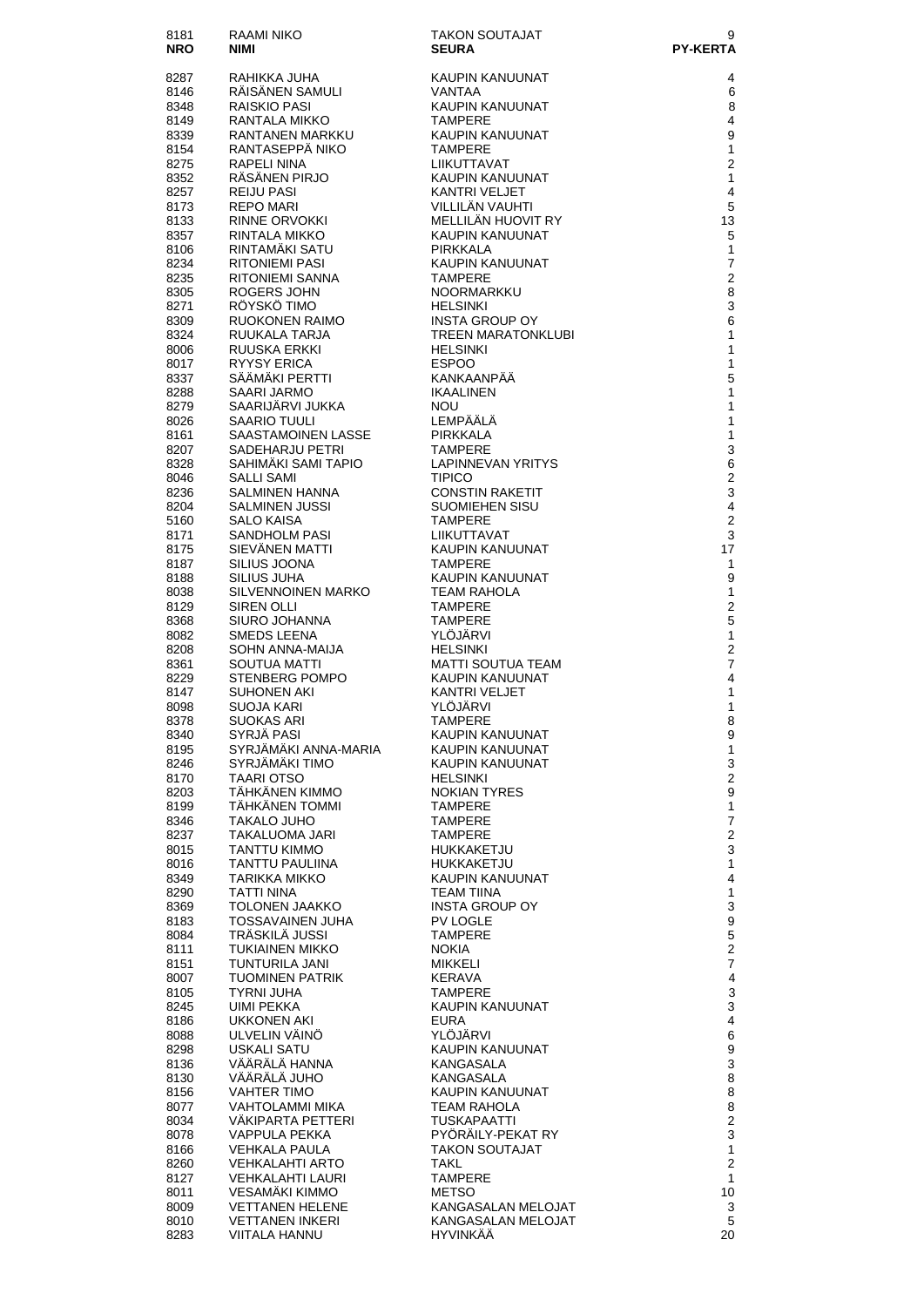| 8033<br><b>NRO</b> | <b>VIITANEN EMMI</b><br><b>NIMI</b> | ROXBURY JK<br><b>SEURA</b> | <b>PY-KERTA</b> |
|--------------------|-------------------------------------|----------------------------|-----------------|
|                    |                                     |                            |                 |
| 8382               | VILJAKAINEN MATTI                   | <b>SSU-TRIATHLON</b>       | 2               |
| 8376               | VILSKA JUUSO                        | <b>SAIRION KAJAUS</b>      | 5               |
| 8282               | <b>VINETTO HIPPO</b>                | <b>NOKIAN LOSSI</b>        |                 |
| 8228               | VIRTANEN REETTA                     | TREEN MARATONKLUBI         |                 |
| 8224               | <b>VIRTANEN TEIJA</b>               | <b>TEAM RAHOLA</b>         | 5               |
| 8353               | <b>VUOHELAINEN TONI</b>             | YLÖJÄRVI                   |                 |
| 8364               | <b>VUORENMAA PETRI</b>              | <b>TAMPERE</b>             | 4               |
| 8053               | VUORI RIKU                          | <b>TAMPERE</b>             | $\overline{2}$  |
| 8354               | <b>VUORIAHO MARKUS</b>              | <b>PIRKKALA</b>            | $\overline{2}$  |
| 8162               | <b>WALKER SIRPA</b>                 | <b>TEAM RAHOLA</b>         | $\overline{2}$  |
| 8216               | WIGREN HENRY                        | <b>ITELLA</b>              | 8               |
| 8027               | YLIKAHRI JOONAS                     | LEVÄSJOKI                  | 4               |
| 8119               | YLI-MARTTILA JUHANI                 | TEAM RAHOLA                |                 |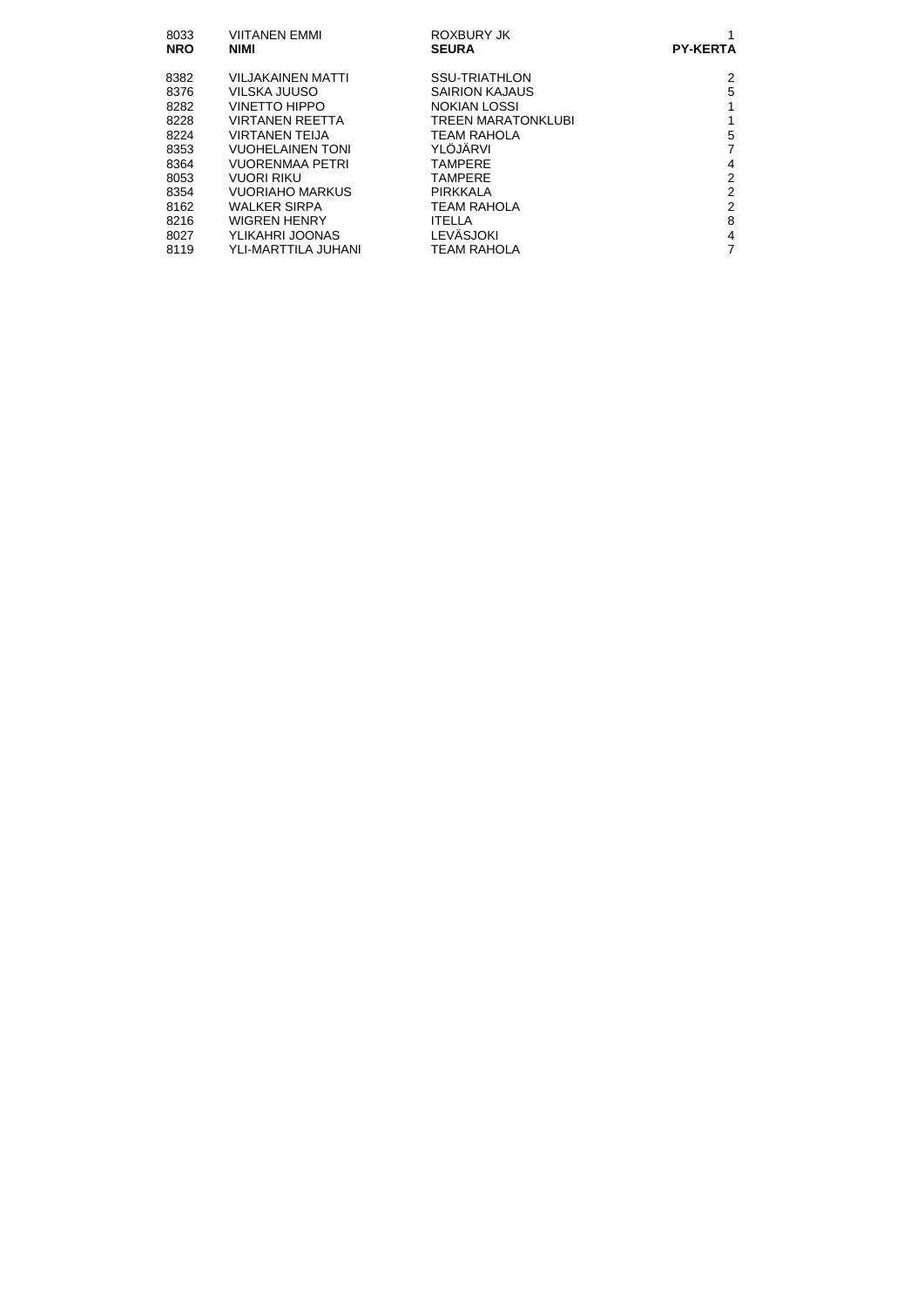#### **PIRKAN PYÖRÄILY – LILLIPUTTI 4 KM**

| NRO          | NIMI                                          | SEURA                                      |
|--------------|-----------------------------------------------|--------------------------------------------|
| 7774         | ANDERSON LINNEA                               | <b>TAMPERE</b>                             |
| 7775         | <b>ANDERSON LINUS</b>                         | <b>TAMPERE</b>                             |
| 7776         | ANDERSON MARJUT                               | <b>TAMPERE</b>                             |
| 7763         | ESALA ELIAS                                   | KANKAANPÄÄ                                 |
| 7762         | <b>ESALA MARKUS</b>                           | KANKAANPÄÄ<br>KANKAANPÄÄ                   |
| 7761<br>7746 | ESALA SATU<br><b>HAAPALA AINO</b>             | <b>TAMPERE</b>                             |
| 7688         | HAGLUND-HÄMÄLÄINEN KATJA                      | <b>TAMPERE</b>                             |
| 7747         | <b>HAKAVUORI EMMI</b>                         | KAUPIN KANUUNAT                            |
| 7689         | HÄMÄLÄINEN JUHA                               | <b>TAMPERE</b>                             |
| 7691         | HÄMÄLÄINEN SELMA                              | <b>TAMPERE</b>                             |
| 7690         | HÄMÄLÄINEN VERNA                              | <b>TAMPERE</b>                             |
| 7708         | HÄNNINEN SUSANNE<br><b>HAU ANNIKA</b>         | <b>KANGASALA</b>                           |
| 7748<br>7679 | <b>HELIMO PEKKA</b>                           | <b>HELSINKI</b><br><b>CARGOTEC FINLAND</b> |
| 7680         | <b>HELIMO SONJA</b>                           | YLÖJÄRVI                                   |
| 7703         | HENTTONEN EETU                                | <b>TAMPERE</b>                             |
| 7702         | HENTTONEN MARJAANA                            | <b>TAMPERE</b>                             |
| 7779         | HENTTONEN ONNI-MATTI                          | <b>TAMPERE</b>                             |
| 7784         | <b>HIRVIKOSKI MILO</b>                        | <b>NOKIA</b>                               |
| 7686<br>7772 | HIRVONEN ELLA-MARIA<br><b>HIRVONEN MARGIT</b> | OMA<br><b>TAMPERE</b>                      |
| 7718         | <b>HOLM HARRI</b>                             | PATU                                       |
| 7719         | <b>HOLM LEO</b>                               | KANGASALA                                  |
| 7709         | <b>HONKALA NEEA</b>                           | KANGASALA                                  |
| 7728         | <b>ISOHANNI OILI</b>                          | <b>TAMPERE</b>                             |
| 7727         | <b>ISOHANNI OLAVI</b>                         | <b>TAMPERE</b>                             |
| 7736<br>7738 | JÄRVENPÄÄ RITVA<br>JÄRVENPÄÄ SAKU             | PÄLKÄNE<br>PÄLKÄNE                         |
| 7737         | JÄRVENPÄÄ TOPI                                | PÄLKÄNE                                    |
| 7751         | <b>KALLIO ELLA</b>                            | <b>TAMPERE</b>                             |
| 7731         | KALLIO HEIKKI                                 | <b>TAMPERE</b>                             |
| 7750         | KALLIO SENNI                                  | <b>TAMPERE</b>                             |
| 7749         | KALLIO VILLE                                  | <b>TAMPERE</b>                             |
| 7777         | KALUGIN VLADIMIR                              | <b>NOKIA</b>                               |
| 7687<br>7760 | <b>KERO MATIAS</b><br><b>KESKINEN ELLA</b>    | <b>TAMPERE</b><br>NOUSEVA KUU              |
| 7754         | KORKIAKANGAS IIRIS                            | YLIHÄRMÄN JUNKKARIT                        |
| 7756         | KORKIAKANGAS SARA                             | YLIHÄRMÄN JUNKKARIT                        |
| 7755         | KORKIAKANGAS VERA                             | YLIHÄRMÄN JUNKKARIT                        |
| 7797         | KOVANEN STELLA                                | <b>PIRKKALA</b>                            |
| 7796         | <b>KOVANEN TATU</b><br>KREIVILÄ SINA          | <b>PIRKKALA</b>                            |
| 7790<br>7733 | LAHTINEN BERTTA                               | JULKUJARVI<br><b>TAMPERE</b>               |
| 7732         | <b>LAHTINEN ELJAS</b>                         | <b>TAMPERE</b>                             |
| 7734         | <b>LAHTINEN JOHANNA</b>                       | <b>TAMPERE</b>                             |
| 7753         | LAMMI IIDA                                    | KAUPIN KANUUNAT                            |
| 7695         | <b>LEHTOVIRTA ANNI</b>                        | KYRÖSKOSKI                                 |
| 7697         | <b>LEHTOVIRTA LASSE</b>                       | KYRÖSKOSKI                                 |
| 7696<br>7694 | LEHTOVIRTA VILJAMI<br><b>LEHTOVIRTA VILLE</b> | KYRÖSKOSKI<br>KYRÖSKOSKI                   |
| 7768         | LEPPÄLÄ ARTO                                  | <b>TAMPERE</b>                             |
| 7767         | LEPPÄLÄ MAISA                                 | <b>TAMPERE</b>                             |
| 7765         | LEPPÄLÄ ROOSA                                 | <b>TAMPERE</b>                             |
| 7766         | LEPPÄLÄ VENLA                                 | <b>TAMPERE</b>                             |
| 7778         | LUKICHEV IVAN                                 | <b>TAMPERE</b>                             |
| 7698<br>7700 | MAJALA JAMI<br><b>MAJALA JENNI</b>            | <b>PIRKKALA</b><br><b>PIRKKALA</b>         |
| 7701         | MAJALA JOONA                                  | PIRKKALA                                   |
| 7699         | MAJALA JUSSI                                  | <b>PIRKKALA</b>                            |
| 7780         | MÄKELÄ MATILDA                                | <b>TAMPERE</b>                             |
| 7745         | <b>MÄKINEN ELISE</b>                          | <b>TAMPERE</b>                             |
| 7706         | <b>MALM EMILIA</b>                            | <b>PIRKKALA</b>                            |
| 7707<br>7794 | <b>MALM LEO</b><br><b>MANNINEN MINNEA</b>     | KAUPIN KANUUNAT<br>KANGASALA               |
| 7795         | <b>MANNINEN PINJA</b>                         | KANGASALA                                  |
| 7793         | <b>MANNINEN TOMMI</b>                         | KANGASALA                                  |
| 7798         | <b>MCGILLION ILONA</b>                        | <b>TAMPERE</b>                             |
| 7789         | <b>NENONEN NELLA</b>                          |                                            |
| 7788         | <b>NENONEN TAAVI</b>                          | LEMPÄÄLÄ                                   |
| 7785<br>7704 | NIINIMÄKI SATU<br>NUORAMO MATIAS              | <b>TAMPERE</b>                             |
| 212          | PAASONEN MARTTI                               | <b>TAMPERE</b>                             |
| 7714         | PAASONEN TERTTU                               | <b>TAMPERE</b>                             |
| 7715         | PAASONEN VEERA                                | <b>TAMPERE</b>                             |
| 7716         | <b>PAASONEN VILLE</b>                         | <b>TAMPERE</b>                             |
| 7717         | PANZUTO CARLO                                 | HÄMEENLINNA                                |
| 7681         | PENKKI ELLI<br>PENTIKÄINEN MINNA              | AKAA<br>NOUSEVA KUU                        |
| 7757         |                                               |                                            |